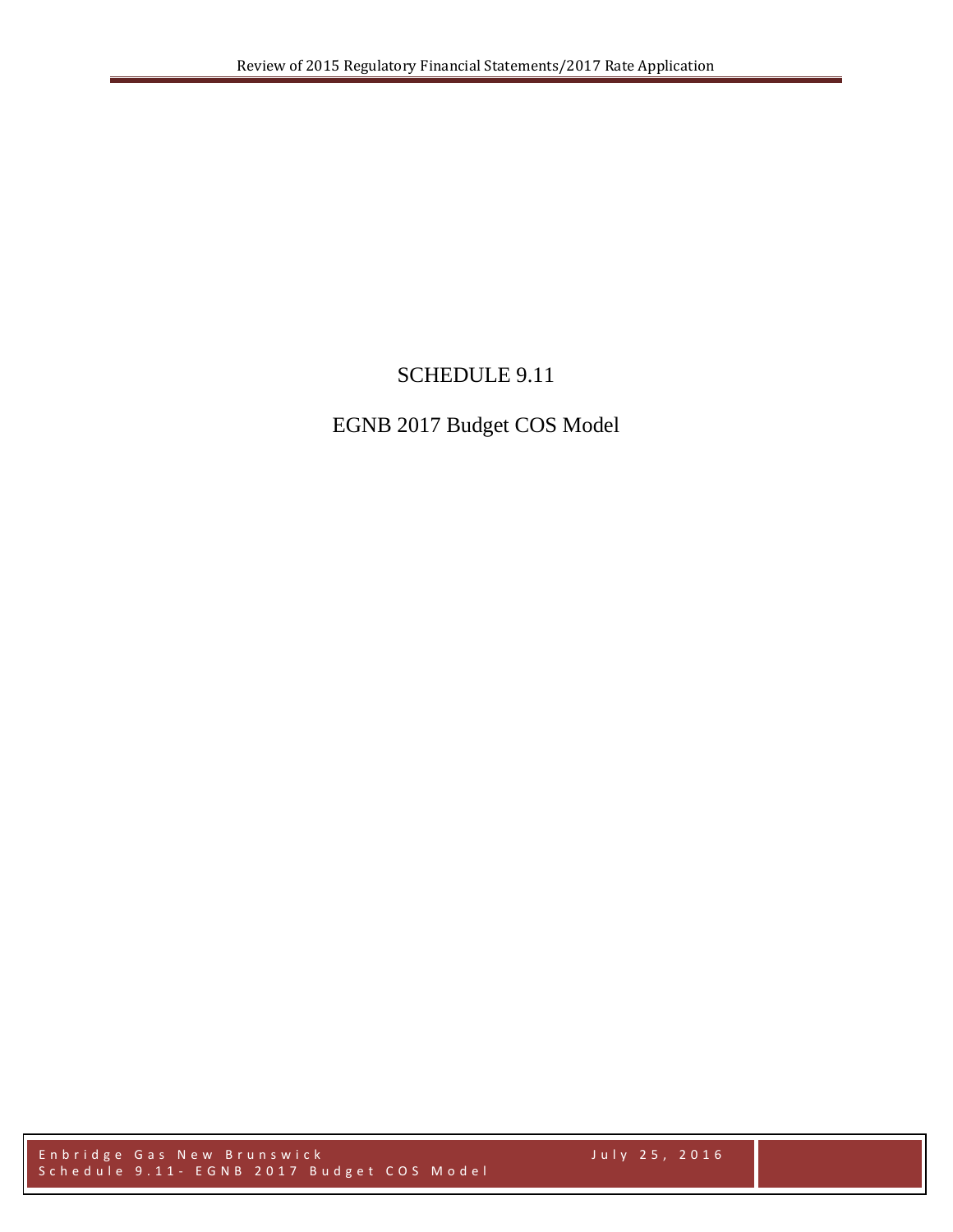| -1<br>$\overline{2}$<br>3 |                                                                      |                    |                               |                                              |                               | <b>Enbridge Gas New Brunswick</b><br>2017 COS Budget<br><b>Rate Classes</b> |                               |                                       |                               |
|---------------------------|----------------------------------------------------------------------|--------------------|-------------------------------|----------------------------------------------|-------------------------------|-----------------------------------------------------------------------------|-------------------------------|---------------------------------------|-------------------------------|
| 7                         |                                                                      |                    |                               |                                              |                               |                                                                             | <b>TOTAL Class Allocation</b> |                                       |                               |
| 8<br>9<br>10              | Account<br>Description                                               | Account<br>Code    | Total<br>Allocated<br>Dollars | <b>Small General -</b><br><b>Residential</b> |                               | Mid General Large General                                                   | Contract<br>General           | Industrial<br><b>Contract General</b> | <b>OPS</b>                    |
| 12                        | <b>GAS PLANT IN SERVICE</b><br>Ι.                                    |                    |                               |                                              |                               |                                                                             |                               |                                       |                               |
|                           | 13 Franchises & Consents                                             | 401                | 0                             | 0                                            | 0                             | 0                                                                           | 0                             | 0                                     | $\mathbf 0$                   |
|                           | 14 Other Intangible Plant                                            | 402                | 0<br>$\mathbf 0$              | 0<br>0                                       | 0<br>$\mathbf 0$              | 0<br>$\mathbf 0$                                                            | 0<br>$\mathbf 0$              | 0<br>$\mathbf 0$                      | 0                             |
| 15<br>16                  | Subtotal - INTANGIBLE ASSETS                                         | 401-402            |                               |                                              |                               |                                                                             |                               |                                       | 0                             |
|                           | 17 B. PRODUCTION PLANT<br>18 Production Plant                        | 403-419            | $\overline{0}$                | <u>0</u>                                     | $\overline{0}$                | $\overline{0}$                                                              | $\overline{0}$                | $\overline{0}$                        | $\overline{0}$                |
| 19<br>20                  | Subtotal - PRODUCTION PLANT                                          | 403-419            | $\Omega$                      | $\Omega$                                     | $\Omega$                      | $\Omega$                                                                    | $\Omega$                      | $\Omega$                              | $\Omega$                      |
|                           | 21 C. STORAGE PLANT                                                  |                    |                               |                                              |                               |                                                                             |                               |                                       |                               |
| 23                        | 22 Storage Plant<br>Subtotal - STORAGE PLANT                         | 440-459<br>440-459 | $\overline{0}$<br>$\mathbf 0$ | <u>0</u><br>$\Omega$                         | $\overline{0}$<br>$\mathbf 0$ | $\overline{0}$<br>$\mathbf 0$                                               | $\overline{0}$<br>$\mathbf 0$ | $\overline{0}$<br>$\Omega$            | $\overline{0}$<br>$\mathbf 0$ |
| 24<br>25                  | D. TRANSMISSION PLANT                                                | 460-469            | $\mathbf 0$                   | 0                                            | $\mathbf 0$                   | $\mathbf 0$                                                                 | $\mathbf 0$                   | $\mathbf 0$                           | $\mathbf 0$                   |
| 26                        | 27 E. DISTRIBUTION PLANT                                             |                    |                               |                                              |                               |                                                                             |                               |                                       |                               |
|                           | 28 Land and Land Rights                                              | 470                | 564,250                       | 67,858                                       | 118.697                       | 131.037                                                                     | 76,838                        | 169,821                               | $\mathbf 0$                   |
|                           | 29 Structures and Improvements                                       | 472                | $\mathbf 0$                   | 0                                            | 0                             | 0                                                                           | 0                             | 0                                     | $\Omega$                      |
|                           | 30 Services                                                          | 473                | 68,046,578                    | 40,424,695                                   | 19,799,513                    | 3,693,974                                                                   | 2,317,434                     | 1,707,266                             | 103,696                       |
|                           | 31 Regulators and Meter Installations                                | 474                | $\mathbf 0$                   | 0                                            | 0                             | 0                                                                           | 0                             | 0                                     | 0                             |
|                           | 32 Mains-PL                                                          | 475                | 80.122.521                    | 37,569,185                                   | 23,594,800                    | 12,346,314                                                                  | 6,538,647                     | $\mathbf 0$                           | 73,575                        |
|                           | 33 Mains-ST                                                          | 475                | 49,808,843                    | 0                                            | 11,910,205                    | 13,148,483                                                                  | 7,710,051                     | 17,040,104                            | $\mathbf 0$                   |
|                           | 34 Compressor Equipment                                              | 476                | $\mathbf 0$                   | 0                                            | 0                             | 0                                                                           | 0                             | 0                                     | 0                             |
|                           | 35 Meas. & Reg. Stat. Equip. - General                               | 477                | 16,372,546                    | 1,968,996                                    | 3.444.152                     | 3,802,233                                                                   | 2,229,566                     | 4,927,599                             | $\mathbf 0$                   |
|                           | 36 Meters                                                            | 478<br>479         | 23,801,511                    | 5,937,406                                    | 13,424,274                    | 2,775,027                                                                   | 723,197                       | 871,300                               | 70,307                        |
| 38                        | 37 Other Distribution Equipment<br>Development O&M                   | 479                | 0<br>114,901,733              | 0<br>41,379,204                              | 0<br>34,796,269               | 0<br>17,278,402                                                             | 0<br>9,432,050                | 0<br>11,896,641                       | $\mathbf 0$<br>119,167        |
| 39<br>40                  | Subtotal - DISTRIBUTION PLANT                                        | 470-479            | 353,617,982                   | 127,347,344                                  | 107,087,909                   | 53,175,470                                                                  | 29,027,783                    | 36,612,731                            | 366,746                       |
|                           | 41 F. GENERAL PLANT                                                  |                    |                               |                                              |                               |                                                                             |                               |                                       |                               |
|                           | 42 Land and Land Rights                                              | 480                | $\mathbf 0$                   | 0                                            | $\mathbf 0$                   | 0                                                                           | $\mathbf 0$                   | $\mathbf 0$                           | $\mathbf 0$                   |
|                           | 43 Structures and Improvements                                       | 482                | 208,700                       | 75,476                                       | 54,448                        | 30,345                                                                      | 19,035                        | 28,732                                | 664                           |
|                           | 44 Office Furniture and Equipment                                    | 483                | 348,429                       | 126,008                                      | 90,902                        | 50,662                                                                      | 31,780                        | 47,969                                | 1,109                         |
| 45                        | <b>Transportation Equipment</b>                                      | 484                | 1,986,713                     | 718,488                                      | 518,313                       | 288,869                                                                     | 181,205                       | 273,515                               | 6,323                         |
| 46                        | <b>Heavy Work Equipment</b>                                          | 485                | $\mathbf 0$                   | 0                                            | 0                             | 0                                                                           | 0                             | 0                                     | 0                             |
| 48                        | 47 Tools & Work Equipment<br><b>Equipment on Customers' Premises</b> | 486<br>487         | 2,152,260<br>$\mathbf 0$      | 778,358<br>0                                 | 561,502<br>0                  | 312,940<br>0                                                                | 196,305<br>0                  | 296,306<br>0                          | 6,849<br>$\mathbf 0$          |
| 49                        | <b>Communication Structures &amp; Equip</b>                          | 488                | $\mathbf 0$                   | 0                                            | 0                             | 0                                                                           | 0                             | 0                                     | 0                             |
|                           | 50 Computer Hardware & Software                                      | 490                | 4,494,669                     | 1.625.482                                    | 1,172,612                     | 653,527                                                                     | 409,953                       | 618,791                               | 14,304                        |
|                           | 51 Other General Equipment                                           | 489                | $\overline{0}$                | <u>0</u>                                     | <u>0</u>                      | <u>0</u>                                                                    | <u>0</u>                      | $\Omega$                              | <u>0</u>                      |
| 52<br>53                  | Subtotal - GENERAL PLANT                                             | 480-490            | 9,190,772                     | 3,323,812                                    | 2,397,776                     | 1,336,343                                                                   | 838,278                       | 1,265,314                             | 29,249                        |
| 55                        | 54 TOTAL UTILITY PLANT                                               |                    | 362,808,753                   | 130,671,156                                  | 109,485,684                   | 54,511,813                                                                  | 29.866.061                    | 37,878,045                            | 395,995                       |
|                           | 56 II. DEPRECIATION RESERVE                                          |                    |                               |                                              |                               |                                                                             |                               |                                       |                               |
|                           | 57 Intangible Plant                                                  |                    | 0                             | 0                                            | 0                             | 0                                                                           | 0                             | $\pmb{0}$                             | 0                             |
|                           | 58 Production Plant                                                  |                    | 0                             | 0                                            | $\mathbf 0$                   | 0                                                                           | 0                             | $\mathbf 0$                           | 0                             |
|                           | 59 Local Storage Plant                                               |                    | 0                             | 0                                            | 0                             | 0                                                                           | 0                             | 0                                     | 0                             |
|                           | 60 Transmission Plant                                                |                    | 0                             | 0                                            | 0                             | 0                                                                           | 0                             | 0                                     | $\mathbf 0$                   |
|                           | 61 Mains-PL                                                          |                    | 20,624,498<br>11,391,593      | 9,670,759                                    | 6,073,585                     | 3,178,089                                                                   | 1,683,126                     | 0                                     | 18,939                        |
|                           | 62 Mains-ST<br>63 Development O&M                                    |                    | 28,918,588                    | 0<br>10,414,361                              | 2,723,938<br>8,757,561        | 3,007,140<br>4,348,646                                                      | 1,763,337<br>2,373,868        | 3,897,178<br>2,994,159                | 0<br>29,992                   |
|                           | 64 Services                                                          |                    | 18,763,461                    | 11,146,882                                   | 5,459,604                     | 1,018,592                                                                   | 639,019                       | 470,769                               | 28,594                        |
|                           | 65 Meters                                                            |                    | 5,584,923                     | 1,393,187                                    | 3,149,949                     | 651,148                                                                     | 169,695                       | 204,447                               | 16,497                        |
|                           | 66 Distr Other                                                       |                    | 6,788,579                     | 2,450,190                                    | 2,056,364                     | 1,018,478                                                                   | 555,780                       | 700,710                               | 7,057                         |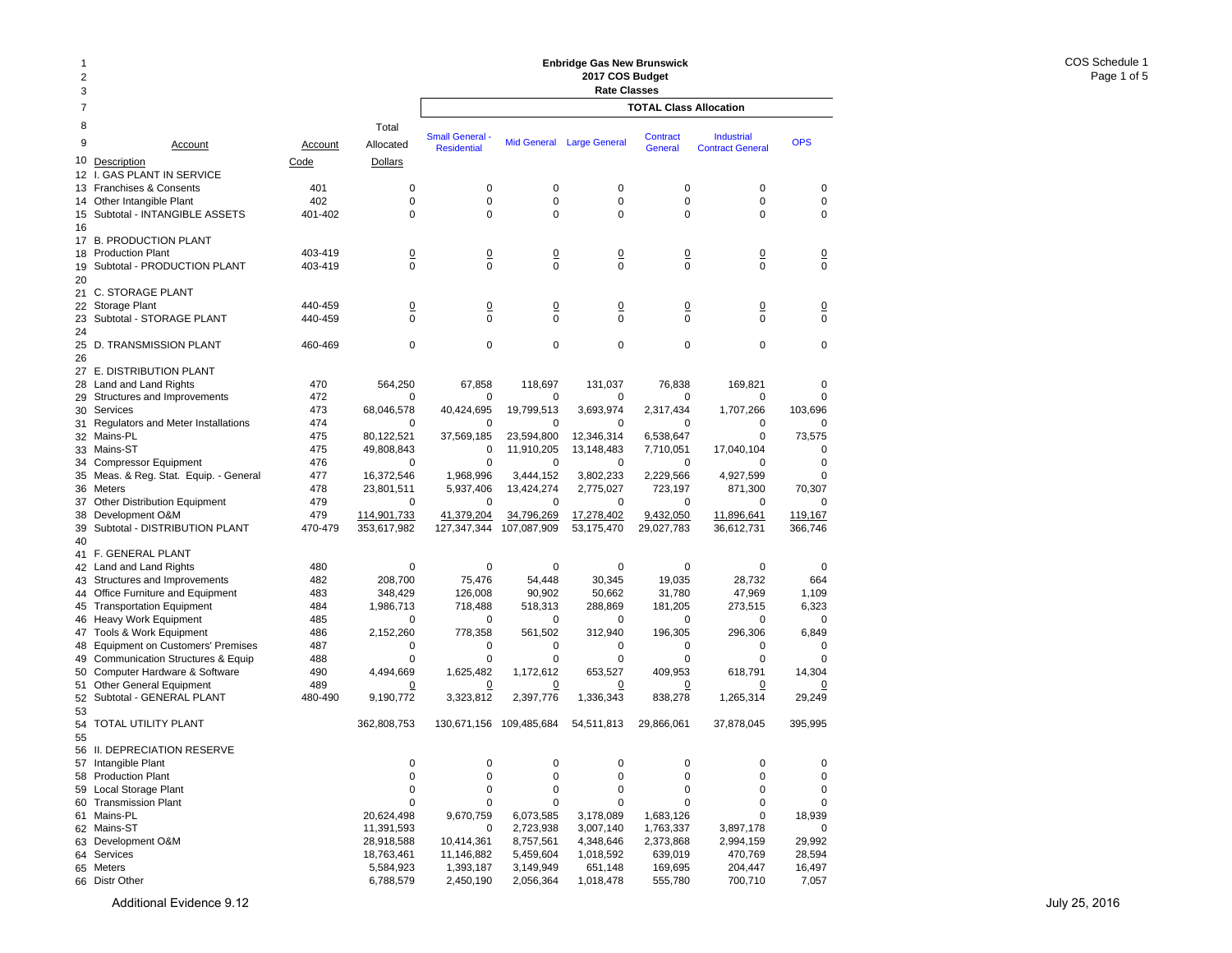#### 12378 Total9 Account Account Allocated10 <u>Description</u> and Code Dollars Code Dollars 67General Plant 6,788,882 68TOTAL - DEPRECIATION RESERVE 97,860,523 69 70 III. OTHER RATE BASE ITEMS 71 Gas Storage Inventory 0 72 CWIP 0 73 Customer Deposits 0 74 Franchise fee 125,000 75 Deferred development costs 0 76 Deferred carrying costs 0 77 Deferred equity offering costs 0 78 Term deposit 2,969,136 79 Deferral account 0 80 Total - OTHER RATE BASE ITEMS 3,094,136 8182 IV. TOTAL RATE BASE (Excl. Working Ca 268,042,366 83 Working Capital 131 1,557,965 8485 V. TOTAL RATE BASE 269,600,330 86 87 I. OPERATION & MAINTENANCE EXPEN 88 A. PRODUCTION EXPENSES 89 1. Manufactured Gas Production 90 Operation Supv and Engineering 610 0 91 Gas Wells 614 0 92 Other Gas Production 619 0 93 Subtotal - Production 610-619 0 94 Supervision 810 0 95Gas Production Maintenance 814 814 0 96 Subtotal - O&M Accounts 617-618 810-819  $\frac{0}{0}$ 97 Subtotal - Manufactured Gas Production 610-819 0 9899 Gas Supply Expenses 100Natural Gas Purchases 623 by a control 623 control of the Material of the Material of the Materia of the Materia of the Materia of the Materia of the Materia of the Materia of the Materia of the Materia of the Materia of t 101Gas Supply Operation 624 140,923<br>
Natural Gas W/D from Storage 627-628 627-628 102Natural Gas W/D from Storage 627-628 0 103 Gas Used for Other Util Operations 629 0 104 Other Gas Supply Expenses **000 Other Gas** Supply Expenses 105 Subtotal - PRODUCTION EXPENSES 623-629 140,923 106107 B. NATURAL GAS STORAGE, TERMINAL 108Storage Operation & Maintenance 640-859 0 109 Subtotal - NATURAL GAS STORAGE 640-859 0 110111 C. TRANSMISSION EXPENSES 660-869 1,794,114 112113 D. DISTRIBUTION EXPENSES 114 Supervision 670-870 1,065,434 115 Load Dispatching 671 0 116 Meter and Regulator Work 673-878 0 117 Service Work 674 0 118 Mains and Services 675-875 148,450 119 Compressor Equipment 676-876 0 120 Measuring and Regulation 677-877 1,100,179 **TOTAL Class AllocationEnbridge Gas New Brunswick 2017 COS Budget Rate Classes** Industrial Contract GeneralSmall General - Mid General Large General Contract Industrial OPS<br>Residential Mid General Large General General Contract General 2,093,530 1,510,258 841,707 527,996 796,968 18,423 37,168,909 29,731,259 14,063,801 7,712,822 9,064,231 119,502 0 0 0 0 000 0 0 0 00 $\mathsf 0$ 0 0 0 0 0045,116 37,864 18,754 10,234 12,902 130 0 0 0 0 000 0 0 0 000 0 0 0 003.087 1,071,645 899,396 445,454 243,083 306,471 3,087  $\Omega$  0 0 0 0 0 1,116,761 937,261 464,207 253,317 319,373 3,217 94,619,008 80,691,686 40,912,220 22,406,556 29,133,187 279,709 500,769 421,681 257,419 157,712 214,620 5,763 95,119,777 81,113,367 41,169,639 22,564,268 29,347,807 285,473 0 0 0 0 000 0 0 0 00 $\mathbf 0$ 0 0 0 0 0 0 0 0 0 0 000 0 0 0 000 0 0 0 0 0 0 0 0 0 0 0 0 0 0 0 000 0 0 0 0056,151 39,457 17,637 9,484 18,048 146 0 0 0 0 000 0 0 0 000 0 0 0 0 0 56,151 39,457 17,637 9,484 18,048 146 0 0 0 0 000 0 0 0 00215,764 377,412 416,651 244,317 539,969 0 384,297 322,884 160,009 87,323 109,814 1,108 0 0 0 0 000 0 0 0 00 $\Omega$ 0 0 0 0 0058,482 41,469 21,887 12,422 14,057 133 0 0 0 0 00132,310 231,435 255,497 149,819 331,118 0

0 0 0 0 00

121 Other Distribution Equipment 679-879 00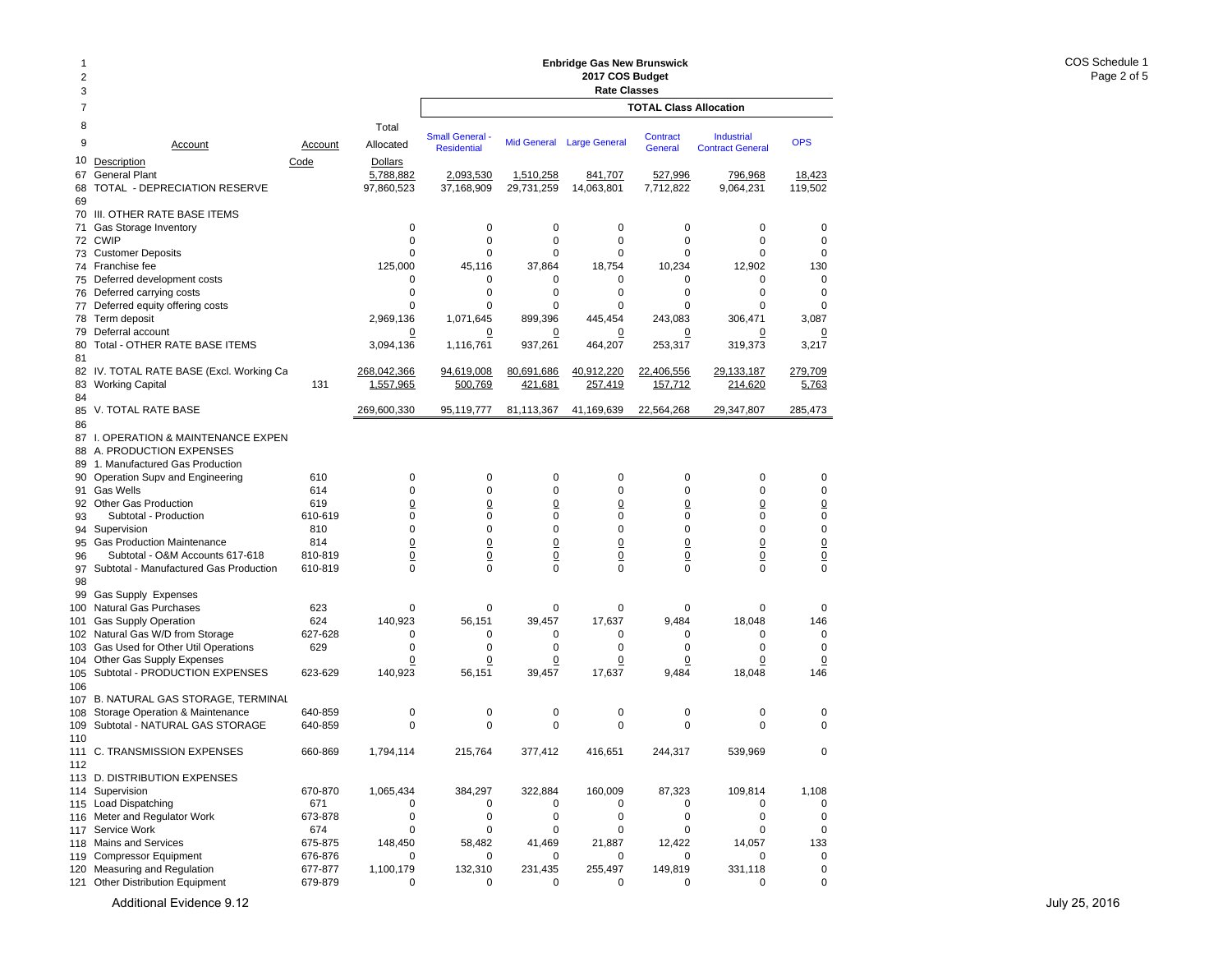#### 12378 Total9 Account Accountt Allocated 10Description Code Dollars 122Structures and Improvements 672 123 General Maintenance 884-889 2,925,494 124 Subtotal - DISTRIBUTION EXPENSES 670-889 5,239,557 125 Total - OPERATION & MAINTENANCE EX 7,033,671 126 127 II. SALES & MARKETING 128 Supervision 2700 372,351 129Advertising - Natural Gas Promotion 701 693,438 130 Demonstration and Selling Exp  $702$  229,464 131 Revenue from Merchandising 703 0 132 Expense of Merchandising 704 0 133 Advertising - Other 705 40,000 134 Other Sales Promotion 709 0 135 Total - CUSTOMER ACCOUNTS EXPENS 1,335,253 136137 III. CUSTOMER SERVICE & INFORMATIO 138 Operatin Supervision 138 Operatin Supervision 131,486 139 Customers' Contracts and Orders 711 0 140 Meter Reading 712 1,200 141 Customers' Billing and Accounting **713** 1,181,969 142 Credit and Collection 714 0 143 Uncollectable Accounts 718 277,546 144 Other Customer Accounting 719 0 145 Total - CUSTOMER SERVICE & INFORM. 1,592,201 146 147Total - CUSTOMER ACCOUNTS, SERVIC 2.927.454 148149 IV. ADMINISTRATIVE & GENERAL EXPE 150151 Administrative & General 151 721 6,000 152 Special Services 722 982,744 153 Insurance 723 0 154 Injuries & Damages 724 0 155 Employee Pensions and Benefits 725 2,690,813 156 Other Admin & Gen Expenses 728 3,930,202 157Admin & Gen Expenses Transferred 729 (3.416.844) 158 Subtotal - O&M Accounts 721-729 4,192,915 159160 TOTAL - OPERATING EXPENSES (Excl D 14,154,039 161 162 VI. DEPRECIATION EXPENSE 163 Intangible Plant 403 0 164 Production Plant 403 0 165 Local Storage Plant 165 2003 165 2004 165 2004 165 2004 165 2004 165 2005 166 2004 167 2005 168 2006 168 20 166 Transmission Plant 403 0 167 Mains-PL 404 1,638,447 168 Mains-ST 404 471,747 169 Development O&M 404 2,792,099 170 Services 404 1,227,723 171 Meters Meters 404 1,843,205 172 Distr Other 404 461,998 173 General Plant **173 General Plant** 173 General Plant 174 Amort Ltd-Term Elect/Gas Plant 404 129,868 175 Adjustment 0 176 Total - DEPRECIATION EXPENSE 403-404 9,185,527 **TOTAL Class AllocationEnbridge Gas New Brunswick 2017 COS Budget Rate Classes Industrial** Contract GeneralSmall General - Mid General Large General Contract - Industrial - OPS<br>Residential - Mid General Large General - General - Contract General 0 0 0 0 009.310 1,057,995 763,231 425,368 266,830 402,759 9,310 1,633,084 1,359,019 862,761 516,394 857,748 10,551 1,848,848 1,736,431 1,279,412 760,711 1,397,718 10,551 134,094 112,761 55,992 30,566 38,552 386 249,726 209,997 104,276 56,923 71,797 719 82,636 69,490 34,506 18,836 23,758 238 0 0 0 0 000 0 0 0 00 $41$ 14,405 12,113 6,015 3,284 4,142 41 0 0 0 0 0 0 480,861 404,361 200,789 109,608 138,249 1,385 91,651 34,271 4,409 875 101 179 0 0 0 0 00802 300 58 23 9 8763,495 285,493 36,726 72,892 8,411 14,952 0 0 0 0 001.345 45,531 81,793 75,666 32,315 40,896 1,345 0 0 0 0 00901,479 401,857 116,859 106,104 49,416 16,485 1,382,339 806,219 317,649 215,713 187,665 17,869 2,170 1,565 872 547 826 19 355,406 256,388 142,892 89,635 135,297 3,128 0 0 0 0 000 0 0 0 00973,124 702,005 391,246 245,425 370,450 8,563 1,421,345 1,025,348 571,454 358,468 541,080 12,508 (1,215,082) (893,251) (508,245) (313,315) (486,952) (0) 1,536,963 1,092,055 598,219 380,761 560,700 24,218 4,768,150 3,634,705 2,195,279 1,357,185 2,146,083 52,638 0 0 0 0 000 0 0 0 000 0 0 0 000 0 0 0 00768,262 482,496 252,473 133,711 0 1,505 0 112,803 124,531 73,023 161,389 0 1,005,510 845,546 419,863 229,198 289,087 2,896 729,358 357,231 66,648 41,812 30,803 1,871 459,797 1,039,585 214,900 56,005 67,474 5,445 166,378 139,909 69,473 37,925 47,834 479 224,380 161,866 90,212 56,589 85,417 1,975 46,769 39,329 19,529 10,661 13,446 135 0 0 0 0 0 0 3,400,454 3,178,765 1,257,630 638,923 695,451 14,304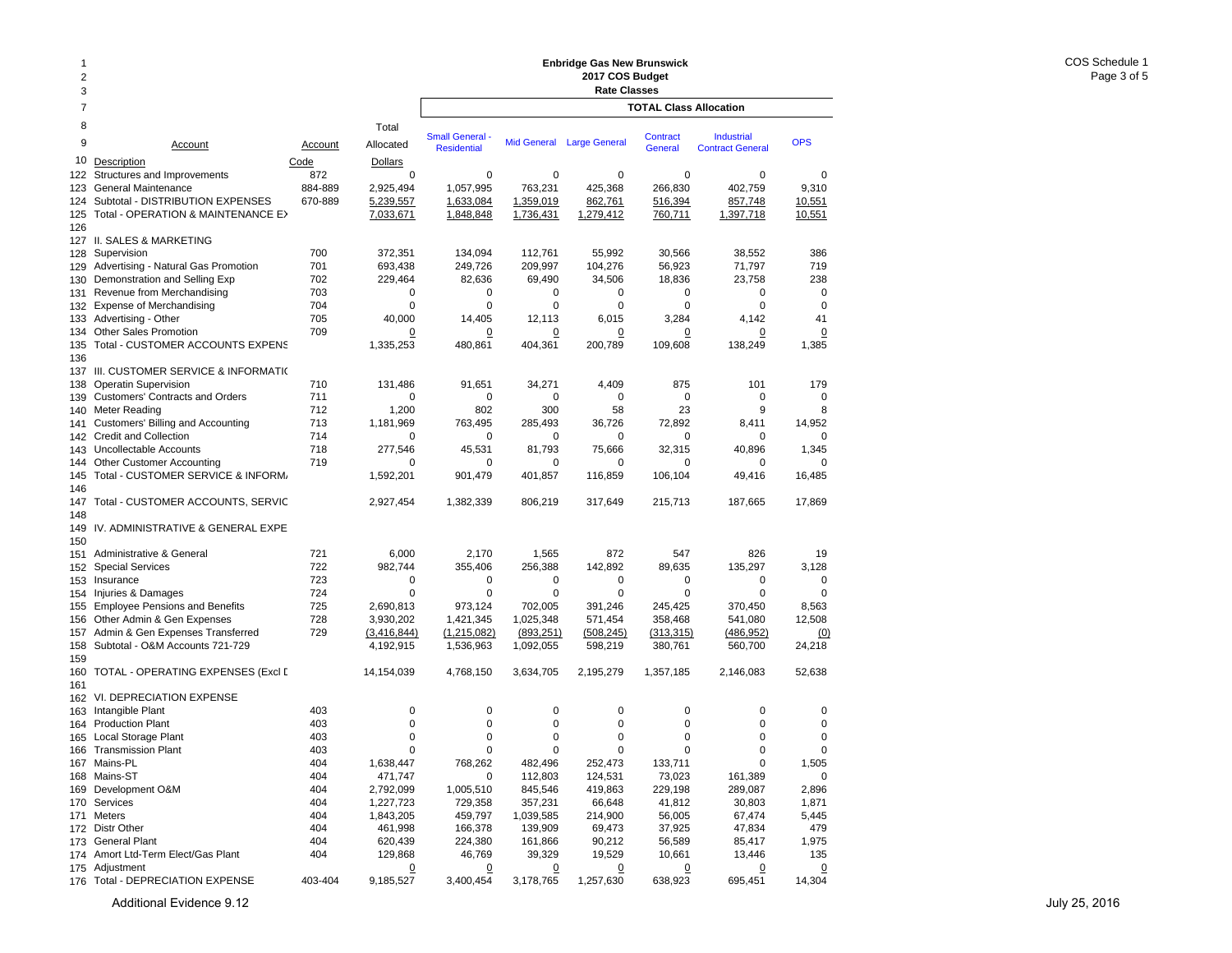#### 2378 Total9 Account Account Allocated10Description Code Dollars 177178 VII. TAXES OTHER THAN INCOME TAXE 179 A. General Taxes 180Property Tax- Plant 1,240,850 181Distribution Tax 0 182 Payroll related 0 183Other taxes 0 184 Property Tax- Gas <u>0</u> 185 Total Taxes Other Than Income Taxes 408 1,240,850 186 187 B. Franchise and Revenue Taxes 188 Gross Receipts Tax 0 189 GRT- Uncoll Rider 0 190 Subtotal- Franchise and Gross Receipts Ta metal of the 190 Subtotal-191 192 C. Income Tax Expense 193 State Income Tax expense 0 194 Federal Income Tax expense 0 195 Subtotal- Income tax expense 00 196 Total- TAX EXPENSE 1,240,850 197 198 TOTAL EXPENSES 24,721,339 199 200 V. REVENUES at Present Rates 201 Retail Revenue 520 44,042,769 202 Commercial Sales 521 0 203 Industrial Sales 622 and 100 million of the state of the state of the state of the state of the state of t 204 Other Sales 529 175,513 205 Late Payment Penalties 660 560 303,000 206 Revenue from Service Work  $561$  219,091 207 Transportation Revenue 570 0 208Miscellaneous Operating Revenue 579 by the 579 209 Other Revenue 17,416 210 Rent from Gas Ppty / Other Rev 466,936 211 Subtotal Gas Revenues, net 45,224,725 212213 Non-Operating Income 0 214 Non-Operating Income <u>0</u> 215 Total Non-Oper Income 0 216 217 Total Revenue 45,224,725 218219 Total Expenses 24,721,339 220221 NET INCOME at Present Rates 20,503,385 2222 and  $7.6\%$ 223 Tariff Revenue Requirements 45,207,309 **TOTAL Class Allocation2017 COS Budget Rate Classes** Industrial Contract GeneralSmall General - Mid General Large General Contract - Industrial - OPS<br>Residential - Mid General Large General - General - Contract General 506,342 347,196 208,126 113,079 65,168 941 0 0 0 0 000 0 0 0 000 0 0 0 000 0 0 0 0 0 506,342 347,196 208,126 113,079 65,168 941 0 0 0 0 000 0 0 0 0 0 0 0 0 0 000 0 0 0 000 0 0 0 0 0  $\Omega$  0 0 0 0 0 506,342 347,196 208,126 113,079 65,168 941 8,731,097 7,200,122 3,678,672 2,118,671 2,924,749 68,029 7,225,106 12,979,500 12,007,240 5,127,887 6,489,585 213,451 0 0 0 0 00 $\Omega$ 0 0 0 0 0028,792 51,724 47,850 20,435 25,861 851 95,137 127,464 53,907 16,553 9,925 15 35,941 64,567 59,730 25,509 32,282 1,062 0 0 0 0 000 0 0 0 002,857 5,132 4,748 2,028 2,566 84 168,156 141,405 70,216 38,330 48,345 484 7,555,989 13,369,792 12,243,690 5,230,741 6,608,566 215,947 0 0 0 0 00 $\Omega$  0 0 0 0 0 0 0 0 0 000 7,555,989 13,369,792 12,243,690 5,230,741 6,608,566 215,947 8,731,097 7,200,122 3,678,672 2,118,671 2,924,749 68,029 (1,175,107) 6,169,670 8,565,018 3,112,070 3,683,816 147,918 -1.2% 7.6% 20.8% 13.8% 12.6% 51.8%7,553,132 13,364,659 12,238,942 5,228,713 6,606,000 215,863

**Enbridge Gas New Brunswick** 

224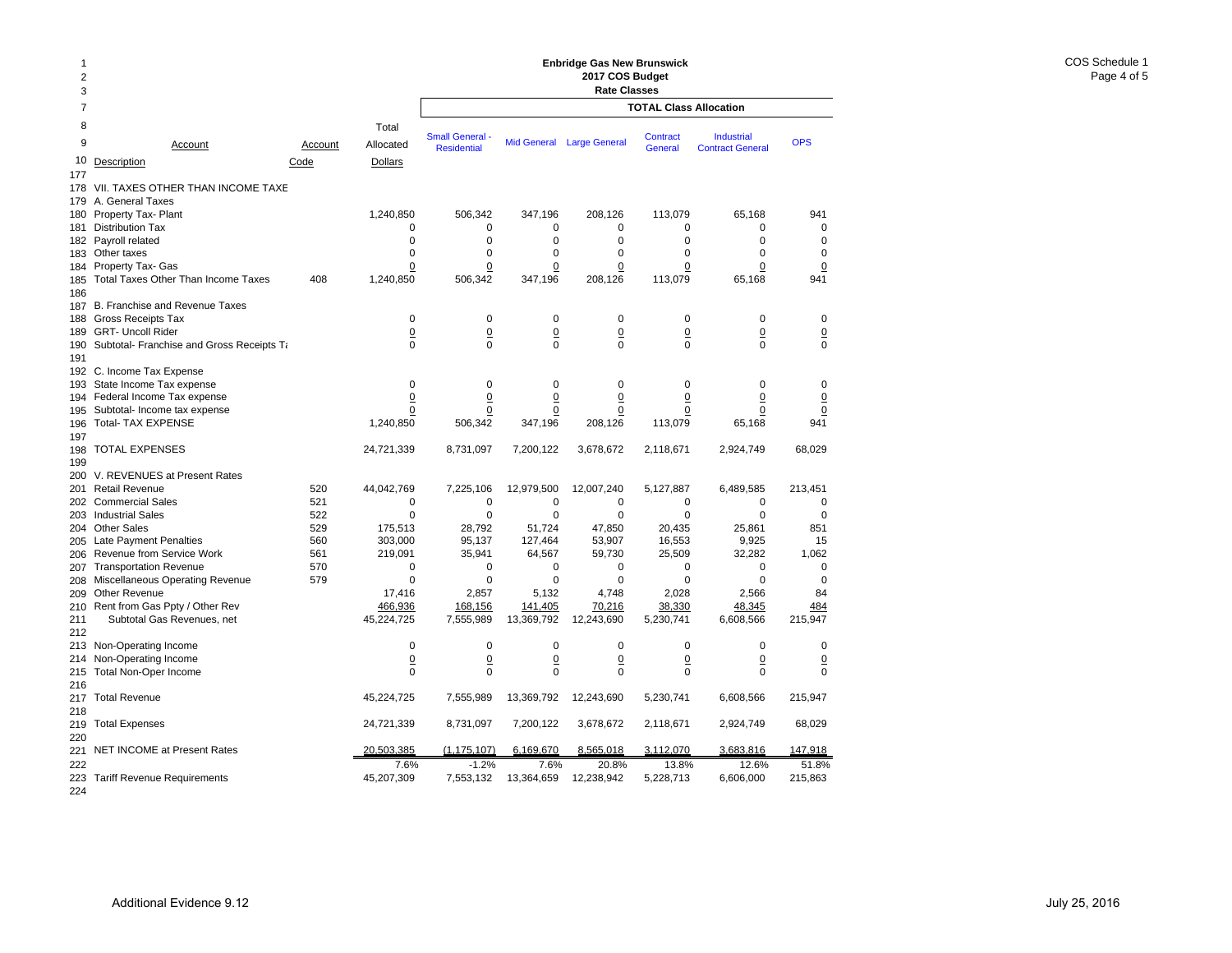## **Enbridge Gas New Brunswick 2017 COS Budget**

| 1<br>$\overline{2}$ |                                          |             |                    | <b>Enbridge Gas New Brunswick</b><br>2017 COS Budget<br><b>Rate Classes</b> |                |                           |                               |                         |                |  |  |  |
|---------------------|------------------------------------------|-------------|--------------------|-----------------------------------------------------------------------------|----------------|---------------------------|-------------------------------|-------------------------|----------------|--|--|--|
| 3<br>$\overline{7}$ |                                          |             |                    |                                                                             |                |                           |                               |                         |                |  |  |  |
|                     |                                          |             |                    |                                                                             |                |                           | <b>TOTAL Class Allocation</b> |                         |                |  |  |  |
| 8<br>9              | Account                                  | Account     | Total<br>Allocated | <b>Small General -</b>                                                      |                | Mid General Large General | Contract                      | <b>Industrial</b>       | <b>OPS</b>     |  |  |  |
| 10                  |                                          |             |                    | <b>Residential</b>                                                          |                |                           | General                       | <b>Contract General</b> |                |  |  |  |
| 225                 | Description<br><b>SUMMARY</b>            | Code        | <b>Dollars</b>     |                                                                             |                |                           |                               |                         |                |  |  |  |
| 226                 | Revenues                                 |             |                    |                                                                             |                |                           |                               |                         |                |  |  |  |
| 227                 | Gas revenues                             |             | 45,224,725         | 7,555,989                                                                   | 13,369,792     | 12,243,690                | 5,230,741                     | 6,608,566               | 215,947        |  |  |  |
| 228                 | Non-operating income                     |             | $\Omega$           | $\overline{0}$                                                              | $\overline{0}$ | $\overline{0}$            | $\overline{0}$                | $\overline{0}$          | $\overline{0}$ |  |  |  |
| 229                 | <b>Total revenues</b>                    |             | 45,224,725         | 7,555,989                                                                   | 13,369,792     | 12,243,690                | 5,230,741                     | 6,608,566               | 215,947        |  |  |  |
| 230                 |                                          |             |                    |                                                                             |                |                           |                               |                         |                |  |  |  |
| 231                 | <b>Operating Expenses</b>                |             |                    |                                                                             |                |                           |                               |                         |                |  |  |  |
| 232                 | <b>Production Expenses</b>               |             | 140,923            | 56,151                                                                      | 39,457         | 17.637                    | 9,484                         | 18,048                  | 146            |  |  |  |
| 233                 | Natural Gas Storage, Terminaling & Proc. |             | $\Omega$           | $\Omega$                                                                    | $\Omega$       | $\Omega$                  | $\Omega$                      | 0                       | $\Omega$       |  |  |  |
| 234                 | <b>Transmission Expenses</b>             |             | 1,794,114          | 215,764                                                                     | 377,412        | 416,651                   | 244,317                       | 539,969                 | $\Omega$       |  |  |  |
| 235                 | <b>Distribution Expenses</b>             |             | 5,239,557          | 1,633,084                                                                   | 1,359,019      | 862,761                   | 516,394                       | 857,748                 | 10,551         |  |  |  |
| 236                 | <b>Total Operating Expenses</b>          |             | 7,174,593          | 1,904,999                                                                   | 1,775,888      | 1,297,049                 | 770,195                       | 1,415,765               | 10,697         |  |  |  |
| 237                 |                                          |             |                    |                                                                             |                |                           |                               |                         |                |  |  |  |
| 238                 | Customer Accounts, Services, & Sales Exp |             | 2,927,454          | 1,382,339                                                                   | 806,219        | 317,649                   | 215,713                       | 187,665                 | 17,869         |  |  |  |
| 239                 | Administrative & General Expenses        |             | 4,192,915          | 1,536,963                                                                   | 1,092,055      | 598,219                   | 380,761                       | 560,700                 | 24,218         |  |  |  |
| 240                 | <b>Depreciation Expense</b>              |             | 9,185,527          | 3,400,454                                                                   | 3,178,765      | 1,257,630                 | 638,923                       | 695,451                 | 14,304         |  |  |  |
| 241                 | Taxes other than Income, GRT             |             | 1,240,850          | 506,342                                                                     | 347,196        | 208,126                   | 113,079                       | 65,168                  | 941            |  |  |  |
| 242<br>243          | <b>Total Other Expenses</b>              |             | 17,546,746         | 6,826,098                                                                   | 5,424,234      | 2,381,623                 | 1,348,476                     | 1,508,984               | 57,332         |  |  |  |
| 244                 | Income tax expense                       |             | $\mathbf 0$        | $\mathbf 0$                                                                 | $\mathbf 0$    | $\mathbf 0$               | $\mathbf 0$                   | $\Omega$                | $\Omega$       |  |  |  |
| 245                 | Gross receipts tax expense               |             | 0                  | 0                                                                           | $\overline{0}$ | $\Omega$                  | $\Omega$                      | 0                       | 0              |  |  |  |
| 246                 | Total expenses                           |             | 24,721,339         | 8,731,097                                                                   | 7,200,122      | 3,678,672                 | 2,118,671                     | 2,924,749               | 68,029         |  |  |  |
| 247                 |                                          |             |                    |                                                                             |                |                           |                               |                         |                |  |  |  |
| 248                 | NET INCOME at Present Rates              |             | 20,503,385         | (1, 175, 107)                                                               | 6,169,670      | 8,565,018                 | 3,112,070                     | 3,683,816               | 147,918        |  |  |  |
| 249                 |                                          |             |                    |                                                                             |                |                           |                               |                         |                |  |  |  |
| 250                 | <b>Total Rate Base</b>                   |             | 269,600,330        | 95,119,777                                                                  | 81,113,367     | 41,169,639                | 22,564,268                    | 29,347,807              | 285,473        |  |  |  |
| 251                 | Effective tax rate                       |             | 0.0%               | 0.0%                                                                        | 0.0%           | 0.0%                      | 0.0%                          | 0.0%                    | 0.0%           |  |  |  |
| 252                 | <b>Effective GRT Rate</b>                |             | 0.00%              | 0.00%                                                                       | 0.00%          | 0.00%                     | 0.00%                         | 0.00%                   | 0.00%          |  |  |  |
| 253                 |                                          |             |                    |                                                                             |                |                           |                               |                         |                |  |  |  |
| 254                 | <b>REVENUE REQUIREMENTS</b>              |             |                    |                                                                             |                |                           |                               |                         |                |  |  |  |
| 255                 |                                          |             |                    |                                                                             |                |                           |                               |                         |                |  |  |  |
| 256                 | <b>Target ROR</b>                        |             | 7.60%              | 7.60%                                                                       | 7.60%          | 7.60%                     | 7.60%                         | 7.60%                   | 7.60%          |  |  |  |
| 257                 | Using Target for System                  |             |                    |                                                                             |                |                           |                               |                         |                |  |  |  |
| 258                 | Rate Base                                |             | 269,600,330        | 95,119,777                                                                  | 81,113,367     | 41,169,639                | 22,564,268                    | 29,347,807              | 285,473        |  |  |  |
| 259                 |                                          |             |                    |                                                                             |                |                           |                               |                         |                |  |  |  |
| 260                 | Operating expenses                       |             | 14,294,962         | 4,824,301                                                                   | 3,674,162      | 2,212,916                 | 1,366,669                     | 2,164,130               | 52,784         |  |  |  |
| 261                 | Depreciation expense                     |             | 9,185,527          | 3,400,454                                                                   | 3,178,765      | 1,257,630                 | 638,923                       | 695,451                 | 14,304         |  |  |  |
| 262                 | Additional Bad Debt expense              |             | $\mathbf 0$        | $\mathbf 0$                                                                 | $\mathbf 0$    | $\mathbf 0$               | $\mathbf 0$                   | $\mathbf 0$             | $\mathbf 0$    |  |  |  |
| 263                 | Taxes other than Income, GRT             |             | 1.240.850          | 506,342                                                                     | 347,196        | 208,126                   | 113,079                       | 65,168                  | 941            |  |  |  |
| 264                 | Operating expenses to recover            |             | 24,721,339         | 8,731,097                                                                   | 7,200,122      | 3,678,672                 | 2,118,671                     | 2,924,749               | 68,029         |  |  |  |
| 265                 |                                          |             |                    |                                                                             |                |                           |                               |                         |                |  |  |  |
| 266                 | Target Return on Rate Base- After taxes  |             | 20,500,946         | 7,233,097                                                                   | 6,168,022      | 3,130,621                 | 1,715,832                     | 2,231,666               | 21,708         |  |  |  |
| 267                 |                                          |             |                    |                                                                             |                |                           |                               |                         |                |  |  |  |
| 268                 | Income taxes to recover                  | $\mathbf 0$ | $\overline{0}$     | 0                                                                           | $\overline{0}$ | $\overline{0}$            | $\overline{0}$                | 0                       |                |  |  |  |
| 269                 | Subtotal- Rev Reg before GRT             |             | 45,222,285         | 15,964,194                                                                  | 13,368,144     | 6,809,293                 | 3,834,503                     | 5,156,415               | 89,737         |  |  |  |
| 270                 | <b>GRT</b> needed                        | 0           | $\mathbf 0$        | $\mathbf 0$                                                                 | $\mathbf 0$    | 0                         | $\mathbf 0$                   | $\Omega$                | $\mathbf 0$    |  |  |  |
| 271                 | TOTAL REVENUE REQUIREMENT                |             | 45,222,285         | 15,964,194                                                                  | 13,368,144     | 6,809,293                 | 3,834,503                     | 5,156,415               | 89,737         |  |  |  |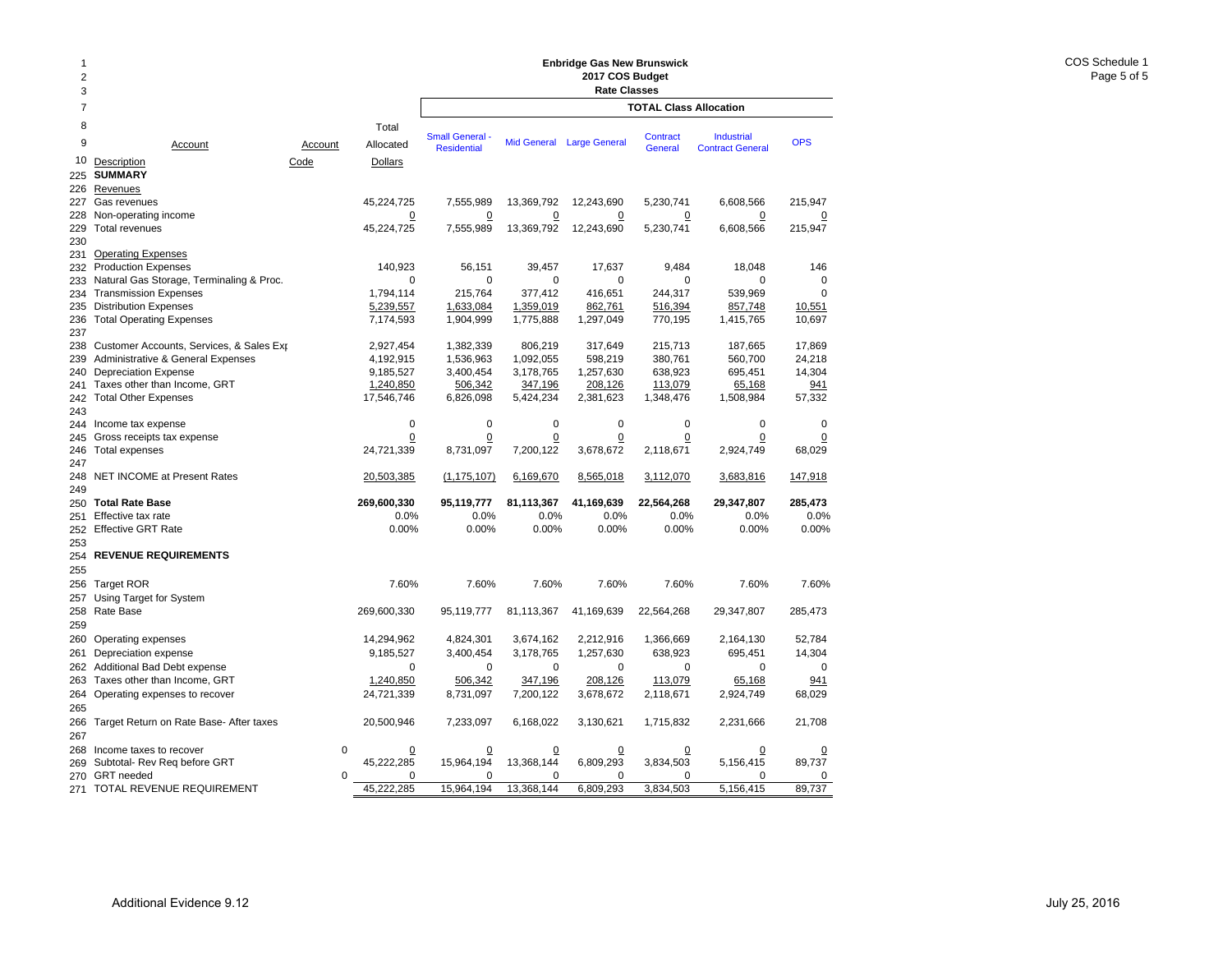| 1<br>$\overline{2}$<br>3 |                                                        | <b>Enbridge Gas New Brunswick</b><br>2017 COS Budget<br><b>Rate Classes</b> |                  |                            |                                |                                |                                   |                            |                               |  |  |  |
|--------------------------|--------------------------------------------------------|-----------------------------------------------------------------------------|------------------|----------------------------|--------------------------------|--------------------------------|-----------------------------------|----------------------------|-------------------------------|--|--|--|
| $\overline{7}$           |                                                        |                                                                             |                  |                            |                                | <b>FUNCTIONALIZATION</b>       |                                   |                            |                               |  |  |  |
| 8                        | Account                                                | Account                                                                     | Account          | Allocation                 |                                |                                |                                   |                            |                               |  |  |  |
| 9                        | Description                                            | Code                                                                        | <b>Balance</b>   | Factor                     | <b>SUPPLY</b>                  |                                | STORAGE TRANSMISSION DISTRIBUTION |                            | <b>ONSITE</b>                 |  |  |  |
| 10                       |                                                        |                                                                             |                  |                            |                                |                                |                                   |                            |                               |  |  |  |
| 11                       | 12 I. GAS PLANT IN SERVICE                             |                                                                             |                  |                            |                                |                                |                                   |                            |                               |  |  |  |
|                          | 13 Franchises & Consents                               | 401                                                                         | $\mathbf 0$      | <b>DIST</b>                | $\pmb{0}$                      | $\mathbf 0$                    | $\Omega$                          | $\boldsymbol{0}$           | $\Omega$                      |  |  |  |
|                          | 14 Other Intangible Plant                              | 402                                                                         | $\mathbf 0$      | <b>DIST</b>                | $\pmb{0}$                      | 0                              | 0                                 | $\boldsymbol{0}$           | $\mathbf 0$                   |  |  |  |
|                          | 15 Subtotal - INTANGIBLE ASSETS                        | 401-402                                                                     | $\mathbf 0$      |                            | $\mathbf 0$                    | $\mathbf 0$                    | $\Omega$                          | $\Omega$                   | $\mathbf 0$                   |  |  |  |
| 16                       |                                                        |                                                                             |                  |                            |                                |                                |                                   |                            |                               |  |  |  |
|                          | 17 B. PRODUCTION PLANT                                 |                                                                             |                  |                            |                                |                                |                                   |                            |                               |  |  |  |
|                          | 18 Production Plant                                    | 403-419                                                                     | $\overline{0}$   | <b>None</b>                | $\underline{0}$                | $\overline{0}$                 | $\underline{0}$                   | $\overline{0}$             | $\overline{0}$                |  |  |  |
| 19                       | Subtotal - PRODUCTION PLANT                            | 403-419                                                                     | $\Omega$         |                            | $\Omega$                       | $\Omega$                       | $\Omega$                          | $\Omega$                   | $\Omega$                      |  |  |  |
| 20                       |                                                        |                                                                             |                  |                            |                                |                                |                                   |                            |                               |  |  |  |
|                          | 21 C. STORAGE PLANT                                    |                                                                             |                  |                            |                                |                                |                                   |                            |                               |  |  |  |
|                          | 22 Storage Plant                                       | 440-459                                                                     | $\overline{0}$   | <b>None</b>                | $\underline{0}$                | $\overline{0}$                 | $\overline{0}$                    | $\overline{0}$             | $\overline{0}$                |  |  |  |
| 23                       | Subtotal - STORAGE PLANT                               | 440-459                                                                     | $\mathbf 0$      |                            | $\mathbf 0$                    | $\mathbf 0$                    | $\Omega$                          | $\Omega$                   | $\mathbf 0$                   |  |  |  |
| 24                       |                                                        |                                                                             |                  |                            |                                |                                |                                   |                            |                               |  |  |  |
|                          | 25 D. TRANSMISSION PLANT                               | 460-469                                                                     | $\mathbf 0$      | <b>TRANS</b>               | $\mathbf 0$                    | $\mathbf 0$                    | $\mathbf 0$                       | 0                          | $\mathbf 0$                   |  |  |  |
| 26                       |                                                        |                                                                             |                  |                            |                                |                                |                                   |                            |                               |  |  |  |
|                          | 27 E. DISTRIBUTION PLANT                               |                                                                             |                  |                            |                                |                                |                                   |                            |                               |  |  |  |
|                          | 28 Land and Land Rights                                | 470                                                                         | 564,250          | <b>DIST</b>                | $\pmb{0}$                      | 0                              | 0                                 | 564,250                    | 0                             |  |  |  |
|                          | 29 Structures and Improvements                         | 472                                                                         | $\mathbf 0$      | <b>DIST</b>                | $\mathbf 0$                    | 0                              | $\mathbf 0$                       | 0                          | $\mathbf 0$                   |  |  |  |
|                          | 30 Services                                            | 473                                                                         | 68,046,578       | <b>DIST</b>                | $\mathbf 0$                    | 0                              | 0                                 | 68,046,578                 | $\mathbf 0$                   |  |  |  |
|                          | 31 Regulators and Meter Installations                  | 474                                                                         | $\Omega$         | <b>DIST</b>                | $\Omega$                       | $\Omega$                       | 0                                 | $\Omega$                   | $\Omega$                      |  |  |  |
|                          | 32 Mains-PL                                            | 475                                                                         | 80,122,521       | <b>DIST</b>                | $\mathbf 0$                    | 0                              | $\mathbf 0$                       | 80,122,521                 | $\mathbf 0$                   |  |  |  |
|                          | 33 Mains-ST                                            | 475                                                                         | 49,808,843       | <b>DIST</b>                | $\Omega$                       | 0                              | $\Omega$                          | 49,808,843                 | $\Omega$                      |  |  |  |
|                          | 34 Compressor Equipment                                | 476                                                                         | $\mathbf 0$      | <b>DIST</b>                | $\mathbf 0$                    | 0                              | $\mathbf 0$                       | $\mathbf 0$                | $\mathbf 0$                   |  |  |  |
|                          | 35 Meas. & Reg. Stat. Equip. - General                 | 477<br>478                                                                  | 16,372,546       | <b>DIST</b>                | $\mathbf 0$                    | 0                              | 0                                 | 16,372,546                 | $\mathbf 0$                   |  |  |  |
|                          | 36 Meters                                              | 479                                                                         | 23,801,511       | <b>DIST</b><br><b>DIST</b> | $\mathbf 0$<br>$\mathbf 0$     | 0<br>$\mathbf 0$               | $\mathbf 0$<br>$\mathbf 0$        | 23,801,511<br>$\Omega$     | $\mathbf 0$<br>$\Omega$       |  |  |  |
|                          | 37 Other Distribution Equipment                        | 479.1                                                                       | 0<br>114.901.733 | <b>PLANT</b>               |                                |                                |                                   |                            |                               |  |  |  |
|                          | 38 Development O&M<br>39 Subtotal - DISTRIBUTION PLANT | 470-479                                                                     | 353,617,982      |                            | $\underline{0}$<br>$\mathbf 0$ | $\underline{0}$<br>$\mathbf 0$ | $\underline{0}$<br>$\mathbf 0$    | 114,901,733<br>353,617,982 | $\overline{0}$<br>$\mathbf 0$ |  |  |  |
| 40                       |                                                        |                                                                             |                  |                            |                                |                                |                                   |                            |                               |  |  |  |
|                          | 41 F. GENERAL PLANT                                    |                                                                             |                  |                            |                                |                                |                                   |                            |                               |  |  |  |
|                          | 42 Land and Land Rights                                | 480                                                                         | $\mathbf 0$      | <b>LABOR</b>               | $\mathbf 0$                    | $\mathbf 0$                    | $\mathbf 0$                       | 0                          | $\Omega$                      |  |  |  |
|                          | 43 Structures and Improvements                         | 482                                                                         | 208.700          | <b>LABOR</b>               | $\mathbf 0$                    | $\Omega$                       | $\mathbf 0$                       | 125,220                    | 83.480                        |  |  |  |
|                          | 44 Office Furniture and Equipment                      | 483                                                                         | 348,429          | <b>LABOR</b>               | $\Omega$                       | 0                              | $\mathbf 0$                       | 209,058                    | 139,372                       |  |  |  |
|                          | 45 Transportation Equipment                            | 484                                                                         | 1,986,713        | <b>LABOR</b>               | $\mathbf 0$                    | 0                              | $\mathbf 0$                       | 1,192,028                  | 794,685                       |  |  |  |
|                          | 46 Heavy Work Equipment                                | 485                                                                         | 0                | <b>LABOR</b>               | $\mathbf 0$                    | 0                              | $\mathbf 0$                       | 0                          | 0                             |  |  |  |
|                          | 47 Tools & Work Equipment                              | 486                                                                         | 2,152,260        | <b>LABOR</b>               | $\mathbf 0$                    | 0                              | 0                                 | 1,291,356                  | 860,904                       |  |  |  |
|                          | 48 Equipment on Customers' Premises                    | 487                                                                         | $\mathbf 0$      | <b>LABOR</b>               | $\mathbf 0$                    | 0                              | 0                                 | $\mathbf 0$                | $\mathbf 0$                   |  |  |  |
| 49                       | <b>Communication Structures &amp; Equip</b>            | 488                                                                         | $\Omega$         | <b>LABOR</b>               | $\Omega$                       | $\Omega$                       | $\Omega$                          | $\mathbf 0$                | $\Omega$                      |  |  |  |
|                          | 50 Computer Hardware & Software                        | 490                                                                         | 4,494,669        | <b>LABOR</b>               | $\Omega$                       | $\Omega$                       | $\Omega$                          | 2,696,802                  | 1,797,868                     |  |  |  |
| 51                       | <b>Other General Equipment</b>                         | 489                                                                         | $\overline{0}$   | <b>LABOR</b>               | $\underline{0}$                | $\underline{0}$                | $\underline{0}$                   | $\overline{0}$             | $\overline{0}$                |  |  |  |
|                          | 52 Subtotal - GENERAL PLANT                            | 480-490                                                                     | 9,190,772        |                            | $\mathbf 0$                    | 0                              | $\mathbf 0$                       | 5,514,463                  | 3,676,309                     |  |  |  |
| 53                       |                                                        |                                                                             |                  |                            |                                |                                |                                   |                            |                               |  |  |  |
|                          | 54 TOTAL UTILITY PLANT                                 |                                                                             | 362,808,753      |                            | $\mathbf 0$                    | $\mathbf 0$                    | $\mathbf 0$                       | 359,132,445                | 3,676,309                     |  |  |  |
| 55                       |                                                        |                                                                             |                  |                            |                                |                                |                                   |                            |                               |  |  |  |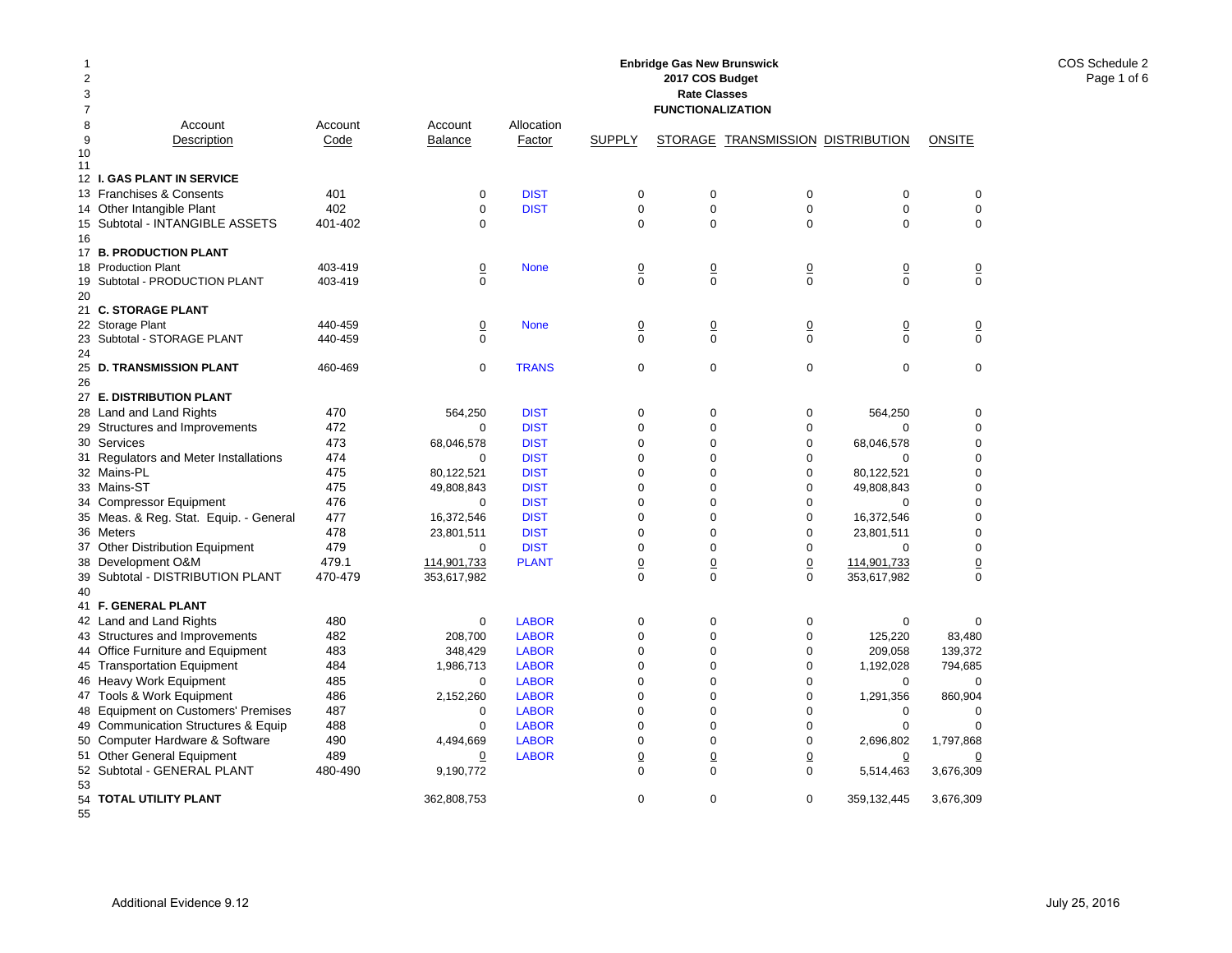| 2<br>3<br>7  | <b>Enbridge Gas New Brunswick</b><br>2017 COS Budget<br><b>Rate Classes</b><br><b>FUNCTIONALIZATION</b> |                 |                           |                             |                 |                  |                                   |                          |                            |  |  |  |
|--------------|---------------------------------------------------------------------------------------------------------|-----------------|---------------------------|-----------------------------|-----------------|------------------|-----------------------------------|--------------------------|----------------------------|--|--|--|
| 8<br>9<br>10 | Account<br>Description                                                                                  | Account<br>Code | Account<br><b>Balance</b> | Allocation<br>Factor        | <b>SUPPLY</b>   |                  | STORAGE TRANSMISSION DISTRIBUTION |                          | <b>ONSITE</b>              |  |  |  |
| 11           | 56 II. DEPRECIATION RESERVE                                                                             |                 |                           |                             |                 |                  |                                   |                          |                            |  |  |  |
| 57           | Intangible Plant                                                                                        |                 | $\mathbf 0$               | <b>DIST</b>                 | 0               | $\mathbf 0$      | 0                                 | $\mathbf 0$              | 0                          |  |  |  |
|              | 58 Production Plant                                                                                     |                 | $\mathbf 0$               | <b>None</b>                 | $\mathbf 0$     | $\mathbf 0$      | 0                                 | $\mathbf 0$              | $\mathbf 0$                |  |  |  |
|              | 59 Local Storage Plant                                                                                  |                 | $\mathbf 0$               | <b>None</b>                 | 0               | $\mathbf 0$      | 0                                 | 0                        | 0                          |  |  |  |
|              | 60 Transmission Plant                                                                                   |                 | $\mathbf 0$               | <b>TRANS</b>                | 0               | 0                | 0                                 | $\Omega$                 | $\mathbf 0$                |  |  |  |
|              | 61 Mains-PL                                                                                             |                 | 20,624,498                | <b>DIST</b>                 | 0               | $\mathbf 0$      | 0                                 | 20,624,498               | $\mathbf 0$                |  |  |  |
|              | 62 Mains-ST                                                                                             |                 | 11,391,593                | <b>DIST</b>                 | 0               | $\mathbf 0$      | 0                                 | 11,391,593               | $\Omega$                   |  |  |  |
|              | 63 Development O&M                                                                                      |                 | 28,918,588                | <b>PLANT</b>                | $\Omega$        | $\mathbf 0$      | $\mathbf 0$                       | 28,918,588               | $\Omega$                   |  |  |  |
|              | 64 Services                                                                                             |                 | 18,763,461                | <b>DIST</b>                 | 0               | 0                | 0                                 | 18,763,461               | $\mathbf 0$                |  |  |  |
|              | 65 Meters                                                                                               |                 | 5,584,923                 | <b>DIST</b>                 | 0               | 0                | 0                                 | 5,584,923                | $\mathbf 0$                |  |  |  |
|              | 66 Distr Other                                                                                          |                 | 6,788,579                 | <b>DIST</b>                 | 0               | $\mathbf 0$      | 0                                 | 6,788,579                | $\mathbf 0$                |  |  |  |
| 67           | <b>General Plant</b>                                                                                    |                 | 5,788,882                 | <b>LABOR</b>                | 0               | $\overline{0}$   | $\overline{0}$                    | 3,473,329                | 2,315,553                  |  |  |  |
|              | 68 TOTAL - DEPRECIATION RESERVE                                                                         |                 | 97,860,523                |                             | $\Omega$        | $\Omega$         | $\mathbf 0$                       | 95,544,971               | 2,315,553                  |  |  |  |
| 69           |                                                                                                         |                 |                           |                             |                 |                  |                                   |                          |                            |  |  |  |
|              | 70 III. OTHER RATE BASE ITEMS                                                                           |                 |                           |                             |                 |                  |                                   |                          |                            |  |  |  |
|              | 71 Gas Storage Inventory                                                                                |                 | 0                         | <b>STOR</b>                 | 0               | $\mathbf 0$      | $\pmb{0}$                         | 0                        | 0                          |  |  |  |
|              | 72 CWIP                                                                                                 |                 | $\mathbf 0$               | <b>PLANT</b>                | 0               | 0                | 0                                 | 0                        | 0                          |  |  |  |
|              | 73 Customer Deposits                                                                                    |                 | $\mathbf 0$               | <b>DIST</b>                 | 0               | $\mathbf 0$      | $\mathbf 0$                       | $\Omega$                 | $\mathbf 0$                |  |  |  |
|              | 74 Franchise fee                                                                                        |                 | 125,000                   | <b>DIST</b>                 | 0               | $\mathbf 0$      | 0                                 | 125,000                  | 0                          |  |  |  |
|              | 75 Deferred development costs                                                                           |                 | 0                         | <b>STOR</b>                 | 0               | 0                | 0                                 | 0                        | $\mathbf 0$                |  |  |  |
|              | 76 Deferred carrying costs                                                                              |                 | $\mathbf 0$               | <b>PLANT</b>                | $\mathbf 0$     | $\mathbf 0$      | 0                                 | $\mathbf 0$              | $\mathbf 0$                |  |  |  |
|              | 77 Deferred equity offering costs<br>78 Term deposit                                                    |                 | $\mathbf 0$<br>2,969,136  | <b>PLANT</b><br><b>DIST</b> | 0<br>0          | 0<br>$\mathbf 0$ | 0<br>0                            | $\mathbf 0$<br>2,969,136 | $\mathbf 0$<br>$\mathbf 0$ |  |  |  |
|              | 79 Deferral account                                                                                     |                 | $\Omega$                  | <b>PLANT</b>                | $\underline{0}$ | $\overline{0}$   | $\underline{0}$                   | $\overline{0}$           | $\overline{0}$             |  |  |  |
| 80           | Total - OTHER RATE BASE ITEMS                                                                           |                 | 3,094,136                 |                             | 0               | $\Omega$         | $\mathbf 0$                       | 3,094,136                | $\mathbf 0$                |  |  |  |
| 81           | 82 IV. TOTAL RATE BASE (Excl. Working Capital)                                                          |                 | 268,042,366               |                             | 0               | $\mathbf 0$      | $\mathbf 0$                       | 266,681,610              | 1,360,756                  |  |  |  |
|              | 83 Working Capital                                                                                      | 131             | 1,557,965                 | <b>O&amp;MXGAS</b>          | $\mathbf 0$     | $\mathbf 0$      | $\mathbf 0$                       | 915,926                  | 642,039                    |  |  |  |
| 84           |                                                                                                         |                 |                           |                             |                 |                  |                                   |                          |                            |  |  |  |
|              | 85 V. TOTAL RATE BASE                                                                                   |                 | 269,600,330               |                             | $\mathbf 0$     | $\mathbf 0$      | $\mathbf 0$                       | 267,597,536              | 2,002,794                  |  |  |  |
| 86           | 87 I. OPERATION & MAINTENANCE EXPENSE                                                                   |                 |                           |                             |                 |                  |                                   |                          |                            |  |  |  |
|              | 88 A. PRODUCTION EXPENSES                                                                               |                 |                           |                             |                 |                  |                                   |                          |                            |  |  |  |
|              | 89 1. Manufactured Gas Production                                                                       |                 |                           |                             |                 |                  |                                   |                          |                            |  |  |  |
|              | 90 Operation Supv and Engineering                                                                       | 610             | 0                         | <b>None</b>                 | 0               | 0                | 0                                 | 0                        | 0                          |  |  |  |
|              | 91 Gas Wells                                                                                            | 614             | $\mathbf 0$               | <b>None</b>                 | 0               | 0                | 0                                 | $\mathbf 0$              | 0                          |  |  |  |
|              | 92 Other Gas Production                                                                                 | 619             | $\overline{0}$            | <b>None</b>                 | $\overline{0}$  | $\overline{0}$   | $\overline{0}$                    | $\overline{0}$           | $\overline{0}$             |  |  |  |
| 93           | Subtotal - Production                                                                                   | 610-619         | 0                         |                             | 0               | 0                | 0                                 | $\mathbf 0$              | 0                          |  |  |  |
|              | 94 Supervision                                                                                          | 810             | $\mathbf 0$               | <b>None</b>                 | 0               | $\mathbf 0$      | 0                                 | $\mathbf 0$              | 0                          |  |  |  |
|              | 95 Gas Production Maintenance                                                                           | 814             | $\overline{0}$            | <b>None</b>                 | 0               | $\overline{0}$   | $\overline{0}$                    | $\Omega$                 | $\overline{0}$             |  |  |  |
| 96           | Subtotal - O&M Accounts 617-618                                                                         | 810-819         | 0                         |                             | 0               | 0                | 0                                 | 0                        | 0                          |  |  |  |
|              | 97 Subtotal - Manufactured Gas Production                                                               | 610-819         | $\mathbf 0$               |                             | 0               | $\mathbf 0$      | 0                                 | 0                        | 0                          |  |  |  |
| 98           |                                                                                                         |                 |                           |                             |                 |                  |                                   |                          |                            |  |  |  |
|              | 99 Gas Supply Expenses<br>100 Natural Gas Purchases                                                     | 623             | 0                         | <b>SUPP</b>                 | 0               | 0                | 0                                 | 0                        | 0                          |  |  |  |
|              | 101 Gas Supply Operation                                                                                | 624             | 140,923                   | <b>DIST</b>                 | 0               | 0                | 0                                 | 140,923                  | 0                          |  |  |  |
|              | 102 Natural Gas W/D from Storage                                                                        | 627-628         | 0                         | <b>SUPP</b>                 | 0               | $\mathbf 0$      | 0                                 | o                        | 0                          |  |  |  |
|              | 103 Gas Used for Other Util Operations                                                                  | 629             | 0                         | <b>SUPP</b>                 | 0               | 0                | 0                                 | 0                        | 0                          |  |  |  |
|              | 104 Other Gas Supply Expenses                                                                           |                 | $\overline{0}$            | <b>SUPP</b>                 | 0               | <u>0</u>         | $\overline{0}$                    | $\overline{0}$           | 0                          |  |  |  |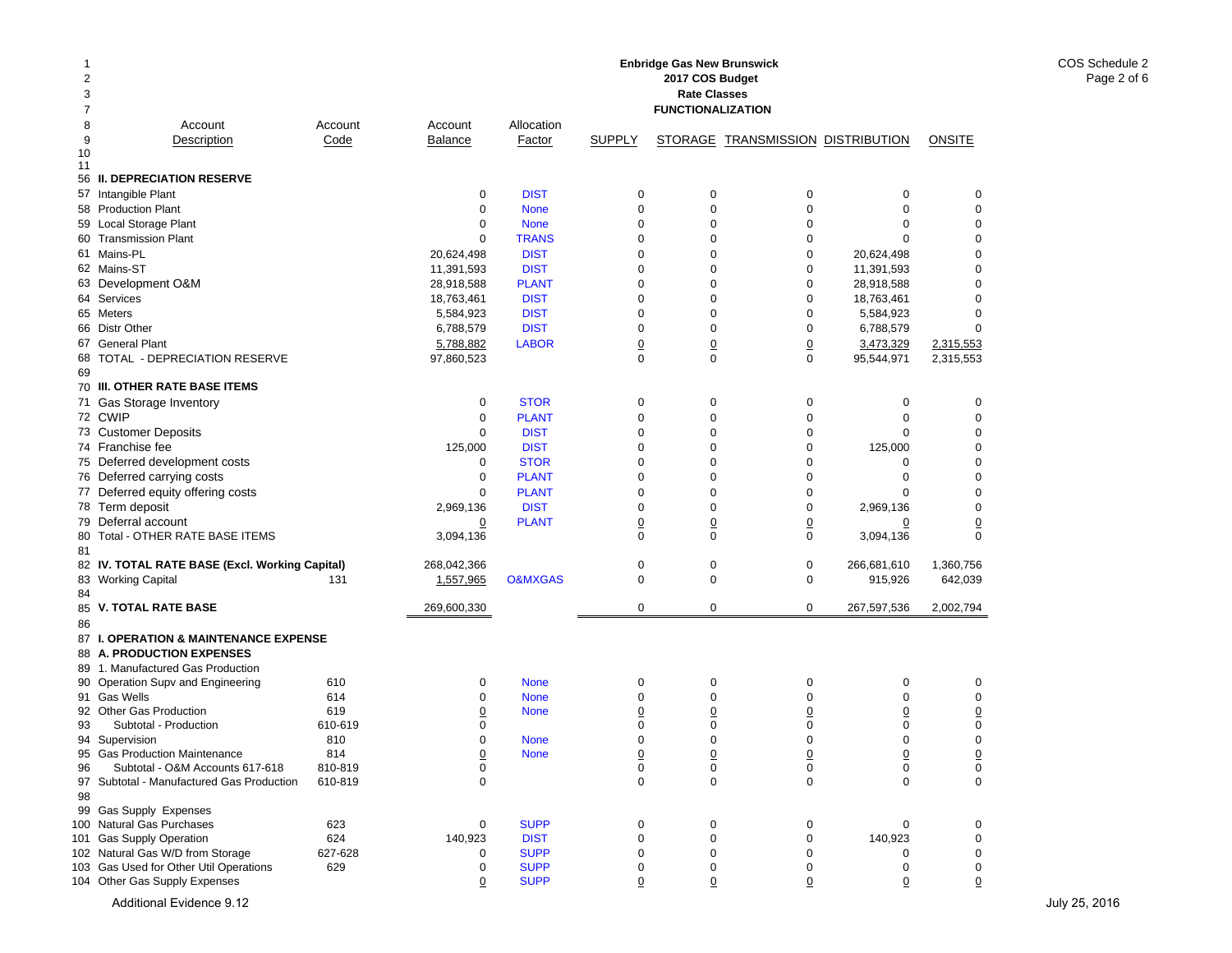| $\overline{2}$<br>3 | <b>Enbridge Gas New Brunswick</b><br>2017 COS Budget<br><b>Rate Classes</b> |                    |                     |                            |                               |                               |                                          |                            |                         |  |  |
|---------------------|-----------------------------------------------------------------------------|--------------------|---------------------|----------------------------|-------------------------------|-------------------------------|------------------------------------------|----------------------------|-------------------------|--|--|
| 7                   |                                                                             |                    |                     |                            |                               | <b>FUNCTIONALIZATION</b>      |                                          |                            |                         |  |  |
| 8                   | Account                                                                     | Account            | Account             | Allocation                 |                               |                               |                                          |                            |                         |  |  |
| 9                   | Description                                                                 | Code               | <b>Balance</b>      | Factor                     | <b>SUPPLY</b>                 |                               | <b>STORAGE TRANSMISSION DISTRIBUTION</b> |                            | <b>ONSITE</b>           |  |  |
| 10                  |                                                                             |                    |                     |                            |                               |                               |                                          |                            |                         |  |  |
| 11                  |                                                                             |                    |                     |                            |                               |                               |                                          |                            |                         |  |  |
| 105                 | Subtotal - PRODUCTION EXPENSES                                              | 623-629            | 140,923             |                            | $\mathbf 0$                   | $\mathbf 0$                   | $\mathbf 0$                              | 140,923                    | $\mathbf 0$             |  |  |
| 106                 |                                                                             |                    |                     |                            |                               |                               |                                          |                            |                         |  |  |
|                     | 107 B. NATURAL GAS STORAGE, TERMINALING & PROCESSIES                        |                    |                     |                            |                               |                               |                                          |                            |                         |  |  |
| 108                 | Storage Operation & Maintenance                                             | 640-859            | 0                   | <b>SUPP</b>                | $\mathbf 0$<br>$\Omega$       | 0                             | $\mathbf 0$<br>$\Omega$                  | $\pmb{0}$<br>$\Omega$      | 0                       |  |  |
| 109                 | Subtotal - NATURAL GAS STORAGE                                              | 640-859            | $\Omega$            |                            |                               | $\Omega$                      |                                          |                            | $\mathbf 0$             |  |  |
| 110                 | <b>C. TRANSMISSION EXPENSES</b>                                             | 660-869            | 1,794,114           | <b>DIST</b>                | $\mathbf 0$                   | $\mathbf 0$                   | $\mathbf 0$                              | 1,794,114                  | $\mathbf 0$             |  |  |
| 111<br>112          |                                                                             |                    |                     |                            |                               |                               |                                          |                            |                         |  |  |
|                     | 113 D. DISTRIBUTION EXPENSES                                                |                    |                     |                            |                               |                               |                                          |                            |                         |  |  |
|                     |                                                                             |                    |                     |                            |                               |                               |                                          |                            |                         |  |  |
|                     | 114 Supervision                                                             | 670-870            | 1,065,434           | <b>DIST</b>                | $\mathbf 0$<br>$\mathbf 0$    | $\mathbf 0$<br>$\mathbf 0$    | $\mathbf 0$                              | 1,065,434                  | 0                       |  |  |
|                     | 115 Load Dispatching                                                        | 671<br>673-878     | 0<br>$\mathbf 0$    | <b>DIST</b><br><b>DIST</b> | $\mathbf 0$                   | $\Omega$                      | $\mathbf 0$<br>$\mathbf 0$               | $\mathbf 0$<br>$\mathbf 0$ | 0<br>$\mathbf 0$        |  |  |
|                     | 116 Meter and Regulator Work                                                |                    | $\Omega$            |                            | $\Omega$                      | $\Omega$                      | $\Omega$                                 | $\Omega$                   | $\Omega$                |  |  |
| 117                 | Service Work                                                                | 674                |                     | <b>DIST</b>                | $\mathbf 0$                   | $\mathbf 0$                   | $\mathbf 0$                              |                            |                         |  |  |
|                     | 118 Mains and Services                                                      | 675-875<br>676-876 | 148,450<br>$\Omega$ | <b>DIST</b><br><b>DIST</b> | $\Omega$                      | $\Omega$                      | $\mathbf 0$                              | 148,450<br>$\Omega$        | 0<br>$\Omega$           |  |  |
| 119                 | <b>Compressor Equipment</b>                                                 |                    |                     |                            | $\mathbf 0$                   | $\mathbf 0$                   | $\mathbf 0$                              |                            |                         |  |  |
|                     | 120 Measuring and Regulation                                                | 677-877            | 1,100,179           | <b>DIST</b>                | $\mathbf 0$                   | $\Omega$                      | $\mathbf 0$                              | 1,100,179<br>$\mathbf 0$   | $\mathbf 0$<br>$\Omega$ |  |  |
| 121                 | <b>Other Distribution Equipment</b>                                         | 679-879            | 0                   | <b>DIST</b>                | $\Omega$                      | $\Omega$                      | $\mathbf 0$                              | $\Omega$                   | $\Omega$                |  |  |
|                     | 122 Structures and Improvements                                             | 872                | $\mathbf 0$         | DIST_PT                    |                               |                               |                                          |                            |                         |  |  |
|                     | 123 General Maintenance<br>Subtotal - DISTRIBUTION EXPENSES                 | 884-889<br>670-889 | 2,925,494           | <b>LABOR</b>               | $\overline{0}$<br>$\mathbf 0$ | $\overline{0}$<br>$\mathbf 0$ | $\Omega$<br>$\mathbf 0$                  | 1,755,296                  | 1,170,198<br>1.170.198  |  |  |
| 124                 |                                                                             |                    | 5,239,557           |                            | $\mathbf 0$                   | $\mathbf 0$                   | $\Omega$                                 | 4,069,359                  |                         |  |  |
| 126                 | 125 Total - OPERATION & MAINTENANCE EXPENSES                                |                    | 7,033,671           |                            |                               |                               |                                          | 5,863,473                  | 1,170,198               |  |  |
|                     | 127 II. SALES & MARKETING                                                   |                    |                     |                            |                               |                               |                                          |                            |                         |  |  |
|                     | 128 Supervision                                                             | 700                | 372,351             | <b>ONSITE</b>              | $\mathbf 0$                   | $\mathbf 0$                   | $\mathbf 0$                              | $\mathbf 0$                | 372,351                 |  |  |
|                     | 129 Advertising - Natural Gas Promotion                                     | 701                | 693,438             | <b>ONSITE</b>              | $\mathbf 0$                   | $\Omega$                      | $\mathbf 0$                              | $\mathbf 0$                | 693,438                 |  |  |
|                     | 130 Demonstration and Selling Exp                                           | 702                | 229,464             | <b>ONSITE</b>              | $\Omega$                      | $\Omega$                      | $\mathbf 0$                              | $\mathbf 0$                | 229,464                 |  |  |
| 131                 | Revenue from Merchandising                                                  | 703                | 0                   | <b>ONSITE</b>              | $\Omega$                      | $\Omega$                      | $\Omega$                                 | $\Omega$                   | $\Omega$                |  |  |
|                     | 132 Expense of Merchandising                                                | 704                | 0                   | <b>ONSITE</b>              | $\mathbf 0$                   | $\mathbf 0$                   | $\mathbf 0$                              | $\mathbf 0$                | $\mathbf 0$             |  |  |
| 133                 | Advertising - Other                                                         | 705                | 40,000              | <b>ONSITE</b>              | $\mathbf 0$                   | $\mathbf 0$                   | $\mathbf 0$                              | $\mathbf 0$                | 40,000                  |  |  |
|                     | 134 Other Sales Promotion                                                   | 709                | 0                   | <b>ONSITE</b>              | $\overline{0}$                | $\overline{0}$                | $\overline{0}$                           | $\overline{0}$             | 0                       |  |  |
| 135                 | Total - CUSTOMER ACCOUNTS EXPENSES                                          |                    | 1,335,253           |                            | $\mathbf 0$                   | $\mathbf 0$                   | $\mathbf 0$                              | $\mathbf 0$                | 1,335,253               |  |  |
| 136                 |                                                                             |                    |                     |                            |                               |                               |                                          |                            |                         |  |  |
|                     | 137 III. CUSTOMER SERVICE & INFORMATIONAL EXPENSES                          |                    |                     |                            |                               |                               |                                          |                            |                         |  |  |
| 138                 | <b>Operatin Supervision</b>                                                 | 710                | 131,486             | <b>ONSITE</b>              | $\mathbf 0$                   | $\mathbf 0$                   | $\mathbf 0$                              | $\mathbf 0$                | 131,486                 |  |  |
|                     | 139 Customers' Contracts and Orders                                         | 711                | 0                   | <b>ONSITE</b>              | $\mathbf 0$                   | $\mathbf 0$                   | $\mathbf 0$                              | $\mathbf 0$                | $\Omega$                |  |  |
| 140                 | Meter Reading                                                               | 712                | 1,200               | <b>ONSITE</b>              | $\Omega$                      | $\Omega$                      | $\mathbf 0$                              | $\mathbf 0$                | 1,200                   |  |  |
| 141                 | Customers' Billing and Accounting                                           | 713                | 1,181,969           | <b>ONSITE</b>              | $\Omega$                      | $\Omega$                      | $\Omega$                                 | $\mathbf 0$                | 1,181,969               |  |  |
|                     | 142 Credit and Collection                                                   | 714                | 0                   | <b>ONSITE</b>              | $\mathbf 0$                   | $\mathbf 0$                   | $\mathbf 0$                              | $\mathbf 0$                | $\mathbf 0$             |  |  |
|                     | 143 Uncollectable Accounts                                                  | 718                | 277,546             | <b>ONSITE</b>              | $\mathbf 0$                   | $\mathbf 0$                   | $\Omega$                                 | $\mathbf 0$                | 277,546                 |  |  |
|                     | 144 Other Customer Accounting                                               | 719                | 0                   | <b>ONSITE</b>              | $\mathbf 0$                   | $\mathbf 0$                   | $\mathbf 0$                              | $\mathbf 0$                | $\Omega$                |  |  |
|                     | 145 Total - CUSTOMER SERVICE & INFORMATIONAL EXP.                           |                    | 1,592,201           |                            | $\mathbf 0$                   | $\Omega$                      | $\mathbf 0$                              | $\mathbf 0$                | 1,592,201               |  |  |
| 146                 |                                                                             |                    |                     |                            |                               |                               |                                          |                            |                         |  |  |
| 147                 | Total - CUSTOMER ACCOUNTS, SERVICES & SALES EXPI                            |                    | 2,927,454           |                            | $\mathbf 0$                   | $\Omega$                      | $\mathbf 0$                              | $\mathbf 0$                | 2,927,454               |  |  |
| 148                 |                                                                             |                    |                     |                            |                               |                               |                                          |                            |                         |  |  |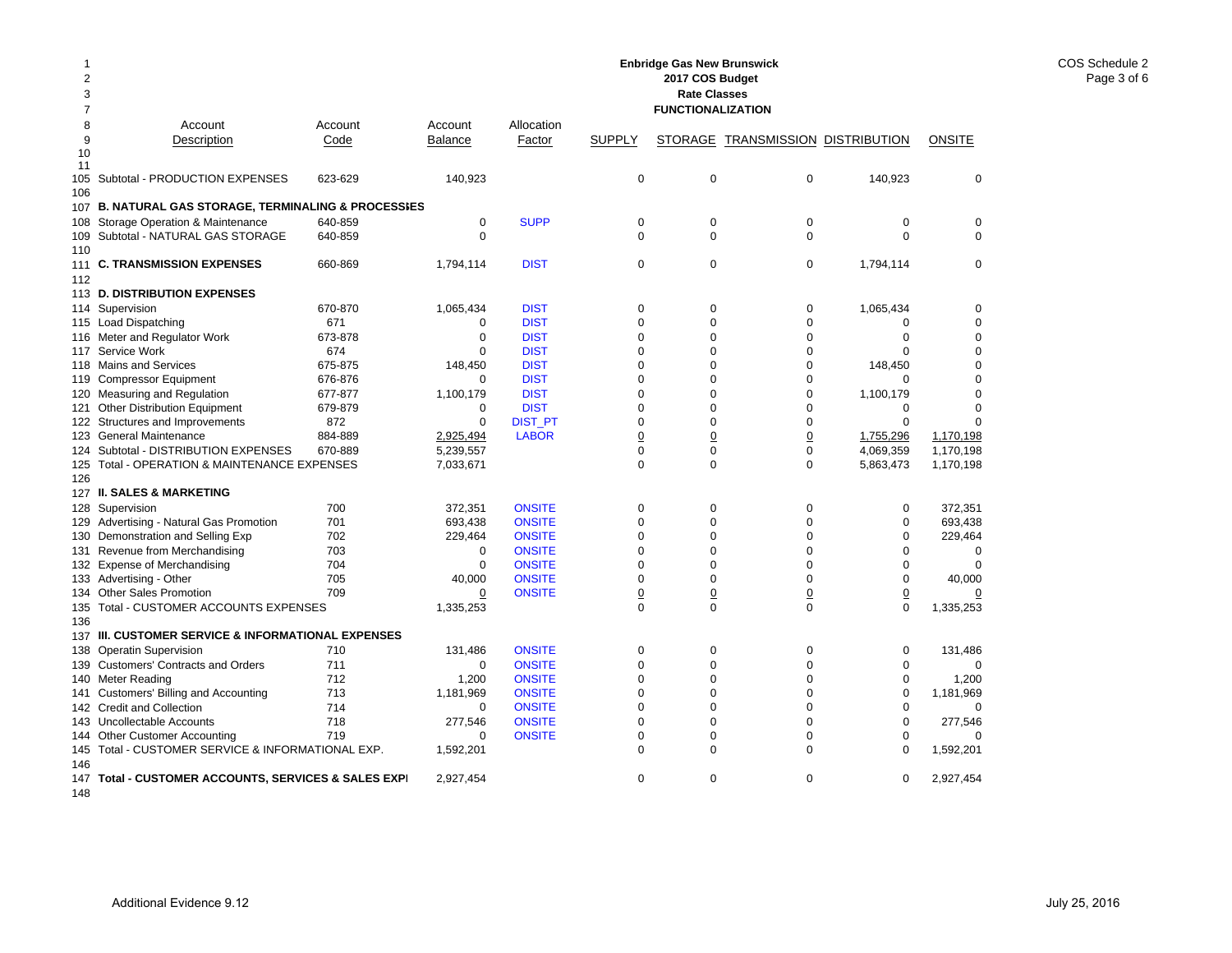| 1<br>2<br>3 | <b>Enbridge Gas New Brunswick</b><br>2017 COS Budget<br><b>Rate Classes</b><br>7<br><b>FUNCTIONALIZATION</b> |         |                |                  |                 |                |                                   |                 |               |  |
|-------------|--------------------------------------------------------------------------------------------------------------|---------|----------------|------------------|-----------------|----------------|-----------------------------------|-----------------|---------------|--|
|             |                                                                                                              |         |                |                  |                 |                |                                   |                 |               |  |
| 8           | Account                                                                                                      | Account | Account        | Allocation       |                 |                |                                   |                 |               |  |
| 9<br>10     | Description                                                                                                  | Code    | Balance        | Factor           | <b>SUPPLY</b>   |                | STORAGE TRANSMISSION DISTRIBUTION |                 | <b>ONSITE</b> |  |
| 11<br>149   | IV. ADMINISTRATIVE & GENERAL EXPENSES                                                                        |         |                |                  |                 |                |                                   |                 |               |  |
| 150         |                                                                                                              |         |                |                  |                 |                |                                   |                 |               |  |
|             | 151 Administrative & General                                                                                 | 721     | 6,000          | <b>LABOR</b>     | 0               | 0              | 0                                 | 3,600           | 2,400         |  |
|             | 152 Special Services                                                                                         | 722     | 982,744        | <b>LABOR</b>     | 0               | $\mathbf 0$    | 0                                 | 589,646         | 393,098       |  |
|             | 153 Insurance                                                                                                | 723     | 0              | <b>PLANT</b>     | $\mathbf 0$     | 0              | 0                                 | 0               | 0             |  |
|             | 154 Injuries & Damages                                                                                       | 724     | 0              | <b>LABOR</b>     | 0               | 0              | 0                                 | 0               | 0             |  |
|             | 155 Employee Pensions and Benefits                                                                           | 725     | 2,690,813      | <b>LABOR</b>     | 0               | 0              | 0                                 | 1,614,488       | 1,076,325     |  |
|             | 156 Other Admin & Gen Expenses                                                                               | 728     | 3,930,202      | <b>LABOR</b>     | 0               | $\mathbf 0$    | 0                                 | 2,358,121       | 1,572,081     |  |
|             | 157 Admin & Gen Expenses Transferred                                                                         | 729     | (3,416,844)    | <b>LABOR</b>     | 0               | 0              | $\underline{0}$                   | (2,050,107)     | (1,366,738)   |  |
|             | 158 Subtotal - O&M Accounts 721-729                                                                          |         | 4,192,915      |                  | 0               | 0              | $\mathbf 0$                       | 2,515,749       | 1,677,166     |  |
| 159         |                                                                                                              |         |                |                  |                 |                |                                   |                 |               |  |
|             | 160 TOTAL - OPERATING EXPENSES (Excl Depr, Tax and Gas                                                       |         | 14,154,039     |                  | 0               | 0              | 0                                 | 8,379,222       | 5,774,817     |  |
| 161         |                                                                                                              |         |                |                  |                 |                |                                   |                 |               |  |
|             | 162 VI. DEPRECIATION EXPENSE                                                                                 |         |                |                  |                 |                |                                   |                 |               |  |
|             | 163 Intangible Plant                                                                                         | 403.10  | 0              | <b>INTANG_PT</b> | 0               | 0              | 0                                 | 0               | 0             |  |
|             | 164 Production Plant                                                                                         | 403.20  | 0              | <b>None</b>      | $\mathbf 0$     | $\mathbf 0$    | $\mathbf 0$                       | $\mathbf 0$     | 0             |  |
|             | 165 Local Storage Plant                                                                                      | 403.30  | $\mathbf 0$    | <b>None</b>      | $\mathbf 0$     | $\mathbf 0$    | 0                                 | $\mathbf 0$     | 0             |  |
|             | 166 Transmission Plant                                                                                       | 403.40  | $\mathbf 0$    | <b>TRANS</b>     | $\mathbf 0$     | $\mathbf 0$    | 0                                 | $\Omega$        | 0             |  |
|             | 167 Mains-PL                                                                                                 | 403.51  | 1,638,447      | <b>DIST</b>      | $\mathbf 0$     | 0              | 0                                 | 1,638,447       | 0             |  |
|             | 168 Mains-ST                                                                                                 | 403.51  | 471,747        | <b>DIST</b>      | $\mathbf 0$     | $\mathbf 0$    | 0                                 | 471,747         | 0             |  |
|             |                                                                                                              | 403.52  | 2,792,099      | <b>PLANT</b>     | 0               | 0              | 0                                 |                 | 0             |  |
|             | 169 Development O&M<br>170 Services                                                                          | 403.53  |                | <b>DIST</b>      | 0               | 0              | 0                                 | 2,792,099       | 0             |  |
|             |                                                                                                              |         | 1,227,723      |                  |                 |                |                                   | 1,227,723       |               |  |
|             | 171 Meters                                                                                                   | 403.54  | 1,843,205      | <b>DIST</b>      | 0               | 0              | 0                                 | 1,843,205       | 0             |  |
|             | 172 Distr Other                                                                                              | 403.55  | 461,998        | <b>DIST</b>      | 0               | 0              | 0                                 | 461,998         | 0             |  |
|             | 173 General Plant                                                                                            | 403.60  | 620,439        | <b>LABOR</b>     | 0               | $\mathbf 0$    | 0                                 | 372,264         | 248,176       |  |
|             | 174 Amort Ltd-Term Elect/Gas Plant                                                                           | 404.00  | 129,868        | <b>PLANT</b>     | 0               | $\mathbf 0$    | 0                                 | 129,868         | 0             |  |
|             | 175 Adjustment                                                                                               |         | $\overline{0}$ | <b>PLANT</b>     | $\overline{0}$  | $\overline{0}$ | $\underline{0}$                   | $\overline{0}$  | <u>0</u>      |  |
| 176<br>177  | Total - DEPRECIATION EXPENSE                                                                                 | 403-404 | 9,185,527      |                  | 0               | 0              | $\mathbf 0$                       | 8,937,352       | 248,176       |  |
|             | 178 VII. TAXES OTHER THAN INCOME TAXES                                                                       |         |                |                  |                 |                |                                   |                 |               |  |
|             | 179 A. General Taxes                                                                                         |         |                |                  |                 |                |                                   |                 |               |  |
|             | 180 Property Tax- Plant                                                                                      |         | 1,240,850      | <b>DIST</b>      | 0               | 0              | 0                                 | 1,240,850       | 0             |  |
|             | 181 Distribution Tax                                                                                         |         | 0              | <b>PLANT</b>     | 0               | $\mathbf 0$    | 0                                 | $\Omega$        | 0             |  |
|             | 182 Payroll related                                                                                          |         | 0              | <b>LABOR</b>     | 0               | $\mathbf 0$    | 0                                 | $\mathbf 0$     | 0             |  |
|             | 183 Other taxes                                                                                              |         | $\mathbf 0$    | <b>PLANT</b>     | 0               | 0              | 0                                 | 0               | 0             |  |
|             | 184 Property Tax- Gas                                                                                        |         | 0              | <b>STOR</b>      | $\Omega$        | $\overline{0}$ | $\overline{0}$                    | $\Omega$        | 0             |  |
|             | 185 Total Taxes Other Than Income Taxes                                                                      | 408     | 1,240,850      |                  | 0               | $\Omega$       | $\mathbf 0$                       | 1,240,850       | $\Omega$      |  |
| 186         |                                                                                                              |         |                |                  |                 |                |                                   |                 |               |  |
|             | 187 B. Franchise and Revenue Taxes                                                                           |         |                |                  |                 |                |                                   |                 |               |  |
|             | 188 Gross Receipts Tax                                                                                       |         | 0              | <b>REVENUE</b>   | 0               | 0              | $\pmb{0}$                         | 0               | 0             |  |
|             | 189 GRT- Uncoll Rider                                                                                        |         | $\overline{0}$ | <b>None</b>      | $\underline{0}$ | 0              | $\overline{0}$                    | $\underline{0}$ | $\pmb{0}$     |  |
|             | 190 Subtotal- Franchise and Gross Receipts Tax                                                               |         | 0              |                  | $\mathbf 0$     | 0              | $\mathbf 0$                       | 0               | 0             |  |
| 191         |                                                                                                              |         |                |                  |                 |                |                                   |                 |               |  |
|             | 192 C. Income Tax Expense                                                                                    |         |                |                  |                 |                |                                   |                 |               |  |
|             | 193 State Income Tax expense                                                                                 |         | 0              | Pre-Tax          | 0               | 0              | 0                                 | 0               | 0             |  |
|             | 194 Federal Income Tax expense                                                                               |         | $\overline{0}$ | Pre-Tax          | 0               | $\overline{0}$ | $\overline{0}$                    | $\overline{0}$  | 0             |  |
|             | 195 Subtotal- Income tax expense                                                                             |         | 0              |                  | 0               | 0              | 0                                 | 0               | 0             |  |
|             | 196 Total- TAX EXPENSE                                                                                       |         | 1,240,850      |                  | 0               | $\mathbf 0$    | $\mathbf 0$                       | 1,240,850       | $\mathbf{0}$  |  |
| 197         |                                                                                                              |         |                |                  |                 |                |                                   |                 |               |  |
|             | 198 TOTAL EXPENSES                                                                                           |         | 24,721,339     |                  | $\mathbf 0$     | 0              | 0                                 | 18,698,346      | 6,022,993     |  |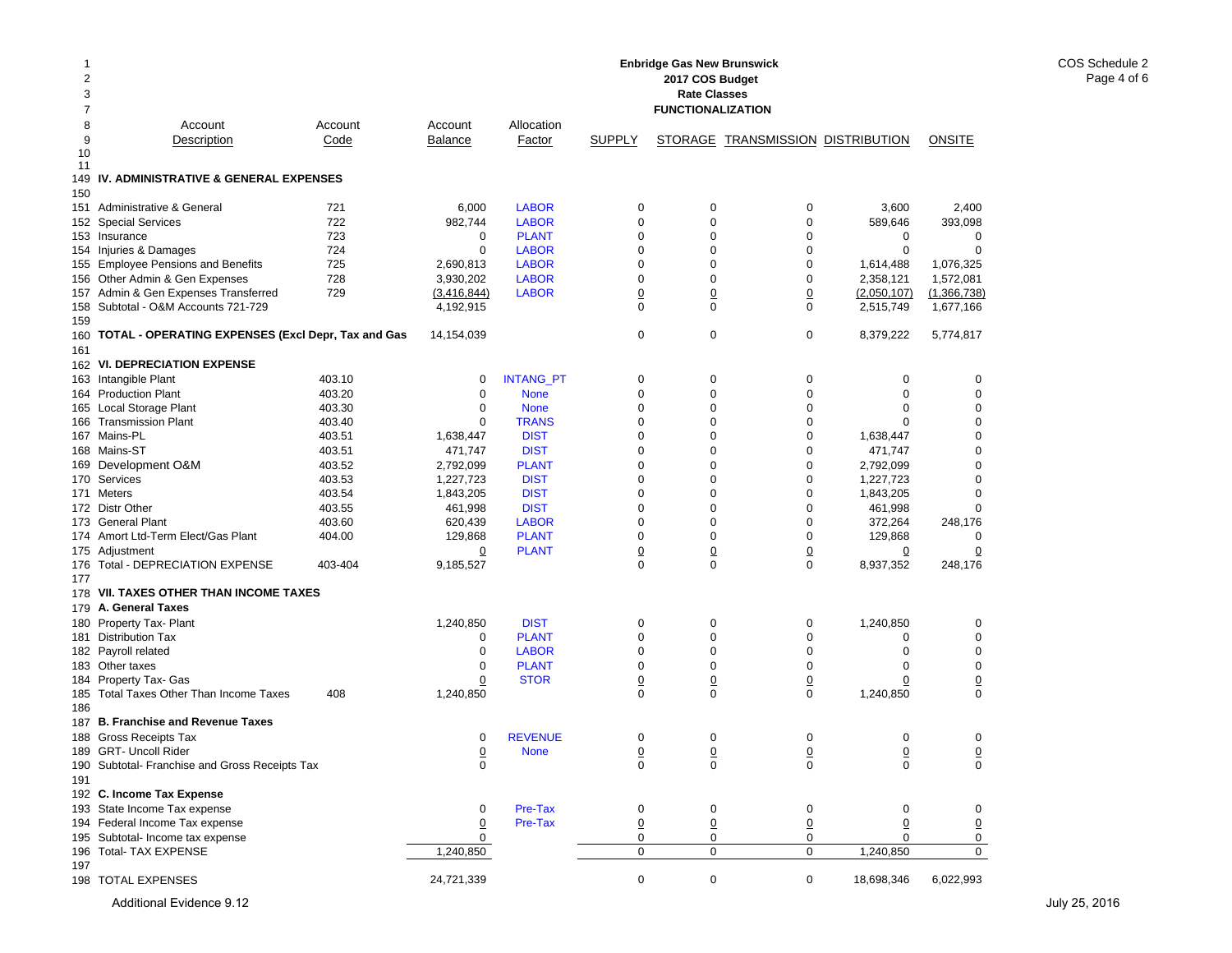|    |             |             |                |               |               | <b>Enbridge Gas New Brunswick</b> |               | COS Schedule 2 |
|----|-------------|-------------|----------------|---------------|---------------|-----------------------------------|---------------|----------------|
| っ  |             |             |                |               |               | 2017 COS Budget                   |               | Page 5 of 6    |
| 3  |             |             |                |               |               | <b>Rate Classes</b>               |               |                |
|    |             |             |                |               |               | <b>FUNCTIONALIZATION</b>          |               |                |
| 8  | Account     | Account     | Account        | Allocation    |               |                                   |               |                |
| 9  | Description | <u>Code</u> | <b>Balance</b> | <b>Factor</b> | <b>SUPPLY</b> | STORAGE TRANSMISSION DISTRIBUTION | <b>ONSITE</b> |                |
| 10 |             |             |                |               |               |                                   |               |                |

10<br>11<br>199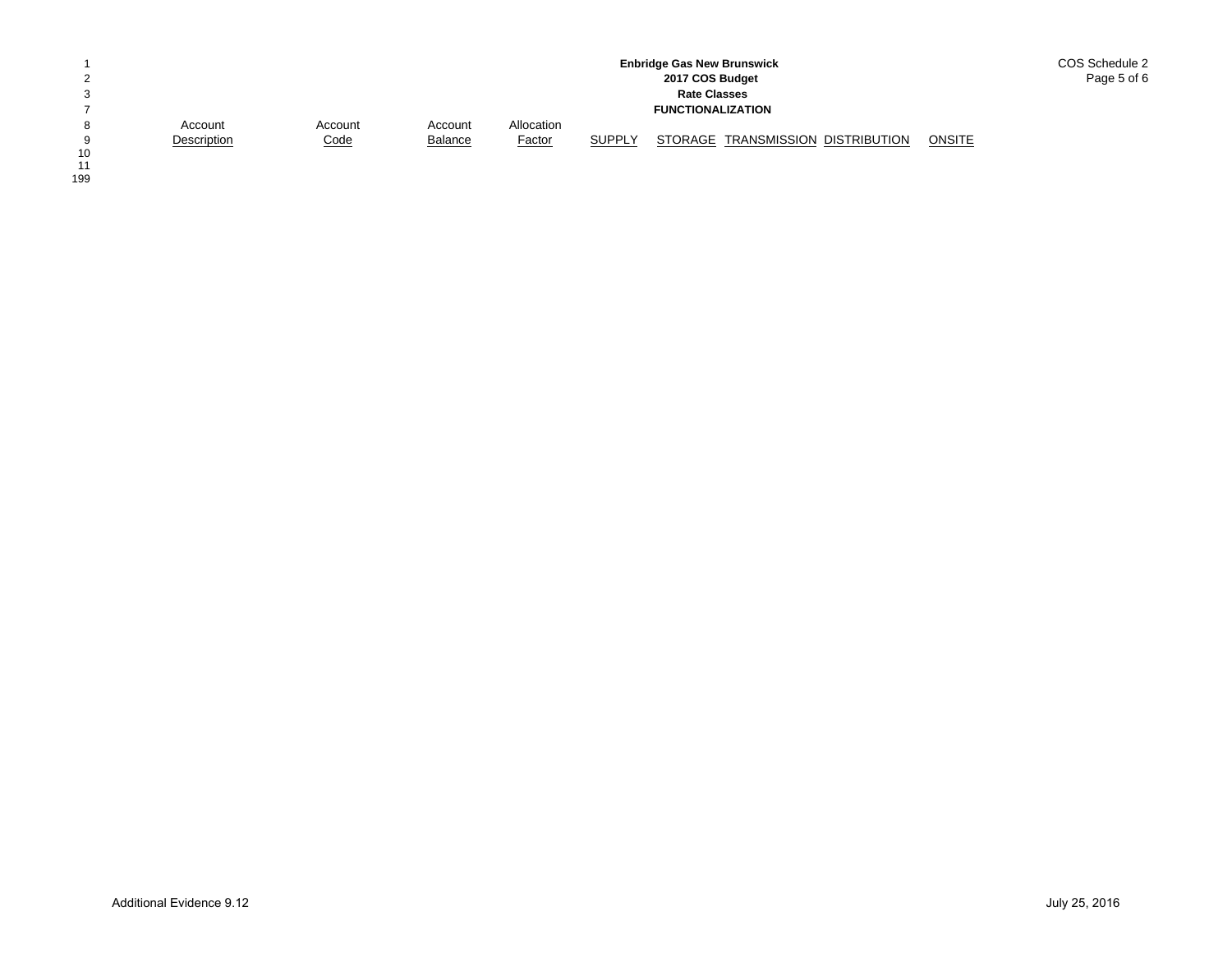|         |                                     |         |                |                   |                | <b>Enbridge Gas New Brunswick</b>      |                |                     |                |
|---------|-------------------------------------|---------|----------------|-------------------|----------------|----------------------------------------|----------------|---------------------|----------------|
|         |                                     |         |                |                   |                | 2017 COS Budget<br><b>Rate Classes</b> |                |                     |                |
|         |                                     |         |                |                   |                |                                        |                |                     |                |
|         |                                     |         |                |                   |                | <b>FUNCTIONALIZATION</b>               |                |                     |                |
| 8       | Account                             | Account | Account        | Allocation        |                |                                        |                |                     |                |
| 9<br>10 | Description                         | Code    | <b>Balance</b> | Factor            | <b>SUPPLY</b>  | <b>STORAGE</b>                         | TRANSMISSION   | <b>DISTRIBUTION</b> | <b>ONSITE</b>  |
| 11      |                                     |         |                |                   |                |                                        |                |                     |                |
| 200     | V. REVENUES at Present Rates        |         |                |                   |                |                                        |                |                     |                |
| 201     | <b>Retail Revenue</b>               | 520     | 44,042,769     | <b>RevRegxGas</b> | 0              | 0                                      | 0              | 38,009,747          | 6,033,022      |
| 202     | <b>Commercial Sales</b>             | 521     | $\mathbf 0$    | <b>RevRegxGas</b> | $\Omega$       | 0                                      | O              | 0                   |                |
|         | 203 Industrial Sales                | 522     | $\mathbf 0$    | <b>RevRegxGas</b> | U              | $\Omega$                               |                |                     | n              |
|         | 204 Other Sales                     | 529     | 175,513        | <b>RevRegxGas</b> | 0              | 0                                      |                | 151,471             | 24,042         |
|         | 205 Late Payment Penalties          | 560     | 303,000        | <b>RevRegxGas</b> | U              | $\Omega$                               |                | 261,495             | 41,505         |
| 206     | Revenue from Service Work           | 561     | 219,091        | <b>RevRegxGas</b> |                |                                        |                | 189,080             | 30,011         |
| 207     | <b>Transportation Revenue</b>       | 570     | $\mathbf 0$    | <b>RevRegxGas</b> | $\Omega$       |                                        |                |                     |                |
|         | 208 Miscellaneous Operating Revenue | 579     | 0              | <b>RevReqxGas</b> | $\Omega$       | 0                                      |                |                     | n              |
| 209     | Other Revenue                       |         | 17.416         | <b>RevRegxGas</b> | $\Omega$       | $\Omega$                               | O              | 15,030              | 2,386          |
|         | 210 Rent from Gas Ppty / Other Rev  |         | 466,936        | <b>DIST_PT</b>    | $\overline{0}$ | $\overline{0}$                         | $\overline{0}$ | 466,936             | 0              |
| 211     | Subtotal Gas Revenues, net          |         | 45,224,725     |                   | $\mathbf 0$    | $\mathbf 0$                            | $\mathbf 0$    | 39,093,759          | 6,130,966      |
| 212     |                                     |         |                |                   |                |                                        |                |                     |                |
|         | 213 Non-Operating Income            |         | $\Omega$       | <b>None</b>       | 0              | 0                                      | $\Omega$       | $\Omega$            | 0              |
| 214     | Non-Operating Income                |         |                | <b>None</b>       | 0              | $\underline{0}$                        | $\overline{0}$ |                     | $\overline{0}$ |
| 215     | <b>Total Non-Oper Income</b>        |         |                |                   | $\Omega$       | $\Omega$                               | $\Omega$       | $\Omega$            | $\Omega$       |
| 216     |                                     |         |                |                   |                |                                        |                |                     |                |
| 217     | <b>Total Revenue</b>                |         | 45,224,725     |                   | 0              | 0                                      | $\mathbf 0$    | 39,093,759          | 6,130,966      |
| 218     |                                     |         |                |                   |                |                                        |                |                     |                |
| 219     | <b>Total Expenses</b>               |         | 24,721,339     |                   | 0              | 0                                      | $\mathbf 0$    | 18,698,346          | 6,022,993      |
| 220     |                                     |         |                |                   |                |                                        |                |                     |                |
| 221     | <b>NET INCOME at Present Rates</b>  |         | 20.503.385     |                   | $\overline{0}$ | ₫                                      | $\Omega$       | 20.395.412          | 107.973        |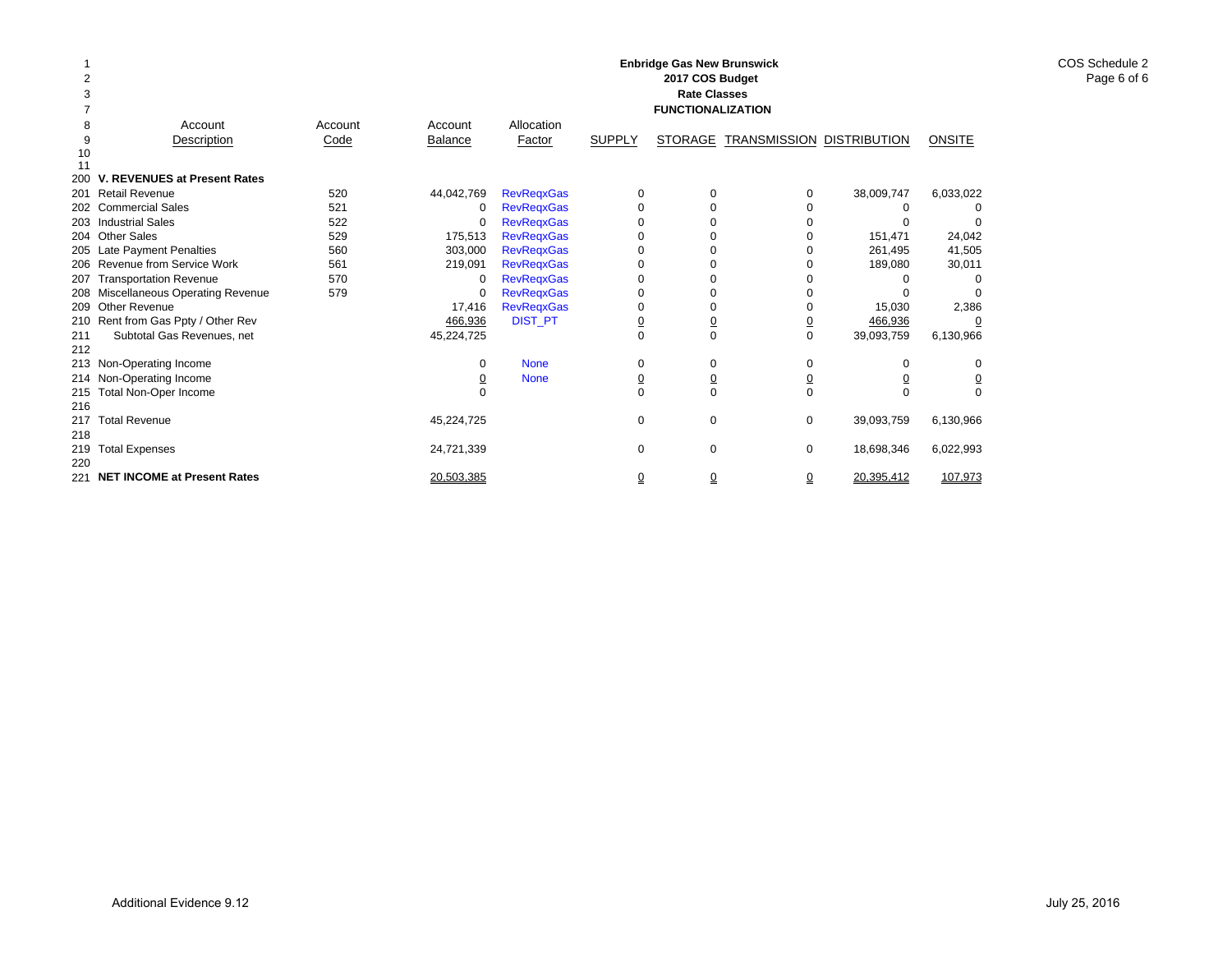COS Schedule 3Page 1 of 5

#### 2 378 Account Account 9Description Code 10 1113 Franchises & Consents 401 14 Other Intangible Plant 402 15Subtotal - INTANGIBLE ASSETS 401-402 16 17 B. PRODUCTION PLANT 18 Production Plant 403-419 19Subtotal - PRODUCTION PLANT 403-419 2021 C. STORAGE PLANT 22 Storage Plant 440-459 23Subtotal - STORAGE PLANT 440-459 2425 D. TRANSMISSION PLANT 460-469 2627 E. DISTRIBUTION PLANT 28 Land and Land Rights 470 29Structures and Improvements 472 30Services 473 31Regulators and Meter Installations 474 32 Mains-PL 475 33 Mains-ST 475 34 Compressor Equipment 476 35Meas. & Reg. Stat. Equip. - General 477 36 Meters 478 37Other Distribution Equipment 479 38Development O&M 479 39Subtotal - DISTRIBUTION PLANT 470-479 40 41 F. GENERAL PLANT 42 Land and Land Rights 480 43 Structures and Improvements 482 44 Office Furniture and Equipment 483 45 Transportation Equipment 484 46 Heavy Work Equipment 485 47 Tools & Work Equipment 486 48 Equipment on Customers' Premises 487 49 Communication Structures & Equip 488 50Computer Hardware & Software 490 51Other General Equipment 489 52Subtotal - GENERAL PLANT 480-490 5354 TOTAL UTILITY PLANT **Enbridge Gas New Brunswick 2017 COS Budget Rate Classes**ClassificationDISTRIBUTION Allocation DISTRIBUTIONDollarsFactor Demand Commodity Customer 0**CUST** T 0 0 0 0**DEMAND** D 0 0 0 0 00000 None 0 0 0 0 000 0 None 0 0 0 0 000 0 None 000 564,250 DEMAND 564,250 0 0 0 DEMANDD 0 0 0 68,046,578 CUST 0 0 68,046,578  $\Omega$ **DEMAND** D 0 0 0 80,122,521 MAINS-PL 26,265,691 0 53,856,829 49,808,843 DEMAND 49,808,843 0 0  $\Omega$  DEMANDD 0 0 0 16,372,546 DEMAND 16,372,546 0 0 23,801,511 CUST 0 0 23,801,511 0 DEMANDD 0 0 0 114,901,733 DISTPT 44,769,316 0 70,132,418 353,617,982 137,780,646 0 215,837,336 0**DISTLABOR** R 0 0 0 125,220 DISTLABOR 85,779 0 39,441 209,058 DISTLABOR 143,210 0 65,848 1,192,028 DISTLABOR 816,568 0 375,460  $\Omega$ **DISTLABOR** R 0 0 0 1,291,356 DISTLABOR 884,610 0 406,746 0**DISTLABOR** R 0 0 0 0**DISTLABOR** R 0 0 0 2,696,802 DISTLABOR 1,847,375 0 849,427 0**DISTLABOR** R 0 0 0 0 5,514,463 3,777,541 0 1,736,922 359,132,445 141,558,187 0 217,574,258

55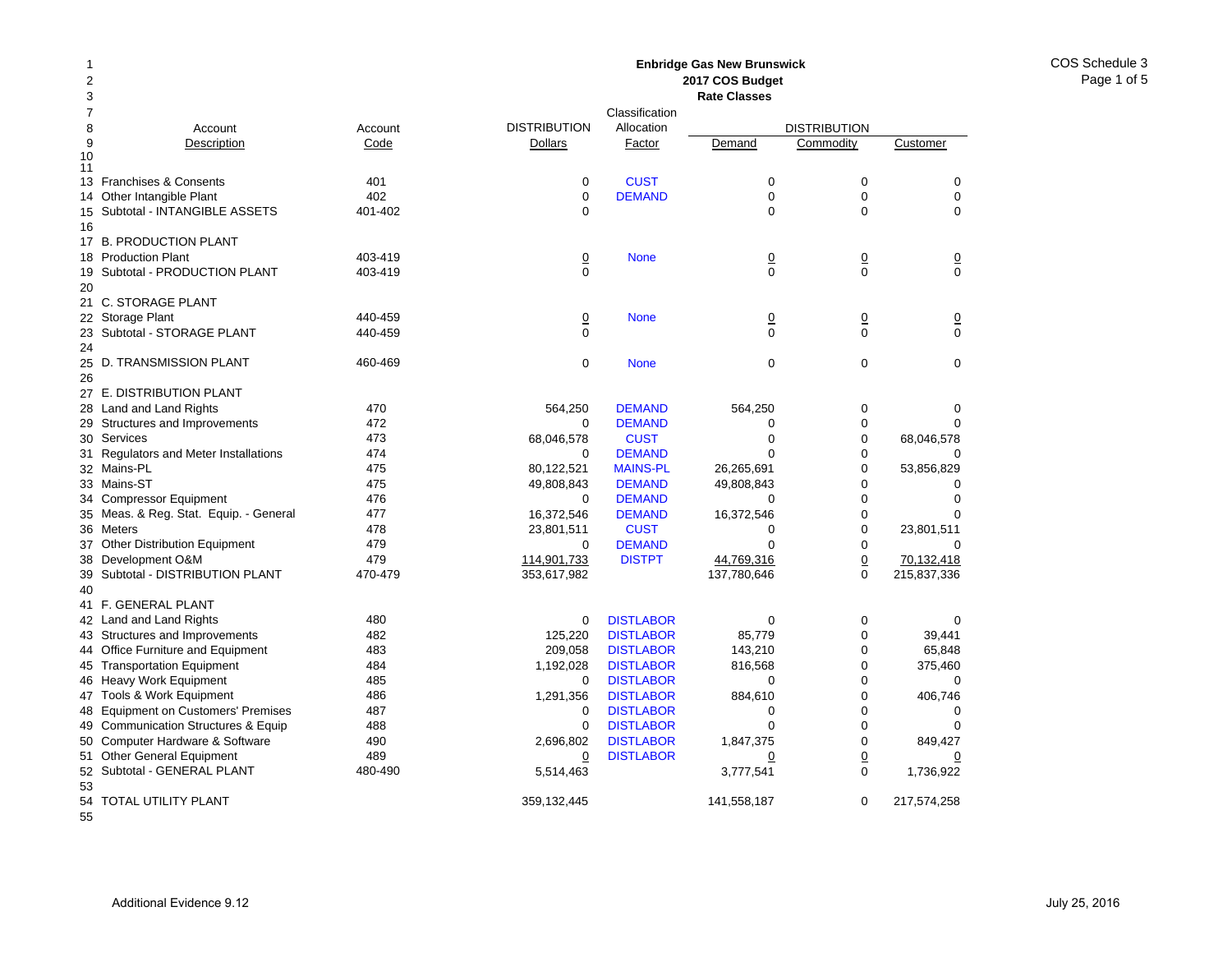#### 378 Account Account 9 Description Code 10 1156 II. DEPRECIATION RESERVE 57 Intangible Plant 58 Production Plant 59 Local Storage Plant 60 Transmission Plant 61 Mains-PL 62 Mains-ST 63 Development O&M 64 Services 65 Meters 66 Distr Other 67 General Plant 68 TOTAL - DEPRECIATION RESERVE 6970 III. OTHER RATE BASE ITEMS 71 Gas Storage Inventory 72 CWIP 73 Customer Deposits 74 Franchise fee 75 Deferred development costs 76 Deferred carrying costs 77 Deferred equity offering costs 78 Term deposit 79 Deferral account 80 Total - OTHER RATE BASE ITEMS 8182 IV. TOTAL RATE BASE (Excl. Working Cap 83Working Capital 131 8485 V. TOTAL RATE BASE 8687 I. OPERATION & MAINTENANCE EXPENS 88 A. PRODUCTION EXPENSES 89 1. Manufactured Gas Production 90 Operation Supv and Engineering 610 91Gas Wells 614 92 Other Gas Production 619 93 Subtotal - Production 610-619 94 Supervision 810 95Gas Production Maintenance **814** 96 Subtotal - O&M Accounts 617-618 810-819 **Rate Classes**ClassificationDISTRIBUTION Allocation DISTRIBUTION**Dollars** Factor Demand Commodity Customer 0DISTPT\_INT 0 0 0 0 0 None 000 0 None 000  $\Omega$  None 000 20,624,498 MAINS-PL 6,761,104 0 13,863,394 11,391,593 DEMAND 11,391,593 0 0 28,918,588 DISTPT 11,267,588 0 17,651,000 18,763,461 CUST 0 0 18,763,461 5,584,923 CUST 0 0 5,584,923 6,788,579 DISTOnlyPT 2,635,226 0 4,153,353 3,473,329 DISTLABOR 2,379,315 0 1,094,014 95,544,971 34,434,825 0 61,110,145 0**COMMODITY** Y 0 0 0 0DISTOnlyPT 0 0 0 0 0**CUST** T 0 0 0 125,000 DISTOnlyPT 48,523 0 76,477<br>0 COMMODITY 0 0 0**COMMODITY** Y 0 0 0 0 DISTPTT 0 0 0  $\Omega$ DISTONIVPT 0 0 0 0 2,969,136 DISTOnlyPT 1,152,574 0 1,816,561 0 DISTPT 0 0 0 3,094,136 1,201,098 0 1,893,038 266,681,610 108,324,459 0 158,357,150 915,926 DISTO&MXGAS 687,630 0 228,296 267,597,536 109,012,090 0 158,585,446 0 None 000 0 None 000 0 None 0 0 0 0 000 0 None 000 00 None 0 0 0 0000

**Enbridge Gas New Brunswick 2017 COS Budget** 

12

97

98

Subtotal - Manufactured Gas Production 610-819

0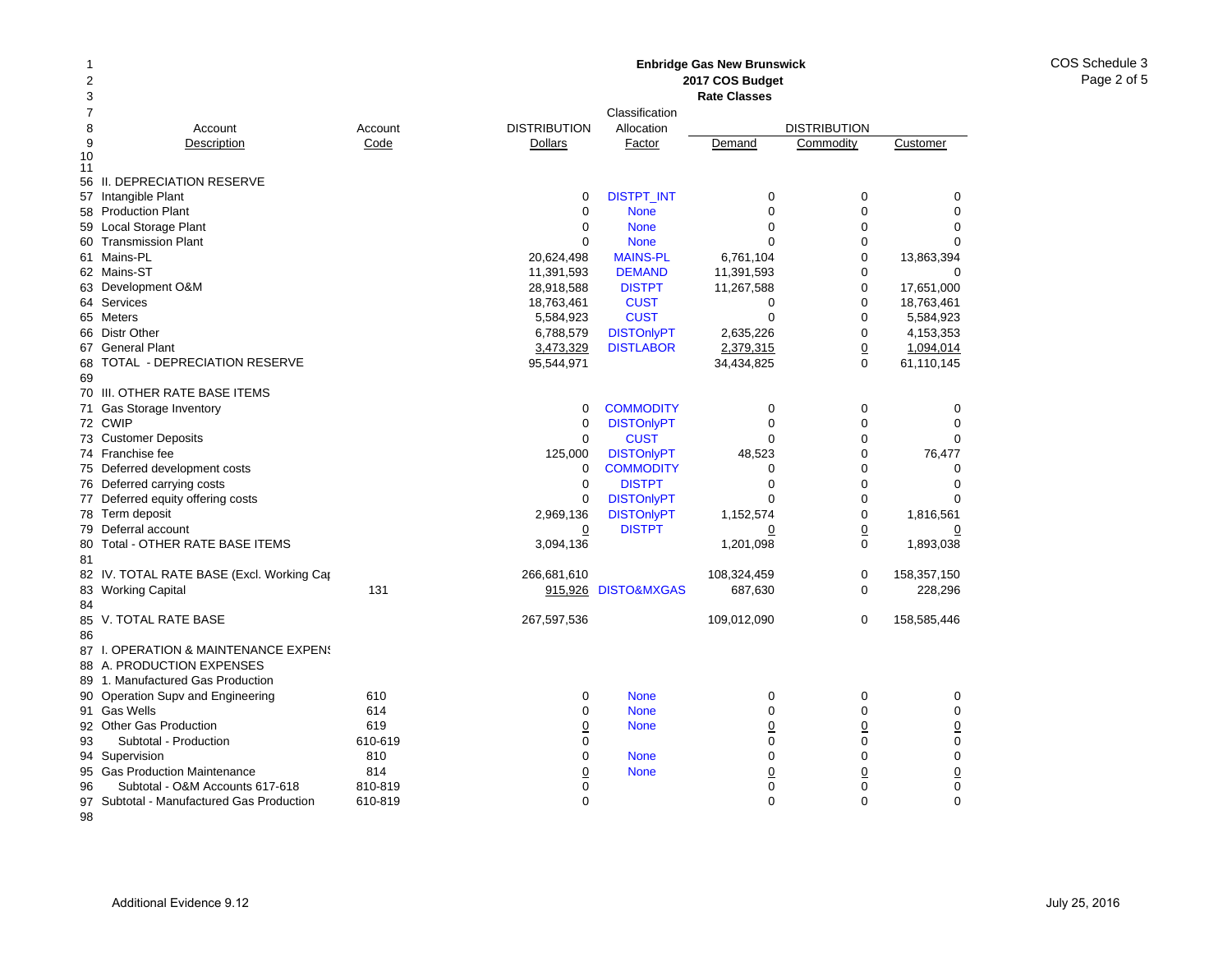#### 12378 Account Account 9Description Code 10 1199 Gas Supply Expenses 100Natural Gas Purchases 623 101Gas Supply Operation 624 102 Natural Gas W/D from Storage 627-628 103Gas Used for Other Util Operations 629 104 Other Gas Supply Expenses 105Subtotal - PRODUCTION EXPENSES 623-629 106107 B. NATURAL GAS STORAGE, TERMINAL 108 Storage Operation & Maintenance 640-859 109Subtotal - NATURAL GAS STORAGE 640-859 110111 C. TRANSMISSION EXPENSES 660-869 112113 D. DISTRIBUTION EXPENSES 114Supervision 670-870 115Load Dispatching 671 116Meter and Regulator Work 673-878 117Service Work 674 118Mains and Services 675-875 119Compressor Equipment 676-876 120 Measuring and Regulation 677-877 121Other Distribution Equipment 679-879 122 Structures and Improvements 872 123General Maintenance 884-889 124 Subtotal - DISTRIBUTION EXPENSES 670-889 125 Total - OPERATION & MAINTENANCE EX126127 II. SALES & MARKETING128Supervision 700 129Advertising - Natural Gas Promotion 701 130Demonstration and Selling Exp 702 131Revenue from Merchandising 703 132 Expense of Merchandising metal of the 704 133Advertising - Other 705 134Other Sales Promotion **709** 135 Total - CUSTOMER ACCOUNTS EXPENS 136137 III. CUSTOMER SERVICE & INFORMATIO138Operatin Supervision 710 139 Customers' Contracts and Orders 711 140Meter Reading **712** 141 Customers' Billing and Accounting 713 142 Credit and Collection 714 143Uncollectable Accounts 718 144Other Customer Accounting T19 **Enbridge Gas New Brunswick 2017 COS Budget Rate Classes**ClassificationDISTRIBUTION Allocation DISTRIBUTION**Dollars** Factor Demand Commodity Customer 0 None 000 140,923 DISTPT 54,908 0 86,015 0 None 000 0 None 000 00 None 0 0 0 140,923 54,908 0 86,015 0 None 000 0 000 1,794,114 **DEMAND** 1,794,114 0 0 0 1,065,434 DISTOnlyPT 413,586 0 651,848 0 None 000 0 MAIN&SERVICEE 0 0 0  $\Omega$  DEMANDD 0 0 0 148,450 MAIN&SERVICE 57,043 0 91,407  $\Omega$  DEMANDD 0 0 0 1,100,179 **DEMAND** 1,100,179 0 0 0  $\Omega$  DEMANDD 0 0 0 0DISTOnlyPT 0 0 0 0 1,755,296 DISTLABOR 1,202,421 0 552,876 4,069,359 2,773,228 0 1,296,131 5,863,473 4,567,342 0 1,296,131 0 None 000 0 None 000 0 None 000 0**CUST** T 0 0 0  $\Omega$ **CUST** T 0 0 0 0 None 000 0 None 0 0 0 0 000 0**CUST** T 0 0 0 0**CUST** T 0 0 0 0**CUST** T 0 0 0 0**CUST** T 0 0 0 0**CUST** T 0 0 0 0**CUST** T 0 0 0 0**CUST** T 0 0 0  $\Omega$

145 Total - CUSTOMER SERVICE & INFORMA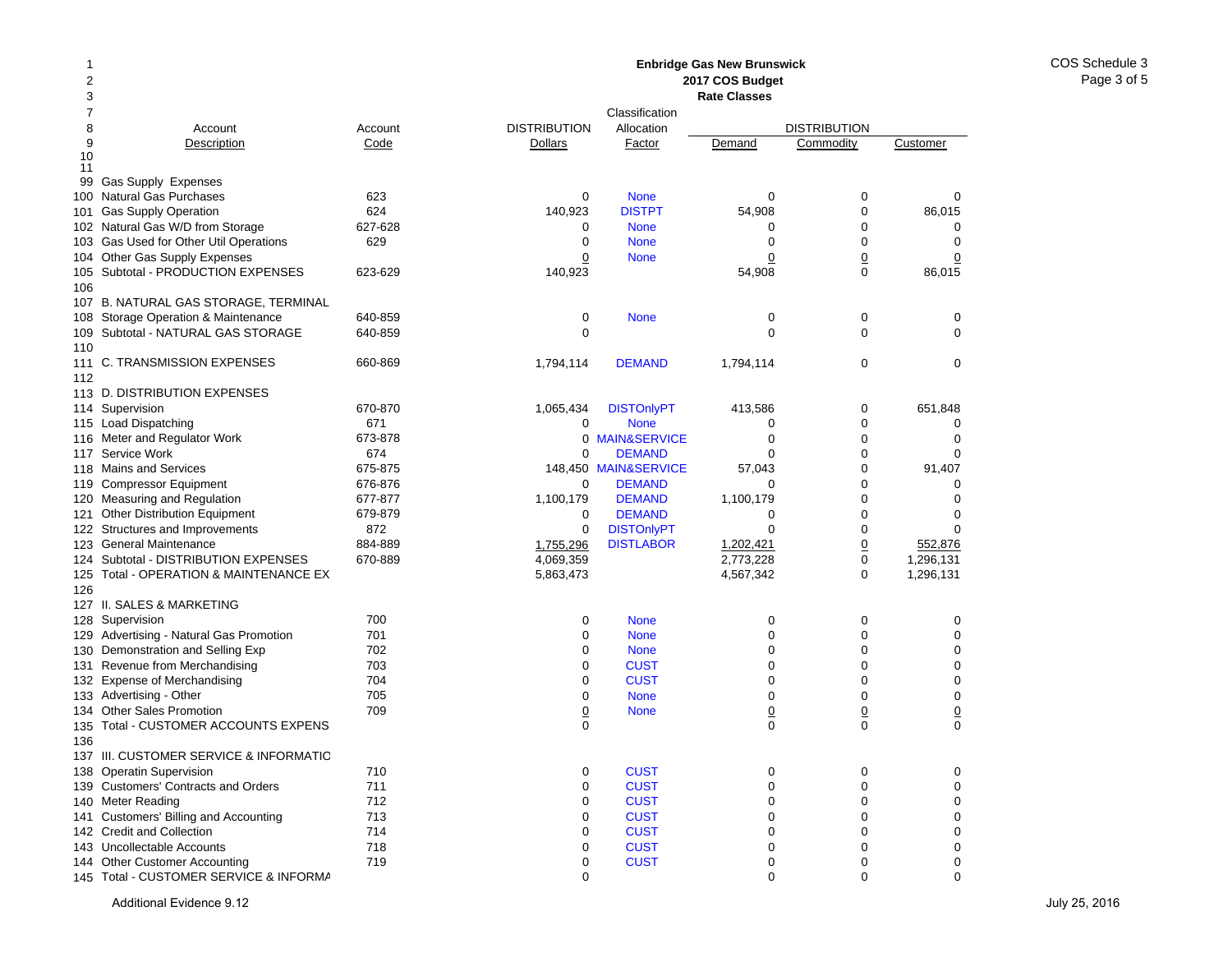| 1<br>$\overline{2}$<br>3 |                                               | <b>Enbridge Gas New Brunswick</b><br>2017 COS Budget |                     |                   |                     |                     |                            |  |  |  |
|--------------------------|-----------------------------------------------|------------------------------------------------------|---------------------|-------------------|---------------------|---------------------|----------------------------|--|--|--|
|                          |                                               |                                                      |                     |                   | <b>Rate Classes</b> |                     |                            |  |  |  |
| 7                        |                                               |                                                      |                     | Classification    |                     |                     |                            |  |  |  |
| 8                        | Account                                       | Account                                              | <b>DISTRIBUTION</b> | Allocation        |                     | <b>DISTRIBUTION</b> |                            |  |  |  |
| 9<br>10                  | Description                                   | Code                                                 | <b>Dollars</b>      | Factor            | Demand              | Commodity           | Customer                   |  |  |  |
| 11                       |                                               |                                                      |                     |                   |                     |                     |                            |  |  |  |
| 146                      |                                               |                                                      |                     |                   |                     |                     |                            |  |  |  |
| 147                      | Total - CUSTOMER ACCOUNTS, SERVIC             |                                                      | $\mathbf 0$         |                   | $\mathbf 0$         | 0                   | 0                          |  |  |  |
| 148                      |                                               |                                                      |                     |                   |                     |                     |                            |  |  |  |
| 149                      | IV. ADMINISTRATIVE & GENERAL EXPEI            |                                                      |                     |                   |                     |                     |                            |  |  |  |
| 150                      |                                               |                                                      |                     |                   |                     |                     |                            |  |  |  |
| 151                      | Administrative & General                      | 721                                                  | 3,600               | <b>DISTLABOR</b>  | 2,466               | $\mathbf 0$         | 1,134                      |  |  |  |
| 152                      | <b>Special Services</b>                       | 722                                                  | 589,646             | <b>DISTLABOR</b>  | 403,922             | $\mathbf 0$         | 185,724                    |  |  |  |
| 153                      | Insurance                                     | 723                                                  | $\mathbf 0$         | <b>DISTPT</b>     | $\mathbf 0$         | $\mathbf 0$         | $\mathbf 0$                |  |  |  |
|                          | 154 Injuries & Damages                        | 724                                                  | $\Omega$            | <b>DISTLABOR</b>  | $\Omega$            | $\Omega$            | $\Omega$                   |  |  |  |
| 155                      | <b>Employee Pensions and Benefits</b>         | 725                                                  | 1,614,488           | <b>DISTLABOR</b>  | 1,105,963           | $\mathbf 0$         | 508,524                    |  |  |  |
| 156                      | Other Admin & Gen Expenses                    | 728                                                  | 2,358,121           | <b>DISTLABOR</b>  | 1,615,371           | $\mathbf 0$         | 742,751                    |  |  |  |
| 157                      | Admin & Gen Expenses Transferred              | 729                                                  | (2,050,107)         | <b>DISTLABOR</b>  | (1,404,373)         | 0                   | (645, 734)                 |  |  |  |
| 158                      | Subtotal - O&M Accounts 721-729               |                                                      | 2,515,749           |                   | 1,723,349           | $\mathbf 0$         | 792,400                    |  |  |  |
| 159                      |                                               |                                                      |                     |                   |                     |                     |                            |  |  |  |
| 160                      | TOTAL - OPERATING EXPENSES (Excl D            |                                                      | 8,379,222           |                   | 6,290,691           | 0                   | 2,088,531                  |  |  |  |
| 161                      |                                               |                                                      |                     |                   |                     |                     |                            |  |  |  |
|                          | 162 VI. DEPRECIATION EXPENSE                  |                                                      |                     |                   |                     |                     |                            |  |  |  |
|                          | 163 Intangible Plant                          | 403                                                  | $\Omega$            | <b>DISTPT_INT</b> | $\mathbf 0$         | $\Omega$            | 0                          |  |  |  |
|                          | 164 Production Plant                          | 403                                                  | $\mathbf 0$         | <b>None</b>       | $\mathbf 0$         | $\mathbf 0$         | $\mathbf 0$                |  |  |  |
|                          | 165 Local Storage Plant                       | 403                                                  | 0                   | <b>None</b>       | $\mathbf 0$         | $\mathbf 0$         | $\mathbf 0$                |  |  |  |
| 166                      | <b>Transmission Plant</b>                     | 403                                                  | $\Omega$            | <b>None</b>       | $\Omega$            | $\Omega$            | $\Omega$                   |  |  |  |
|                          | 167 Mains-PL                                  | 404                                                  | 1,638,447           | <b>MAINS-PL</b>   | 537,114             | $\Omega$            | 1,101,333                  |  |  |  |
|                          | 168 Mains-ST                                  | 404                                                  | 471,747             | <b>DEMAND</b>     | 471,747             | $\mathbf 0$         | 0                          |  |  |  |
|                          | 169 Development O&M                           | 404                                                  | 2,792,099           | <b>DISTPT</b>     | 1,087,889           | $\Omega$            | 1,704,210                  |  |  |  |
| 170                      | Services                                      | 404                                                  | 1,227,723           | <b>CUST</b>       | $\mathbf 0$         | $\mathbf 0$         | 1,227,723                  |  |  |  |
|                          | 171 Meters                                    | 404                                                  | 1,843,205           | <b>CUST</b>       | $\mathbf 0$         | $\mathbf 0$         | 1,843,205                  |  |  |  |
|                          | 172 Distr Other                               | 404                                                  | 461,998             | <b>DISTPT</b>     | 180,009             | $\mathbf 0$         | 281,989                    |  |  |  |
| 173                      | <b>General Plant</b>                          | 404                                                  | 372,264             | <b>DISTLABOR</b>  | 255,010             | $\mathbf 0$         | 117,254                    |  |  |  |
|                          | 174 Amort Ltd-Term Elect/Gas Plant            | 404                                                  | 129,868             | <b>DISTPT</b>     | 50,601              | $\mathbf 0$         | 79,267                     |  |  |  |
| 175                      | Adjustment                                    |                                                      | $\overline{0}$      | <b>DISTPT</b>     | $\overline{0}$      | $\underline{0}$     | $\overline{0}$             |  |  |  |
|                          | 176 Total - DEPRECIATION EXPENSE              | 403-404                                              | 8,937,352           |                   | 2,582,370           | $\Omega$            | 6,354,982                  |  |  |  |
| 177                      |                                               |                                                      |                     |                   |                     |                     |                            |  |  |  |
|                          | 178 VII. TAXES OTHER THAN INCOME TAXE         |                                                      |                     |                   |                     |                     |                            |  |  |  |
| 179                      | A. General Taxes                              |                                                      |                     |                   |                     |                     |                            |  |  |  |
|                          | 180 Property Tax- Plant                       |                                                      | 1,240,850           | PropertyTax       | 552,320             | 0                   | 688,530                    |  |  |  |
|                          | 181 Distribution Tax                          |                                                      | 0                   | <b>DISTPT</b>     | 0                   | $\Omega$            | $\mathbf 0$                |  |  |  |
|                          | 182 Payroll related                           |                                                      | $\mathbf 0$         | <b>DISTLABOR</b>  | $\mathbf 0$         | $\mathbf 0$         | $\mathbf 0$                |  |  |  |
|                          | 183 Other taxes                               |                                                      | 0                   | <b>DISTPT</b>     | $\mathbf 0$         | $\mathbf 0$         | $\mathbf 0$                |  |  |  |
| 184                      | Property Tax- Gas                             |                                                      | 0                   | <b>COMMODITY</b>  | $\underline{0}$     | $\overline{0}$      | $\overline{0}$             |  |  |  |
| 185                      | <b>Total Taxes Other Than Income Taxes</b>    | 408                                                  | 1,240,850           |                   | 552,320             | $\mathbf 0$         | 688,530                    |  |  |  |
| 186                      |                                               |                                                      |                     |                   |                     |                     |                            |  |  |  |
| 187                      | B. Franchise and Revenue Taxes                |                                                      |                     |                   |                     |                     |                            |  |  |  |
|                          | 188 Gross Receipts Tax                        |                                                      | $\mathbf 0$         | <b>CUST</b>       | $\mathbf 0$         | $\mathbf 0$         | $\mathbf 0$                |  |  |  |
|                          | 189 GRT- Uncoll Rider                         |                                                      | $\overline{0}$      | <b>CUST</b>       | $\overline{0}$      | $\overline{0}$      | $\overline{0}$<br>$\Omega$ |  |  |  |
|                          | 190 Subtotal- Franchise and Gross Receipts Ta |                                                      | $\Omega$            |                   | $\Omega$            | $\Omega$            |                            |  |  |  |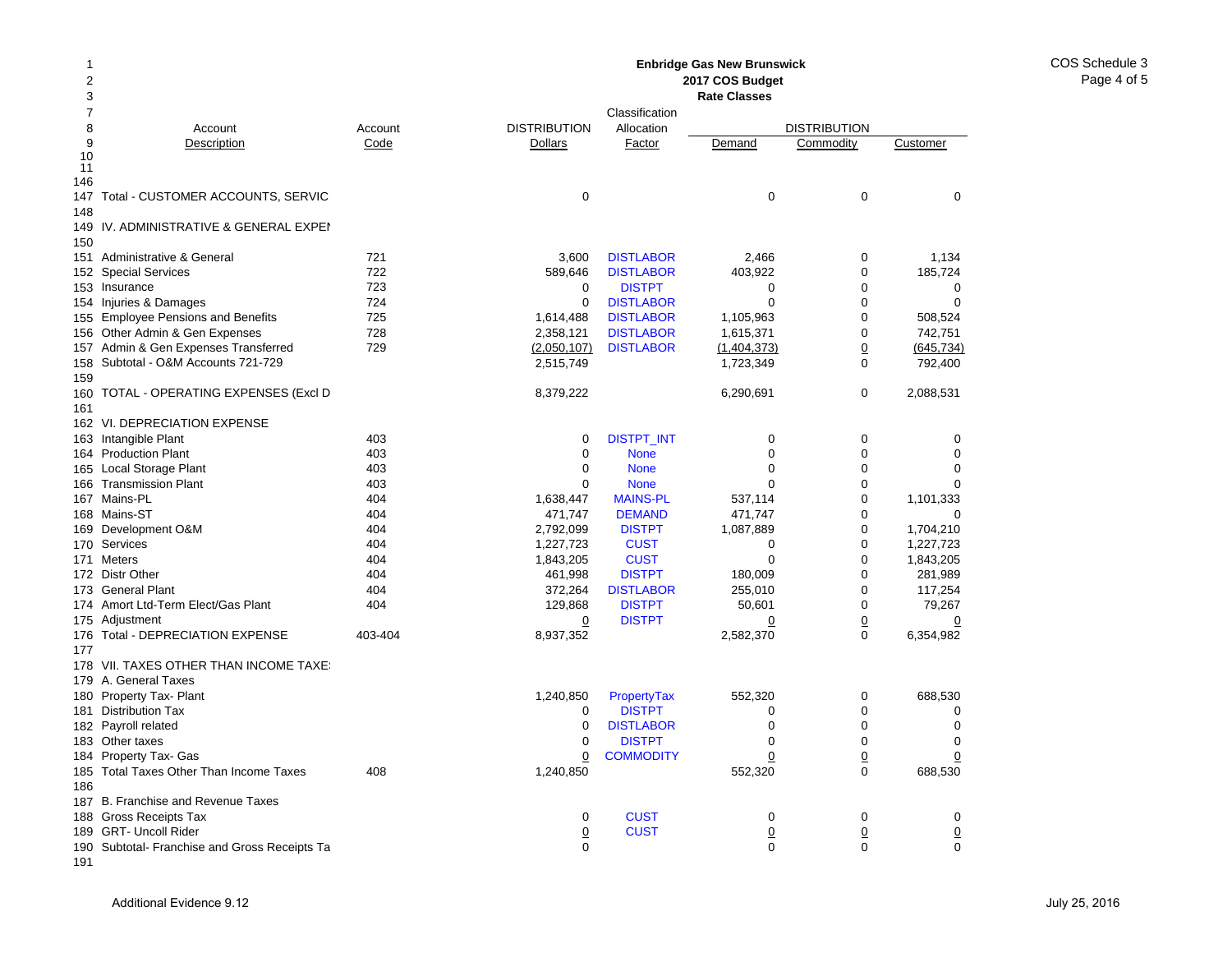| -1<br>$\mathbf 2$<br>3 |                                        |         |                     |                    | <b>Enbridge Gas New Brunswick</b><br>2017 COS Budget<br><b>Rate Classes</b> |                     |                |
|------------------------|----------------------------------------|---------|---------------------|--------------------|-----------------------------------------------------------------------------|---------------------|----------------|
| 7                      |                                        |         |                     | Classification     |                                                                             |                     |                |
| 8                      | Account                                | Account | <b>DISTRIBUTION</b> | Allocation         |                                                                             | <b>DISTRIBUTION</b> |                |
| 9<br>10                | Description                            | Code    | <b>Dollars</b>      | Factor             | Demand                                                                      | Commodity           | Customer       |
| 11                     |                                        |         |                     |                    |                                                                             |                     |                |
| 192                    | C. Income Tax Expense                  |         |                     |                    |                                                                             |                     |                |
| 193                    | State Income Tax expense               |         | $\mathbf 0$         | PreTax-DIST        | 0                                                                           | 0                   | 0              |
|                        | 194 Federal Income Tax expense         |         | $\overline{0}$      | PreTax-DIST        | $\overline{0}$                                                              | $\underline{0}$     | $\overline{0}$ |
|                        | 195 Subtotal- Income tax expense       |         | $\Omega$            |                    | $\Omega$                                                                    | 0                   | $\Omega$       |
| 196                    | <b>Total- TAX EXPENSE</b>              |         | 1,240,850           |                    | 552,320                                                                     | $\mathbf 0$         | 688,530        |
| 197                    |                                        |         |                     |                    |                                                                             |                     |                |
| 198                    | <b>TOTAL EXPENSES</b>                  |         | 18,698,346          |                    | 9,480,289                                                                   | $\mathbf 0$         | 9,218,057      |
| 199                    |                                        |         |                     |                    |                                                                             |                     |                |
| 200                    | V. REVENUES at Present Rates           |         |                     |                    |                                                                             |                     |                |
| 201                    | <b>Retail Revenue</b>                  | 520     | 38,009,747          | <b>RevReq_Dist</b> | 17,297,747                                                                  | 0                   | 20,712,000     |
| 202                    | <b>Commercial Sales</b>                | 521     | 0                   | <b>RevReq_Dist</b> | 0                                                                           | $\mathbf 0$         | 0              |
| 203                    | <b>Industrial Sales</b>                | 522     | 0                   | <b>RevReg Dist</b> | 0                                                                           | 0                   | $\Omega$       |
| 204                    | <b>Other Sales</b>                     | 529     | 151,471             | <b>RevReq_Dist</b> | 68,932                                                                      | 0                   | 82,538         |
|                        | 205 Late Payment Penalties             | 560     | 261,495             | <b>RevReq_Dist</b> | 119,003                                                                     | 0                   | 142,492        |
| 206                    | Revenue from Service Work              | 561     | 189,080             | <b>RevReq_Dist</b> | 86,048                                                                      | 0                   | 103,032        |
| 207                    | <b>Transportation Revenue</b>          | 570     | 0                   | <b>RevReq_Dist</b> | 0                                                                           | $\mathbf 0$         | 0              |
| 208                    | <b>Miscellaneous Operating Revenue</b> | 579     | $\mathbf 0$         | <b>RevReq_Dist</b> | 0                                                                           | $\mathbf 0$         | $\Omega$       |
| 209                    | <b>Other Revenue</b>                   |         | 15,030              | <b>RevReq_Dist</b> | 6,840                                                                       | $\mathbf 0$         | 8,190          |
| 210                    | Rent from Gas Ppty / Other Rev         |         | 466,936             | <b>DISTPT</b>      | 181,933                                                                     | $\underline{0}$     | 285,003        |
| 211                    | Subtotal Gas Revenues, net             |         | 39,093,759          |                    | 17,760,503                                                                  | $\mathbf 0$         | 21,333,256     |
| 212                    |                                        |         |                     |                    |                                                                             |                     |                |
| 213                    | Non-Operating Income                   |         | 0                   | <b>None</b>        | 0                                                                           | 0                   | 0              |
| 214.                   | Non-Operating Income                   |         | $\overline{0}$      | <b>None</b>        | $\overline{0}$                                                              | $\underline{0}$     | $\overline{0}$ |
| 215                    | <b>Total Non-Oper Income</b>           |         | $\Omega$            |                    | $\Omega$                                                                    | $\Omega$            | $\Omega$       |
| 216                    |                                        |         |                     |                    |                                                                             |                     |                |
| 217                    | <b>Total Revenue</b>                   |         | 39,093,759          |                    | 17,760,503                                                                  | 0                   | 21,333,256     |
| 218                    |                                        |         |                     |                    |                                                                             |                     |                |
| 219                    | <b>Total Expenses</b>                  |         | 18,698,346          |                    | 9,480,289                                                                   | $\mathbf 0$         | 9,218,057      |
| 220                    |                                        |         |                     |                    |                                                                             |                     |                |
|                        | 221 NET INCOME at Present Rates        |         | 20,395,412          |                    | 8,280,214                                                                   | ₫                   | 12,115,198     |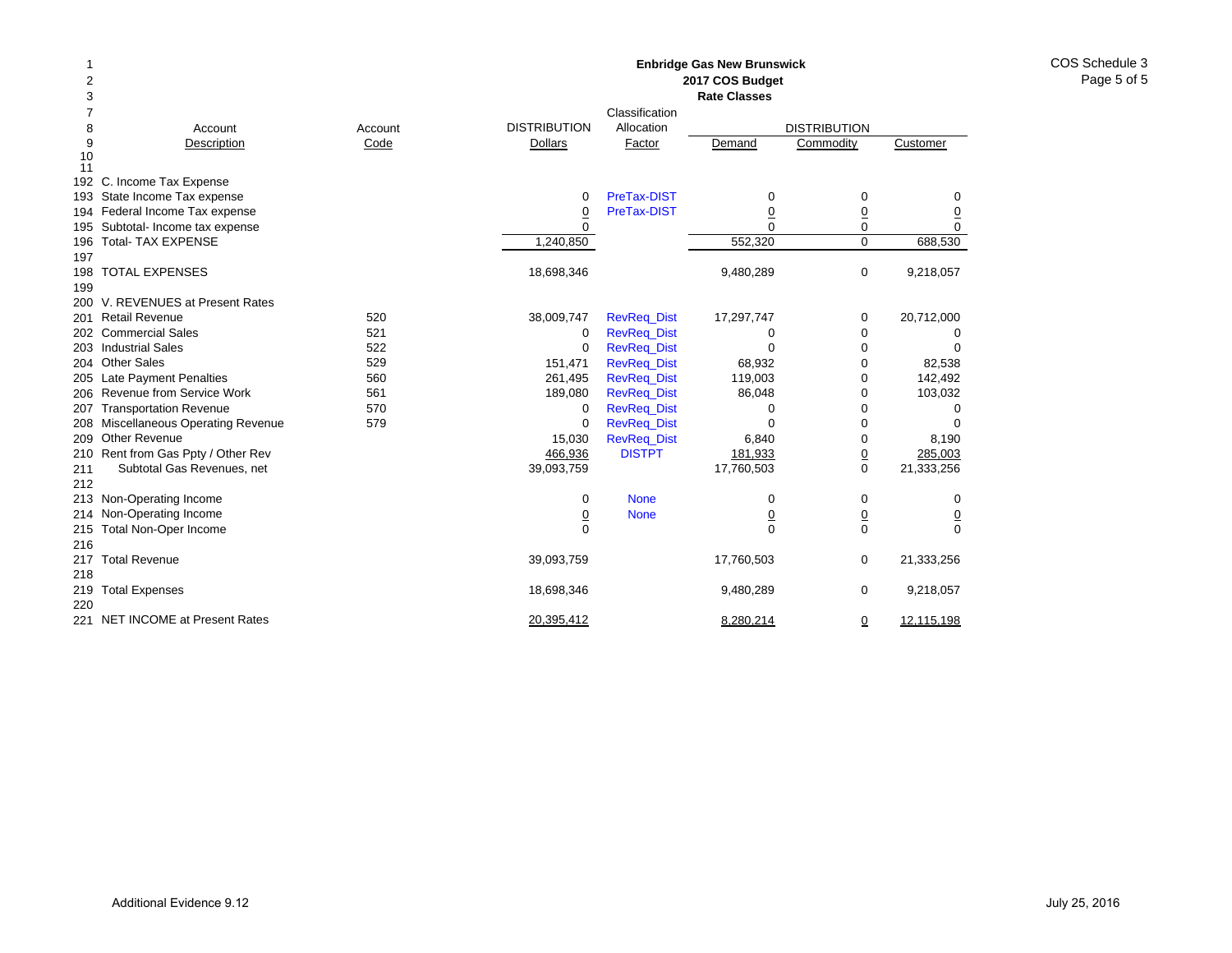| $\mathbf 1$<br>$\boldsymbol{2}$<br>3 |                                                               |            |                         |                           | <b>Enbridge Gas New Brunswick</b><br>2017 COS Budget<br><b>Rate Classes</b> |                   |                                            |                   |                     |                 | COS Schedule 4<br>Page 1 of 18 |
|--------------------------------------|---------------------------------------------------------------|------------|-------------------------|---------------------------|-----------------------------------------------------------------------------|-------------------|--------------------------------------------|-------------------|---------------------|-----------------|--------------------------------|
| $\overline{7}$                       |                                                               |            | DISTRIBUTION Allocation |                           | <b>DISTRIBUTION DEMAND Class Allocation</b>                                 |                   |                                            |                   |                     |                 |                                |
| 8                                    | Account                                                       | Account    | <b>DEMAND</b>           | Allocation                | Small General                                                               |                   |                                            | Contract          | Industrial          |                 |                                |
| 9                                    | Description                                                   | Code       | <b>Dollars</b>          | Factor                    | Residential                                                                 |                   | Mid General Large General                  | General           | Contract<br>General | <b>OPS</b>      | $\mathbf 0$                    |
| 10                                   |                                                               |            |                         | Embedded                  |                                                                             |                   |                                            |                   |                     |                 |                                |
| 11                                   |                                                               |            |                         |                           | 3                                                                           | 4                 | $\sqrt{5}$                                 | 6                 | $\overline{7}$      | 8               | 9                              |
|                                      | 12 I. GAS PLANT IN SERVICE                                    |            |                         |                           |                                                                             |                   |                                            |                   |                     |                 |                                |
|                                      | 13 Franchises & Consents                                      | 401        | 0                       | <b>None</b>               | 0                                                                           | $\Omega$          | $\mathbf 0$                                | $\mathbf 0$       | 0                   | 0               | 0                              |
|                                      | 14 Other Intangible Plant                                     | 402        | $\Omega$                | Peak                      | $\Omega$                                                                    | $\Omega$          | $\mathbf 0$                                | $\mathbf 0$       | $\mathbf 0$         | $\mathbf 0$     | $\mathbf 0$                    |
| 16                                   | 15 Subtotal - INTANGIBLE ASSETS                               | 401-402    | $\Omega$                |                           | $\Omega$                                                                    | $\Omega$          | $\mathbf 0$                                | $\mathbf 0$       | $\mathbf 0$         | $\mathbf 0$     | $\Omega$                       |
|                                      | 17 B. PRODUCTION PLANT                                        |            |                         |                           |                                                                             |                   |                                            |                   |                     |                 |                                |
|                                      | 18 Production Plant                                           | 403-419    | $\overline{0}$          | <b>None</b>               | $\overline{0}$                                                              | $\overline{0}$    | $\overline{0}$                             | $\overline{0}$    | $\overline{0}$      | $\overline{0}$  | $\overline{0}$                 |
|                                      | 19 Subtotal - PRODUCTION PLANT                                | 403-419    | $\mathbf 0$             |                           | $\Omega$                                                                    | $\mathbf 0$       | $\mathbf 0$                                | $\mathbf 0$       | $\mathbf 0$         | $\mathbf 0$     | $\mathbf 0$                    |
| 20                                   |                                                               |            |                         |                           |                                                                             |                   |                                            |                   |                     |                 |                                |
|                                      | 21 C. STORAGE PLANT                                           |            |                         |                           |                                                                             |                   |                                            |                   |                     |                 |                                |
|                                      | 22 Storage Plant                                              | 440-459    | $\overline{0}$          | <b>None</b>               | $\overline{0}$                                                              | $\underline{0}$   | $\underline{0}$                            | $\underline{0}$   | $\underline{0}$     | $\underline{0}$ | $\overline{0}$                 |
| 24                                   | 23 Subtotal - STORAGE PLANT                                   | 440-459    | 0                       |                           | $\Omega$                                                                    | $\Omega$          | $\mathbf 0$                                | $\mathbf 0$       | $\mathbf 0$         | $\mathbf 0$     | $\Omega$                       |
| 26                                   | 25 D. TRANSMISSION PLANT                                      | 460-469    | 0                       | <b>None</b>               | $\mathbf 0$                                                                 | $\mathbf 0$       | $\mathbf 0$                                | $\mathbf 0$       | $\mathbf 0$         | $\mathbf 0$     | $\mathbf 0$                    |
|                                      |                                                               |            |                         |                           |                                                                             |                   |                                            |                   |                     |                 |                                |
|                                      | 27 E. DISTRIBUTION PLANT                                      |            |                         |                           |                                                                             |                   |                                            |                   | 169.821             | $\mathbf 0$     | $\Omega$                       |
|                                      | 28 Land and Land Rights                                       | 470        | 564,250                 | Peak                      | 67,858                                                                      | 118,697           | 131,037                                    | 76,838            |                     |                 |                                |
|                                      | 29 Structures and Improvements                                | 472        | $\mathbf 0$<br>$\Omega$ | Peak                      | 0<br>$\Omega$                                                               | 0<br>$\Omega$     | 0<br>$\Omega$                              | 0<br>$\Omega$     | 0<br>$\Omega$       | 0<br>$\Omega$   | $\mathbf 0$<br>$\Omega$        |
|                                      | 30 Services                                                   | 473        | $\Omega$                | Peak                      |                                                                             | n                 |                                            |                   |                     |                 |                                |
|                                      | 31 Regulators and Meter Installations                         | 474        |                         | Peak                      | ∩                                                                           |                   | $\Omega$                                   | 0                 | 0                   | 0               | $\mathbf 0$                    |
|                                      | 32 Mains-PL                                                   | 475        |                         | 26,265,691 MainsDemand-PL | O                                                                           | 9,546,591         | 10,539,130                                 | 6,179,970         | 0                   | 0<br>0          | $\Omega$                       |
|                                      | 33 Mains-ST                                                   | 475        | 49,808,843              | <b>MainsDemand</b>        | $\Omega$                                                                    | 11,910,205        | 13,148,483                                 | 7,710,051         | 17,040,104          |                 | $\mathbf 0$                    |
|                                      | 34 Compressor Equipment                                       | 476        | $\Omega$                | Peak                      | $\Omega$                                                                    | O                 | 0                                          | $\Omega$          | O                   | 0               | $\Omega$                       |
|                                      | 35 Meas. & Reg. Stat. Equip. - General                        | 477        | 16,372,546              | Peak                      | 1,968,996                                                                   | 3,444,152         | 3,802,233                                  | 2,229,566         | 4,927,599           | 0               | $\mathbf 0$                    |
|                                      | 36 Meters                                                     | 478        | $\Omega$                | Peak                      | $\Omega$                                                                    | $\Omega$          | 0                                          | $\Omega$          | 0                   | 0               | $\mathbf 0$                    |
|                                      | 37 Other Distribution Equipment                               | 479        | 0                       | Peak                      | $\Omega$                                                                    | $\Omega$          | $\mathbf 0$                                | $\mathbf 0$       | 0                   | 0               | $\mathbf 0$                    |
|                                      | 38 Development O&M                                            | 479        | 44,769,316              | <b>DISTPT-D</b>           | 980,403                                                                     | 12,042,752        | 13,294,811                                 | 7,795,855         | 10,655,495          | <u>0</u>        | $\underline{0}$                |
|                                      | 39 Subtotal - DISTRIBUTION PLANT                              | 470-479    | 137,780,646             |                           | 3,017,257                                                                   | 37,062,397        | 40,915,694                                 | 23,992,279        | 32,793,019          | $\mathbf 0$     | $\mathbf 0$                    |
| 40                                   | 41 F. GENERAL PLANT                                           |            |                         |                           |                                                                             |                   |                                            |                   |                     |                 |                                |
|                                      |                                                               |            | $\mathbf 0$             | <b>DISTLABOR-D</b>        | $\mathbf 0$                                                                 | $\mathbf 0$       | $\mathbf 0$                                | $\mathbf 0$       | $\mathbf 0$         | $\mathbf 0$     | $\mathbf 0$                    |
|                                      | 42 Land and Land Rights                                       | 480<br>482 | 85,779                  | <b>DISTLABOR-D</b>        | 7,873                                                                       | 19,501            | 21,528                                     | 12,624            | 24,253              | 0               | $\mathbf 0$                    |
|                                      | 43 Structures and Improvements                                |            |                         | <b>DISTLABOR-D</b>        |                                                                             |                   |                                            |                   |                     | 0               | $\mathbf 0$                    |
|                                      | 44 Office Furniture and Equipment                             | 483<br>484 | 143,210<br>816,568      | <b>DISTLABOR-D</b>        | 13,144<br>74,948                                                            | 32,557<br>185,636 | 35,942<br>204,937                          | 21,076<br>120,171 | 40,491<br>230,876   | 0               | $\mathbf 0$                    |
|                                      | 45 Transportation Equipment                                   |            | 0                       | <b>DISTLABOR-D</b>        | 0                                                                           | 0                 | 0                                          | 0                 | $\mathbf 0$         | 0               | 0                              |
|                                      | 46 Heavy Work Equipment                                       | 485        |                         | <b>DISTLABOR-D</b>        | 81,193                                                                      |                   | 222,013                                    |                   | 250,114             | $\Omega$        | $\Omega$                       |
|                                      | 47 Tools & Work Equipment                                     | 486        | 884,610<br>0            | <b>DISTLABOR-D</b>        | 0                                                                           | 201,105<br>0      | 0                                          | 130,185<br>0      | 0                   | 0               | $\mathbf 0$                    |
|                                      | 48 Equipment on Customers' Premises                           | 487        | $\mathbf 0$             | <b>DISTLABOR-D</b>        | $\mathbf 0$                                                                 | $\mathbf 0$       | $\mathbf 0$                                | $\mathbf 0$       | $\mathbf 0$         | 0               | $\mathbf 0$                    |
|                                      | 49 Communication Structures & Equip                           | 488<br>490 | 1,847,375               | <b>DISTLABOR-D</b>        |                                                                             |                   | 463,641                                    | 271,872           | 522,326             | 0               | $\mathbf 0$                    |
|                                      | 50 Computer Hardware & Software<br>51 Other General Equipment |            |                         | <b>DISTLABOR-D</b>        | 169,559                                                                     | 419,977           |                                            |                   |                     |                 |                                |
|                                      |                                                               | 489        | $\overline{0}$          |                           | $\overline{0}$                                                              | $\overline{0}$    | $\overline{0}$                             | $\overline{0}$    | 0                   | $\underline{0}$ | $\overline{0}$                 |
| 53                                   | 52 Subtotal - GENERAL PLANT                                   | 480-490    | 3,777,541               |                           | 346,717                                                                     | 858,776           | 948,061                                    | 555,927           | 1,068,060           | $\mathbf 0$     | $\mathbf 0$                    |
|                                      | 54 TOTAL UTILITY PLANT                                        |            | 141,558,187             |                           |                                                                             |                   | 3,363,974 37,921,173 41,863,756 24,548,206 |                   | 33,861,079          | $\Omega$        | $\Omega$                       |
| 55                                   |                                                               |            |                         |                           |                                                                             |                   |                                            |                   |                     |                 |                                |

56 II. DEPRECIATION RESERVE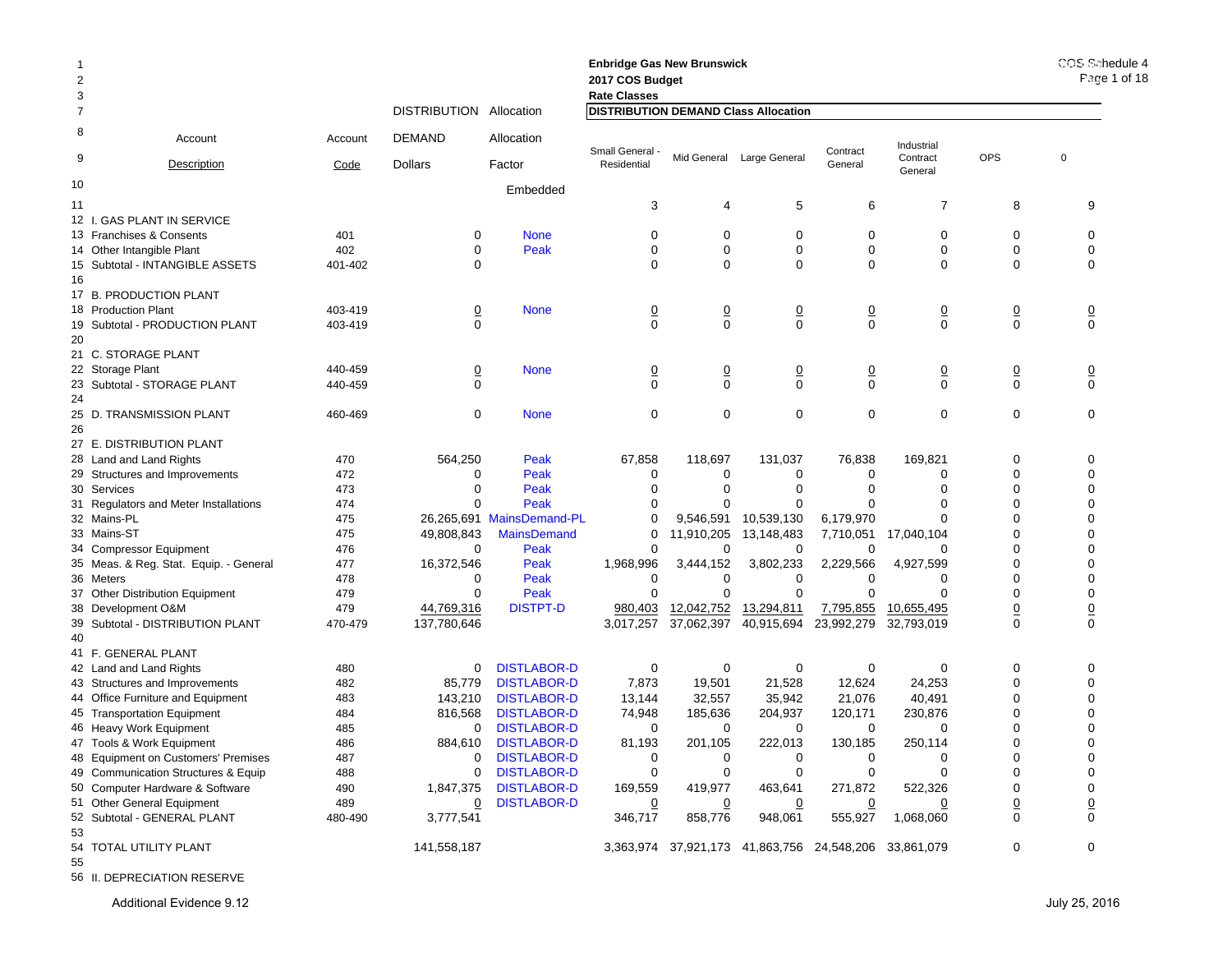|       |                                          |         |                         |                          | <b>Enbridge Gas New Brunswick</b>           |                |                           |                |                     |                                | COS Schedule 4 |
|-------|------------------------------------------|---------|-------------------------|--------------------------|---------------------------------------------|----------------|---------------------------|----------------|---------------------|--------------------------------|----------------|
|       |                                          |         |                         |                          | 2017 COS Budget                             |                |                           |                |                     |                                | Page 2 of 18   |
| 3     |                                          |         |                         |                          | <b>Rate Classes</b>                         |                |                           |                |                     |                                |                |
| 7     |                                          |         | DISTRIBUTION Allocation |                          | <b>DISTRIBUTION DEMAND Class Allocation</b> |                |                           |                |                     |                                |                |
| 8     | Account                                  | Account | <b>DEMAND</b>           | Allocation               | Small General -                             |                |                           | Contract       | Industrial          |                                |                |
| 9     | <b>Description</b>                       | Code    | <b>Dollars</b>          | Factor                   | Residential                                 |                | Mid General Large General | General        | Contract<br>General | <b>OPS</b>                     | $\mathbf 0$    |
| 10    |                                          |         |                         | Embedded                 |                                             |                |                           |                |                     |                                |                |
| 11    |                                          |         |                         |                          | 3                                           | 4              | 5                         | 6              | 7                   | 8                              | 9              |
| 57    | Intangible Plant                         |         | 0                       | <b>DISTPT-D INT</b>      | $\mathbf 0$                                 | $\mathbf 0$    | $\mathbf 0$               | $\Omega$       | 0                   | $\Omega$                       | $\mathbf 0$    |
|       | 58 Production Plant                      |         | $\mathbf 0$             | <b>None</b>              | 0                                           | $\Omega$       | 0                         | $\Omega$       | $\Omega$            | $\Omega$                       | $\Omega$       |
|       | 59 Local Storage Plant                   |         | $\mathbf 0$             | <b>None</b>              | $\Omega$                                    | $\Omega$       | $\Omega$                  | $\Omega$       | $\Omega$            | $\Omega$                       | $\Omega$       |
|       | 60 Transmission Plant                    |         | 0                       | <b>None</b>              | $\Omega$                                    | $\Omega$       | $\mathbf 0$               | $\Omega$       | $\Omega$            | $\Omega$                       | $\Omega$       |
|       | 61 Mains-PL                              |         |                         | 6,761,104 MainsDemand-PL | 0                                           | 2,457,407      | 2,712,899                 | 1,590,798      | $\Omega$            | $\Omega$                       | $\Omega$       |
|       | 62 Mains-ST                              |         | 11,391,593              | <b>MainsDemand</b>       | 0                                           | 2,723,938      | 3,007,140                 | 1,763,337      | 3,897,178           | $\Omega$                       | $\Omega$       |
|       | 63 Development O&M                       |         | 11,267,588              | <b>DISTPT-D</b>          | 246,749                                     | 3,030,932      | 3,346,052                 | 1,962,069      | 2,681,786           | $\Omega$                       | $\Omega$       |
|       | 64 Services                              |         | 0                       | <b>None</b>              | 0                                           | 0              | 0                         | 0              | 0                   | $\Omega$                       | $\Omega$       |
|       | 65 Meters                                |         | 0                       | <b>None</b>              | 0                                           | $\mathbf 0$    | $\mathbf 0$               | 0              | $\Omega$            | $\mathbf 0$                    | $\Omega$       |
|       | 66 Distr Other                           |         | 2,635,226               | <b>DISTPT-D</b>          | 57,709                                      | 708,864        | 782,563                   | 458,882        | 627,207             | $\mathbf 0$                    | $\mathbf 0$    |
|       | 67 General Plant                         |         | 2,379,315               | <b>DISTLABOR-D</b>       | 218,383                                     | 540,907        | 597,144                   | 350,155        | 672,726             | $\overline{0}$                 | $\overline{0}$ |
|       | 68 TOTAL - DEPRECIATION RESERVE          |         | 34,434,825              |                          | 522,840                                     | 9,462,049      | 10,445,798                | 6,125,241      | 7,878,897           | $\mathbf 0$                    | $\mathbf 0$    |
| 69    |                                          |         |                         |                          |                                             |                |                           |                |                     |                                |                |
|       | 70 III. OTHER RATE BASE ITEMS            |         |                         |                          |                                             |                |                           |                |                     |                                |                |
|       | 71 Gas Storage Inventory                 |         | 0                       | <b>Gas_Deliveries</b>    | 0                                           | 0              | 0                         | 0              | 0                   | $\mathbf 0$                    | 0              |
|       | 72 CWIP                                  |         | 0                       | <b>DISTPT-D</b>          | $\mathbf 0$                                 | $\mathbf 0$    | $\mathbf 0$               | $\Omega$       | $\Omega$            | $\Omega$                       | $\mathbf 0$    |
|       | 73 Customer Deposits                     |         | $\mathbf 0$             | <b>None</b>              | 0                                           | $\mathbf 0$    | 0                         | $\Omega$       | $\Omega$            | $\Omega$                       | $\Omega$       |
|       | 74 Franchise fee                         |         | 48,523                  | <b>DISTPT-D</b>          | 1,063                                       | 13,053         | 14,410                    | 8,450          | 11,549              | $\Omega$                       | $\Omega$       |
|       | 75 Deferred development costs            |         | 0                       | <b>Gas_Deliveries</b>    | 0                                           | 0              | 0                         | 0              | 0                   | 0                              | $\Omega$       |
|       | 76 Deferred carrying costs               |         | 0                       | <b>DISTPT-D</b>          | 0                                           | 0              | 0                         | $\Omega$       | $\Omega$            | $\Omega$                       | $\Omega$       |
|       | 77 Deferred equity offering costs        |         | 0                       | <b>DISTPT-D</b>          | $\Omega$                                    | $\Omega$       | $\Omega$                  | $\Omega$       | $\Omega$            | $\Omega$                       | $\mathbf 0$    |
|       | 78 Term deposit                          |         | 1,152,574               | <b>DISTPT-D</b>          | 25,240                                      | 310,038        | 342,271                   | 200,702        | 274,323             | $\Omega$                       | $\Omega$       |
|       | 79 Deferral account                      |         | $\overline{0}$          | <b>DISTPT-D</b>          | $\overline{0}$                              | $\overline{0}$ | $\overline{0}$            | 0              | 0                   | $\underline{0}$                | $\overline{0}$ |
| 81    | 80 Total - OTHER RATE BASE ITEMS         |         | 1,201,098               |                          | 26,303                                      | 323,090        | 356,681                   | 209,152        | 285,872             | $\mathbf 0$                    | $\mathbf 0$    |
|       | 82 IV. TOTAL RATE BASE (Excl. Working Ca |         | 108,324,459             |                          | 2,867,437                                   | 28,782,214     | 31,774,639                | 18,632,117     | 26,268,053          | $\overline{0}$                 | $\overline{0}$ |
|       | 83 Working Capital                       | 131     |                         | 687,630 DISTO&MXGAS-D    | 50,887                                      | 167,298        | 184,691                   | 108,300        | 176,454             | $\mathbf 0$                    | $\mathbf 0$    |
| 84    |                                          |         |                         |                          |                                             |                |                           |                |                     |                                |                |
|       | 85 V. TOTAL RATE BASE                    |         | 109,012,090             |                          | 2,918,324                                   |                | 28,949,512 31,959,330     | 18,740,417     | 26,444,508          | 0                              | 0              |
| 86    |                                          |         |                         |                          |                                             |                |                           |                |                     |                                |                |
| 87 I. | OPERATION & MAINTENANCE EXPEN            |         |                         |                          |                                             |                |                           |                |                     |                                |                |
|       | 88 A. PRODUCTION EXPENSES                |         |                         |                          |                                             |                |                           |                |                     |                                |                |
|       | 89 1. Manufactured Gas Production        |         |                         |                          |                                             |                |                           |                |                     |                                |                |
|       | 90 Operation Supv and Engineering        | 610     | 0                       | <b>None</b>              | 0                                           | 0              | 0                         | 0              | 0                   | 0                              | 0              |
|       | 91 Gas Wells                             | 614     | 0                       | <b>None</b>              | $\Omega$                                    | 0              | 0                         | $\Omega$       | $\Omega$            | $\Omega$                       | $\Omega$       |
|       | 92 Other Gas Production                  | 619     | <u>0</u>                | <b>None</b>              | $\overline{0}$                              | $\overline{0}$ | $\overline{0}$            | $\overline{0}$ | $\overline{0}$      | 0                              | $\overline{0}$ |
| 93    | Subtotal - Production                    | 610-619 | 0                       |                          | 0                                           | 0              | 0                         | 0              | 0                   | 0                              | $\mathbf 0$    |
|       | 94 Supervision                           | 810     | 0                       | <b>None</b>              | 0                                           | $\mathbf 0$    | 0                         | 0              | 0                   | 0                              | $\mathbf 0$    |
|       | 95 Gas Production Maintenance            | 814     | $\pmb{0}$               | <b>None</b>              |                                             |                |                           | $\overline{0}$ | $\overline{0}$      | $\overline{0}$                 |                |
| 96    | Subtotal - O&M Accounts 617-618          | 810-819 | $\pmb{0}$               | <b>None</b>              | $\frac{0}{0}$                               | $\frac{0}{0}$  | $\frac{0}{0}$             | $\mathbf 0$    | $\underline{0}$     |                                | $\frac{0}{0}$  |
| 97    | Subtotal - Manufactured Gas Production   | 610-819 | $\mathbf 0$             |                          |                                             | $\mathbf 0$    |                           | $\mathbf 0$    | $\mathbf 0$         | $\underline{0}$<br>$\mathbf 0$ |                |
| 98    |                                          |         |                         |                          |                                             |                |                           |                |                     |                                |                |
|       | 99 Gas Supply Expenses                   |         |                         |                          |                                             |                |                           |                |                     |                                |                |
|       | 100 Natural Gas Purchases                | 623     | 0                       | <b>None</b>              | 0                                           | 0              | 0                         | 0              | 0                   | 0                              | 0              |
|       | 101 Gas Supply Operation                 | 624     | 54,908                  | Peak                     | 6,603                                       | 11,550         | 12,751                    | 7,477          | 16,525              | $\pmb{0}$                      | $\mathbf 0$    |
|       |                                          |         |                         |                          |                                             |                |                           |                |                     |                                |                |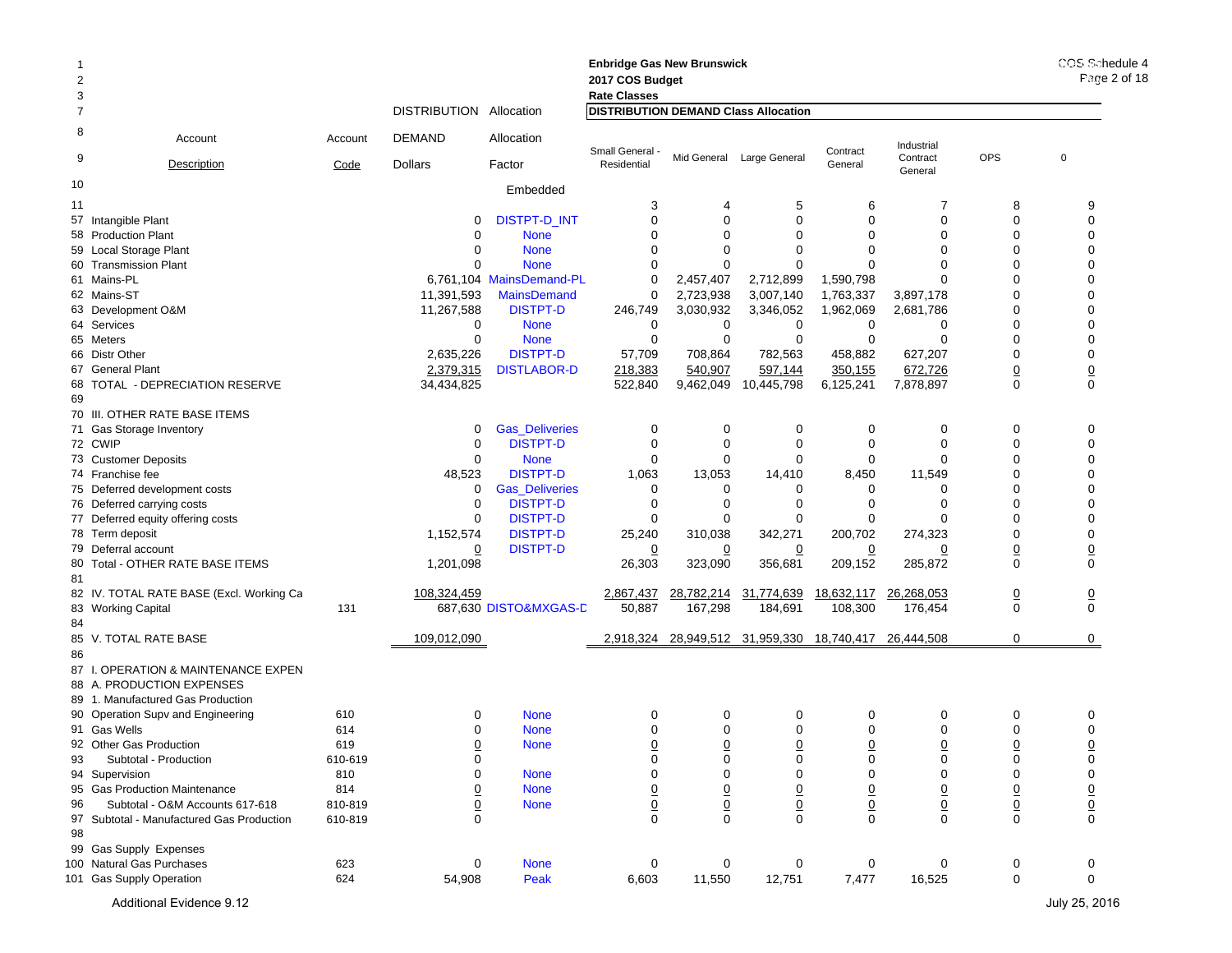| $\overline{2}$ |                                         |         |                         |                       | <b>Enbridge Gas New Brunswick</b><br>2017 COS Budget |                |                                             |                |                        |                         | COS Schedule 4<br>Page 3 of 18 |
|----------------|-----------------------------------------|---------|-------------------------|-----------------------|------------------------------------------------------|----------------|---------------------------------------------|----------------|------------------------|-------------------------|--------------------------------|
| 3              |                                         |         |                         |                       | <b>Rate Classes</b>                                  |                |                                             |                |                        |                         |                                |
| $\overline{7}$ |                                         |         | DISTRIBUTION Allocation |                       |                                                      |                | <b>DISTRIBUTION DEMAND Class Allocation</b> |                |                        |                         |                                |
| 8<br>9         | Account                                 | Account | <b>DEMAND</b>           | Allocation            | Small General                                        | Mid General    | Large General                               | Contract       | Industrial<br>Contract | OPS                     | $\mathbf 0$                    |
|                | Description                             | Code    | <b>Dollars</b>          | Factor                | Residential                                          |                |                                             | General        | General                |                         |                                |
| 10             |                                         |         |                         | Embedded              |                                                      |                |                                             |                |                        |                         |                                |
| 11             |                                         |         |                         |                       | 3                                                    | 4              | 5                                           | 6              | 7                      | 8                       | 9                              |
|                | 102 Natural Gas W/D from Storage        | 627-628 | $\Omega$                | <b>None</b>           | $\Omega$                                             | $\Omega$       | $\Omega$                                    | $\Omega$       | $\Omega$               | $\Omega$                | $\mathbf 0$                    |
|                | 103 Gas Used for Other Util Operations  | 629     | 0                       | <b>None</b>           | 0                                                    | 0              | 0                                           | 0              | 0                      | $\mathbf 0$             | $\mathbf 0$                    |
|                | 104 Other Gas Supply Expenses           |         | 0                       | <b>None</b>           | $\overline{0}$                                       | 0              | $\overline{0}$                              | $\overline{0}$ | 0                      | $\underline{0}$         | $\overline{0}$                 |
|                | 105 Subtotal - PRODUCTION EXPENSES      | 623-629 | 54,908                  |                       | 6,603                                                | 11,550         | 12,751                                      | 7,477          | 16,525                 | $\mathbf 0$             | $\mathbf 0$                    |
| 106            |                                         |         |                         |                       |                                                      |                |                                             |                |                        |                         |                                |
|                | 107 B. NATURAL GAS STORAGE, TERMINAL    |         |                         |                       |                                                      |                |                                             |                |                        |                         |                                |
|                | 108 Storage Operation & Maintenance     | 640-859 | 0                       | <b>None</b>           | $\mathbf 0$                                          | 0              | $\pmb{0}$                                   | $\pmb{0}$      | $\mathbf 0$            | $\mathbf 0$             | $\mathbf 0$                    |
|                | 109 Subtotal - NATURAL GAS STORAGE      | 640-859 | $\Omega$                |                       | $\mathbf 0$                                          | 0              | $\mathbf 0$                                 | 0              | $\mathbf 0$            | $\mathbf 0$             | $\mathbf 0$                    |
| 110            |                                         |         |                         |                       |                                                      |                |                                             |                |                        |                         |                                |
| 112            | 111 C. TRANSMISSION EXPENSES            | 660-869 | 1,794,114               | Peak                  | 215,764                                              | 377,412        | 416,651                                     | 244,317        | 539,969                | $\mathbf 0$             | $\mathbf 0$                    |
|                | 113 D. DISTRIBUTION EXPENSES            |         |                         |                       |                                                      |                |                                             |                |                        |                         |                                |
|                | 114 Supervision                         | 670-870 | 413,586                 | <b>DISTOnlyPT-D</b>   | 8,809                                                | 111,401        | 122,983                                     | 72,115         | 98,278                 | $\mathbf 0$             | $\Omega$                       |
|                |                                         | 671     | $\mathbf 0$             | Peak                  | 0                                                    | 0              | 0                                           | 0              | 0                      | 0                       | $\mathbf 0$                    |
|                | 115 Load Dispatching                    |         | $\Omega$                | Peak                  | $\mathbf 0$                                          | 0              | 0                                           | 0              | $\mathbf 0$            | $\Omega$                | $\Omega$                       |
|                | 116 Meter and Regulator Work            | 673-878 |                         |                       |                                                      |                |                                             |                |                        |                         |                                |
|                | 117 Service Work                        | 674     | 0                       | Peak                  | $\mathbf 0$                                          | 0              | 0                                           | 0              | 0                      | $\mathbf 0$<br>$\Omega$ | $\mathbf 0$<br>$\Omega$        |
|                | 118 Mains and Services                  | 675-875 |                         | 57,043 STMAIN-SERVICE | $\mathbf 0$                                          | 16,089         | 17,762                                      | 10,415         | 12,777                 |                         |                                |
|                | 119 Compressor Equipment                | 676-876 | 0                       | Peak                  | $\mathbf 0$                                          | 0              | 0                                           | $\Omega$       | 0                      | $\mathbf 0$             | $\mathbf 0$                    |
|                | 120 Measuring and Regulation            | 677-877 | 1,100,179               | Peak                  | 132,310                                              | 231,435        | 255,497                                     | 149,819        | 331,118                | $\Omega$                | $\Omega$                       |
|                | 121 Other Distribution Equipment        | 679-879 | 0                       | Peak                  | 0                                                    | 0              | 0                                           | 0              | 0                      | $\mathbf 0$             | $\mathbf 0$                    |
|                | 122 Structures and Improvements         | 872     | $\Omega$                | Peak                  | $\mathbf 0$                                          | 0              | 0                                           | 0              | $\Omega$               | $\Omega$                | $\mathbf 0$                    |
|                | 123 General Maintenance                 | 884-889 | 1,202,421               | <b>DISTLABOR-D</b>    | 110,363                                              | 273,355        | 301,775                                     | 176,956        | 339,972                | $\underline{0}$         | $\overline{0}$                 |
|                | 124 Subtotal - DISTRIBUTION EXPENSES    | 670-889 | 2,773,228               |                       | 251,481                                              | 632,280        | 698,017                                     | 409,305        | 782,145                | $\underline{0}$         | $\underline{0}$                |
|                | 125 Total - OPERATION & MAINTENANCE E>  |         | 4,567,342               |                       | 467,245                                              | 1,009,692      | 1,114,668                                   | 653,623        | 1,322,114              | $\underline{0}$         | $\mathbf 0$                    |
| 126            |                                         |         |                         |                       |                                                      |                |                                             |                |                        |                         |                                |
|                | 127 II. SALES & MARKETING               |         |                         |                       |                                                      |                |                                             |                |                        |                         |                                |
|                | 128 Supervision                         | 700     | 0                       | <b>None</b>           | 0                                                    | 0              | 0                                           | 0              | 0                      | $\mathbf 0$             | $\mathbf 0$                    |
|                | 129 Advertising - Natural Gas Promotion | 701     | $\Omega$                | <b>None</b>           | $\Omega$                                             | $\Omega$       | 0                                           | $\Omega$       | $\mathbf 0$            | $\Omega$                | $\Omega$                       |
|                | 130 Demonstration and Selling Exp       | 702     | $\Omega$                | <b>None</b>           | 0                                                    | $\Omega$       | 0                                           | $\Omega$       | $\Omega$               | $\Omega$                | $\mathbf 0$                    |
|                | 131 Revenue from Merchandising          | 703     | $\Omega$                | <b>None</b>           | $\Omega$                                             | 0              | 0                                           | 0              | $\mathbf 0$            | $\mathbf 0$             | $\mathbf 0$                    |
|                | 132 Expense of Merchandising            | 704     | $\Omega$                | <b>None</b>           | 0                                                    | $\Omega$       | 0                                           | $\Omega$       | $\mathbf 0$            | $\Omega$                | $\mathbf 0$                    |
|                | 133 Advertising - Other                 | 705     | 0                       | <b>None</b>           | $\mathbf 0$                                          | 0              | 0                                           | 0              | $\mathbf 0$            | $\mathbf 0$             | $\mathbf 0$                    |
|                | 134 Other Sales Promotion               | 709     | 0                       | <b>None</b>           | $\underline{0}$                                      | $\overline{0}$ | $\overline{0}$                              | $\overline{0}$ | $\underline{0}$        | $\overline{0}$          | $\overline{0}$                 |
|                | 135 Total - CUSTOMER ACCOUNTS EXPENS    |         | 0                       |                       | $\mathbf 0$                                          | 0              | $\mathbf 0$                                 | 0              | $\mathbf 0$            | $\mathbf 0$             | $\mathbf 0$                    |
| 136            |                                         |         |                         |                       |                                                      |                |                                             |                |                        |                         |                                |
|                | 137 III. CUSTOMER SERVICE & INFORMATI(  |         |                         |                       |                                                      |                |                                             |                |                        |                         |                                |
|                | 138 Operatin Supervision                | 710     | $\Omega$                | <b>None</b>           | 0                                                    | 0              | 0                                           | 0              | 0                      | 0                       | $\Omega$                       |
|                | 139 Customers' Contracts and Orders     | 711     | $\Omega$                | <b>None</b>           | 0                                                    | 0              | 0                                           | $\Omega$       | $\mathbf 0$            | $\Omega$                | $\mathbf 0$                    |
|                | 140 Meter Reading                       | 712     | O                       | <b>None</b>           | 0                                                    | 0              | 0                                           | 0              | $\mathbf 0$            | $\mathbf 0$             | $\mathbf 0$                    |
|                | 141 Customers' Billing and Accounting   | 713     | $\Omega$                | <b>None</b>           | 0                                                    | $\Omega$       | $\Omega$                                    | 0              | $\Omega$               | $\Omega$                | $\Omega$                       |
|                | 142 Credit and Collection               | 714     | $\Omega$                | <b>None</b>           | 0                                                    | 0              | 0                                           | $\Omega$       | $\mathbf 0$            | $\Omega$                | $\Omega$                       |
|                | 143 Uncollectable Accounts              | 718     | $\Omega$                | <b>None</b>           | 0                                                    | $\Omega$       | $\Omega$                                    | 0              | 0                      | $\Omega$                | $\Omega$                       |
|                | 144 Other Customer Accounting           | 719     | $\Omega$                | <b>None</b>           | 0                                                    | 0              | 0                                           | 0              | 0                      | $\mathbf 0$             | $\mathbf 0$                    |
|                | 145 Total - CUSTOMER SERVICE & INFORM,  |         | $\Omega$                |                       | $\Omega$                                             | $\Omega$       | $\Omega$                                    | $\Omega$       | $\Omega$               | $\Omega$                | $\Omega$                       |

<sup>146</sup>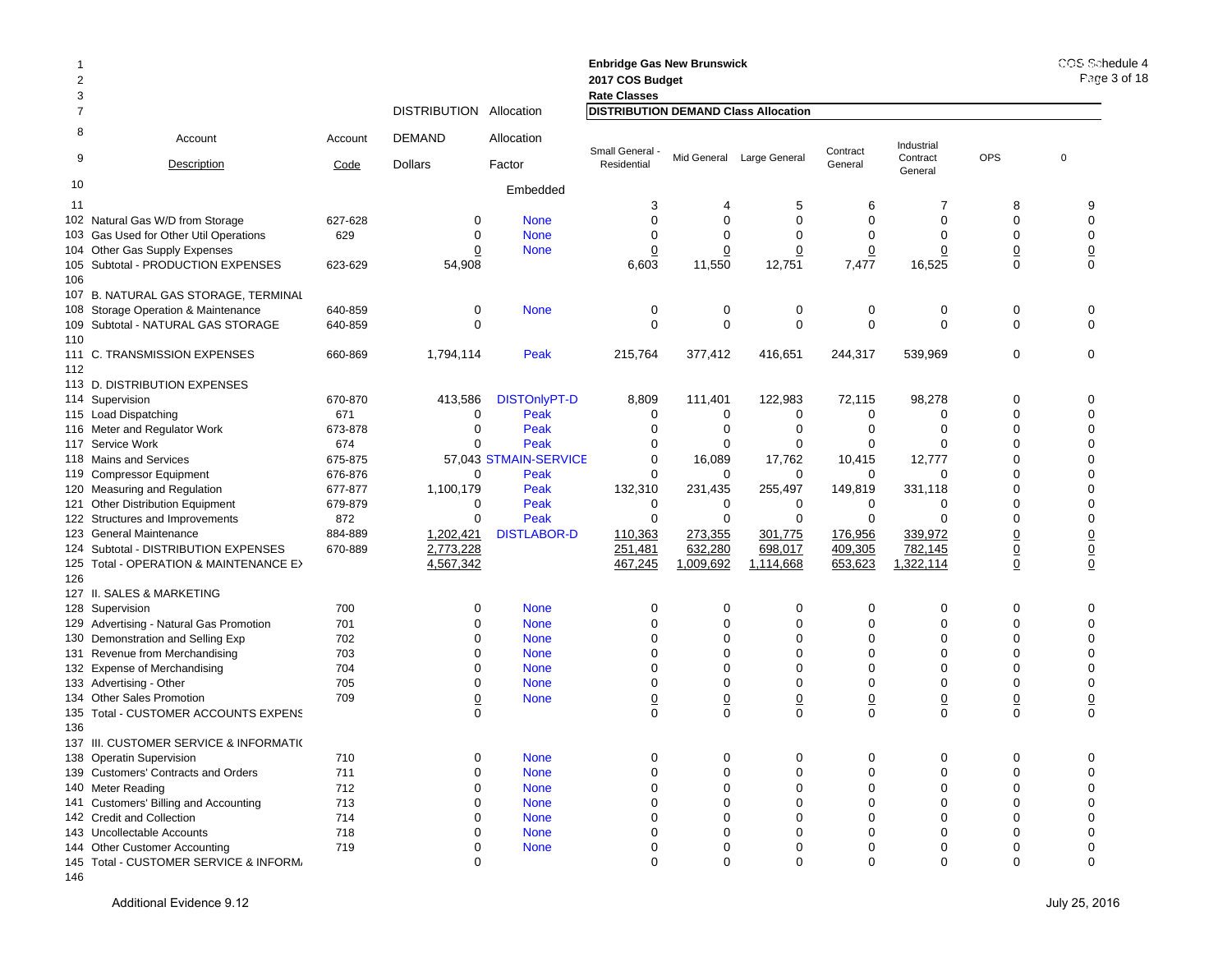| $\overline{2}$<br>3 |                                               |         |                         |                            | <b>Enbridge Gas New Brunswick</b><br>2017 COS Budget<br><b>Rate Classes</b> |                |                           |                |                     |                 | COS Schedule 4<br>Page 4 of $18$ |
|---------------------|-----------------------------------------------|---------|-------------------------|----------------------------|-----------------------------------------------------------------------------|----------------|---------------------------|----------------|---------------------|-----------------|----------------------------------|
| 7                   |                                               |         | DISTRIBUTION Allocation |                            | <b>DISTRIBUTION DEMAND Class Allocation</b>                                 |                |                           |                |                     |                 |                                  |
| 8                   | Account                                       | Account | <b>DEMAND</b>           | Allocation                 | Small General -                                                             |                |                           | Contract       | Industrial          |                 |                                  |
| 9                   | Description                                   | Code    | <b>Dollars</b>          | Factor                     | Residential                                                                 |                | Mid General Large General | General        | Contract<br>General | <b>OPS</b>      | $\mathbf 0$                      |
| 10                  |                                               |         |                         | Embedded                   |                                                                             |                |                           |                |                     |                 |                                  |
| 11                  |                                               |         |                         |                            | 3                                                                           | 4              | 5                         | 6              | $\overline{7}$      | 8               | 9                                |
|                     | 147 Total - CUSTOMER ACCOUNTS, SERVIC         |         | 0                       |                            | $\mathbf 0$                                                                 | $\mathbf 0$    | 0                         | $\mathbf 0$    | $\mathbf 0$         | $\mathbf 0$     | $\mathbf 0$                      |
| 148                 |                                               |         |                         |                            |                                                                             |                |                           |                |                     |                 |                                  |
|                     | 149 IV. ADMINISTRATIVE & GENERAL EXPE         |         |                         |                            |                                                                             |                |                           |                |                     |                 |                                  |
| 150                 | 151 Administrative & General                  | 721     | 2,466                   | <b>DISTLABOR-D</b>         | 226                                                                         | 561            | 619                       | 363            | 697                 | 0               | 0                                |
|                     | 152 Special Services                          | 722     | 403,922                 | <b>DISTLABOR-D</b>         | 37,074                                                                      | 91,827         | 101,374                   | 59,444         | 114,205             | 0               | $\mathbf 0$                      |
|                     | 153 Insurance                                 | 723     | 0                       | <b>DISTPT-D</b>            | 0                                                                           | 0              | 0                         | 0              | 0                   | 0               | $\Omega$                         |
|                     | 154 Injuries & Damages                        | 724     | 0                       | <b>DISTLABOR-D</b>         | $\mathbf 0$                                                                 | $\mathbf 0$    | $\mathbf 0$               | $\mathbf 0$    | $\mathbf 0$         | $\Omega$        | $\mathbf 0$                      |
|                     | 155 Employee Pensions and Benefits            | 725     | 1,105,963               | <b>DISTLABOR-D</b>         | 101,510                                                                     | 251,427        | 277,567                   | 162,761        | 312,699             | $\mathbf 0$     | $\Omega$                         |
|                     | 156 Other Admin & Gen Expenses                | 728     | 1,615,371               | <b>DISTLABOR-D</b>         | 148,265                                                                     | 367,234        | 405,415                   | 237,728        | 456,729             | $\mathbf 0$     | $\mathbf 0$                      |
|                     | 157 Admin & Gen Expenses Transferred          | 729     |                         | (1,404,373) IST-TRANSFER-I | (137, 666)                                                                  | (314,040)      | (346, 690)                | (203, 294)     | (402, 683)          | (0)             | $\overline{0}$                   |
|                     | 158 Subtotal - O&M Accounts 721-729           |         | 1,723,349               |                            | 149,409                                                                     | 397,008        | 438,284                   | 257,002        | 481,647             | $\Omega$        | $\mathbf 0$                      |
| 159                 |                                               |         |                         |                            |                                                                             |                |                           |                |                     |                 |                                  |
|                     | 160 TOTAL - OPERATING EXPENSES (Excl [        |         | 6,290,691               |                            | 616,654                                                                     | 1,406,700      | 1,552,951                 | 910,625        | 1,803,761           | 0               | $\mathbf 0$                      |
| 161                 |                                               |         |                         |                            |                                                                             |                |                           |                |                     |                 |                                  |
|                     | 162 VI. DEPRECIATION EXPENSE                  |         |                         |                            |                                                                             |                |                           |                |                     |                 |                                  |
|                     | 163 Intangible Plant                          | 403     | 0                       | <b>DISTPT-D_INT</b>        | 0                                                                           | 0              | 0                         | 0              | 0                   | 0               | $\Omega$                         |
|                     | 164 Production Plant                          | 403     | 0                       | <b>None</b>                | 0                                                                           | 0              | 0                         | 0              | 0                   | $\Omega$        | $\mathbf 0$                      |
|                     | 165 Local Storage Plant                       | 403     | 0                       | <b>None</b>                | 0                                                                           | 0              | 0                         | 0              | 0                   | 0               | $\Omega$                         |
|                     | 166 Transmission Plant                        | 403     | $\Omega$                | <b>None</b>                | 0                                                                           | $\mathbf 0$    | $\mathbf 0$               | $\Omega$       | 0                   | 0               | $\Omega$                         |
|                     | 167 Mains-PL                                  | 404     |                         | 537,114 MainsDemand-PL     | 0                                                                           | 195,221        | 215,517                   | 126,376        | 0                   | 0               | $\Omega$                         |
|                     | 168 Mains-ST                                  | 404     | 471,747                 | <b>MainsDemand</b>         | 0                                                                           | 112,803        | 124,531                   | 73,023         | 161,389             | $\Omega$        | $\Omega$                         |
|                     | 169 Development O&M                           | 404     | 1,087,889               | <b>DISTPT-D</b>            | 23,824                                                                      | 292,638        | 323,062                   | 189,438        | 258,927             | $\Omega$        | $\mathbf 0$                      |
|                     | 170 Services                                  | 404     | 0                       | <b>None</b>                | 0                                                                           | 0              | 0                         | 0              | 0                   | 0               | $\Omega$                         |
|                     | 171 Meters                                    | 404     | $\mathbf 0$             | <b>None</b>                | $\mathbf 0$                                                                 | 0              | 0                         | $\mathbf 0$    | 0                   | $\Omega$        | $\mathbf 0$                      |
|                     | 172 Distr Other                               | 404     | 180,009                 | <b>DISTPT-D</b>            | 3,942                                                                       | 48,422         | 53,456                    | 31,346         | 42,844              | $\Omega$        | $\Omega$                         |
|                     | 173 General Plant                             | 404     | 255,010                 | <b>DISTLABOR-D</b>         | 23,406                                                                      | 57,973         | 64,001                    | 37,529         | 72,101              | 0               | $\Omega$                         |
|                     | 174 Amort Ltd-Term Elect/Gas Plant            | 404     | 50,601                  | <b>DISTPT-D</b>            | 1,108                                                                       | 13,611         | 15,026                    | 8,811          | 12,043              | 0               | 0                                |
|                     | 175 Adjustment                                |         | $\overline{0}$          | <b>DISTPT-D</b>            | $\overline{0}$                                                              | $\overline{0}$ | $\overline{0}$            | $\overline{0}$ | $\overline{0}$      | $\overline{0}$  | $\overline{0}$                   |
|                     | 176 Total - DEPRECIATION EXPENSE              | 403-404 | 2,582,370               |                            | 52,280                                                                      | 720,668        | 795,594                   | 466,523        | 547,305             | $\mathbf 0$     | $\mathbf 0$                      |
| 177                 |                                               |         |                         |                            |                                                                             |                |                           |                |                     |                 |                                  |
|                     | 178 VII. TAXES OTHER THAN INCOME TAXE         |         |                         |                            |                                                                             |                |                           |                |                     |                 |                                  |
| 179                 |                                               |         |                         |                            |                                                                             |                |                           |                |                     |                 |                                  |
|                     | 180 Property Tax- Plant                       |         | 552,320                 | PropertyTax-D              | 26,040                                                                      | 167,597        | 185,022                   | 108,494        | 65,168              | 0               | 0                                |
|                     | 181 Distribution Tax                          |         | 0                       | <b>RATEBASE</b>            | 0                                                                           | 0              | 0                         | 0              | 0                   | 0               | 0                                |
|                     | 182 Payroll related                           |         | 0                       | <b>DISTLABOR-D</b>         | $\mathbf 0$                                                                 | 0              | 0                         | $\mathbf 0$    | 0                   | $\mathbf 0$     | $\mathbf 0$                      |
|                     | 183 Other taxes                               |         | 0                       | <b>DISTPT-D</b>            | 0                                                                           | 0              | 0                         | 0              | 0                   | 0               | 0                                |
|                     | 184 Property Tax- Gas                         |         | $\overline{0}$          | <b>Gas_Deliveries</b>      | 0                                                                           | $\overline{0}$ | $\overline{0}$            | 0              | 0                   | $\underline{0}$ | $\underline{0}$                  |
|                     | 185 Total Taxes Other Than Income Taxes       | 408     | 552,320                 |                            | 26,040                                                                      | 167,597        | 185,022                   | 108,494        | 65,168              | $\mathbf 0$     | $\mathbf 0$                      |
| 186                 |                                               |         |                         |                            |                                                                             |                |                           |                |                     |                 |                                  |
|                     | 187 B. Franchise and Revenue Taxes            |         |                         |                            |                                                                             |                |                           |                |                     |                 |                                  |
|                     | 188 Gross Receipts Tax                        |         | 0                       | <b>None</b>                | 0                                                                           | 0              | 0                         | 0              | 0                   | 0               | 0                                |
|                     | 189 GRT- Uncoll Rider                         |         | $\overline{0}$          | <b>None</b>                |                                                                             |                |                           |                |                     |                 | $\underline{0}$                  |
|                     | 190 Subtotal- Franchise and Gross Receipts Ta |         | 0                       |                            | $\frac{0}{0}$                                                               | $\frac{0}{0}$  | $\frac{0}{0}$             | $\frac{0}{0}$  | $\frac{0}{0}$       | $\frac{0}{0}$   | $\mathsf 0$                      |
| 191                 |                                               |         |                         |                            |                                                                             |                |                           |                |                     |                 |                                  |
|                     | 192 C. Income Tax Expense                     |         |                         |                            |                                                                             |                |                           |                |                     |                 |                                  |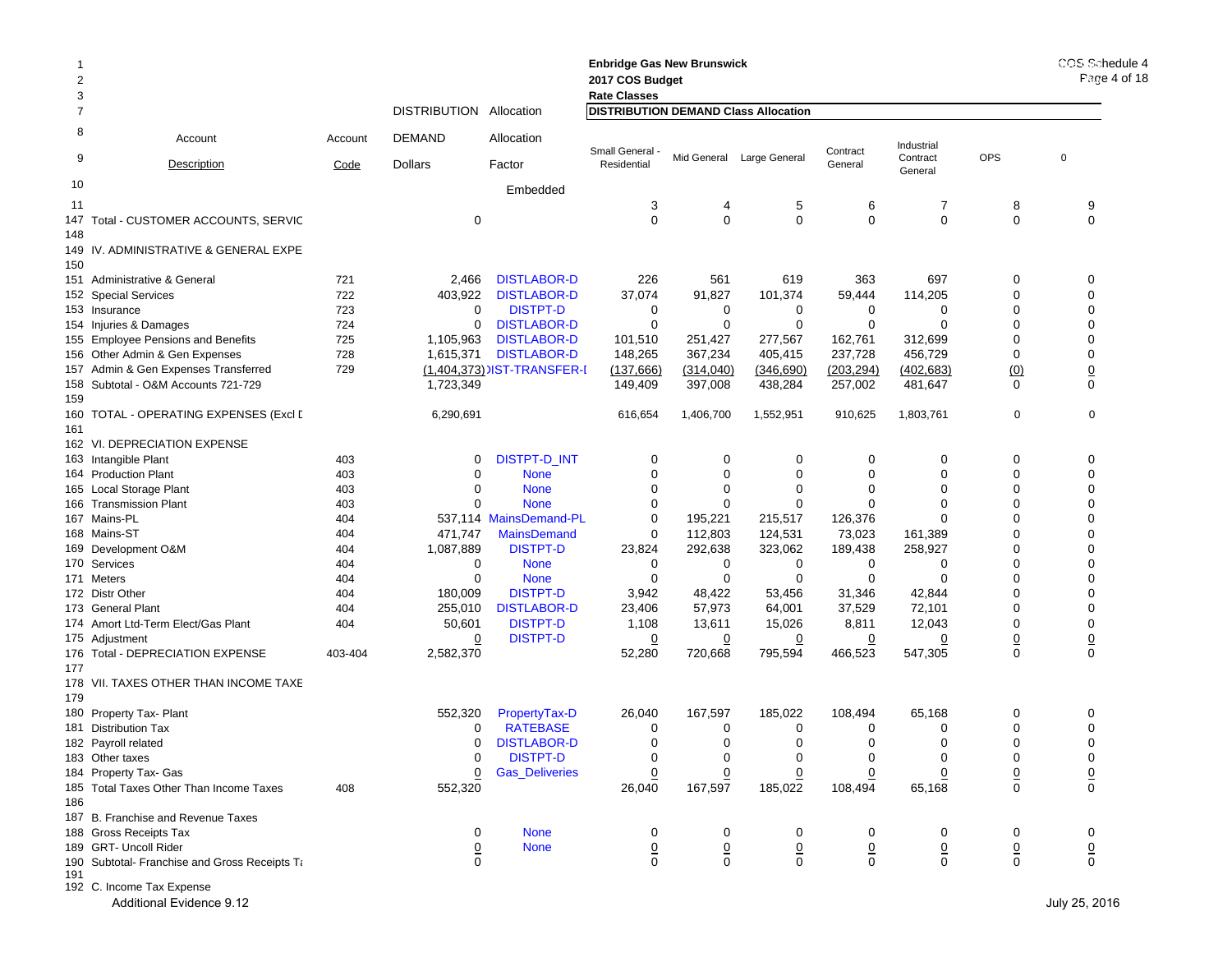| $\overline{2}$<br>3 |                                                           |            |                         |                              | <b>Enbridge Gas New Brunswick</b><br>2017 COS Budget<br><b>Rate Classes</b> |                |                           |                |                     |                     | COS Schedule 4<br>Page 5 of 18 |
|---------------------|-----------------------------------------------------------|------------|-------------------------|------------------------------|-----------------------------------------------------------------------------|----------------|---------------------------|----------------|---------------------|---------------------|--------------------------------|
| 7                   |                                                           |            | DISTRIBUTION Allocation |                              | <b>DISTRIBUTION DEMAND Class Allocation</b>                                 |                |                           |                |                     |                     |                                |
| 8                   | Account                                                   | Account    | DEMAND                  | Allocation                   | Small General -                                                             |                |                           | Contract       | Industrial          |                     |                                |
| 9                   | <u>Description</u>                                        | Code       | <b>Dollars</b>          | Factor                       | Residential                                                                 |                | Mid General Large General | General        | Contract<br>General | <b>OPS</b>          | 0                              |
| 10                  |                                                           |            |                         | Embedded                     |                                                                             |                |                           |                |                     |                     |                                |
| 11                  |                                                           |            |                         |                              | 3                                                                           |                | 5                         | 6              | 7                   | 8                   | 9                              |
|                     | 193 State Income Tax expense                              |            | 0                       | PreTax-Dist-D                | $\mathbf 0$                                                                 | 0              | $\mathbf 0$               | $\Omega$       | 0                   | $\mathbf 0$         | $\mathbf 0$                    |
|                     | 194 Federal Income Tax expense                            |            | $\overline{0}$          | PreTax-Dist-D                | $\overline{0}$                                                              | $\overline{0}$ | $\overline{0}$            | $\overline{0}$ | $\overline{0}$      | $\overline{0}$      | $\overline{0}$                 |
|                     | 195 Subtotal- Income tax expense                          |            | 0                       |                              | $\overline{0}$                                                              | $\overline{0}$ | $\overline{0}$            | $\overline{0}$ | $\overline{0}$      | $\overline{0}$      | $\underline{0}$                |
|                     | 196 Total- TAX EXPENSE                                    |            | 552,320                 |                              | 26,040                                                                      | 167,597        | 185,022                   | 108,494        | 65,168              | $\Omega$            | $\mathbf 0$                    |
| 197                 |                                                           |            |                         |                              |                                                                             |                |                           |                |                     |                     |                                |
|                     | 198 TOTAL EXPENSES                                        |            | 9,480,289               |                              | 701,577                                                                     | 2,306,515      | 2,546,319                 | 1,493,119      | 2,432,760           | 0                   | 0                              |
| 199                 |                                                           |            |                         |                              |                                                                             |                |                           |                |                     |                     |                                |
|                     | 200 V. REVENUES at Present Rates                          |            |                         |                              |                                                                             |                |                           |                |                     |                     |                                |
|                     | 201 Retail Revenue                                        | 520        | 17,297,747              | Delivery_Rev                 | 2,837,652                                                                   | 5,097,684      | 4,715,830                 | 2,013,972      | 2,548,777           | 83,833              | 0                              |
|                     | 202 Commercial Sales                                      | 521        | 0                       | Delivery_Rev                 | 0                                                                           | 0              | 0                         | 0              | 0                   | 0                   | 0                              |
|                     | 203 Industrial Sales                                      | 522<br>529 | 0<br>68,932             | Delivery_Rev<br>Delivery_Rev | $\mathbf 0$<br>11,308                                                       | 0<br>20,315    | $\mathbf 0$<br>18,793     | 0              | $\mathbf 0$         | $\mathbf 0$<br>334  | 0<br>0                         |
|                     | 204 Other Sales<br>205 Late Payment Penalties             | 560        |                         | 119,003 ENALTY CHARG         | 37,365                                                                      | 50,061         | 21,172                    | 8,026<br>6,501 | 10,157<br>3,898     | 6                   | 0                              |
|                     | 206 Revenue from Service Work                             | 561        | 86,048                  | Delivery_Rev                 | 14,116                                                                      | 25,358         | 23,459                    | 10,019         | 12,679              | 417                 | ∩                              |
|                     | 207 Transportation Revenue                                | 570        | 0                       | <b>Delivery Rev</b>          | 0                                                                           | 0              | 0                         | 0              | 0                   | 0                   | 0                              |
|                     | 208 Miscellaneous Operating Revenue                       | 579        | $\mathbf 0$             | <b>Delivery Rev</b>          | $\mathbf 0$                                                                 | 0              | 0                         | 0              | $\Omega$            | $\Omega$            | $\Omega$                       |
|                     | 209 Other Revenue                                         |            | 6,840                   | Delivery_Rev                 | 1,122                                                                       | 2,016          | 1,865                     | 796            | 1,008               | 33                  | $\Omega$                       |
|                     | 210 Rent from Gas Ppty / Other Rev                        |            | 181,933                 | <b>DISTPT-D</b>              | 3,984                                                                       | 48,939         | 54,027                    | 31,681         | 43,302              | $\overline{0}$      | $\overline{0}$                 |
| 211<br>212          | Subtotal Gas Revenues, net                                |            | 17,760,503              |                              | 2,905,547                                                                   | 5,244,373      | 4,835,145                 | 2,070,994      | 2,619,821           | 84,623              | 0                              |
|                     | 213 Non-Operating Income                                  |            | 0                       | <b>None</b>                  | 0                                                                           | 0              | 0                         | 0              | 0                   | 0                   | 0                              |
|                     | 214 Non-Operating Income                                  |            | $\underline{0}$         | <b>None</b>                  | $\overline{0}$                                                              | $\overline{0}$ | $\overline{0}$            | $\overline{0}$ | $\overline{0}$      | $\overline{0}$      | $\overline{0}$                 |
| 216                 | 215 Total Non-Oper Income                                 |            | $\Omega$                |                              | $\mathbf 0$                                                                 | $\mathbf 0$    | $\mathbf 0$               | $\mathbf 0$    | $\mathbf 0$         | $\Omega$            | 0                              |
| 218                 | 217 Total Revenue                                         |            | 17,760,503              |                              | 2,905,547                                                                   | 5,244,373      | 4,835,145                 | 2,070,994      | 2,619,821           | 84,623              | 0                              |
|                     | 219 Total Expenses                                        |            | 9,480,289               |                              | 701,577                                                                     | 2,306,515      | 2,546,319                 | 1,493,119      | 2,432,760           | 0                   | 0                              |
| 220                 |                                                           |            |                         |                              |                                                                             |                |                           |                |                     |                     |                                |
|                     | 221 NET INCOME at Present Rates                           |            | 8,280,214               |                              | 2,203,970                                                                   | 2,937,858      | 2,288,826                 | 577,876        | 187,061             | 84,623              | 0                              |
| 222                 |                                                           |            |                         |                              |                                                                             |                |                           |                |                     |                     |                                |
| 224                 | 223 Tariff Revenue Requirements                           |            | 9,024,373               |                              | 634,804                                                                     | 2,161,842      | 2,428,868                 | 1,436,893      | 2,362,724           | (757)               | 0                              |
|                     | 225 SUMMARY                                               |            |                         |                              |                                                                             |                |                           |                |                     |                     |                                |
|                     | 226 Revenues                                              |            |                         |                              |                                                                             |                |                           |                |                     |                     |                                |
|                     | 227 Gas revenues                                          |            | 17,760,503              |                              | 2,905,547                                                                   | 5,244,373      | 4,835,145                 | 2,070,994      | 2,619,821           | 84,623              | 0                              |
|                     | 228 Non-operating income                                  |            | $\overline{0}$          |                              | $\overline{0}$                                                              | $\overline{0}$ | $\overline{0}$            | $\overline{0}$ | 0                   | 0                   | $\overline{0}$                 |
|                     | 229 Total revenues                                        |            | 17,760,503              |                              | 2,905,547                                                                   | 5,244,373      | 4,835,145                 | 2,070,994      | 2,619,821           | 84,623              | 0                              |
| 230                 |                                                           |            |                         |                              |                                                                             |                |                           |                |                     |                     |                                |
|                     | 231 Operating Expenses                                    |            |                         |                              |                                                                             |                |                           |                |                     |                     |                                |
|                     | 232 Production Expenses                                   |            | 54,908                  |                              | 6,603                                                                       | 11,550         | 12,751                    | 7,477          | 16,525              | 0                   | 0                              |
|                     | 233 Natural Gas Storage, Terminaling & Proc.              |            | 0                       |                              | 0                                                                           | 0              | 0                         | 0              | $\mathbf 0$         | 0                   | 0                              |
|                     | 234 Transmission Expenses                                 |            | 1,794,114               |                              | 215,764                                                                     | 377,412        | 416,651                   | 244,317        | 539,969             | 0                   | 0                              |
|                     | 235 Distribution Expenses<br>236 Total Operating Expenses |            | 2,773,228               |                              | 251,481                                                                     | 632,280        | 698,017                   | 409,305        | 782,145             | $\overline{0}$<br>0 | $\overline{0}$<br>$\mathbf 0$  |
| 237                 |                                                           |            | 4,622,250               |                              | 473,848                                                                     | 1,021,243      | 1,127,419                 | 661,100        | 1,338,639           |                     |                                |
|                     |                                                           |            |                         |                              |                                                                             |                |                           |                |                     |                     |                                |

 $\circ$  of 18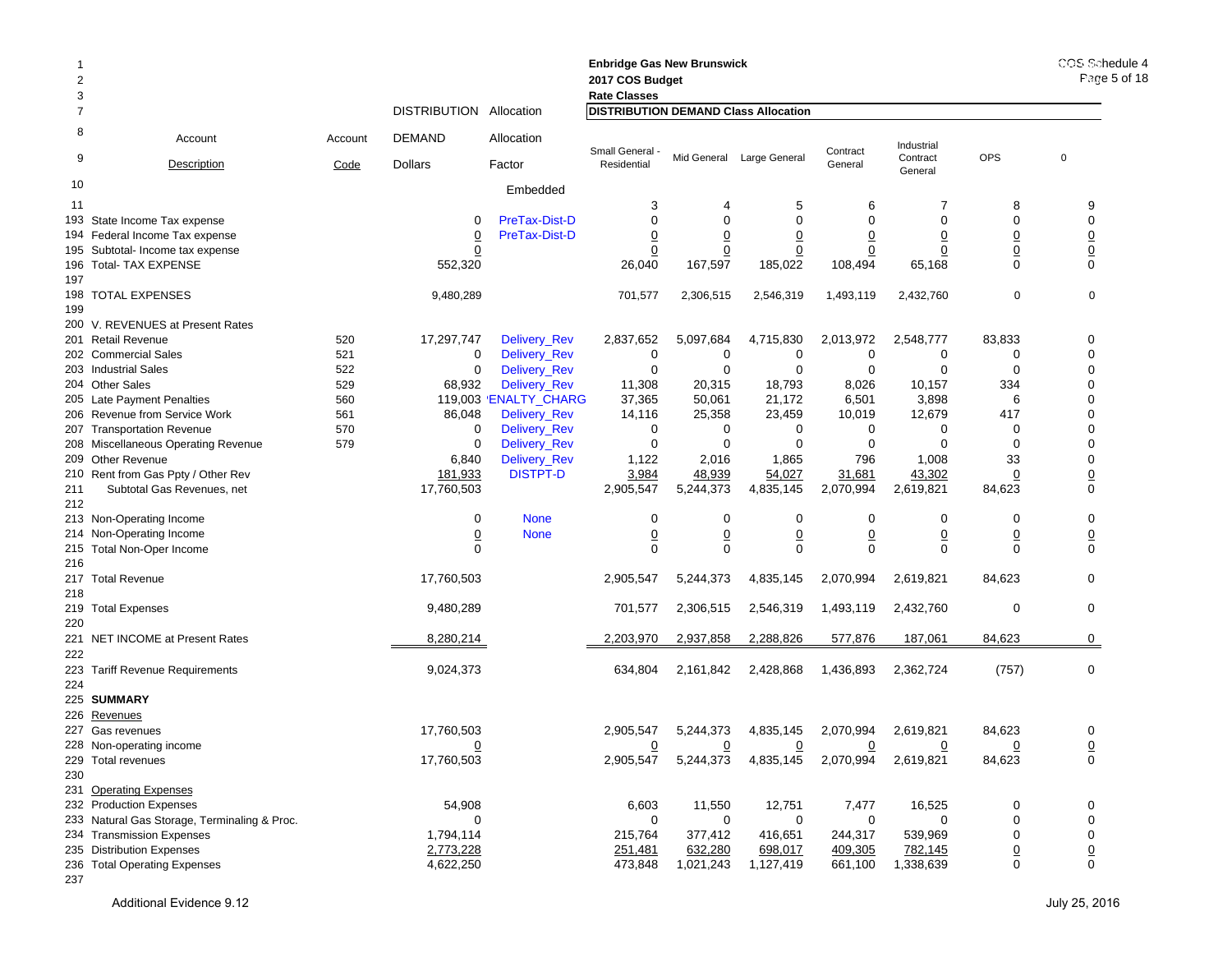| 2<br>3 |                                              |                 |                                 |                      | <b>Enbridge Gas New Brunswick</b><br>2017 COS Budget<br><b>Rate Classes</b> |             | COS Schedule 4<br>Page 6 of 18 |                     |                        |                 |                 |
|--------|----------------------------------------------|-----------------|---------------------------------|----------------------|-----------------------------------------------------------------------------|-------------|--------------------------------|---------------------|------------------------|-----------------|-----------------|
| 7      |                                              |                 | DISTRIBUTION Allocation         |                      | <b>DISTRIBUTION DEMAND Class Allocation</b>                                 |             |                                |                     |                        |                 |                 |
| 8<br>9 | Account<br><b>Description</b>                | Account<br>Code | <b>DEMAND</b><br><b>Dollars</b> | Allocation<br>Factor | Small General<br>Residential                                                |             | Mid General Large General      | Contract<br>General | Industrial<br>Contract | <b>OPS</b>      | $\mathsf 0$     |
| 10     |                                              |                 |                                 |                      |                                                                             |             |                                |                     | General                |                 |                 |
|        |                                              |                 |                                 | Embedded             |                                                                             |             |                                |                     |                        |                 |                 |
| 11     |                                              |                 |                                 |                      | 3                                                                           | 4           | 5                              | 6                   | 7                      | 8               | 9               |
|        | 238 Customer Accounts, Services, & Sales Exp |                 | $\Omega$                        |                      | $\Omega$                                                                    | $\Omega$    | $\Omega$                       | $\Omega$            | $\Omega$               | $\Omega$        | $\mathbf 0$     |
|        | 239 Administrative & General Expenses        |                 | 1,723,349                       |                      | 149,409                                                                     | 397,008     | 438,284                        | 257,002             | 481,647                | $\Omega$        | $\mathbf 0$     |
|        | 240 Depreciation Expense                     |                 | 2,582,370                       |                      | 52,280                                                                      | 720,668     | 795,594                        | 466,523             | 547,305                | 0               | $\mathbf 0$     |
|        | 241 Taxes other than Income, GRT             |                 | 552,320                         |                      | 26,040                                                                      | 167,597     | 185,022                        | 108,494             | 65,168                 | $\underline{0}$ | $\overline{0}$  |
|        | 242 Total Other Expenses                     |                 | 4,858,039                       |                      | 227,728                                                                     | 1,285,272   | 1,418,899                      | 832,019             | 1,094,120              | $\mathbf 0$     | $\mathbf 0$     |
| 243    |                                              |                 |                                 |                      |                                                                             |             |                                |                     |                        |                 |                 |
|        | 244 Income tax expense                       |                 | $\Omega$                        |                      | $\mathbf 0$                                                                 | $\mathbf 0$ | 0                              | $\mathbf 0$         | 0                      | $\mathbf 0$     | 0               |
|        | 245 Gross receipts tax expense               |                 |                                 |                      | $\Omega$                                                                    |             |                                |                     |                        | $\overline{0}$  | $\overline{0}$  |
|        | 246 Total expenses                           |                 | 9,480,289                       |                      | 701,577                                                                     | 2,306,515   | 2,546,319                      | 1,493,119           | 2,432,760              | $\Omega$        | $\Omega$        |
| 247    |                                              |                 |                                 |                      |                                                                             |             |                                |                     |                        |                 |                 |
|        | 248 NET INCOME at Present Rates              |                 | 8,280,214                       |                      | 2,203,970                                                                   | 2,937,858   | 2,288,826                      | 577,876             | 187,061                | 84,623          | $\Omega$        |
| 249    |                                              |                 |                                 |                      |                                                                             |             |                                |                     |                        |                 |                 |
|        | 250 Total Rate Base                          |                 | 109,012,090                     |                      | 2,918,324                                                                   |             | 28,949,512 31,959,330          | 18,740,417          | 26,444,508             | 0               | 0               |
| 251    |                                              |                 |                                 |                      |                                                                             |             |                                |                     |                        |                 |                 |
|        | 252 Return at Present Rates                  |                 |                                 |                      |                                                                             |             |                                |                     |                        |                 |                 |
| 253    |                                              |                 |                                 |                      |                                                                             |             |                                |                     |                        |                 |                 |
|        | 254 REVENUE REQUIREMENTS                     |                 |                                 |                      |                                                                             |             |                                |                     |                        |                 |                 |
| 255    |                                              |                 |                                 |                      |                                                                             |             |                                |                     |                        |                 |                 |
|        | 256 Target ROR                               |                 | 7.60%                           |                      | 7.60%                                                                       | 7.60%       | 7.60%                          | 7.60%               | 7.60%                  | 7.60%           | 7.60%           |
|        | 257 Using Target for System                  |                 |                                 |                      |                                                                             |             |                                |                     |                        |                 |                 |
|        |                                              |                 | 109,012,090                     |                      |                                                                             |             | 28,949,512 31,959,330          | 18,740,417          |                        | 0               | $\mathbf 0$     |
|        | 258 Rate Base                                |                 |                                 |                      | 2,918,324                                                                   |             |                                |                     | 26,444,508             |                 |                 |
| 259    |                                              |                 |                                 |                      |                                                                             |             |                                |                     |                        |                 |                 |
|        | 260 Operating expenses                       |                 | 6,345,599                       |                      | 623,257                                                                     | 1,418,250   | 1,565,703                      | 918,102             | 1,820,287              | $\mathbf 0$     | 0               |
|        | 261 Depreciation expense                     |                 | 2,582,370                       |                      | 52,280                                                                      | 720,668     | 795,594                        | 466,523             | 547,305                | $\Omega$        | $\mathbf 0$     |
|        | 262 Additional Bad Debt expense              |                 | $\mathbf 0$                     | <b>None</b>          | $\mathbf 0$                                                                 | $\mathbf 0$ | $\mathbf 0$                    | $\mathbf 0$         | $\Omega$               | 0               | $\mathbf 0$     |
|        | 263 Taxes other than Income, GRT             |                 | 552,320                         |                      | 26,040                                                                      | 167,597     | 185,022                        | 108,494             | 65,168                 | $\overline{0}$  | $\overline{0}$  |
|        | 264 Operating expenses to recover            |                 | 9,480,289                       |                      | 701,577                                                                     | 2,306,515   | 2,546,319                      | 1,493,119           | 2,432,760              | $\Omega$        | $\mathbf 0$     |
| 265    |                                              |                 |                                 |                      |                                                                             |             |                                |                     |                        |                 |                 |
|        | 266 Target Return on Rate Base- After taxes  |                 | 8,289,496                       |                      | 221,915                                                                     | 2,201,378   | 2,430,251                      | 1,425,059           | 2,010,893              | $\mathbf 0$     | $\mathbf 0$     |
| 267    |                                              |                 |                                 |                      |                                                                             |             |                                |                     |                        |                 |                 |
|        | 268 Income taxes to recover                  |                 | 0                               | 0.0%                 | $\mathbf 0$                                                                 | 0           | $\mathbf 0$                    | $\mathbf 0$         | 0                      | 0               | 0               |
|        | 269 Subtotal- Rev Reg before GRT             |                 | 17,769,785                      |                      | 923,492                                                                     | 4,507,894   | 4,976,570                      | 2,918,177           | 4,443,653              | $\overline{0}$  | $\underline{0}$ |
|        | 270 GRT needed                               |                 | $\Omega$                        |                      | $\Omega$                                                                    | $\Omega$    | $\Omega$                       | $\Omega$            | ∩                      | $\Omega$        | $\mathbf 0$     |
|        | 271 TOTAL REVENUE REQUIREMENT                |                 | 17,769,785                      |                      | 923,492                                                                     | 4,507,894   | 4,976,570                      | 2,918,177           | 4,443,653              | $\Omega$        | $\Omega$        |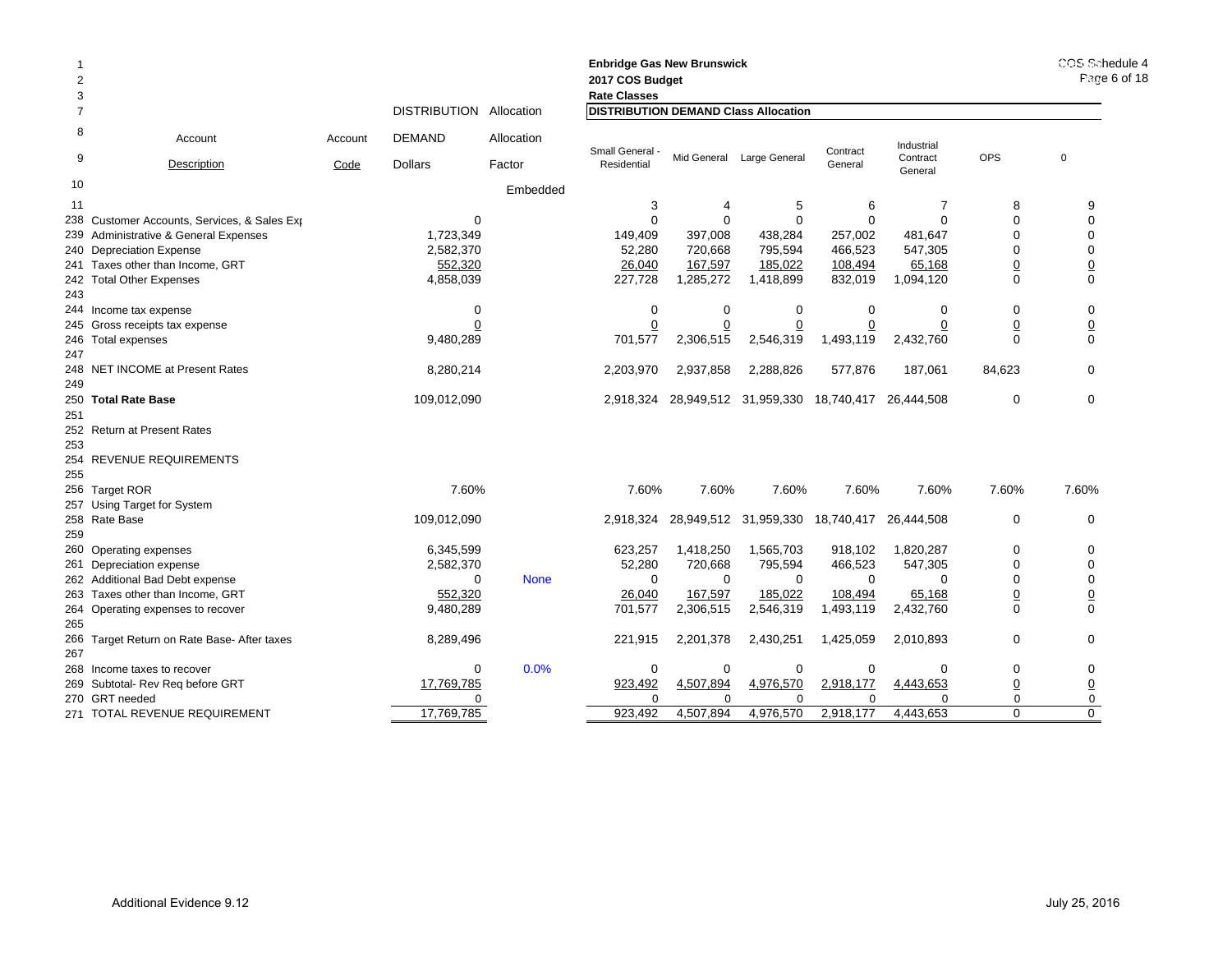| 2              |                                                     |            |                                |                                | <b>Enbridge Gas New Brunswick</b><br>2017 COS Budget |                            |                               |                |                        |                        | COS 3<br>Ρa    |
|----------------|-----------------------------------------------------|------------|--------------------------------|--------------------------------|------------------------------------------------------|----------------------------|-------------------------------|----------------|------------------------|------------------------|----------------|
| 3              |                                                     |            |                                |                                | <b>Rate Classes</b>                                  |                            |                               |                |                        |                        |                |
| $\overline{7}$ |                                                     |            | <b>DISTRIBUTION Allocation</b> |                                | <b>DISTRIBUTION CUSTOMER Class Allocation</b>        |                            |                               |                |                        |                        |                |
| 8              | Account                                             | Account    | <b>CUSTOMER</b>                | Allocation                     | Small General                                        |                            |                               | Contract       | Industrial             | <b>OPS</b>             | $\pmb{0}$      |
| 9              | Description                                         | Code       | <b>Dollars</b>                 | Factor                         | Residential                                          |                            | Mid General Large General     | General        | Contract<br>General    |                        |                |
| 10             |                                                     |            |                                | Embedded                       |                                                      |                            |                               |                |                        |                        |                |
| 12 I.          | <b>GAS PLANT IN SERVICE</b>                         |            |                                |                                |                                                      |                            |                               |                |                        |                        |                |
|                | 13 Franchises & Consents                            | 401        | 0                              | <b>TOTALPLANT</b>              | 0                                                    | 0                          | 0                             | 0              | 0                      | 0                      | 0              |
|                | 14 Other Intangible Plant                           | 402        | 0                              | <b>None</b>                    | $\mathbf 0$                                          | $\mathbf 0$                | $\mathbf 0$                   | 0              | 0                      | 0                      | 0              |
|                | 15 Subtotal - INTANGIBLE ASSETS                     | 401-402    | $\Omega$                       |                                | $\Omega$                                             | $\Omega$                   | $\mathbf 0$                   | $\Omega$       | $\Omega$               | 0                      | 0              |
| 16             |                                                     |            |                                |                                |                                                      |                            |                               |                |                        |                        |                |
|                | 17 B. PRODUCTION PLANT                              |            |                                |                                |                                                      |                            |                               |                |                        |                        |                |
|                | 18 Production Plant                                 | 403-419    | $\overline{0}$<br>$\mathbf{0}$ | <b>None</b>                    | $\frac{0}{0}$                                        | $\overline{0}$<br>$\Omega$ | $\overline{0}$<br>$\mathbf 0$ | $\frac{0}{0}$  | $\frac{0}{0}$          | $\frac{0}{0}$          | $\frac{0}{0}$  |
| 19<br>20       | Subtotal - PRODUCTION PLANT                         | 403-419    |                                |                                |                                                      |                            |                               |                |                        |                        |                |
|                | 21 C. STORAGE PLANT                                 |            |                                |                                |                                                      |                            |                               |                |                        |                        |                |
|                | 22 Storage Plant                                    | 440-459    | $\overline{0}$                 | <b>None</b>                    | $\overline{0}$                                       | $\overline{0}$             | $\overline{0}$                | 0              | $\overline{0}$         | $\overline{0}$         | $\overline{0}$ |
|                | 23 Subtotal - STORAGE PLANT                         | 440-459    | $\Omega$                       |                                | $\Omega$                                             | $\Omega$                   | $\mathbf 0$                   | $\Omega$       | $\overline{0}$         | $\mathbf 0$            | $\Omega$       |
| 24             |                                                     |            |                                |                                |                                                      |                            |                               |                |                        |                        |                |
|                | 25 D. TRANSMISSION PLANT                            | 460-469    | $\mathbf 0$                    | <b>None</b>                    | $\mathbf 0$                                          | $\mathbf 0$                | $\mathbf 0$                   | $\mathbf 0$    | 0                      | $\mathbf 0$            | $\mathbf 0$    |
| 26             |                                                     |            |                                |                                |                                                      |                            |                               |                |                        |                        |                |
|                | 27 E. DISTRIBUTION PLANT                            |            |                                |                                |                                                      |                            |                               |                |                        |                        |                |
|                | 28 Land and Land Rights                             | 470        | 0                              | <b>DISTOnlyPT-C</b>            | 0                                                    | 0                          | 0                             | 0              | 0                      | 0                      | 0              |
|                | 29 Structures and Improvements                      | 472        | 0                              | <b>DISTOnlyPT-C</b>            | $\Omega$                                             | 0                          | 0                             | $\mathbf 0$    | 0                      | $\Omega$               | 0              |
|                | 30 Services                                         | 473        | 68,046,578                     | Service_Invest                 | 40,424,695                                           | 19,799,513                 | 3,693,974                     | 2,317,434      | 1,707,266              | 103,696                | 0              |
|                | 31 Regulators and Meter Installations               | 474        | 0                              | Service_Invest                 | $\mathbf 0$                                          | 0                          | 0                             | $\Omega$       | 0                      | 0                      | 0              |
|                | 32 Mains-PL                                         | 475        |                                | 53,856,829 MainsCustomer-PL    | 37,569,185                                           | 14,048,208                 | 1,807,184                     | 358,678        | 0                      | 73,575                 | 0              |
|                | 33 Mains-ST                                         | 475        | 0                              | <b>MainsCustomer</b>           | O                                                    | 0                          | 0                             | 0              | 0                      | $\mathbf 0$            | 0              |
|                | 34 Compressor Equipment                             | 476        | 0                              | Service_Invest                 | $\Omega$                                             | 0                          | $\mathbf 0$                   | 0              | $\Omega$               | $\mathbf 0$            | 0              |
|                | 35 Meas. & Reg. Stat. Equip. - General              | 477        | 0                              | Service_Invest                 | 0                                                    | 0                          | 0                             | 0              | 0                      | 0                      | 0              |
|                | 36 Meters                                           | 478        | 23,801,511                     | Meter_Invest                   | 5,937,406                                            | 13,424,274                 | 2,775,027                     | 723,197        | 871,300                | 70,307                 | 0              |
|                | 37 Other Distribution Equipment                     | 479<br>479 | 0<br>70,132,418                | <b>None</b><br><b>DISTPT-C</b> | $\Omega$                                             | $\mathbf 0$                | 0<br>3,983,591                | 0<br>1,636,196 | 0                      | $\mathbf 0$<br>119,167 | 0              |
| 39             | 38 Development O&M<br>Subtotal - DISTRIBUTION PLANT | 470-479    | 215,837,336                    |                                | 40,398,801<br>124,330,087                            | 22,753,517<br>70,025,512   | 12,259,775                    | 5,035,504      | 1,241,146<br>3,819,711 | 366,746                | $\frac{0}{0}$  |
| 40             |                                                     |            |                                |                                |                                                      |                            |                               |                |                        |                        |                |
|                | 41 F. GENERAL PLANT                                 |            |                                |                                |                                                      |                            |                               |                |                        |                        |                |
|                | 42 Land and Land Rights                             | 480        | 0                              | <b>DISTLABOR-C</b>             | 0                                                    | 0                          | 0                             | 0              | 0                      | 0                      | 0              |
|                | 43 Structures and Improvements                      | 482        | 39,441                         | <b>DISTLABOR-C</b>             | 22,973                                               | 12,611                     | 2,194                         | 915            | 683                    | 66                     | 0              |
|                | 44 Office Furniture and Equipment                   | 483        | 65,848                         | <b>DISTLABOR-C</b>             | 38,353                                               | 21,054                     | 3,663                         | 1,527          | 1,141                  | 110                    | 0              |
|                | 45 Transportation Equipment                         | 484        | 375,460                        | <b>DISTLABOR-C</b>             | 218,687                                              | 120.046                    | 20,886                        | 8,707          | 6,505                  | 629                    | 0              |
|                | 46 Heavy Work Equipment                             | 485        | 0                              | <b>DISTLABOR-C</b>             | 0                                                    | 0                          | 0                             | 0              | 0                      | $\mathbf 0$            | 0              |
|                | 47 Tools & Work Equipment                           | 486        | 406,746                        | <b>DISTLABOR-C</b>             | 236,909                                              | 130,049                    | 22,626                        | 9,433          | 7,047                  | 681                    | 0              |
|                | 48 Equipment on Customers' Premises                 | 487        | 0                              | <b>DISTLABOR-C</b>             | 0                                                    | 0                          | 0                             | 0              | 0                      | $\mathbf 0$            | 0              |
|                | 49 Communication Structures & Equip                 | 488        | 0                              | <b>DISTLABOR-C</b>             | 0                                                    | $\mathbf 0$                |                               | $\mathbf 0$    | 0                      | 0                      | 0              |
|                | 50 Computer Hardware & Software                     | 490        | 849,427                        | <b>DISTLABOR-C</b>             | 494,750                                              | 271,588                    | 47,251                        | 19,700         | 14,717                 | 1,422                  | 0              |
|                | 51 Other General Equipment                          | 489        | $\overline{0}$                 | <b>DISTLABOR-C</b>             |                                                      | $\overline{0}$             | <u>0</u>                      |                |                        | 0                      | $\overline{0}$ |
|                | 52 Subtotal - GENERAL PLANT                         | 480-490    | 1,736,922                      |                                | 1,011,672                                            | 555,347                    | 96,619                        | 40,282         | 30,093                 | 2,909                  | $\pmb{0}$      |
| 53             |                                                     |            |                                |                                |                                                      |                            |                               |                |                        |                        |                |
| 55             | 54 TOTAL UTILITY PLANT                              |            | 217,574,258                    |                                | 125,341,759 70,580,859 12,356,394                    |                            |                               | 5,075,786      | 3,849,805              | 369,654                | 0              |
|                | 56 II. DEPRECIATION RESERVE                         |            |                                |                                |                                                      |                            |                               |                |                        |                        |                |
|                | 57 Intangible Plant                                 |            |                                | 0 DISTPT-C_INT                 | 0                                                    | 0                          | 0                             | 0              | 0                      | 0                      | 0              |
|                |                                                     |            |                                |                                |                                                      |                            |                               |                |                        |                        |                |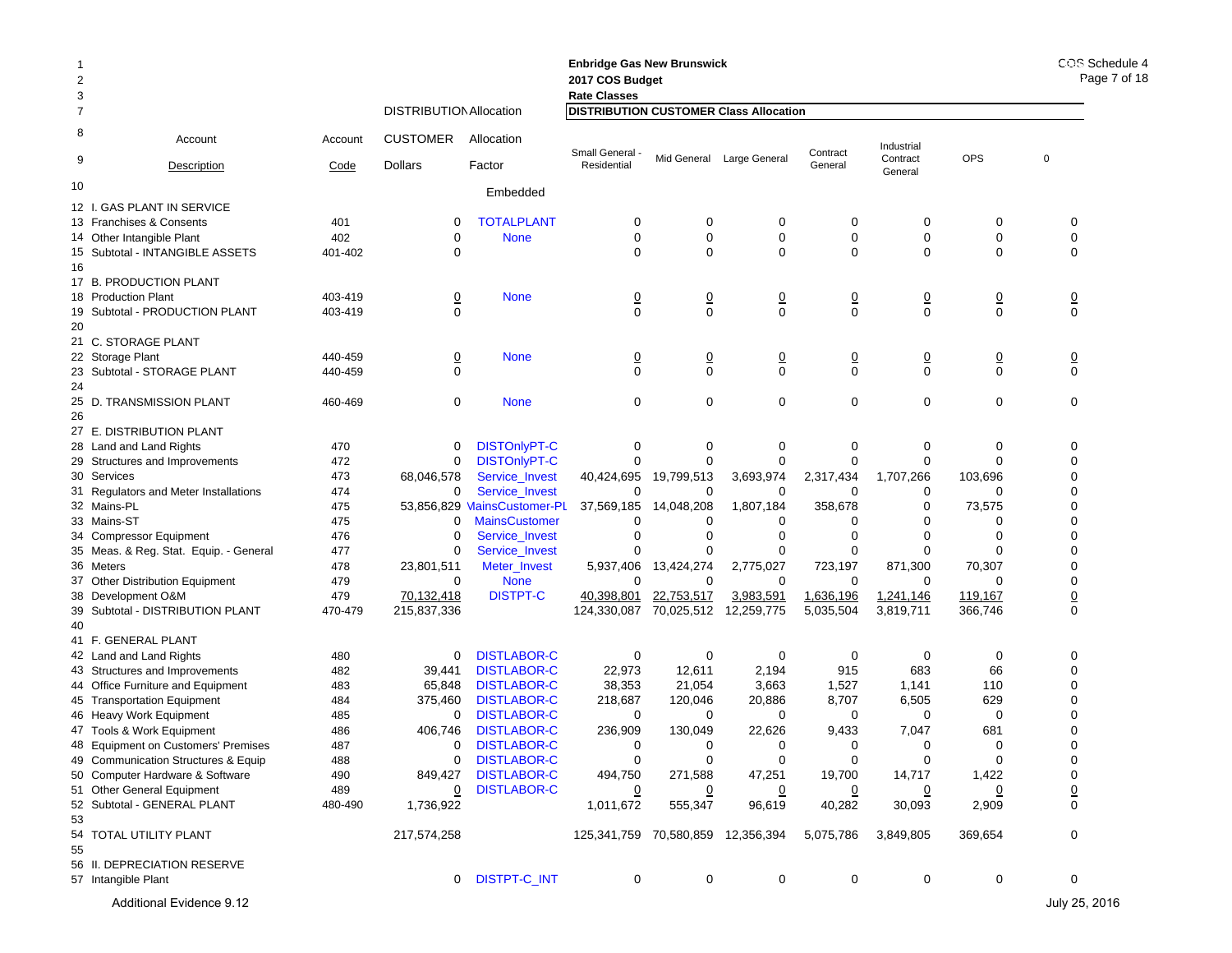|    |                                           |         |                                |                             | <b>Enbridge Gas New Brunswick</b>             |                 |                           |                 |                     |                 | COS S6<br>Pag   |
|----|-------------------------------------------|---------|--------------------------------|-----------------------------|-----------------------------------------------|-----------------|---------------------------|-----------------|---------------------|-----------------|-----------------|
| 3  |                                           |         |                                |                             | 2017 COS Budget<br><b>Rate Classes</b>        |                 |                           |                 |                     |                 |                 |
| 7  |                                           |         | <b>DISTRIBUTION Allocation</b> |                             | <b>DISTRIBUTION CUSTOMER Class Allocation</b> |                 |                           |                 |                     |                 |                 |
| 8  | Account                                   | Account | <b>CUSTOMER</b>                | Allocation                  | Small General -                               |                 |                           | Contract        | Industrial          |                 |                 |
| 9  | Description                               | Code    | <b>Dollars</b>                 | Factor                      | Residential                                   |                 | Mid General Large General | General         | Contract<br>General | OPS             | $\pmb{0}$       |
| 10 |                                           |         |                                | Embedded                    |                                               |                 |                           |                 |                     |                 |                 |
|    | 58 Production Plant                       |         | 0                              | <b>None</b>                 | 0                                             | $\mathbf 0$     | 0                         | 0               | 0                   | $\mathbf 0$     | 0               |
|    | 59 Local Storage Plant                    |         | 0                              | <b>None</b>                 | $\mathbf 0$                                   | $\mathbf 0$     | $\mathbf 0$               | $\mathbf 0$     | 0                   | $\mathbf 0$     | $\mathbf 0$     |
|    | 60 Transmission Plant                     |         | $\Omega$                       | <b>None</b>                 | $\mathbf 0$                                   | $\mathbf 0$     | $\mathbf 0$               | $\Omega$        | 0                   | $\Omega$        | 0               |
|    | 61 Mains-PL                               |         |                                | 13,863,394 MainsCustomer-PL | 9,670,759                                     | 3,616,177       | 465,191                   | 92,328          | 0                   | 18,939          | $\Omega$        |
|    | 62 Mains-ST                               |         | $\mathbf 0$                    | <b>MainsCustomer</b>        | 0                                             | 0               | 0                         | 0               | $\Omega$            | $\Omega$        | 0               |
|    | 63 Development O&M                        |         | 17.651.000                     | <b>DISTPT-C</b>             | 10,167,612                                    | 5,726,629       | 1,002,594                 | 411,799         | 312,373             | 29,992          | 0               |
|    | 64 Services                               |         | 18,763,461                     | Service_Invest              | 11,146,882                                    | 5,459,604       | 1,018,592                 | 639,019         | 470,769             | 28,594          | 0               |
|    | 65 Meters                                 |         | 5,584,923                      | Meter_Invest                | 1,393,187                                     | 3,149,949       | 651,148                   | 169,695         | 204,447             | 16,497          | 0               |
|    | 66 Distr Other                            |         | 4,153,353                      | <b>DISTPT-C</b>             | 2,392,481                                     | 1,347,499       | 235,915                   | 96,898          | 73,503              | 7,057           | $\mathbf 0$     |
|    | 67 General Plant                          |         | 1,094,014                      | <b>DISTLABOR-C</b>          | 637,210                                       | 349,790         | 60,856                    | 25,372          | 18,955              | 1,832           | $\underline{0}$ |
| 69 | 68 TOTAL - DEPRECIATION RESERVE           |         | 61,110,145                     |                             | 35,408,131                                    | 19,649,648      | 3,434,297                 | 1,435,112       | 1,080,046           | 102,911         | $\mathbf 0$     |
|    | 70 III. OTHER RATE BASE ITEMS             |         |                                |                             |                                               |                 |                           |                 |                     |                 |                 |
|    | 71 Gas Storage Inventory                  |         | 0                              | <b>None</b>                 | 0                                             | 0               | 0                         | 0               | 0                   | 0               | 0               |
|    | 72 CWIP                                   |         | $\mathbf 0$                    | <b>DISTPT-C</b>             | $\mathbf 0$                                   | $\mathbf 0$     | $\mathbf 0$               | $\mathbf 0$     | 0                   | $\mathbf 0$     | $\mathbf 0$     |
|    | 73 Customer Deposits                      |         | $\mathbf 0$                    | <b>DISTPT-C</b>             | $\mathbf 0$                                   | $\mathbf 0$     | $\Omega$                  | $\mathbf 0$     | $\Omega$            | $\mathbf 0$     | $\mathbf 0$     |
|    | 74 Franchise fee                          |         | 76,477                         | <b>DISTPT-C</b>             | 44,053                                        | 24,812          | 4,344                     | 1,784           | 1,353               | 130             | 0               |
|    | 75 Deferred development costs             |         | $\mathbf 0$                    | <b>DISTPT-C</b>             | 0                                             | 0               | $\Omega$                  | $\Omega$        | 0                   | $\mathbf 0$     | $\Omega$        |
|    | 76 Deferred carrying costs                |         | $\mathbf 0$                    | <b>DISTPT-C</b>             | 0                                             | 0               | $\Omega$                  | $\Omega$        | $\Omega$            | $\Omega$        | $\Omega$        |
|    | 77 Deferred equity offering costs         |         | $\mathbf 0$                    | <b>DISTPT-C</b>             | 0                                             | $\mathbf 0$     | $\Omega$                  | 0               | 0                   | $\Omega$        | $\mathbf 0$     |
|    | 78 Term deposit                           |         | 1,816,561                      | <b>DISTPT-C</b>             | 1,046,405                                     | 589,359         | 103,182                   | 42,381          | 32,148              | 3,087           | 0               |
|    | 79 Deferral account                       |         | 0                              | <b>DISTPT-C</b>             | 0                                             | 0               | 0                         | 0               | 0                   | 0               | $\underline{0}$ |
|    | 80 Total - OTHER RATE BASE ITEMS          |         | 1,893,038                      |                             | 1,090,458                                     | 614,171         | 107,526                   | 44,165          | 33,501              | 3,217           | $\Omega$        |
| 81 |                                           |         |                                |                             |                                               |                 |                           |                 |                     |                 |                 |
|    | 82 IV. TOTAL RATE BASE (Excl. Working Ca  |         | 158,357,150                    |                             | 91,024,086                                    | 51,545,381      | 9,029,624                 | 3,684,839       | 2,803,260           | 269,959         | $\overline{0}$  |
|    | 83 Working Capital                        | 131     |                                | 228,296 DISTO&MXGAS-C       | 122,889                                       | 80,887          | 14,521                    | 5,227           | 4,322               | 450             | $\mathbf 0$     |
| 84 |                                           |         |                                |                             |                                               |                 |                           |                 |                     |                 |                 |
|    | 85 V. TOTAL RATE BASE                     |         | 158,585,446                    |                             | 91,146,975                                    | 51,626,268      | 9,044,145                 | 3,690,066       | 2,807,582           | 270,410         | 0               |
| 86 |                                           |         |                                |                             |                                               |                 |                           |                 |                     |                 |                 |
|    | 87 I. OPERATION & MAINTENANCE EXPEN       |         |                                |                             |                                               |                 |                           |                 |                     |                 |                 |
|    | 88 A. PRODUCTION EXPENSES                 |         |                                |                             |                                               |                 |                           |                 |                     |                 |                 |
|    | 89 1. Manufactured Gas Production         |         |                                |                             |                                               |                 |                           |                 |                     |                 |                 |
|    | 90 Operation Supv and Engineering         | 610     | 0                              | <b>None</b>                 | 0                                             | $\mathbf 0$     | 0                         | 0               | 0                   | 0               | 0               |
|    | 91 Gas Wells                              | 614     | $\Omega$                       | <b>None</b>                 | 0                                             | $\mathbf 0$     | $\mathbf 0$               | $\mathbf 0$     | 0                   | $\mathbf 0$     | 0               |
|    | 92 Other Gas Production                   | 619     | <u>0</u>                       | <b>None</b>                 | <u>0</u>                                      | $\overline{0}$  | $\overline{0}$            | $\overline{0}$  | $\overline{0}$      | $\overline{0}$  | $\overline{0}$  |
| 93 | Subtotal - Production                     | 610-619 | 0                              |                             | 0                                             | $\mathbf 0$     | $\mathbf 0$               | $\mathbf 0$     | 0                   | $\mathbf 0$     | $\mathbf 0$     |
|    | 94 Supervision                            | 810     | 0                              | <b>None</b>                 | 0                                             | $\mathbf 0$     | $\Omega$                  | $\Omega$        | $\Omega$            | $\Omega$        | $\mathbf 0$     |
| 95 | <b>Gas Production Maintenance</b>         | 814     | $\overline{0}$                 | <b>None</b>                 |                                               | $\overline{0}$  | $\overline{0}$            | $\overline{0}$  | <u>0</u>            | $\overline{0}$  | $\overline{0}$  |
| 96 | Subtotal - O&M Accounts 617-618           | 810-819 | $\underline{0}$                | <b>None</b>                 | $\frac{0}{0}$                                 | $\underline{0}$ | $\underline{0}$           | $\underline{0}$ | $\underline{0}$     | $\underline{0}$ | $\underline{0}$ |
|    | 97 Subtotal - Manufactured Gas Production | 610-819 | $\mathbf 0$                    |                             | $\mathbf 0$                                   | $\Omega$        | 0                         | $\Omega$        | 0                   | $\Omega$        | $\mathbf 0$     |
| 98 |                                           |         |                                |                             |                                               |                 |                           |                 |                     |                 |                 |
|    | 99 Gas Supply Expenses                    |         |                                |                             |                                               |                 |                           |                 |                     |                 |                 |
|    | 100 Natural Gas Purchases                 | 623     | 0                              | <b>None</b>                 | 0                                             | 0               | 0                         | 0               | 0                   | 0               | 0               |
|    | 101 Gas Supply Operation                  | 624     | 86,015                         | <b>DISTPT-C</b>             | 49,548                                        | 27,906          | 4,886                     | 2,007           | 1,522               | 146             | $\mathbf 0$     |
|    | 102 Natural Gas W/D from Storage          | 627-628 | 0                              | <b>None</b>                 | 0                                             |                 | 0                         | 0               | 0                   | 0               | 0               |
|    | 103 Gas Used for Other Util Operations    | 629     | 0                              | <b>None</b>                 | 0                                             | 0               | 0                         | 0               | 0                   | 0               | 0               |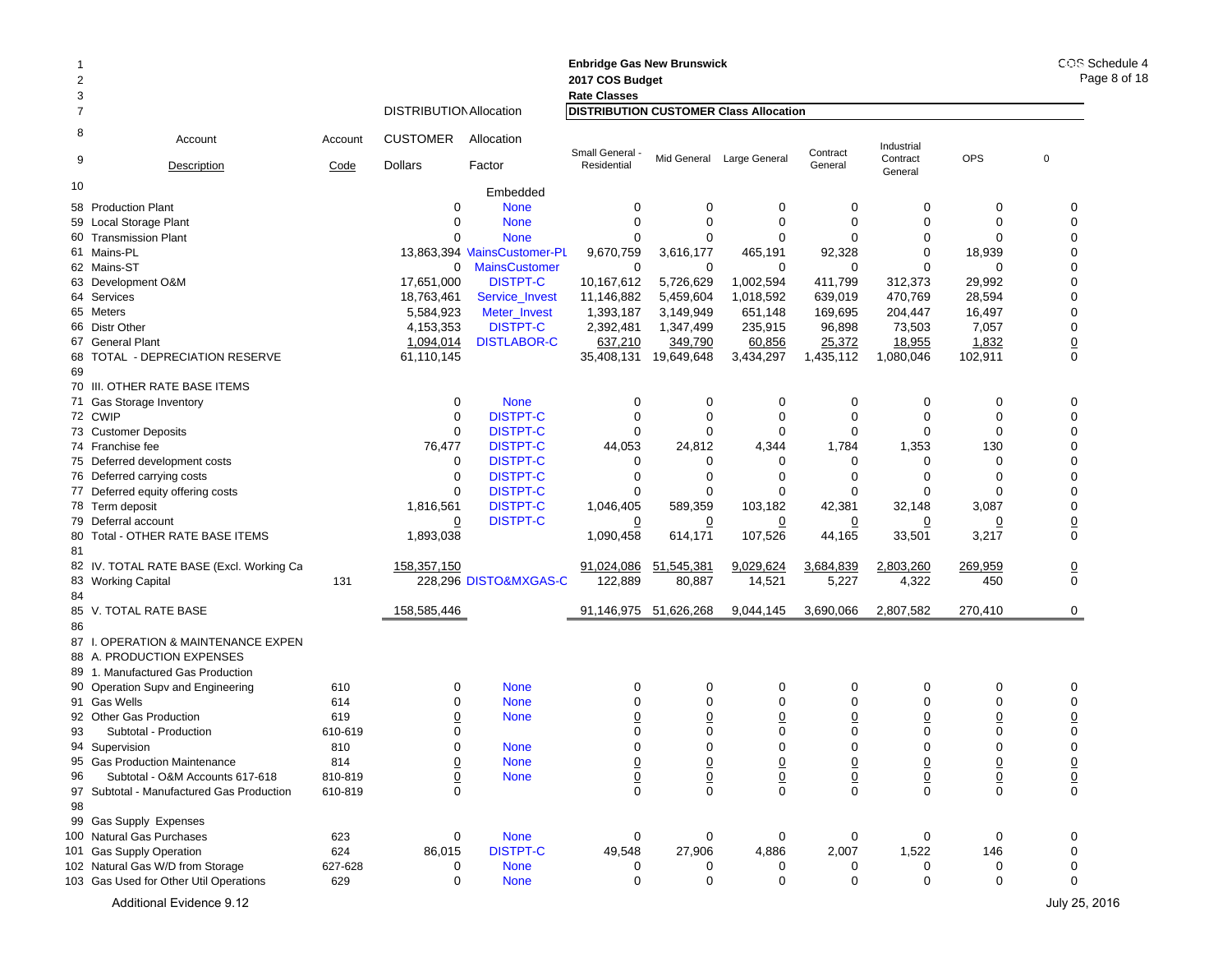|                |                                           |                |                                |                                      | <b>Enbridge Gas New Brunswick</b> |                            |                                               |                  |                     |                 | COS Schedule 4   |
|----------------|-------------------------------------------|----------------|--------------------------------|--------------------------------------|-----------------------------------|----------------------------|-----------------------------------------------|------------------|---------------------|-----------------|------------------|
| $\overline{2}$ |                                           |                |                                |                                      | 2017 COS Budget                   |                            |                                               |                  |                     |                 | Page 9 of 18     |
| 3              |                                           |                |                                |                                      | <b>Rate Classes</b>               |                            |                                               |                  |                     |                 |                  |
|                |                                           |                | <b>DISTRIBUTION Allocation</b> |                                      |                                   |                            | <b>DISTRIBUTION CUSTOMER Class Allocation</b> |                  |                     |                 |                  |
| 8              | Account                                   | Account        | <b>CUSTOMER</b>                | Allocation                           | Small General -                   |                            |                                               | Contract         | Industrial          |                 |                  |
| 9              | Description                               | Code           | Dollars                        | Factor                               | Residential                       |                            | Mid General Large General                     | General          | Contract<br>General | OPS             | $\mathbf 0$      |
| 10             |                                           |                |                                | Embedded                             |                                   |                            |                                               |                  |                     |                 |                  |
| 104            | Other Gas Supply Expenses                 |                | $\overline{0}$                 | <b>None</b>                          | $\overline{0}$                    | $\overline{0}$             | $\overline{0}$                                | $\overline{0}$   | $\overline{0}$      | $\overline{0}$  | $\overline{0}$   |
| 105            | Subtotal - PRODUCTION EXPENSES            | 623-629        | 86,015                         |                                      | 49,548                            | 27,906                     | 4,886                                         | 2,007            | 1,522               | 146             | $\mathbf 0$      |
| 106            |                                           |                |                                |                                      |                                   |                            |                                               |                  |                     |                 |                  |
| 107            | B. NATURAL GAS STORAGE, TERMINAL          |                |                                |                                      |                                   |                            |                                               |                  |                     |                 |                  |
| 108            | Storage Operation & Maintenance           | 640-859        | 0                              | <b>None</b>                          | 0                                 | 0                          | 0                                             | 0                | 0                   | 0               | 0                |
| 109            | Subtotal - NATURAL GAS STORAGE            | 640-859        | $\mathbf 0$                    |                                      | $\Omega$                          | $\mathbf 0$                | $\mathbf 0$                                   | $\mathbf 0$      | $\mathbf 0$         | 0               | $\mathbf 0$      |
| 110            |                                           |                |                                |                                      |                                   |                            |                                               |                  |                     |                 |                  |
|                | 111 C. TRANSMISSION EXPENSES              | 660-869        | $\mathbf 0$                    | <b>None</b>                          | 0                                 | $\mathbf 0$                | $\mathbf 0$                                   | $\mathbf 0$      | $\mathbf 0$         | 0               | 0                |
| 112            |                                           |                |                                |                                      |                                   |                            |                                               |                  |                     |                 |                  |
| 113            | D. DISTRIBUTION EXPENSES                  |                |                                |                                      |                                   |                            |                                               |                  |                     |                 |                  |
| 114            | Supervision                               | 670-870        | 651,848                        | <b>DISTOnlyPT-C</b>                  | 375,488                           | 211,483                    | 37,026                                        | 15,208           | 11,536              | 1,108           | 0<br>$\mathbf 0$ |
|                | 115 Load Dispatching                      | 671            | 0                              | <b>DISTPT-C</b>                      | $\mathbf 0$                       | 0                          | 0                                             | 0                | 0                   | 0               |                  |
| 116            | Meter and Regulator Work                  | 673-878        | 0<br>$\mathbf 0$               | Meter Invest                         | 0                                 | $\mathbf 0$<br>$\mathbf 0$ | 0                                             | 0<br>$\mathbf 0$ | 0<br>$\mathbf 0$    | 0               | 0<br>$\Omega$    |
| 117<br>118     | Service Work<br><b>Mains and Services</b> | 674<br>675-875 |                                | <b>None</b><br>91,407 STMAIN-SERVICE | 0<br>58,482                       | 25,380                     | $\mathbf 0$<br>4,125                          | 2,007            | 1,280               | 0<br>133        | $\Omega$         |
| 119            | <b>Compressor Equipment</b>               | 676-876        | 0                              | <b>None</b>                          | $\Omega$                          | 0                          | 0                                             | $\Omega$         | 0                   | 0               | $\Omega$         |
|                | 120 Measuring and Regulation              | 677-877        | $\mathbf 0$                    | <b>None</b>                          | $\Omega$                          | 0                          | $\Omega$                                      | $\Omega$         | $\Omega$            | 0               | $\mathbf 0$      |
| 121            | <b>Other Distribution Equipment</b>       | 679-879        | 0                              | <b>None</b>                          | 0                                 | $\mathbf 0$                | 0                                             | 0                | 0                   | 0               | 0                |
| 122            | Structures and Improvements               | 872            | 0                              | <b>DISTPT-C</b>                      | $\mathbf 0$                       | $\mathbf 0$                | $\mathbf 0$                                   | $\mathbf 0$      | 0                   | 0               | $\mathbf 0$      |
| 123            | <b>General Maintenance</b>                | 884-889        | 552,876                        | <b>DISTLABOR-C</b>                   | 322,023                           | 176,771                    | 30,755                                        | 12,822           | 9,579               | 926             | $\overline{0}$   |
| 124            | Subtotal - DISTRIBUTION EXPENSES          | 670-889        | 1,296,131                      |                                      | 755,994                           | 413,635                    | 71,905                                        | 30,036           | 22,395              | 2,166           | $\overline{0}$   |
| 125            | Total - OPERATION & MAINTENANCE E>        |                | 1,296,131                      |                                      | 755,994                           | 413,635                    | 71,905                                        | 30,036           | 22,395              | 2,166           | $\underline{0}$  |
| 126            |                                           |                |                                |                                      |                                   |                            |                                               |                  |                     |                 |                  |
|                | 127 II. SALES & MARKETING                 |                |                                |                                      |                                   |                            |                                               |                  |                     |                 |                  |
|                | 128 Supervision                           | 700            | 0                              | <b>None</b>                          | 0                                 | 0                          | 0                                             | 0                | 0                   | 0               | 0                |
| 129            | Advertising - Natural Gas Promotion       | 701            | $\Omega$                       | <b>None</b>                          | $\Omega$                          | 0                          | $\mathbf 0$                                   | $\mathbf 0$      | 0                   | 0               | $\Omega$         |
| 130            | Demonstration and Selling Exp             | 702            | $\mathbf 0$                    | <b>None</b>                          | $\Omega$                          | $\mathbf 0$                | $\mathbf 0$                                   | $\Omega$         | $\mathbf 0$         | 0               | $\mathbf 0$      |
| 131            | Revenue from Merchandising                | 703            | 0                              | <b>Delivery_Rev</b>                  | $\mathbf 0$                       | $\mathbf 0$                | $\mathbf 0$                                   | 0                | $\mathbf 0$         | 0               | 0                |
| 132            | <b>Expense of Merchandising</b>           | 704            | $\mathbf 0$                    | Delivery_Rev                         | $\mathbf 0$                       | $\mathbf 0$                | $\mathbf 0$                                   | $\mathbf 0$      | $\mathbf 0$         | 0               | $\mathbf 0$      |
| 133            | Advertising - Other                       | 705            | 0                              | <b>None</b>                          | $\mathbf 0$                       | $\mathbf 0$                | $\mathbf 0$                                   | $\mathbf 0$      | $\mathbf 0$         | 0               | $\mathbf 0$      |
| 134            | <b>Other Sales Promotion</b>              | 709            | $\underline{0}$                | <b>None</b>                          | $\underline{0}$                   | $\underline{0}$            | $\underline{0}$                               | $\underline{0}$  | $\overline{0}$      | $\underline{0}$ | $\underline{0}$  |
| 135            | Total - CUSTOMER ACCOUNTS EXPENS          |                | $\Omega$                       |                                      | $\Omega$                          | $\Omega$                   | $\mathbf 0$                                   | $\mathbf 0$      | $\mathbf 0$         | $\mathbf 0$     | $\mathbf 0$      |
| 136            |                                           |                |                                |                                      |                                   |                            |                                               |                  |                     |                 |                  |
|                | 137 III. CUSTOMER SERVICE & INFORMATIO    |                |                                |                                      |                                   |                            |                                               |                  |                     |                 |                  |
| 138            | <b>Operatin Supervision</b>               | 710            | 0                              | <b>None</b>                          | 0                                 | 0                          | 0                                             | 0                | 0                   | 0               | 0                |
| 139            | <b>Customers' Contracts and Orders</b>    | 711            | 0                              | <b>None</b>                          | 0                                 | $\mathbf 0$                | $\mathbf 0$                                   | $\Omega$         | 0                   | 0               | $\Omega$         |
|                | 140 Meter Reading                         | 712            | $\mathbf 0$                    | <b>None</b>                          | $\Omega$                          | $\mathbf 0$                | $\mathbf 0$                                   | $\mathbf 0$      | $\mathbf 0$         | 0               | $\mathbf 0$      |
|                | 141 Customers' Billing and Accounting     | 713            | 0                              | <b>None</b>                          |                                   |                            | 0                                             | 0                | 0                   | 0               | 0                |
|                | 142 Credit and Collection                 | 714            | $\Omega$                       | <b>None</b>                          | 0                                 | 0                          | $\mathbf 0$                                   | 0                | 0                   | 0               | $\Omega$         |
|                | 143 Uncollectable Accounts                | 718            | 0                              | <b>None</b>                          | 0                                 | $\Omega$                   | 0                                             | 0                | 0                   | 0               | $\Omega$         |
|                | 144 Other Customer Accounting             | 719            |                                | <b>None</b>                          | 0                                 | 0                          | $\mathbf 0$                                   | 0                | 0                   | 0               | $\Omega$         |
|                | 145 Total - CUSTOMER SERVICE & INFORM.    |                |                                |                                      | $\Omega$                          | $\Omega$                   | $\Omega$                                      | $\Omega$         | $\Omega$            | $\mathbf 0$     | $\Omega$         |
| 146            |                                           |                |                                |                                      |                                   |                            |                                               |                  |                     |                 |                  |
|                | 147 Total - CUSTOMER ACCOUNTS, SERVIC     |                | 0                              |                                      | 0                                 | $\mathbf 0$                | 0                                             | $\mathbf 0$      | 0                   | 0               | 0                |
| 148            |                                           |                |                                |                                      |                                   |                            |                                               |                  |                     |                 |                  |
|                | 149 IV. ADMINISTRATIVE & GENERAL EXPE     |                |                                |                                      |                                   |                            |                                               |                  |                     |                 |                  |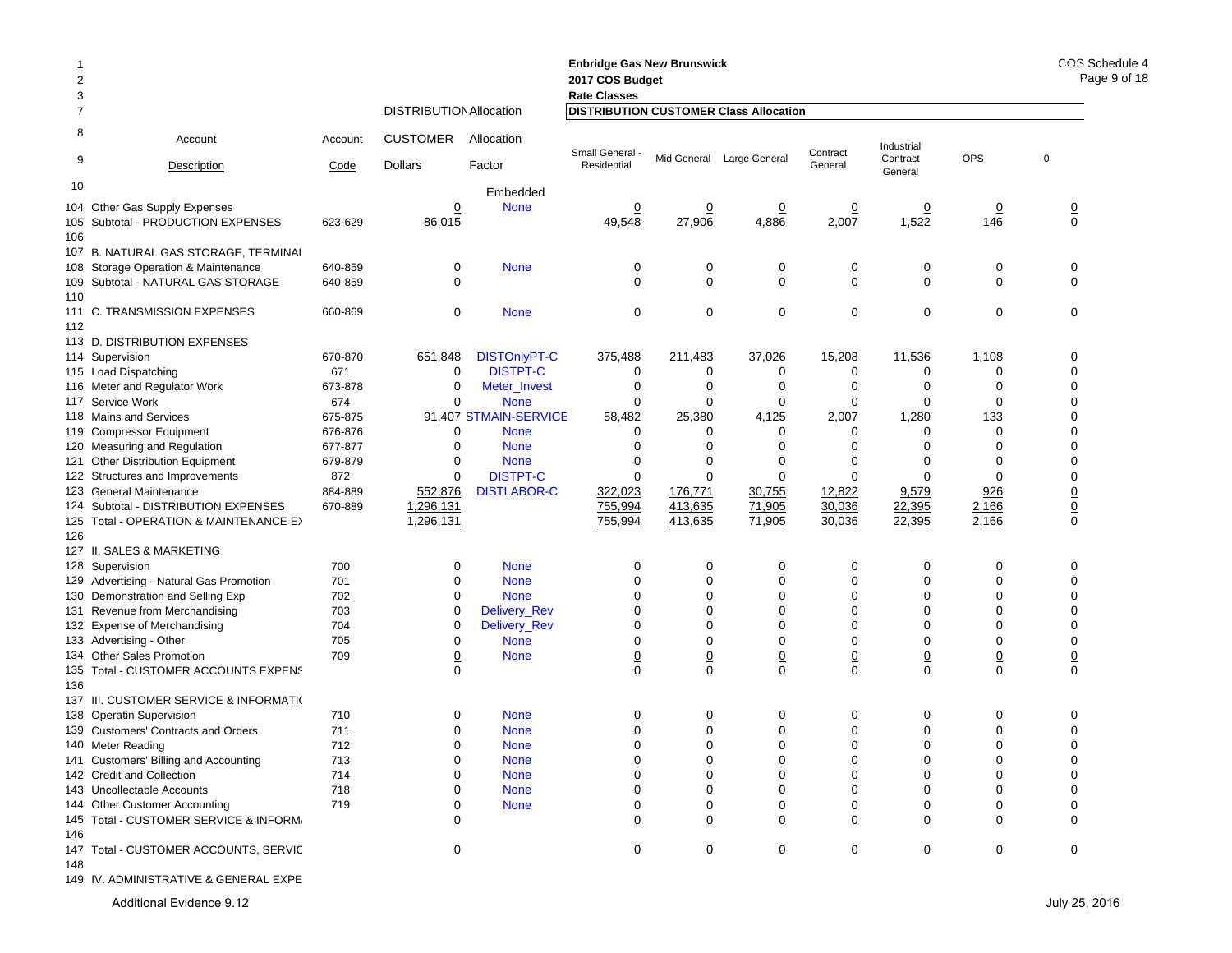#### **Enbridge Gas New Brunswick Enbridge Gas**  2 **2017 COS Budget 2017 COS Bud** 3 **Rate Classes Rate Classes** 7 DISTRIBUTIONAllocation **DISTRIBUTION CUSTOMER Class Allocation** 8 Account Account CUSTOMER Allocation9Description Code Dollars Factor 10 Embedded Industrial **Contract General** Small General - Mid General Large General Contract in additional Contract COPS of the Contract COPS of the Contract COPS of the Residential Contract COPS of the General Contract COPS of the General Contract COPS of the Gen 150151 Administrative & General 721 1,134 DISTLABOR-C 660 363 63 26 20 2 0 **152 Special Services** 2 Special Services 722 185,724 DISTLABOR-C 108,175 59,382 10,331 4,307 3,218 311 0 153 Insurance 723 00 DISTPT-C  $\begin{array}{ccccccccccccccccccccc} C & & & 0 & & 0 & & 0 & & 0 & & 0 & & 0 \end{array}$ 154 Injuries&Damages 724 0 DISTLABOR-C 0 0 0 0 0 155 Employee Pensions and Benefits 725 508,524 DISTLABOR-C 296,191 162,591 28,287 11,793 8,811 852 0 156 Other Admin & Gen Expenses 728 742,751 DISTLABOR-C 432,616 237,480 41,317 17,226 12,869 1,244 0 157 Admin & Gen Expenses Transferred 729 <u>(645,734)</u> JIST-TRANSFER-( <u>(376,989)</u> <u>(206,623) (35,934)</u> (<u>14,995) (11,192)</u> <u>0</u> <u>0</u> 158 Subtotal - O&M Accounts 721-729 792,400 460,653 253,193 44,064 18,357 13,725 2,408 0 159160 TOTAL - OPERATING EXPENSES (Excl I 2,088,531 1,216,646 666,827 115,969 48,394 36,120 4,575 0 161162 VI. DEPRECIATION EXPENSE163 Intangible Plant Intangible Plant 403 0 DISTPT-C\_INT 000000 0 164 Production Plant 403 0 None 000000 0 165 Local Storage Plant 5 Local Storage Plant 403 0 None 0 0 0 0 0 0 166 Transmission Plant 166 Transmission Plant 0 None 000000 0 167 Mains-PL 404 1,101,333 MainsCustomer-PL 768,262 287,276 36,956 7,335 0 1,505 0 168 Mains-ST 404 0 MainsCustomer 000000 0 169 Development O&M 9 Development O&M 404 1,704,210 DISTPT-C 981,686 552,908 96,801 39,759 30,160 2,896 0 170 Services 404 1,227,723 Service\_Invest 729,358 357,231 66,648 41,812 30,803 1,871 0 171 Meters 404 1,843,205 Meter\_Invest 459,797 1,039,585 214,900 56,005 67,474 5,445 0 172 Distr Other 404 281,989 DISTPT-C 162,436 91,488 16,017 6,579 4,990 479 0 173 General Plant 404 117,254 DISTLABOR-C 68,295 37,490 6,522 2,719 2,032 196 0 174 Amort Ltd-Term Elect/Gas Plant 174 Amort Ltd-Term 79,267 DISTPT-C 45,661 25,717 4,502 1,849 1,403 135 0 175 Adiustment 5 Adjustment <u>0</u> DISTPT-C <u>0</u> <u>0</u> <u>0</u> <u>0</u> 0 0 176 Total - DEPRECIATION EXPENSE 403-404 6,354,982 3,215,495 2,391,694 442,347 156,058 136,862 12,526 0 177178 VII. TAXES OTHER THAN INCOME TAXE1791800 Property Tax- Plant 688,530 PropertyTax-C 480,301 179,599 23,104 4,585 0 941 0 181 Distribution Tax $\mathsf{x}$  0 0 RATEBASE E 0 0 0 0 0 0 0 182 Payroll related 2 Payroll related 0 DISTLABOR-C 0 0 0 0 0 0 183 Other taxes $\sim$  0  $\sim$ 0 DISTPT-C  $\begin{array}{ccccccccccccccccccccc} C & & & 0 & & 0 & & 0 & & 0 & & 0 & & 0 \end{array}$ 184 Property Tax- Gas 4 Property Tax- Gas <u>0</u> None <u>0</u> <u>0</u> <u>0</u> <u>0</u> <u>0</u> <u>0</u> 185 Total Taxes Other Than Income Taxes  $\hspace{1.6cm}$  408 688,530 480,301 179,599 23,104 4,585 0 941 0 186187 B. Franchise and Revenue Taxes 188 Gross Receipts Tax 0 None 000000 0 189 GRT- Uncoll Riderr 0 None 0 0 0 0 0 0 0 190 Subtotal- Franchise and Gross Receipts Ta 0 000000 0 191192 C. Income Tax Expense 193 State Income Tax expense 0 PreTax-Dist-C 000000 0 194 Federal Income Tax expense 0 PreTax-Dist-C 0 0 0 0 0 0 0 195 Subtotal- Income tax expense 0 0 0 0 0 0 0 0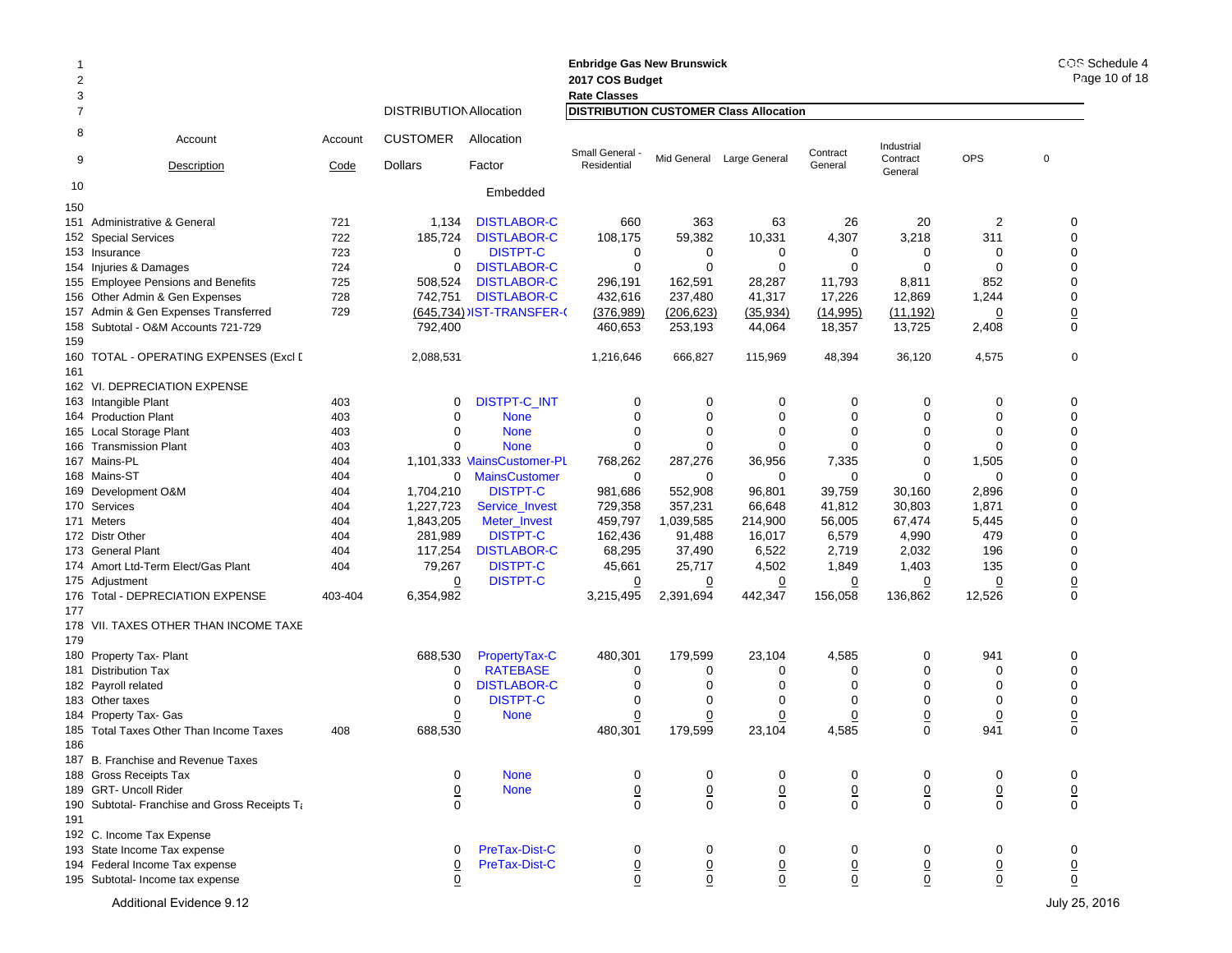| $\overline{2}$<br>3 |                                              |         |                                |                       | <b>Enbridge Gas New Brunswick</b><br>2017 COS Budget<br><b>Rate Classes</b> |                 |                           |                 |                        |                | COS Schedule 4<br>Page 11 of 18 |
|---------------------|----------------------------------------------|---------|--------------------------------|-----------------------|-----------------------------------------------------------------------------|-----------------|---------------------------|-----------------|------------------------|----------------|---------------------------------|
| 7                   |                                              |         | <b>DISTRIBUTION Allocation</b> |                       | <b>DISTRIBUTION CUSTOMER Class Allocation</b>                               |                 |                           |                 |                        |                |                                 |
| 8<br>9              | Account                                      | Account | <b>CUSTOMER</b>                | Allocation            | Small General -                                                             |                 | Mid General Large General | Contract        | Industrial<br>Contract | <b>OPS</b>     | $\pmb{0}$                       |
|                     | Description                                  | Code    | <b>Dollars</b>                 | Factor                | Residential                                                                 |                 |                           | General         | General                |                |                                 |
| 10                  |                                              |         |                                | Embedded              |                                                                             |                 |                           |                 |                        |                |                                 |
| 197                 | 196 Total- TAX EXPENSE                       |         | 688,530                        |                       | 480,301                                                                     | 179,599         | 23,104                    | 4,585           | 0                      | 941            | 0                               |
|                     | 198 TOTAL EXPENSES                           |         | 9,218,057                      |                       | 4,961,991                                                                   | 3,266,026       | 586,306                   | 211,044         | 174,504                | 18,187         | $\mathbf 0$                     |
| 199                 | 200 V. REVENUES at Present Rates             |         |                                |                       |                                                                             |                 |                           |                 |                        |                |                                 |
|                     | 201 Retail Revenue                           | 520     | 20,712,000                     | Delivery_Rev          | 3,397,752                                                                   | 6,103,872       | 5,646,647                 | 2,411,492       | 3,051,858              | 100,380        | 0                               |
|                     | 202 Commercial Sales                         | 521     | 0                              | Delivery_Rev          | 0                                                                           | 0               | 0                         | 0               | 0                      | 0              | 0                               |
|                     | 203 Industrial Sales                         | 522     | $\mathbf 0$                    | Delivery_Rev          | $\mathbf 0$                                                                 | $\mathbf 0$     | $\mathbf 0$               | 0               | $\mathbf 0$            | 0              | 0                               |
|                     | 204 Other Sales                              | 529     | 82,538                         | Delivery_Rev          | 13,540                                                                      | 24,324          | 22,502                    | 9,610           | 12,162                 | 400            | 0                               |
|                     | 205 Late Payment Penalties                   | 560     |                                | 142,492 'ENALTY_CHARG | 44,740                                                                      | 59,942          | 25,351                    | 7,784           | 4,667                  | 7              | 0                               |
|                     | 206 Revenue from Service Work                | 561     | 103,032                        | Delivery_Rev          | 16,902                                                                      | 30,364          | 28,089                    | 11,996          | 15,181                 | 499            | 0                               |
|                     | 207 Transportation Revenue                   | 570     | 0                              | <b>Delivery_Rev</b>   | 0                                                                           | 0               | 0                         | 0               | 0                      | 0              | 0                               |
|                     |                                              |         | $\mathbf 0$                    |                       | $\mathbf 0$                                                                 | $\mathbf 0$     | $\mathbf 0$               |                 | $\mathbf 0$            |                | 0                               |
|                     | 208 Miscellaneous Operating Revenue          | 579     |                                | Delivery_Rev          |                                                                             |                 |                           | 0               |                        | 0              |                                 |
|                     | 209 Other Revenue                            |         | 8,190                          | Delivery_Rev          | 1,344                                                                       | 2,414           | 2,233                     | 954             | 1,207                  | 40             | 0                               |
| 210                 | Rent from Gas Ppty / Other Rev               |         | 285,003                        | <b>DISTPT-C</b>       | 164,172                                                                     | 92,465          | 16,188                    | 6,649           | 5,044                  | 484            | $\overline{0}$                  |
| 211<br>212          | Subtotal Gas Revenues, net                   |         | 21,333,256                     |                       | 3,638,450                                                                   | 6,313,381       | 5,741,010                 | 2,448,485       | 3,090,120              | 101,810        | 0                               |
|                     | 213 Non-Operating Income                     |         | $\mathbf 0$                    | <b>RATEBASE</b>       | $\mathbf 0$                                                                 | 0               | 0                         | 0               | 0                      | 0              | 0                               |
|                     | 214 Non-Operating Income                     |         | $\overline{0}$                 | <b>RATEBASE</b>       | $\underline{0}$                                                             | $\underline{0}$ | $\pmb{0}$                 | $\underline{0}$ | $\underline{0}$        | $\overline{0}$ | $\underline{0}$                 |
| 215                 | Total Non-Oper Income                        |         | $\mathbf 0$                    |                       | $\mathbf 0$                                                                 | $\mathbf 0$     | 0                         | $\mathbf 0$     | $\mathbf 0$            | $\mathbf 0$    | 0                               |
|                     |                                              |         |                                |                       |                                                                             |                 |                           |                 |                        |                |                                 |
| 216                 |                                              |         |                                |                       |                                                                             |                 |                           |                 |                        |                |                                 |
|                     | 217 Total Revenue                            |         | 21,333,256                     |                       | 3,638,450                                                                   | 6,313,381       | 5,741,010                 | 2,448,485       | 3,090,120              | 101,810        | 0                               |
| 218                 |                                              |         |                                |                       |                                                                             |                 |                           |                 |                        |                |                                 |
|                     | 219 Total Expenses                           |         | 9,218,057                      |                       | 4,961,991                                                                   | 3,266,026       | 586,306                   | 211,044         | 174,504                | 18,187         | 0                               |
| 220                 |                                              |         |                                |                       |                                                                             |                 |                           |                 |                        |                |                                 |
|                     | 221 NET INCOME at Present Rates              |         | 12,115,198                     |                       | (1,323,541)                                                                 | 3,047,355       | 5,154,704                 | 2,237,441       | 2,915,616              | 83,623         | (0)                             |
| 222                 |                                              |         |                                |                       |                                                                             |                 |                           |                 |                        |                |                                 |
|                     | 223 Tariff Revenue Requirements              |         | 8,604,992                      |                       | 4,722,636                                                                   | 3,058,930       | 494,175                   | 175,005         | 137,449                | 16,797         | 0                               |
| 224                 |                                              |         |                                |                       |                                                                             |                 |                           |                 |                        |                |                                 |
|                     |                                              |         |                                |                       |                                                                             |                 |                           |                 |                        |                |                                 |
|                     | 225 SUMMARY                                  |         |                                |                       |                                                                             |                 |                           |                 |                        |                |                                 |
|                     | 226 Revenues                                 |         |                                |                       |                                                                             |                 |                           |                 |                        |                |                                 |
|                     | 227 Gas revenues                             |         | 21,333,256                     |                       | 3,638,450                                                                   | 6,313,381       | 5,741,010                 | 2,448,485       | 3,090,120              | 101,810        | 0                               |
|                     | 228 Non-operating income                     |         | $\overline{0}$                 |                       | $\overline{0}$                                                              | $\overline{0}$  | <u>0</u>                  | $\overline{0}$  | $\overline{0}$         | $\overline{0}$ | $\overline{0}$                  |
|                     | 229 Total revenues                           |         | 21,333,256                     |                       | 3,638,450                                                                   | 6,313,381       | 5,741,010                 | 2,448,485       | 3,090,120              | 101,810        | $\mathbf 0$                     |
| 230                 |                                              |         |                                |                       |                                                                             |                 |                           |                 |                        |                |                                 |
|                     | 231 Operating Expenses                       |         |                                |                       |                                                                             |                 |                           |                 |                        |                |                                 |
|                     | 232 Production Expenses                      |         | 86,015                         |                       | 49,548                                                                      | 27,906          | 4,886                     | 2,007           | 1,522                  | 146            | 0                               |
|                     | 233 Natural Gas Storage, Terminaling & Proc. |         | 0                              |                       | 0                                                                           | 0               | 0                         | 0               | 0                      | 0              | 0                               |
|                     |                                              |         | $\Omega$                       |                       | $\mathbf 0$                                                                 | $\mathbf 0$     | 0                         | 0               | $\Omega$               | $\Omega$       | 0                               |
|                     | 234 Transmission Expenses                    |         | 1,296,131                      |                       |                                                                             | 413,635         |                           |                 |                        |                |                                 |
|                     | 235 Distribution Expenses                    |         |                                |                       | 755,994                                                                     |                 | 71,905                    | 30,036          | 22,395                 | 2,166          | $\overline{0}$                  |
|                     | 236 Total Operating Expenses                 |         | 1,382,146                      |                       | 805,541                                                                     | 441,541         | 76,791                    | 32,043          | 23,917                 | 2,312          | 0                               |
| 237                 |                                              |         |                                |                       |                                                                             |                 |                           |                 |                        |                |                                 |
|                     | 238 Customer Accounts, Services, & Sales Exp |         | $\mathbf 0$                    |                       | 0                                                                           | 0               | 0                         | 0               | 0                      | 0              | 0                               |
|                     | 239 Administrative & General Expenses        |         | 792,400                        |                       | 460,653                                                                     | 253,193         | 44,064                    | 18,357          | 13,725                 | 2,408          | 0                               |
|                     | 240 Depreciation Expense                     |         | 6,354,982                      |                       | 3,215,495                                                                   | 2,391,694       | 442,347                   | 156,058         | 136,862                | 12,526         | 0                               |
|                     | 241 Taxes other than Income, GRT             |         | 688,530                        |                       | 480,301                                                                     | 179,599         | 23,104                    | 4,585           | $\overline{0}$         | 941            | $\underline{0}$                 |
|                     |                                              |         |                                |                       |                                                                             |                 |                           |                 |                        |                |                                 |
|                     | Additional Evidence 9.12                     |         |                                |                       |                                                                             |                 |                           |                 |                        |                | July 25, 2016                   |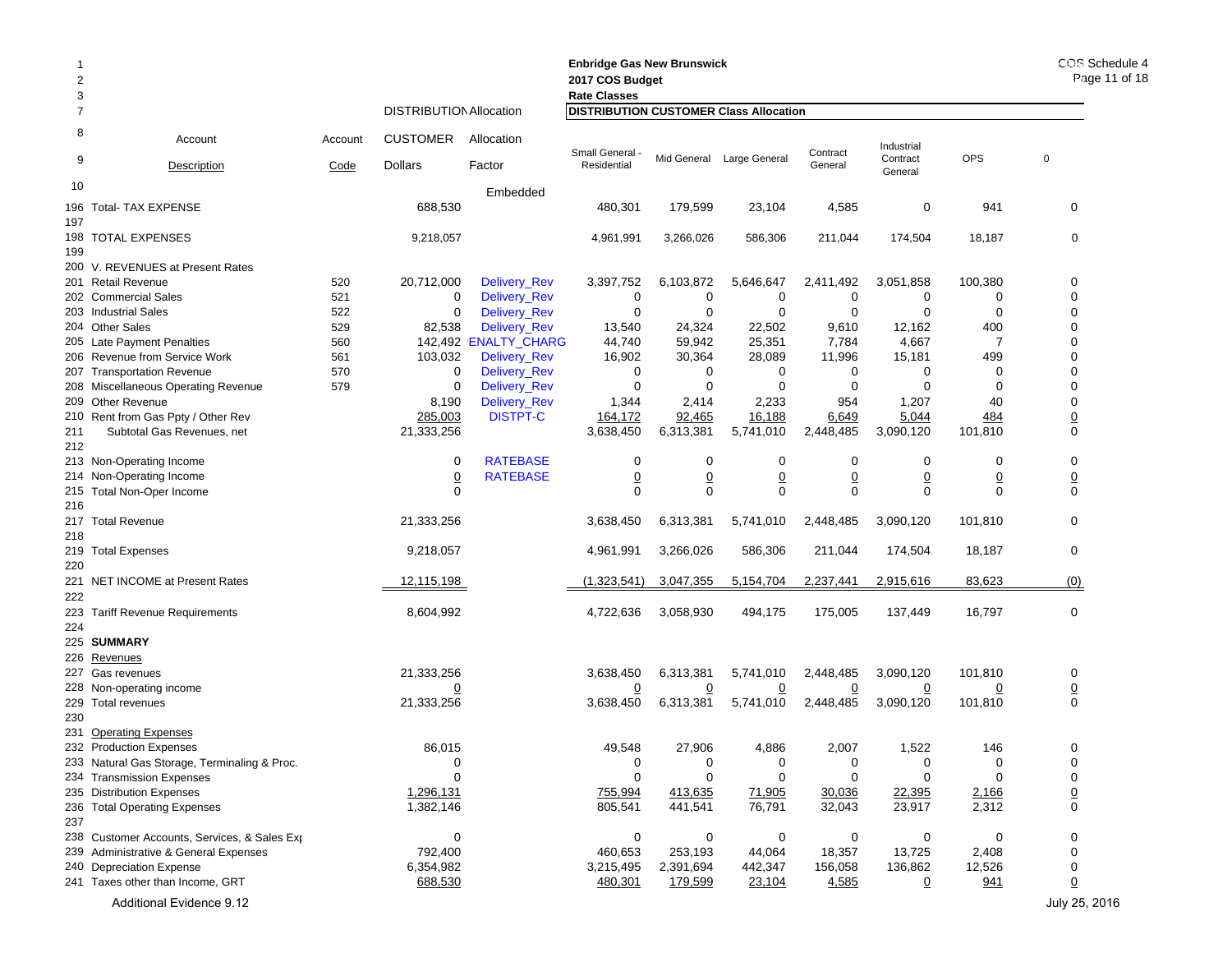| $\overline{2}$<br>3 |                                         |                           |                                |             | <b>Enbridge Gas New Brunswick</b><br>2017 COS Budget<br><b>Rate Classes</b> |                |                           |                |                     |                | COS Schedule 4<br>Page 12 of 18 |
|---------------------|-----------------------------------------|---------------------------|--------------------------------|-------------|-----------------------------------------------------------------------------|----------------|---------------------------|----------------|---------------------|----------------|---------------------------------|
|                     |                                         |                           | <b>DISTRIBUTION Allocation</b> |             | <b>DISTRIBUTION CUSTOMER Class Allocation</b>                               |                |                           |                |                     |                |                                 |
| 8                   | Account                                 | Account                   | <b>CUSTOMER</b>                | Allocation  | Small General                                                               |                |                           | Contract       | Industrial          |                |                                 |
| 9                   | Description                             | Code                      | <b>Dollars</b>                 | Factor      | Residential                                                                 |                | Mid General Large General | General        | Contract<br>General | <b>OPS</b>     | $\mathbf 0$                     |
| 10                  |                                         |                           |                                | Embedded    |                                                                             |                |                           |                |                     |                |                                 |
| 242<br>243          | <b>Total Other Expenses</b>             |                           | 7,835,911                      |             | 4,156,450                                                                   | 2,824,485      | 509,515                   | 179,001        | 150,586             | 15,875         | 0                               |
|                     | 244 Income tax expense                  |                           | 0                              |             | $\mathbf 0$                                                                 | 0              | 0                         | 0              | 0                   | 0              | 0                               |
| 245                 | Gross receipts tax expense              |                           | 0                              |             | 0                                                                           | $\overline{0}$ | $\overline{0}$            | $\overline{0}$ | $\overline{0}$      | $\overline{0}$ | $\underline{0}$                 |
| 246<br>247          | Total expenses                          |                           | 9,218,057                      |             | 4,961,991                                                                   | 3,266,026      | 586,306                   | 211,044        | 174,504             | 18,187         | $\mathbf 0$                     |
| 248<br>249          | NET INCOME at Present Rates             | 12,115,198<br>158,585,446 |                                |             | (1,323,541)                                                                 | 3,047,355      | 5,154,704                 | 2,237,441      | 2,915,616           | 83,623         | (0)                             |
| 250                 | <b>Total Rate Base</b>                  |                           |                                | 91,146,975  | 51,626,268                                                                  | 9,044,145      | 3,690,066                 | 2,807,582      | 270,410             | $\mathbf 0$    |                                 |
| 251                 |                                         |                           |                                |             |                                                                             |                |                           |                |                     |                |                                 |
| 252<br>253          | <b>Return at Present Rates</b>          |                           |                                |             |                                                                             |                |                           |                |                     |                |                                 |
| 254                 | <b>REVENUE REQUIREMENTS</b>             |                           |                                |             |                                                                             |                |                           |                |                     |                |                                 |
| 255                 |                                         |                           |                                |             |                                                                             |                |                           |                |                     |                |                                 |
| 256                 | <b>Target ROR</b>                       |                           | 7.60%                          |             | 7.60%                                                                       | 7.60%          | 7.60%                     | 7.60%          | 7.60%               | 7.60%          | 7.60%                           |
| 257                 | Using Target for System                 |                           |                                |             |                                                                             |                |                           |                |                     |                |                                 |
| 258                 | Rate Base                               | 391,531                   | 158,585,446                    |             | 91,146,975                                                                  | 51,626,268     | 9,044,145                 | 3,690,066      | 2,807,582           | 270,410        | 0                               |
| 259                 |                                         |                           |                                |             |                                                                             |                |                           |                |                     |                |                                 |
| 260                 | Operating expenses                      | 156,757                   | 2,174,546                      |             | 1,266,194                                                                   | 694,734        | 120,855                   | 50,400         | 37,642              | 4,721          | 0                               |
| 261                 | Depreciation expense                    | 22,095                    | 6,354,982                      |             | 3,215,495                                                                   | 2,391,694      | 442,347                   | 156,058        | 136,862             | 12,526         | $\mathbf 0$                     |
|                     | Additional Bad Debt expense             |                           | $\Omega$                       | <b>None</b> | $\mathbf 0$                                                                 | $\Omega$       | 0                         | $\Omega$       | 0                   | 0              | $\pmb{0}$                       |
| 263                 | Taxes other than Income, GRT            | 19,364                    | 688,530                        |             | 480,301                                                                     | 179,599        | 23,104                    | 4,585          | $\overline{0}$      | 941            | $\overline{0}$                  |
| 264<br>265          | Operating expenses to recover           | 198,216                   | 9,218,057                      |             | 4,961,991                                                                   | 3,266,026      | 586,306                   | 211,044        | 174,504             | 18,187         | $\mathbf 0$                     |
| 266<br>267          | Target Return on Rate Base- After taxes | 35,915                    | 12,059,153                     |             | 6,930,997                                                                   | 3,925,764      | 687,735                   | 280,600        | 213,494             | 20,563         | $\mathbf 0$                     |
| 268                 | Income taxes to recover                 | 13,559                    | 0                              | 0.0%        | $\Omega$                                                                    | 0              | 0                         | 0              | 0                   | 0              | 0                               |
| 269                 | Subtotal- Rev Reg before GRT            | 247,690                   | 21,277,210                     |             | 11,892,988                                                                  | 7,191,790      | 1,274,040                 | 491,644        | 387,998             | 38,750         | $\overline{0}$                  |
| 270                 | GRT needed<br>11,474<br>$\Omega$        |                           |                                | $\Omega$    | $\Omega$                                                                    | $\Omega$       | $\Omega$                  | U              | $\pmb{0}$           |                |                                 |
|                     | 271 TOTAL REVENUE REQUIREMENT           | 259.165                   | 21.277.210                     |             | 11.892.988                                                                  | 7,191,790      | 1.274.040                 | 491.644        | 387.998             | 38.750         | $\mathbf 0$                     |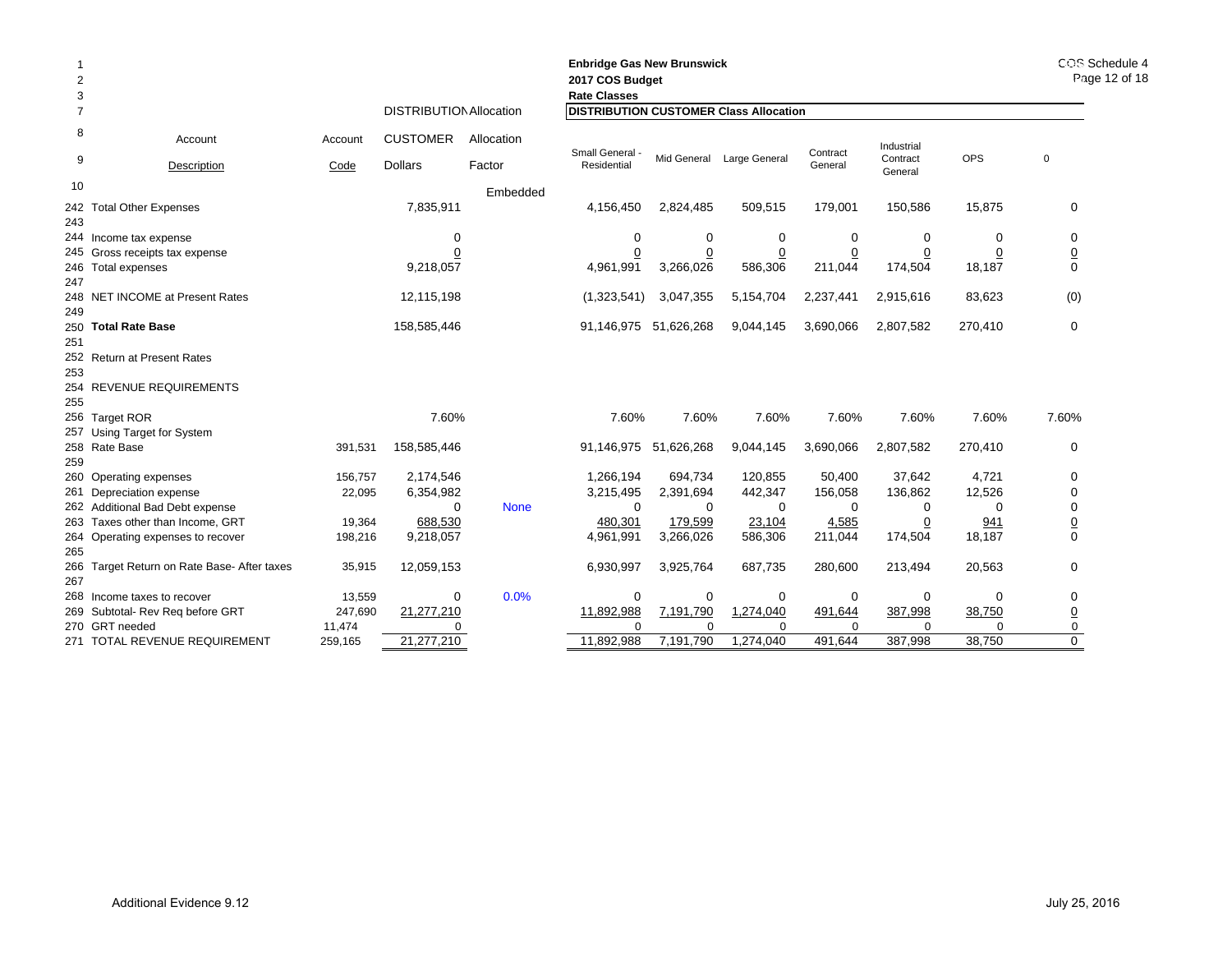| -1<br>$\overline{\mathbf{c}}$<br>3 |                                        |         |                 |                         | <b>Enbridge Gas New Brunswick</b><br>2017 COS Budget<br><b>Rate Classes</b> |                |                           |                     |                     |                |                 | COS Sched<br>Page 13 |
|------------------------------------|----------------------------------------|---------|-----------------|-------------------------|-----------------------------------------------------------------------------|----------------|---------------------------|---------------------|---------------------|----------------|-----------------|----------------------|
| 7                                  |                                        |         | <b>ONSITE</b>   | Allocation              | <b>ONSITE CUSTOMER Class Allocation</b>                                     |                |                           |                     |                     |                |                 |                      |
| 8                                  | Account                                | Account | <b>CUSTOMER</b> | Allocation              | Small General -                                                             |                |                           |                     | Industrial          |                |                 |                      |
| 9                                  | Description                            | Code    | <b>Dollars</b>  | Factor                  | Residential                                                                 |                | Mid General Large General | Contract<br>General | Contract<br>General | <b>OPS</b>     | $\pmb{0}$       |                      |
| 10                                 |                                        |         |                 | Embedded                |                                                                             |                |                           |                     |                     |                |                 |                      |
|                                    | 12 I. GAS PLANT IN SERVICE             |         |                 |                         |                                                                             |                |                           |                     |                     |                |                 |                      |
|                                    | 13 Franchises & Consents               | 401     | 0               | <b>None</b>             | 0                                                                           | 0              | 0                         | 0                   | 0                   | 0              | 0               |                      |
|                                    | 14 Other Intangible Plant              | 402     | 0               | <b>None</b>             | $\mathbf 0$                                                                 | 0              | $\mathbf 0$               | $\mathbf 0$         | 0                   | $\mathbf 0$    | $\Omega$        |                      |
|                                    | 15 Subtotal - INTANGIBLE ASSETS        | 401-402 | 0               |                         | $\mathbf 0$                                                                 | $\Omega$       | 0                         | $\mathbf 0$         | 0                   | $\mathbf 0$    | $\mathbf 0$     |                      |
| 16                                 |                                        |         |                 |                         |                                                                             |                |                           |                     |                     |                |                 |                      |
|                                    | 17 B. PRODUCTION PLANT                 |         |                 |                         |                                                                             |                |                           |                     |                     |                |                 |                      |
|                                    | 18 Production Plant                    | 403-419 | <u>0</u>        | <b>None</b>             | $\overline{0}$                                                              | $\overline{0}$ | $\frac{0}{0}$             | $\overline{0}$      | $\overline{0}$      | $\overline{0}$ | $\overline{0}$  |                      |
|                                    | 19 Subtotal - PRODUCTION PLANT         | 403-419 | 0               |                         | $\mathbf 0$                                                                 | $\mathbf 0$    |                           | $\Omega$            | 0                   | $\mathsf 0$    | $\mathbf 0$     |                      |
| 20                                 |                                        |         |                 |                         |                                                                             |                |                           |                     |                     |                |                 |                      |
|                                    | 21 C. STORAGE PLANT                    |         |                 |                         |                                                                             |                |                           |                     |                     |                |                 |                      |
|                                    | 22 Storage Plant                       | 440-459 | <u>0</u>        | <b>None</b>             | $\overline{0}$                                                              | $\overline{0}$ | $\frac{0}{0}$             | $\overline{0}$      | <u>0</u>            | $\overline{0}$ | $\overline{0}$  |                      |
| 23                                 | Subtotal - STORAGE PLANT               | 440-459 | 0               |                         | $\mathbf 0$                                                                 | $\mathbf 0$    |                           | $\mathbf 0$         | 0                   | $\mathbf 0$    | 0               |                      |
| 24                                 |                                        |         |                 |                         |                                                                             |                |                           |                     |                     |                |                 |                      |
| 25                                 | D. TRANSMISSION PLANT                  | 460-469 | 0               | <b>None</b>             | 0                                                                           | 0              | 0                         | 0                   | 0                   | 0              | 0               |                      |
| 26                                 |                                        |         |                 |                         |                                                                             |                |                           |                     |                     |                |                 |                      |
|                                    | 27 E. DISTRIBUTION PLANT               |         |                 |                         |                                                                             |                |                           |                     |                     |                |                 |                      |
|                                    | 28 Land and Land Rights                | 470     | 0               | <b>None</b>             | 0                                                                           | 0              | 0                         | 0                   | 0                   | 0              | 0               |                      |
|                                    | 29 Structures and Improvements         | 472     | 0               | <b>None</b>             | 0                                                                           | $\Omega$       | $\mathbf 0$               | $\mathbf 0$         | 0                   | $\mathbf 0$    | $\Omega$        |                      |
|                                    | 30 Services                            | 473     | 0               | <b>None</b>             | 0                                                                           | 0              | $\mathbf 0$               | $\mathbf 0$         | 0                   | $\mathbf 0$    | $\Omega$        |                      |
|                                    | 31 Regulators and Meter Installations  | 474     | 0               | <b>None</b>             | 0                                                                           | 0              | 0                         | $\mathbf 0$         | 0                   | $\mathbf 0$    | $\Omega$        |                      |
|                                    | 32 Mains-PL                            | 475     | 0               | <b>None</b>             | 0                                                                           | $\Omega$       | $\mathbf 0$               | $\mathbf 0$         | 0                   | $\mathbf 0$    | $\Omega$        |                      |
|                                    | 33 Mains-ST                            | 475     | 0               | <b>None</b>             | 0                                                                           | $\Omega$       | 0                         | $\Omega$            | 0                   | $\mathbf 0$    | $\Omega$        |                      |
|                                    | 34 Compressor Equipment                | 476     | $\Omega$        | <b>None</b>             | 0                                                                           | $\Omega$       | 0                         | $\Omega$            | $\Omega$            | $\mathbf 0$    | $\Omega$        |                      |
|                                    | 35 Meas. & Reg. Stat. Equip. - General | 477     | 0               | Meter_Invest            | 0                                                                           | $\Omega$       | $\mathbf 0$               | $\mathbf 0$         | 0                   | $\mathbf 0$    | $\Omega$        |                      |
|                                    | 36 Meters                              | 478     |                 | 0 Meter_Invest_Res      | 0                                                                           | 0              | 0                         | $\Omega$            | 0                   | $\mathbf 0$    | $\Omega$        |                      |
|                                    | 37 Other Distribution Equipment        | 479     | 0               | <b>None</b>             | 0                                                                           | 0              | $\mathbf 0$               | $\mathbf 0$         | 0                   | $\mathbf 0$    | $\Omega$        |                      |
|                                    | 38 Development O&M                     | 479     | $\overline{0}$  | <b>None</b>             | $\overline{0}$                                                              | $\overline{0}$ | $\underline{0}$           | $\overline{0}$      | $\underline{0}$     | $\overline{0}$ | $\overline{0}$  |                      |
|                                    | 39 Subtotal - DISTRIBUTION PLANT       | 470-479 | $\Omega$        |                         | $\Omega$                                                                    | $\Omega$       | $\mathbf 0$               | $\Omega$            | $\Omega$            | $\mathbf 0$    | 0               |                      |
| 40                                 |                                        |         |                 |                         |                                                                             |                |                           |                     |                     |                |                 |                      |
|                                    | 41 F. GENERAL PLANT                    |         |                 |                         |                                                                             |                |                           |                     |                     |                |                 |                      |
|                                    | 42 Land and Land Rights                | 480     |                 | 0 ONSITELABOR-C         | 0                                                                           | 0              | 0                         | 0                   | 0                   | 0              | 0               |                      |
|                                    | 43 Structures and Improvements         | 482     |                 | 83,480 ONSITELABOR-C    | 44,630                                                                      | 22,336         | 6,623                     | 5,497               | 3,796               | 598            | $\Omega$        |                      |
|                                    | 44 Office Furniture and Equipment      | 483     |                 | 139,372 ONSITELABOR-C   | 74,511                                                                      | 37,291         | 11,057                    | 9,177               | 6,337               | 999            | $\Omega$        |                      |
|                                    | 45 Transportation Equipment            | 484     |                 | 794,685 ONSITELABOR-C   | 424,854                                                                     | 212,630        | 63,047                    | 52,326              | 36,134              | 5,694          | $\Omega$        |                      |
|                                    | 46 Heavy Work Equipment                | 485     |                 | 0 ONSITELABOR-C         | 0                                                                           | 0              | 0                         | 0                   | 0                   | 0              | $\Omega$        |                      |
|                                    | 47 Tools & Work Equipment              | 486     |                 | 860,904 ONSITELABOR-C   | 460,255                                                                     | 230,348        | 68,301                    | 56,687              | 39,145              | 6,168          | $\Omega$        |                      |
|                                    | 48 Equipment on Customers' Premises    | 487     |                 | 0 ONSITELABOR-C         | 0                                                                           | 0              | 0                         | 0                   | 0                   | 0              | $\Omega$        |                      |
|                                    | 49 Communication Structures & Equip    | 488     |                 | 0 ONSITELABOR-C         | $\Omega$                                                                    | $\Omega$       | $\Omega$                  | $\Omega$            | $\Omega$            | $\Omega$       |                 |                      |
|                                    | 50 Computer Hardware & Software        | 490     |                 | 1,797,868 ONSITELABOR-C | 961,174                                                                     | 481,047        | 142,635                   | 118,382             | 81,749              | 12,882         | $\pmb{0}$       |                      |
|                                    | 51 Other General Equipment             | 489     |                 | 0 ONSITELABOR-C         | $\overline{0}$                                                              | $\overline{0}$ | $\overline{0}$            | $\overline{0}$      | <u>0</u>            | $\overline{0}$ | $\underline{0}$ |                      |
| 53                                 | 52 Subtotal - GENERAL PLANT            | 480-490 | 3,676,309       |                         | 1,965,423                                                                   | 983,653        | 291,663                   | 242,068             | 167,161             | 26,340         | 0               |                      |
|                                    | 54 TOTAL UTILITY PLANT                 |         | 3,676,309       |                         | 1,965,423                                                                   | 983,653        | 291,663                   | 242,068             | 167,161             | 26,340         | 0               |                      |
| 55                                 |                                        |         |                 |                         |                                                                             |                |                           |                     |                     |                |                 |                      |
|                                    | 56 II. DEPRECIATION RESERVE            |         |                 |                         |                                                                             |                |                           |                     |                     |                |                 |                      |
|                                    | 57 Intangible Plant                    |         |                 | 0 ONSITEPT-C_INT        | 0                                                                           | 0              | 0                         | 0                   | 0                   | $\mathbf 0$    | 0               |                      |
|                                    | 58 Production Plant                    |         | 0               | <b>None</b>             | 0                                                                           | $\mathbf 0$    | 0                         | 0                   | 0                   | 0              | $\mathbf 0$     |                      |
|                                    | Additional Evidence 9.12               |         |                 |                         |                                                                             |                |                           |                     |                     |                |                 | July 25, 2016        |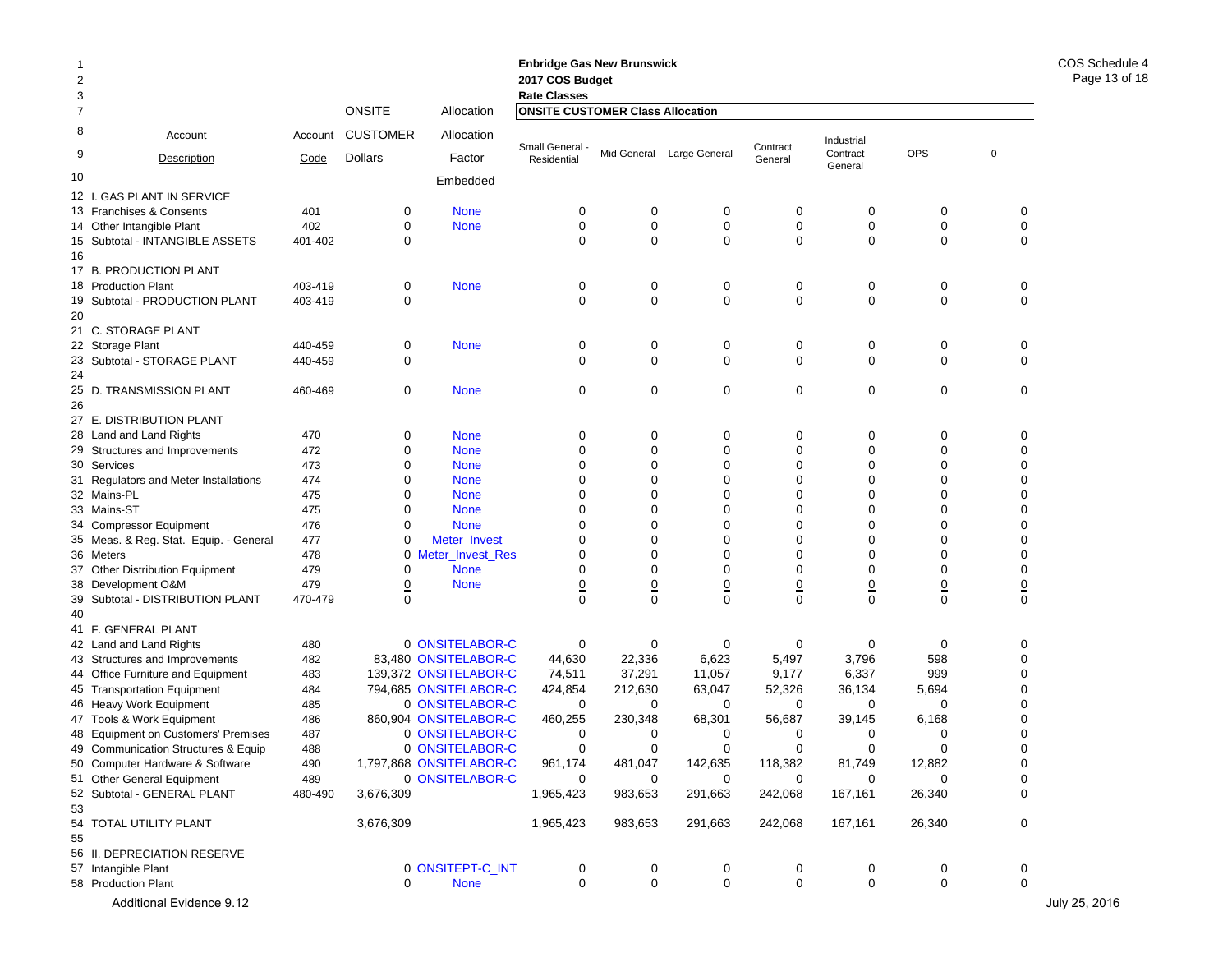## **Enbridge Gas New Brunswick Enbridge Gas N 2017 COS Budget 2017 COS Budg**

| 3  |                                               |         |                 |                       | <b>Rate Classes</b>                     |                 |                           |                     |                     |                 |                  |               |
|----|-----------------------------------------------|---------|-----------------|-----------------------|-----------------------------------------|-----------------|---------------------------|---------------------|---------------------|-----------------|------------------|---------------|
| 7  |                                               |         | <b>ONSITE</b>   | Allocation            | <b>ONSITE CUSTOMER Class Allocation</b> |                 |                           |                     |                     |                 |                  |               |
| 8  | Account                                       | Account | <b>CUSTOMER</b> | Allocation            |                                         |                 |                           |                     | Industrial          |                 |                  |               |
| 9  | Description                                   | Code    | <b>Dollars</b>  | Factor                | Small General -<br>Residential          |                 | Mid General Large General | Contract<br>General | Contract<br>General | <b>OPS</b>      | $\mathbf 0$      |               |
| 10 |                                               |         |                 | Embedded              |                                         |                 |                           |                     |                     |                 |                  |               |
|    | 59 Local Storage Plant                        |         | 0               | <b>None</b>           | 0                                       | $\mathbf 0$     | 0                         | 0                   | 0                   | 0               | 0                |               |
|    | 60 Transmission Plant                         |         | 0               | <b>None</b>           | $\mathbf 0$                             | $\mathbf 0$     | $\mathbf 0$               | 0                   | $\mathbf 0$         | $\mathbf 0$     | $\mathbf 0$      |               |
|    | 61 Mains-PL                                   |         |                 | <b>None</b>           | $\mathbf 0$                             | $\mathbf 0$     | $\Omega$                  | 0                   | $\mathbf 0$         | 0               | $\Omega$         |               |
|    | 62 Mains-ST                                   |         |                 | <b>None</b>           | $\Omega$                                | $\Omega$        | $\Omega$                  | $\Omega$            | $\Omega$            | $\Omega$        | $\Omega$         |               |
|    | 63 Development O&M                            |         | O               | <b>None</b>           | 0                                       | $\mathbf 0$     | $\Omega$                  | $\mathbf 0$         | $\mathbf 0$         | 0               | $\Omega$         |               |
|    | 64 Services                                   |         | O               | <b>None</b>           | $\Omega$                                | $\Omega$        | $\Omega$                  | 0                   | $\Omega$            | $\Omega$        | $\mathbf 0$      |               |
|    | 65 Meters                                     |         | $\Omega$        | Meter_Invest          | $\mathbf 0$                             | $\mathbf 0$     | $\mathbf 0$               | $\mathbf 0$         | $\mathbf 0$         | $\mathbf 0$     | $\mathbf 0$      |               |
|    | 66 Distr Other                                |         | 0               | <b>ONSITE-CxMSM</b>   | $\mathbf 0$                             | 0               | 0                         | 0                   | $\Omega$            | $\Omega$        | $\Omega$         |               |
|    | 67 General Plant                              |         | 2,315,553       | <b>ONSITELABOR-C</b>  | 1,237,938                               | 619,561         | 183,706                   | 152,469             | 105,288             | 16,591          | $\overline{0}$   |               |
|    | 68 TOTAL - DEPRECIATION RESERVE               |         | 2,315,553       |                       | 1,237,938                               | 619,561         | 183,706                   | 152,469             | 105,288             | 16,591          | $\mathbf 0$      |               |
| 69 |                                               |         |                 |                       |                                         |                 |                           |                     |                     |                 |                  |               |
|    | 70 III. OTHER RATE BASE ITEMS                 |         |                 |                       |                                         |                 |                           |                     |                     |                 |                  |               |
|    | 71 Gas Storage Inventory                      |         | 0               | <b>None</b>           | $\mathbf 0$                             | 0               | 0                         | 0                   | 0                   | 0               | 0                |               |
|    | 72 CWIP                                       |         | $\Omega$        | <b>ONSITEPT-C</b>     | $\mathbf 0$                             | $\mathbf 0$     | $\mathbf 0$               | 0                   | $\mathbf 0$         | 0               | $\Omega$         |               |
|    | 73 Customer Deposits                          |         | 0               | <b>ONSITEPT-C</b>     | $\mathbf 0$                             | $\mathbf 0$     | $\mathbf 0$               | 0                   | $\mathbf 0$         | 0               | $\mathbf 0$      |               |
|    | 74 Franchise fee                              |         | $\Omega$        | <b>ONSITEPT-C</b>     | $\mathbf 0$                             | $\Omega$        | $\mathbf 0$               | 0                   | $\mathbf 0$         | $\Omega$        | $\Omega$         |               |
|    | 75 Deferred development costs                 |         | 0               | <b>ONSITEPT-C</b>     | $\mathbf 0$                             | $\mathbf 0$     | 0                         | 0                   | $\mathbf 0$         | 0               | $\mathbf 0$      |               |
|    | 76 Deferred carrying costs                    |         | 0               | <b>ONSITEPT-C</b>     | $\mathbf 0$                             | 0               | $\Omega$                  | 0                   | $\Omega$            | 0               | $\Omega$         |               |
|    | 77 Deferred equity offering costs             |         | $\Omega$        | <b>ONSITEPT-C</b>     | $\Omega$                                | $\Omega$        | $\Omega$                  | $\Omega$            | $\Omega$            | $\Omega$        | $\Omega$         |               |
|    | 78 Term deposit                               |         | 0               | <b>ONSITEPT-C</b>     | $\mathbf 0$                             | $\mathbf 0$     | $\mathbf 0$               | $\mathbf 0$         | $\mathbf 0$         | 0               | $\Omega$         |               |
|    | 79 Deferral account                           |         | 0               | <b>ONSITELABOR-C</b>  | $\overline{0}$                          | $\overline{0}$  | $\overline{0}$            | $\overline{0}$      | $\overline{0}$      | $\overline{0}$  | $\overline{0}$   |               |
|    | 80 Total - OTHER RATE BASE ITEMS              |         | 0               |                       | $\Omega$                                | $\Omega$        | $\Omega$                  | $\Omega$            | $\Omega$            | $\Omega$        | $\mathbf 0$      |               |
| 81 |                                               |         |                 |                       |                                         |                 |                           |                     |                     |                 |                  |               |
|    | 82 IV. TOTAL RATE BASE (Excl. Working         |         | 1,360,756       |                       | 727,485                                 | 364,091         | 107,957                   | 89,600              | 61,873              | 9,750           | $\underline{0}$  |               |
|    | 83 Working Capital                            | 131     |                 | 642,039 NSITEO&MXGAS- | 326,992                                 | 173,497         | 58,208                    | 44,186              | 33,843              | 5,313           | $\mathbf 0$      |               |
| 84 |                                               |         |                 |                       |                                         |                 |                           |                     |                     |                 |                  |               |
|    | 85 V. TOTAL RATE BASE                         |         | 2,002,794       |                       | 1,054,478                               | 537,588         | 166,164                   | 133,785             | 95,717              | 15,063          | 0                |               |
| 86 |                                               |         |                 |                       |                                         |                 |                           |                     |                     |                 |                  |               |
|    |                                               |         |                 |                       |                                         |                 |                           |                     |                     |                 |                  |               |
|    | 87 I. OPERATION & MAINTENANCE EXI             |         |                 |                       |                                         |                 |                           |                     |                     |                 |                  |               |
|    | 88 A. PRODUCTION EXPENSES                     |         |                 |                       |                                         |                 |                           |                     |                     |                 |                  |               |
|    | 89 1. Manufactured Gas Production             |         |                 |                       |                                         |                 |                           |                     |                     |                 |                  |               |
|    | 90 Operation Supv and Engineering             | 610     | 0<br>0          | <b>None</b>           | 0<br>$\mathbf 0$                        | 0<br>0          | 0<br>$\mathbf 0$          | 0<br>0              | 0<br>$\mathbf 0$    | 0<br>0          | 0<br>$\mathbf 0$ |               |
|    | 91 Gas Wells                                  | 614     |                 | <b>None</b>           |                                         |                 |                           |                     |                     |                 |                  |               |
|    | 92 Other Gas Production                       | 619     | 0               | <b>None</b>           | $\overline{0}$                          | $\overline{0}$  | $\overline{0}$            | $\overline{0}$      | $\overline{0}$      | <u>0</u>        | $\underline{0}$  |               |
| 93 | Subtotal - Production                         | 610-619 | $\Omega$        |                       | $\mathbf 0$                             | $\mathbf 0$     | $\mathbf 0$               | 0                   | $\mathbf 0$         | $\mathbf 0$     | $\mathbf 0$      |               |
|    | 94 Supervision                                | 810     | 0               | <b>None</b>           | $\mathbf 0$                             | 0               | 0                         | 0                   | $\mathbf 0$         | 0               | 0                |               |
|    | 95 Gas Production Maintenance                 | 814     | $\overline{0}$  | <b>None</b>           | $\overline{0}$                          | $\overline{0}$  | $\overline{0}$            | $\overline{0}$      | $\overline{0}$      | $\overline{0}$  | $\underline{0}$  |               |
| 96 | Subtotal - O&M Accounts 617-618               | 810-819 | $\overline{0}$  | <b>None</b>           | $\underline{0}$                         | $\underline{0}$ | $\underline{0}$           | $\overline{0}$      | $\overline{0}$      | <u>0</u>        | $\underline{0}$  |               |
| 97 | Subtotal - Manufactured Gas Productic 610-819 |         | $\Omega$        |                       | $\mathbf 0$                             | $\Omega$        | $\mathbf 0$               | 0                   | $\mathbf 0$         | $\Omega$        | $\mathbf 0$      |               |
| 98 |                                               |         |                 |                       |                                         |                 |                           |                     |                     |                 |                  |               |
|    | 99 Gas Supply Expenses                        |         |                 |                       |                                         |                 |                           |                     |                     |                 |                  |               |
|    | 100 Natural Gas Purchases                     | 623     | 0               | <b>None</b>           | $\mathbf 0$                             | 0               | $\mathbf 0$               | 0                   | 0                   | 0               | 0                |               |
|    | 101 Gas Supply Operation                      | 624     | 0               | <b>None</b>           | $\mathbf 0$                             | 0               | $\mathbf 0$               | 0                   | $\pmb{0}$           | 0               | 0                |               |
|    | 102 Natural Gas W/D from Storage              | 627-628 | 0               | <b>None</b>           | $\mathbf 0$                             | $\mathbf 0$     | 0                         | 0                   | $\mathbf 0$         | 0               | $\mathbf 0$      |               |
|    | 103 Gas Used for Other Util Operations        | 629     | 0               | <b>None</b>           | $\mathbf 0$                             | $\mathbf 0$     | $\mathbf 0$               | 0                   | $\mathbf 0$         | 0               | $\pmb{0}$        |               |
|    | 104 Other Gas Supply Expenses                 |         | $\overline{0}$  | <b>None</b>           | $\overline{0}$                          | $\overline{0}$  | $\underline{0}$           | $\underline{0}$     | $\underline{0}$     | $\underline{0}$ | $\underline{0}$  |               |
|    | 105 Subtotal - PRODUCTION EXPENSES            | 623-629 | $\mathbf 0$     |                       | $\mathbf 0$                             | $\mathbf 0$     | $\mathbf 0$               | 0                   | $\mathbf 0$         | $\mathbf 0$     | 0                |               |
|    | Additional Evidence 9.12                      |         |                 |                       |                                         |                 |                           |                     |                     |                 |                  | July 25, 2016 |

1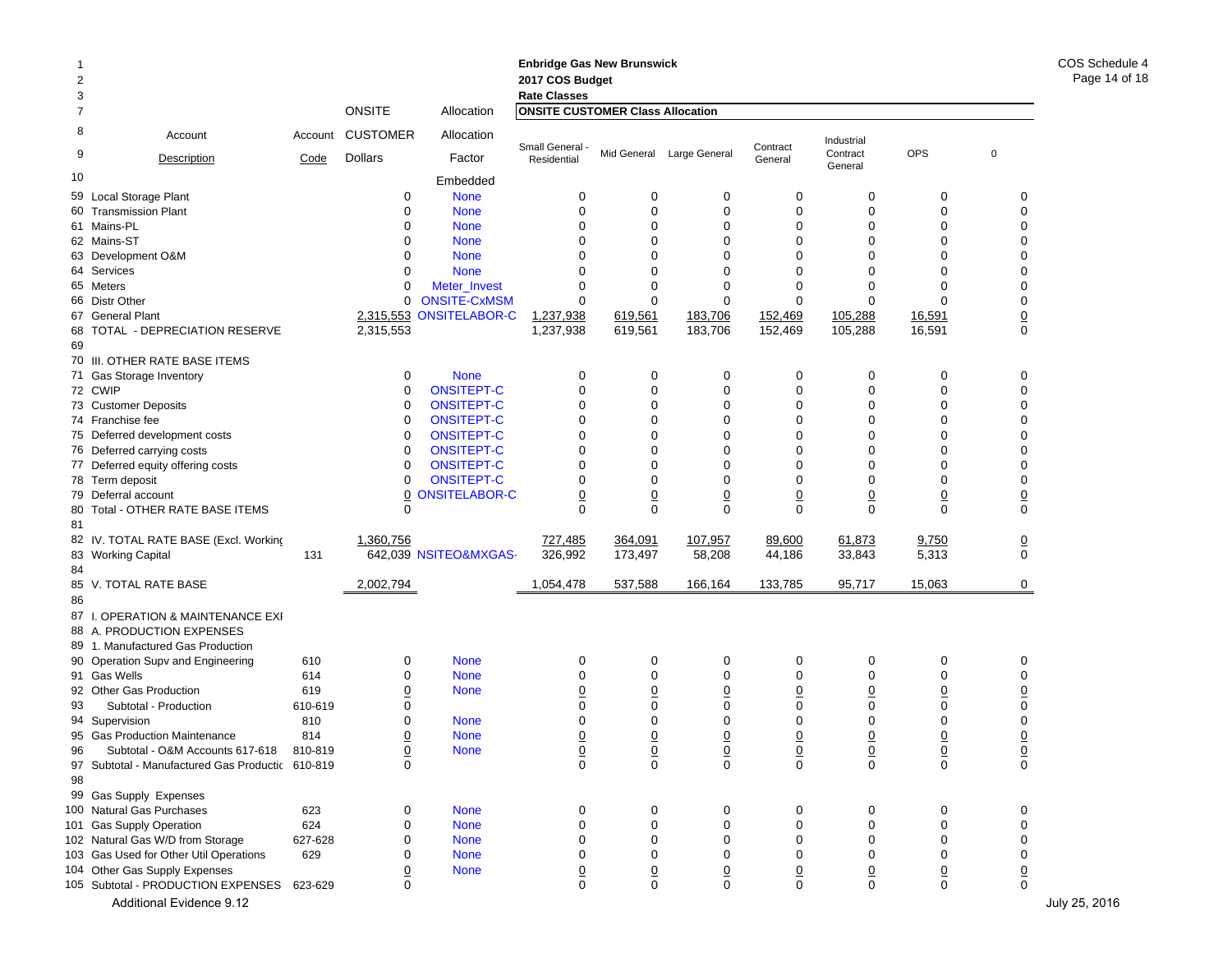| $\overline{2}$<br>3 |                                              | <b>Enbridge Gas New Brunswick</b><br>2017 COS Budget<br><b>Rate Classes</b> |                 |                       |                                         |             |                           |                     | COS Sched<br>Page 15 |             |                 |               |
|---------------------|----------------------------------------------|-----------------------------------------------------------------------------|-----------------|-----------------------|-----------------------------------------|-------------|---------------------------|---------------------|----------------------|-------------|-----------------|---------------|
| $\overline{7}$      |                                              |                                                                             | <b>ONSITE</b>   | Allocation            | <b>ONSITE CUSTOMER Class Allocation</b> |             |                           |                     |                      |             |                 |               |
| 8                   | Account                                      | Account                                                                     | <b>CUSTOMER</b> | Allocation            |                                         |             |                           |                     | Industrial           |             |                 |               |
| 9                   | Description                                  | Code                                                                        | <b>Dollars</b>  | Factor                | Small General<br>Residential            |             | Mid General Large General | Contract<br>General | Contract<br>General  | OPS         | 0               |               |
| 10                  |                                              |                                                                             |                 | Embedded              |                                         |             |                           |                     |                      |             |                 |               |
| 106                 |                                              |                                                                             |                 |                       |                                         |             |                           |                     |                      |             |                 |               |
|                     | 107 B. NATURAL GAS STORAGE, TERMI            |                                                                             |                 |                       |                                         |             |                           |                     |                      |             |                 |               |
|                     | 108 Storage Operation & Maintenance          | 640-859                                                                     | 0               | <b>None</b>           | 0                                       | 0           | 0                         | 0                   | 0                    | 0           | 0               |               |
|                     | 109 Subtotal - NATURAL GAS STORAGE           | 640-859                                                                     | 0               |                       | $\mathbf 0$                             | $\mathbf 0$ | $\mathbf 0$               | $\mathbf 0$         | 0                    | 0           | $\mathbf 0$     |               |
| 110                 |                                              |                                                                             |                 |                       |                                         |             |                           |                     |                      |             |                 |               |
|                     | 111 C. TRANSMISSION EXPENSES                 | 660-869                                                                     | 0               | <b>None</b>           | $\mathbf 0$                             | $\mathbf 0$ | 0                         | 0                   | 0                    | $\mathbf 0$ | 0               |               |
| 112                 |                                              |                                                                             |                 |                       |                                         |             |                           |                     |                      |             |                 |               |
|                     | 113 D. DISTRIBUTION EXPENSES                 |                                                                             |                 |                       |                                         |             |                           |                     |                      |             |                 |               |
|                     | 114 Supervision                              | 670-870                                                                     | 0               | <b>ONSITEDistPT-C</b> | 0                                       | 0           | 0                         | 0                   | 0                    | 0           | 0               |               |
|                     | 115 Load Dispatching                         | 671                                                                         | $\mathbf 0$     | <b>None</b>           | 0                                       | 0           | 0                         | 0                   | $\Omega$             | 0           | 0               |               |
|                     | 116 Meter and Regulator Work                 | 673-878                                                                     | 0               | <b>None</b>           | 0                                       | 0           | 0                         | 0                   | $\mathbf 0$          | $\mathbf 0$ | 0               |               |
|                     | 117 Service Work                             | 674                                                                         | 0               | <b>None</b>           | 0                                       | 0           | 0                         | 0                   | $\Omega$             | $\Omega$    | $\Omega$        |               |
|                     | 118 Mains and Services                       | 675-875                                                                     | $\Omega$        | <b>None</b>           | 0                                       | $\Omega$    | 0                         | $\Omega$            | $\Omega$             | $\Omega$    | $\Omega$        |               |
|                     | 119 Compressor Equipment                     | 676-876                                                                     | 0               | <b>None</b>           | 0                                       | $\Omega$    | 0                         | 0                   | $\Omega$             | 0           | 0               |               |
|                     | 120 Measuring and Regulation                 | 677-877                                                                     | $\mathbf 0$     | Meter_Invest          | 0                                       | $\Omega$    | $\Omega$                  | 0                   | $\Omega$             | $\Omega$    | $\Omega$        |               |
|                     | 121 Other Distribution Equipment             | 679-879                                                                     | 0               | Meter_Invest          | 0                                       | 0           | 0                         | 0                   | $\mathbf 0$          | $\Omega$    | $\mathbf 0$     |               |
|                     | 122 Structures and Improvements              | 872                                                                         | 0               | <b>ONSITEPT-C</b>     | 0                                       | 0           | 0                         | 0                   | $\Omega$             | $\Omega$    | $\Omega$        |               |
|                     | 123 General Maintenance                      | 884-889                                                                     | 1,170,198       | <b>ONSITELABOR-C</b>  | 625,609                                 | 313,104     | 92,839                    | 77,052              | 53,209               | 8,384       | $\overline{0}$  |               |
|                     | 124 Subtotal - DISTRIBUTION EXPENSES 670-889 |                                                                             | 1,170,198       |                       | 625,609                                 | 313,104     | 92,839                    | 77,052              | 53,209               | 8,384       | $\underline{0}$ |               |
|                     | 125 Total - OPERATION & MAINTENANCI          |                                                                             | 1,170,198       |                       | 625,609                                 | 313,104     | 92,839                    | 77,052              | 53,209               | 8,384       | $\underline{0}$ |               |
| 126                 |                                              |                                                                             |                 |                       |                                         |             |                           |                     |                      |             |                 |               |
|                     | 127 II. SALES & MARKETING                    |                                                                             |                 |                       |                                         |             |                           |                     |                      |             |                 |               |
|                     | 128 Supervision                              | 700                                                                         | 372,351         | <b>TOTALPLANT</b>     | 134,094                                 | 112,761     | 55,992                    | 30,566              | 38,552               | 386         | 0               |               |
|                     | 129 Advertising - Natural Gas Promotion      | 701                                                                         | 693,438         | <b>TOTALPLANT</b>     | 249,726                                 | 209,997     | 104,276                   | 56,923              | 71,797               | 719         | $\Omega$        |               |
|                     | 130 Demonstration and Selling Exp            | 702                                                                         | 229,464         | <b>TOTALPLANT</b>     | 82,636                                  | 69,490      | 34,506                    | 18,836              | 23,758               | 238         | 0               |               |
|                     | 131 Revenue from Merchandising               | 703                                                                         | 0               | <b>TOTALPLANT</b>     | 0                                       | 0           | 0                         | 0                   | 0                    | 0           | 0               |               |
|                     | 132 Expense of Merchandising                 | 704                                                                         | 0               | <b>TOTALPLANT</b>     | 0                                       | 0           | 0                         | 0                   | $\mathbf 0$          | 0           | $\Omega$        |               |
|                     | 133 Advertising - Other                      | 705                                                                         | 40,000          | <b>TOTALPLANT</b>     | 14,405                                  | 12,113      | 6,015                     | 3,284               | 4,142                | 41          | $\Omega$        |               |
|                     | 134 Other Sales Promotion                    | 709                                                                         | $\overline{0}$  | <b>Incentives</b>     | 0                                       | 0           | $\overline{0}$            | $\overline{0}$      | 0                    | 0           | $\overline{0}$  |               |
|                     | 135 Total - CUSTOMER ACCOUNTS EXP            |                                                                             | 1,335,253       |                       | 480,861                                 | 404,361     | 200,789                   | 109,608             | 138,249              | 1,385       | 0               |               |
| 136                 |                                              |                                                                             |                 |                       |                                         |             |                           |                     |                      |             |                 |               |
|                     | 137 III. CUSTOMER SERVICE & INFORM.          |                                                                             |                 |                       |                                         |             |                           |                     |                      |             |                 |               |
|                     | 138 Operatin Supervision                     | 710                                                                         | 131,486         | <b>Bills_All</b>      | 91,651                                  | 34,271      | 4,409                     | 875                 | 101                  | 179         | $\mathbf 0$     |               |
|                     | 139 Customers' Contracts and Orders          | 711                                                                         | 0               | <b>Bills_All</b>      | 0                                       | 0           | 0                         | 0                   | 0                    | 0           | $\mathbf 0$     |               |
|                     | 140 Meter Reading                            | 712                                                                         | 1,200           | <b>MetersRead</b>     | 802                                     | 300         | 58                        | 23                  | 9                    | 8           | 0               |               |
|                     | 141 Customers' Billing and Accounting        | 713                                                                         | 1,181,969       | <b>Billing</b>        | 763,495                                 | 285,493     | 36,726                    | 72,892              | 8,411                | 14,952      | $\Omega$        |               |
|                     | 142 Credit and Collection                    | 714                                                                         |                 | 0 'ENALTY_CHARG       | 0                                       | 0           | 0                         | 0                   | 0                    | 0           | 0               |               |
|                     | 143 Uncollectable Accounts                   | 718                                                                         | 277,546         | <b>Write-offs</b>     | 45,531                                  | 81,793      | 75,666                    | 32,315              | 40,896               | 1,345       | ∩               |               |
|                     | 144 Other Customer Accounting                | 719                                                                         | 0               | <b>Bills_All</b>      | 0                                       | 0           | $\mathbf 0$               | 0                   | 0                    | $\mathbf 0$ | $\mathbf 0$     |               |
|                     | 145 Total - CUSTOMER SERVICE & INFO          |                                                                             | 1,592,201       |                       | 901,479                                 | 401,857     | 116,859                   | 106,104             | 49,416               | 16,485      | 0               |               |
| 146                 |                                              |                                                                             |                 |                       |                                         |             |                           |                     |                      |             |                 |               |
|                     | 147 Total - CUSTOMER ACCOUNTS, SEF           |                                                                             | 2,927,454       |                       | 1,382,339                               | 806,219     | 317,649                   | 215,713             | 187,665              | 17,869      | 0               |               |
| 148                 |                                              |                                                                             |                 |                       |                                         |             |                           |                     |                      |             |                 |               |
|                     | 149 IV. ADMINISTRATIVE & GENERAL E.          |                                                                             |                 |                       |                                         |             |                           |                     |                      |             |                 |               |
| 150                 |                                              |                                                                             |                 |                       |                                         |             |                           |                     |                      |             |                 |               |
|                     | 151 Administrative & General                 | 721                                                                         |                 | 2,400 ONSITELABOR-C   | 1,283                                   | 642         | 190                       | 158                 | 109                  | 17          | 0               |               |
|                     | 152 Special Services                         | 722                                                                         |                 | 393,098 ONSITELABOR-C | 210,157                                 | 105,179     | 31,187                    | 25,884              | 17,874               | 2,817       | $\mathbf 0$     |               |
|                     | Additional Evidence 9.12                     |                                                                             |                 |                       |                                         |             |                           |                     |                      |             |                 | July 25, 2016 |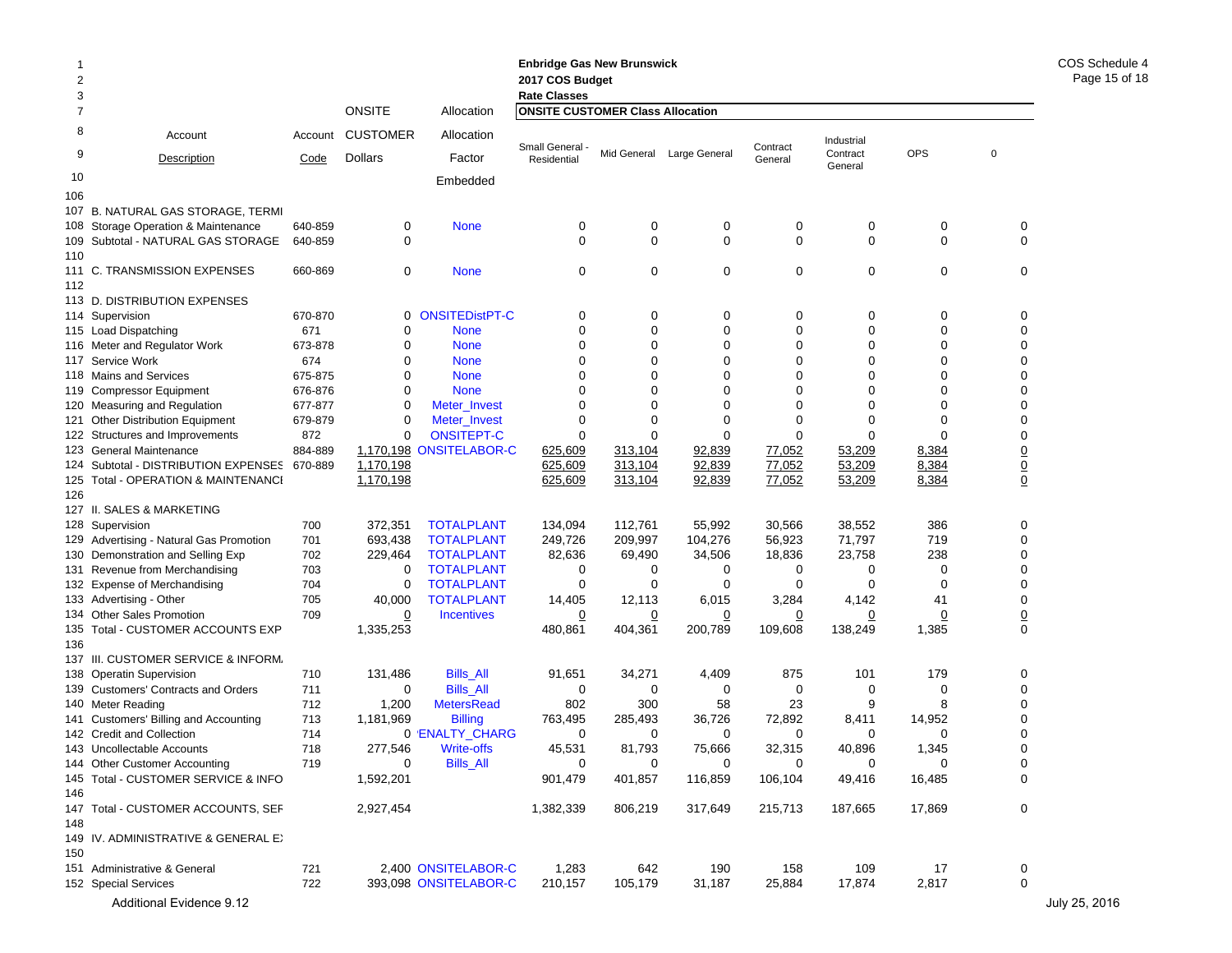| $\overline{c}$ |                                           |                 |                                   |                            | <b>Enbridge Gas New Brunswick</b><br>2017 COS Budget |                 |                           |                 |                        |                 |                 |
|----------------|-------------------------------------------|-----------------|-----------------------------------|----------------------------|------------------------------------------------------|-----------------|---------------------------|-----------------|------------------------|-----------------|-----------------|
| 3              |                                           |                 |                                   |                            | <b>Rate Classes</b>                                  |                 |                           |                 |                        |                 |                 |
| 7              |                                           |                 | <b>ONSITE</b>                     | Allocation                 | <b>ONSITE CUSTOMER Class Allocation</b>              |                 |                           |                 |                        |                 |                 |
| 8<br>9         | Account<br>Description                    | Account<br>Code | <b>CUSTOMER</b><br><b>Dollars</b> | Allocation<br>Factor       | Small General -                                      |                 | Mid General Large General | Contract        | Industrial<br>Contract | <b>OPS</b>      | $\pmb{0}$       |
|                |                                           |                 |                                   |                            | Residential                                          |                 |                           | General         | General                |                 |                 |
| 10             |                                           |                 |                                   | Embedded                   |                                                      |                 |                           |                 |                        |                 |                 |
|                | 153 Insurance                             | 723             | 0                                 | <b>ONSITEPT-C</b>          | 0                                                    | 0               | 0                         | 0               | 0                      | 0               | 0               |
|                | 154 Injuries & Damages                    | 724             |                                   | 0 ONSITELABOR-C            | $\mathbf 0$                                          | $\mathbf 0$     | $\mathbf 0$               | $\mathbf 0$     | $\mathbf 0$            | $\Omega$        | 0               |
|                | 155 Employee Pensions and Benefits        | 725             |                                   | 1.076.325 ONSITELABOR-C    | 575,423                                              | 287,987         | 85,391                    | 70,871          | 48,940                 | 7,712           | $\mathbf 0$     |
|                | 156 Other Admin & Gen Expenses            | 728             |                                   | 1,572,081 ONSITELABOR-C    | 840,464                                              | 420,634         | 124,722                   | 103,514         | 71,482                 | 11,264          | 0               |
|                | 157 Admin & Gen Expenses Transferred      | 729             |                                   | (1,366,738) ISITE-TRANSFER | (700, 426)                                           | (372, 588)      | (125, 620)                | (95,026)        | (73,078)               | $\overline{0}$  | $\underline{0}$ |
|                | 158 Subtotal - O&M Accounts 721-729       |                 | 1,677,166                         |                            | 926,901                                              | 441,855         | 115,871                   | 105,402         | 65,328                 | 21,809          | 0               |
| 159            |                                           |                 |                                   |                            |                                                      |                 |                           |                 |                        |                 |                 |
|                | 160 TOTAL - OPERATING EXPENSES (E:        |                 | 5,774,817                         |                            | 2,934,850                                            | 1,561,178       | 526,358                   | 398,167         | 306,202                | 48,063          | 0               |
| 161            | 162 VI. DEPRECIATION EXPENSE              |                 |                                   |                            |                                                      |                 |                           |                 |                        |                 |                 |
|                | 163 Intangible Plant                      | 403             |                                   | 0 ONSITEPT-C_INT           | 0                                                    | 0               | 0                         | 0               | 0                      | 0               | 0               |
|                | 164 Production Plant                      | 403             | 0                                 | <b>None</b>                | $\mathbf 0$                                          | 0               | 0                         | $\mathbf 0$     | 0                      | 0               | 0               |
|                | 165 Local Storage Plant                   | 403             | $\mathbf 0$                       | <b>None</b>                | $\mathbf 0$                                          | $\mathbf 0$     | $\mathbf 0$               | $\mathbf 0$     | $\mathbf 0$            | $\mathbf 0$     | 0               |
|                | 166 Transmission Plant                    | 403             | 0                                 | <b>None</b>                | 0                                                    | $\mathbf 0$     | $\mathbf 0$               | $\mathbf 0$     | $\mathbf 0$            | 0               | 0               |
|                | 167 Mains-PL                              | 404             | $\mathbf 0$                       | <b>None</b>                | 0                                                    | 0               | $\mathbf 0$               | $\mathbf 0$     | $\mathbf 0$            | $\mathbf 0$     | 0               |
|                | 168 Mains-ST                              | 404             | $\mathbf 0$                       | <b>None</b>                | $\Omega$                                             | $\Omega$        | $\mathbf 0$               | $\mathbf 0$     | $\mathbf 0$            | $\mathbf 0$     | 0               |
|                | 169 Development O&M                       | 404             | 0                                 | <b>None</b>                | 0                                                    | 0               | 0                         | 0               | $\mathbf 0$            | $\mathbf 0$     | 0               |
|                | 170 Services                              | 404             | $\mathbf 0$                       | <b>None</b>                | $\Omega$                                             | $\mathbf 0$     | $\Omega$                  | $\mathbf 0$     | $\mathbf 0$            | $\mathbf 0$     | 0               |
|                | 171 Meters                                | 404             | 0                                 | Meter_Invest               | 0                                                    | 0               | $\mathbf 0$               | $\mathbf 0$     | $\mathbf 0$            | 0               | 0               |
|                | 172 Distr Other                           | 404             | 0                                 | <b>ONSITE-CxMSM</b>        | $\mathbf 0$                                          | $\mathbf 0$     | $\mathbf 0$               | $\mathbf 0$     | $\mathbf 0$            | $\mathbf 0$     | 0               |
|                | 173 General Plant                         | 404             | 248,176                           | <b>ONSITELABOR-C</b>       | 132,679                                              | 66,403          | 19,689                    | 16,341          | 11,284                 | 1,778           | 0               |
|                | 174 Amort Ltd-Term Elect/Gas Plant        | 404             | 0                                 | <b>ONSITEPT-C</b>          | 0                                                    | 0               | 0                         | 0               | 0                      | 0               | 0               |
|                | 175 Adjustment                            |                 | $\overline{0}$                    | <b>ONSITEPT-C</b>          | 0                                                    | $\overline{0}$  | $\overline{0}$            | $\overline{0}$  | $\overline{0}$         | $\overline{0}$  | $\overline{0}$  |
|                | 176 Total - DEPRECIATION EXPENSE          | 403-404         | 248,176                           |                            | 132,679                                              | 66,403          | 19,689                    | 16,341          | 11,284                 | 1,778           | $\mathbf 0$     |
| 177            |                                           |                 |                                   |                            |                                                      |                 |                           |                 |                        |                 |                 |
|                | 178 VII. TAXES OTHER THAN INCOME T.       |                 |                                   |                            |                                                      |                 |                           |                 |                        |                 |                 |
| 179            |                                           |                 |                                   |                            |                                                      |                 |                           |                 |                        |                 |                 |
|                | 180 Property Tax- Plant                   |                 | 0                                 | <b>ONSITEPT-C</b>          | 0                                                    | 0               | 0                         | 0               | 0                      | 0               | 0               |
|                | 181 Distribution Tax                      |                 | 0                                 | <b>RATEBASE</b>            | $\mathbf 0$                                          | $\mathbf 0$     | $\mathbf 0$               | $\mathbf 0$     | $\mathbf 0$            | $\mathbf 0$     | 0               |
|                | 182 Payroll related                       |                 | $\Omega$                          | <b>ONSITELABOR-C</b>       | $\mathbf 0$                                          | $\mathbf 0$     | $\mathbf 0$               | $\mathbf 0$     | $\mathbf 0$            | $\mathbf 0$     | 0               |
|                | 183 Other taxes                           |                 | $\mathbf 0$                       | <b>ONSITEPT-C</b>          | $\mathbf 0$                                          | 0               | $\mathbf 0$               | $\mathbf 0$     | $\mathbf 0$            | 0               | 0               |
|                | 184 Property Tax- Gas                     |                 | $\overline{0}$                    | <b>None</b>                | $\overline{0}$                                       | $\overline{0}$  | $\overline{0}$            | $\underline{0}$ | $\underline{0}$        | $\overline{0}$  | $\overline{0}$  |
| 186            | 185 Total Taxes Other Than Income Taxes   | 408             | 0                                 |                            | $\mathbf 0$                                          | $\mathbf 0$     | $\mathbf 0$               | $\mathbf 0$     | $\mathbf 0$            | $\mathbf 0$     | $\mathbf 0$     |
|                | 187 B. Franchise and Revenue Taxes        |                 |                                   |                            |                                                      |                 |                           |                 |                        |                 |                 |
|                | 188 Gross Receipts Tax                    |                 |                                   | 0 NSITE-C_Rev_GR           | 0                                                    | 0               | 0                         | 0               | 0                      | 0               | 0               |
|                | 189 GRT- Uncoll Rider                     |                 | $\overline{0}$                    | <b>None</b>                | $\overline{0}$                                       | $\overline{0}$  | $\overline{0}$            | $\overline{0}$  | $\overline{0}$         | $\overline{0}$  | $\overline{0}$  |
|                | 190 Subtotal- Franchise and Gross Receipt |                 | 0                                 |                            | $\mathbf 0$                                          | $\mathbf 0$     | $\mathbf 0$               | $\mathbf 0$     | $\mathbf 0$            | $\mathbf 0$     | $\mathbf 0$     |
| 191            |                                           |                 |                                   |                            |                                                      |                 |                           |                 |                        |                 |                 |
|                | 192 C. Income Tax Expense                 |                 |                                   |                            |                                                      |                 |                           |                 |                        |                 |                 |
|                | 193 State Income Tax expense              |                 | 0                                 | PreTax-OnSi-C              | 0                                                    | 0               | 0                         | 0               | 0                      | 0               | 0               |
|                | 194 Federal Income Tax expense            |                 | $\overline{0}$                    | PreTax-OnSi-C              | $\overline{0}$                                       | $\overline{0}$  | $\overline{0}$            | $\overline{0}$  | $\underline{0}$        | $\overline{0}$  | $\overline{0}$  |
|                | 195 Subtotal- Income tax expense          |                 | $\overline{0}$                    |                            | $\underline{0}$                                      | $\underline{0}$ | $\underline{0}$           | $\underline{0}$ | $\underline{0}$        | $\underline{0}$ |                 |
|                | 196 Total- TAX EXPENSE                    |                 | $\mathbf 0$                       |                            | $\mathbf 0$                                          | $\mathbf 0$     | $\mathbf 0$               | 0               | $\mathbf 0$            | $\mathbf 0$     | $\frac{0}{0}$   |
| 197            |                                           |                 |                                   |                            |                                                      |                 |                           |                 |                        |                 |                 |
|                | 198 TOTAL EXPENSES                        |                 | 6,022,993                         |                            | 3,067,529                                            | 1,627,581       | 546,048                   | 414,508         | 317,486                | 49,841          | 0               |
| 199            |                                           |                 |                                   |                            |                                                      |                 |                           |                 |                        |                 |                 |

COS Schedule 4Page 16 of 18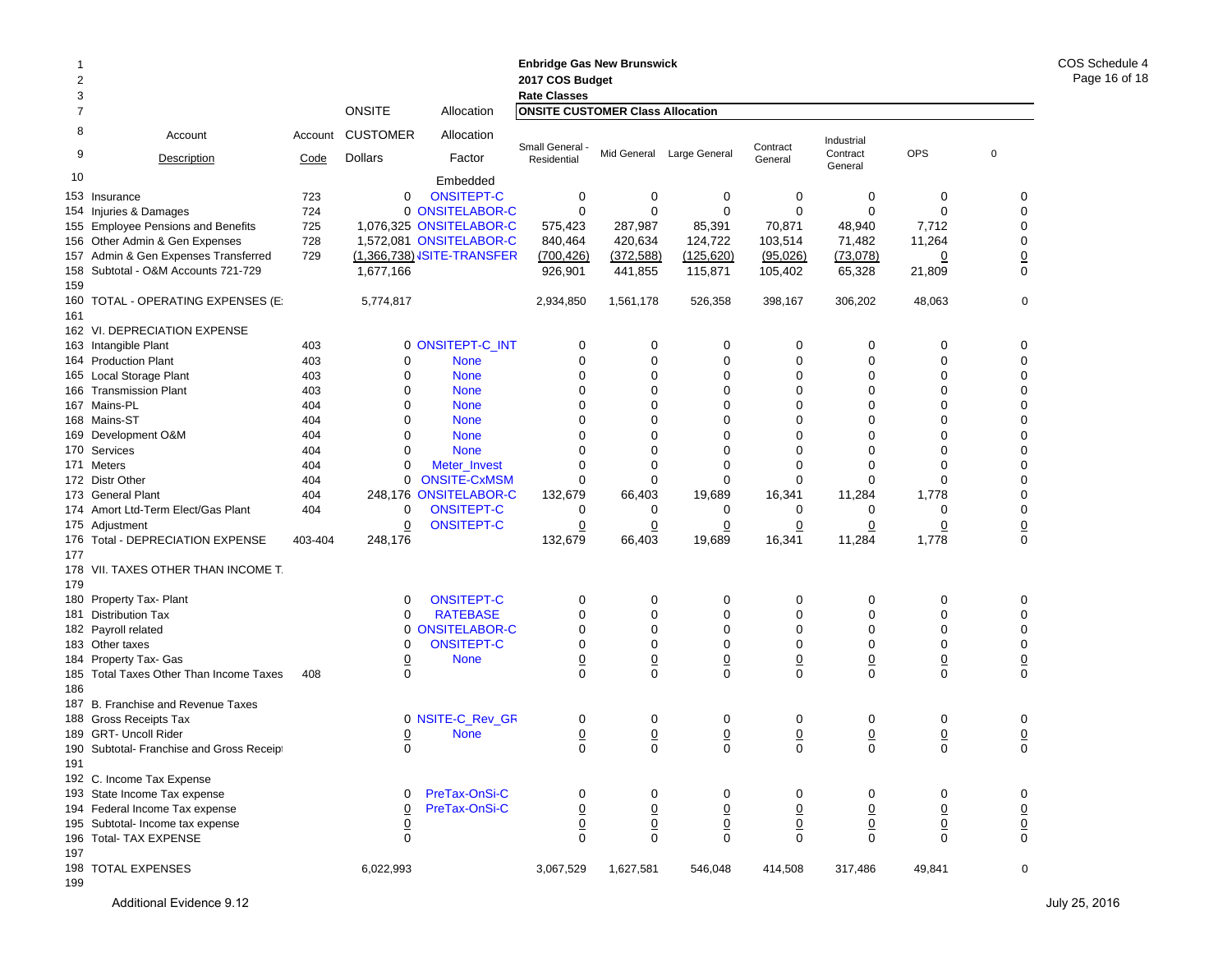| 2<br>3 |                                           |                 |                            |                      | <b>Enbridge Gas New Brunswick</b><br>2017 COS Budget<br><b>Rate Classes</b> |                |                           |                     |                        |                |                 | COS Sched<br>Page 17 |
|--------|-------------------------------------------|-----------------|----------------------------|----------------------|-----------------------------------------------------------------------------|----------------|---------------------------|---------------------|------------------------|----------------|-----------------|----------------------|
| 7      |                                           |                 | ONSITE                     | Allocation           | <b>ONSITE CUSTOMER Class Allocation</b>                                     |                |                           |                     |                        |                |                 |                      |
| 8<br>9 | Account<br>Description                    | Account<br>Code | <b>CUSTOMER</b><br>Dollars | Allocation<br>Factor | Small General -<br>Residential                                              |                | Mid General Large General | Contract<br>General | Industrial<br>Contract | <b>OPS</b>     | 0               |                      |
| 10     |                                           |                 |                            | Embedded             |                                                                             |                |                           |                     | General                |                |                 |                      |
|        | 200 V. REVENUES at Present Rates          |                 |                            |                      |                                                                             |                |                           |                     |                        |                |                 |                      |
|        | 201 Retail Revenue                        | 520             | 6,033,022                  | Delivery_Rev         | 989,702                                                                     | 1,777,945      | 1,644,764                 | 702,423             | 888,950                | 29,239         | 0               |                      |
|        | 202 Commercial Sales                      | 521             | 0                          | Delivery_Rev         | 0                                                                           | 0              | 0                         | 0                   | 0                      | 0              | $\Omega$        |                      |
|        | 203 Industrial Sales                      | 522             | 0                          | Delivery_Rev         | 0                                                                           | 0              | 0                         | 0                   | 0                      | 0              | n               |                      |
|        | 204 Other Sales                           | 529             | 24,042                     | Delivery_Rev         | 3,944                                                                       | 7,085          | 6,554                     | 2,799               | 3,543                  | 117            |                 |                      |
|        | 205 Late Payment Penalties                | 560             |                            | 41,505 'ENALTY_CHARG | 13,032                                                                      | 17,460         | 7,384                     | 2,267               | 1,360                  | 2              | n               |                      |
|        | 206 Revenue from Service Work             | 561             | 30,011                     | Delivery_Rev         | 4,923                                                                       | 8,844          | 8,182                     | 3,494               | 4,422                  | 145            | 0               |                      |
|        | 207 Transportation Revenue                | 570             | 0                          | Delivery_Rev         | 0                                                                           | 0              | 0                         | 0                   | 0                      | 0              | O               |                      |
|        | 208 Miscellaneous Operating Revenue       | 579             | 0                          | Delivery_Rev         | 0                                                                           | 0              | 0                         | 0                   | 0                      | 0              | 0               |                      |
|        | 209 Other Revenue                         |                 | 2,386                      | Delivery_Rev         | 391                                                                         | 703            | 650                       | 278                 | 352                    | 12             | $\Omega$        |                      |
|        | 210 Rent from Gas Ppty / Other Rev        |                 | 0                          | <b>ONSITEPT-C</b>    | 0                                                                           | $\overline{0}$ | 0                         | $\overline{0}$      | $\overline{0}$         | 0              |                 |                      |
| 211    | Subtotal Gas Revenues, net                |                 | 6,130,966                  |                      | 1,011,993                                                                   | 1,812,038      | 1,667,534                 | 711,262             | 898,625                | 29,514         | 0               |                      |
| 212    |                                           |                 |                            |                      |                                                                             |                |                           |                     |                        |                |                 |                      |
|        | 213 Non-Operating Income                  |                 | 0                          | <b>None</b>          | 0                                                                           | 0              | 0                         | 0                   | 0                      | 0              | 0               |                      |
|        | 214 Non-Operating Income                  |                 | $\overline{0}$             | <b>None</b>          | <u>0</u>                                                                    | $\overline{0}$ | $\overline{0}$            | $\overline{0}$      | $\overline{0}$         | $\overline{0}$ | $\overline{0}$  |                      |
|        | 215 Total Non-Oper Income                 |                 | 0                          |                      | $\Omega$                                                                    | $\Omega$       | 0                         | 0                   | 0                      | $\Omega$       | 0               |                      |
| 216    |                                           |                 |                            |                      |                                                                             |                |                           |                     |                        |                |                 |                      |
|        | 217 Total Revenue                         |                 | 6,130,966                  |                      | 1,011,993                                                                   | 1,812,038      | 1,667,534                 | 711,262             | 898,625                | 29,514         | 0               |                      |
| 218    |                                           |                 |                            |                      |                                                                             |                |                           |                     |                        |                |                 |                      |
|        | 219 Total Expenses                        |                 | 6,022,993                  |                      | 3,067,529                                                                   | 1,627,581      | 546,048                   | 414,508             | 317,486                | 49,841         | 0               |                      |
| 220    |                                           |                 |                            |                      |                                                                             |                |                           |                     |                        |                |                 |                      |
|        | 221 NET INCOME at Present Rates           |                 | 107,973                    |                      | (2,055,537)                                                                 | 184,457        | 1,121,487                 | 296,754             | 581,139                | (20, 327)      | (0)             |                      |
| 222    |                                           |                 |                            |                      |                                                                             |                |                           |                     |                        |                |                 |                      |
|        | 223 Tariff Revenue Requirements           |                 | 5,927,435                  |                      | 3,045,630                                                                   | 1,594,191      | 523,927                   | 405,947             | 308,162                | 49,577         | 0               |                      |
| 224    |                                           |                 |                            |                      |                                                                             |                |                           |                     |                        |                |                 |                      |
|        | 225 SUMMARY                               |                 |                            |                      |                                                                             |                |                           |                     |                        |                |                 |                      |
|        | 226 Revenues                              |                 |                            |                      |                                                                             |                |                           |                     |                        |                |                 |                      |
|        | 227 Gas revenues                          |                 | 6,130,966                  |                      | 1,011,993                                                                   | 1,812,038      | 1,667,534                 | 711,262             | 898,625                | 29,514         |                 |                      |
|        | 228 Non-operating income                  |                 | 0                          |                      | 0                                                                           | $\overline{0}$ | 0                         | $\overline{0}$      | $\overline{0}$         | 0              | $\overline{0}$  |                      |
|        | 229 Total revenues                        |                 | 6,130,966                  |                      | 1,011,993                                                                   | 1,812,038      | 1,667,534                 | 711,262             | 898,625                | 29,514         | 0               |                      |
| 230    |                                           |                 |                            |                      |                                                                             |                |                           |                     |                        |                |                 |                      |
|        | 231 Operating Expenses                    |                 |                            |                      |                                                                             |                |                           |                     |                        |                |                 |                      |
|        | 232 Production Expenses                   |                 | 0                          |                      | 0                                                                           | 0              | 0                         | 0                   | 0                      | 0              | 0               |                      |
|        | 233 Natural Gas Storage, Terminaling & Pr |                 | 0                          |                      | 0                                                                           | 0              | 0                         | 0                   | 0                      | 0              | 0               |                      |
|        | 234 Transmission Expenses                 |                 | ∩                          |                      | 0                                                                           | $\Omega$       | 0                         | 0                   | $\Omega$               | $\Omega$       | $\Omega$        |                      |
|        | 235 Distribution Expenses                 |                 | 1,170,198                  |                      | 625,609                                                                     | 313,104        | 92,839                    | 77,052              | 53,209                 | 8,384          | <u>0</u>        |                      |
|        | 236 Total Operating Expenses              |                 | 1,170,198                  |                      | 625,609                                                                     | 313,104        | 92,839                    | 77,052              | 53,209                 | 8,384          | 0               |                      |
| 237    |                                           |                 |                            |                      |                                                                             |                |                           |                     |                        |                |                 |                      |
|        | 238 Customer Accounts, Services, & Sales  |                 | 2,927,454                  |                      | 1,382,339                                                                   | 806,219        | 317,649                   | 215,713             | 187,665                | 17,869         | 0               |                      |
|        | 239 Administrative & General Expenses     |                 | 1,677,166                  |                      | 926,901                                                                     | 441,855        | 115,871                   | 105,402             | 65,328                 | 21,809         | 0               |                      |
|        | 240 Depreciation Expense                  |                 | 248,176                    |                      | 132,679                                                                     | 66,403         | 19,689                    | 16,341              | 11,284                 | 1,778          | 0               |                      |
|        | 241 Taxes other than Income, GRT          |                 | $\overline{0}$             |                      | <u>0</u>                                                                    |                | <u>0</u>                  | $\overline{0}$      | 0                      | $\overline{0}$ | $\overline{0}$  |                      |
|        | 242 Total Other Expenses                  |                 | 4,852,795                  |                      | 2,441,920                                                                   | 1,314,477      | 453,209                   | 337,456             | 264,277                | 41,457         | 0               |                      |
| 243    |                                           |                 |                            |                      |                                                                             |                |                           |                     |                        |                |                 |                      |
|        | 244 Income tax expense                    |                 | 0                          |                      | 0                                                                           | 0              | 0                         | 0                   | 0                      | 0              | 0               |                      |
|        | 245 Gross receipts tax expense            |                 | $\overline{0}$             |                      | $\overline{0}$                                                              | $\overline{0}$ | <u>0</u>                  | $\overline{0}$      | $\overline{0}$         | $\overline{0}$ | $\underline{0}$ |                      |
|        | 246 Total expenses                        |                 | 6,022,993                  |                      | 3,067,529                                                                   | 1,627,581      | 546,048                   | 414,508             | 317,486                | 49,841         | 0               |                      |
|        | Additional Evidence 9.12                  |                 |                            |                      |                                                                             |                |                           |                     |                        |                |                 | July 25, 2016        |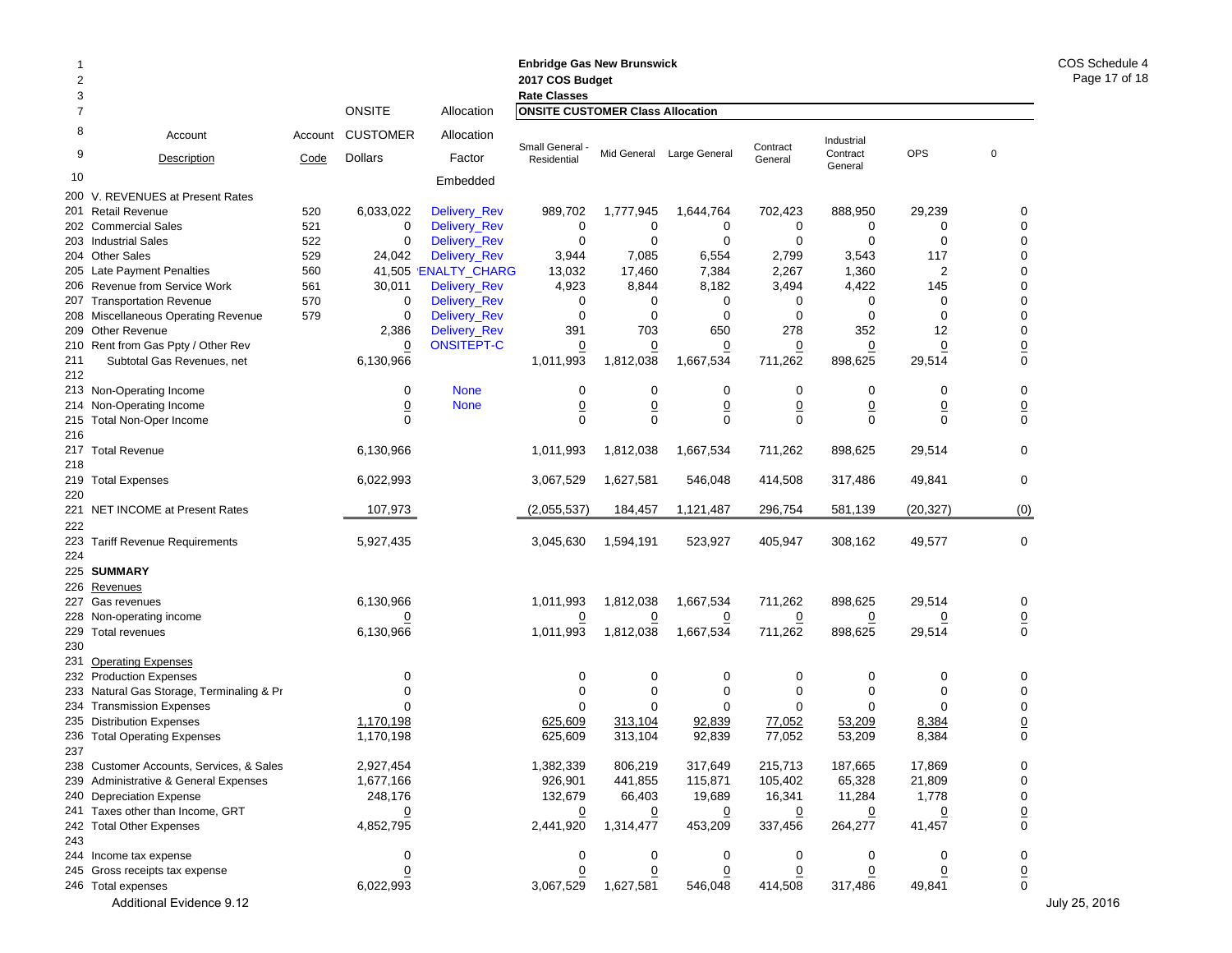| $\overline{2}$<br>3 |                                             |         |                 |             | <b>Enbridge Gas New Brunswick</b><br>2017 COS Budget<br><b>Rate Classes</b> |                |                           |                     |                     |            |                               |
|---------------------|---------------------------------------------|---------|-----------------|-------------|-----------------------------------------------------------------------------|----------------|---------------------------|---------------------|---------------------|------------|-------------------------------|
| $\overline{7}$      |                                             |         | <b>ONSITE</b>   | Allocation  | <b>ONSITE CUSTOMER Class Allocation</b>                                     |                |                           |                     |                     |            |                               |
| 8                   | Account                                     | Account | <b>CUSTOMER</b> | Allocation  |                                                                             |                |                           |                     | Industrial          |            |                               |
| 9                   | Description                                 | Code    | <b>Dollars</b>  | Factor      | Small General -<br>Residential                                              |                | Mid General Large General | Contract<br>General | Contract<br>General | <b>OPS</b> | $\Omega$                      |
| 10                  |                                             |         |                 | Embedded    |                                                                             |                |                           |                     |                     |            |                               |
| 247                 |                                             |         |                 |             |                                                                             |                |                           |                     |                     |            |                               |
|                     | 248 NET INCOME at Present Rates             |         | 107,973         |             | (2,055,537)                                                                 | 184,457        | 1,121,487                 | 296,754             | 581,139             | (20, 327)  | (0)                           |
| 249                 |                                             |         |                 |             |                                                                             |                |                           |                     |                     |            |                               |
| 251                 | 250 Total Rate Base                         |         | 2,002,794       |             | 1,054,478                                                                   | 537,588        | 166,164                   | 133,785             | 95,717              | 15,063     | 0                             |
|                     | 252 Return at Present Rates                 |         |                 |             |                                                                             |                |                           |                     |                     |            |                               |
| 253                 |                                             |         |                 |             |                                                                             |                |                           |                     |                     |            |                               |
|                     | 254 REVENUE REQUIREMENTS                    |         |                 |             |                                                                             |                |                           |                     |                     |            |                               |
| 255                 |                                             |         |                 |             |                                                                             |                |                           |                     |                     |            |                               |
|                     | 256 Target ROR                              |         | 7.60%           |             | 7.60%                                                                       | 7.60%          | 7.60%                     | 7.60%               | 7.60%               | 7.60%      | 7.60%                         |
|                     | 257 Using Target for System                 |         |                 |             |                                                                             |                |                           |                     |                     |            |                               |
|                     | 258 Rate Base                               |         | 2,002,794       |             | 1,054,478                                                                   | 537,588        | 166,164                   | 133,785             | 95,717              | 15,063     | 0                             |
| 259                 |                                             |         |                 |             |                                                                             |                |                           |                     |                     |            |                               |
|                     | 260 Operating expenses                      |         | 5,774,817       |             | 2,934,850                                                                   | 1,561,178      | 526,358                   | 398,167             | 306,202             | 48,063     | $\Omega$                      |
|                     | 261 Depreciation expense                    |         | 248,176         |             | 132,679                                                                     | 66,403         | 19,689                    | 16,341              | 11,284              | 1,778      | 0                             |
|                     | 262 Additional Bad Debt expense             |         | 0               | <b>None</b> | 0                                                                           | 0              | 0                         | 0                   | 0                   | 0          | 0                             |
|                     | 263 Taxes other than Income, GRT            |         |                 |             |                                                                             | $\overline{0}$ | <u>0</u>                  | <u>0</u>            | 0<br>317,486        |            | $\overline{0}$<br>$\mathbf 0$ |
| 265                 | 264 Operating expenses to recover           |         | 6,022,993       |             | 3,067,529                                                                   | 1,627,581      | 546,048                   | 414,508             |                     | 49,841     |                               |
| 267                 | 266 Target Return on Rate Base- After taxes |         | 152,296         |             | 80,185                                                                      | 40,879         | 12,635                    | 10,173              | 7,278               | 1,145      | 0                             |
|                     | 268 Income taxes to recover                 |         | 0               | 0.0%        | 0                                                                           | 0              | 0                         | 0                   | 0                   | 0          | 0                             |
|                     | 269 Subtotal- Rev Req before GRT            |         | 6,175,290       |             | 3,147,714                                                                   | 1,668,460      | 558,683                   | 424,681             | 324,765             | 50,987     | $\overline{0}$                |
|                     | 270 GRT needed                              |         |                 |             | ŋ                                                                           | $\Omega$       | $\Omega$                  | $\Omega$            |                     | $\Omega$   | 0                             |
|                     | 271 TOTAL REVENUE REQUIREMENT               |         | 6,175,290       |             | 3,147,714                                                                   | 1,668,460      | 558,683                   | 424,681             | 324,765             | 50,987     | $\mathbf 0$                   |

COS Schedule 4Page 18 of 18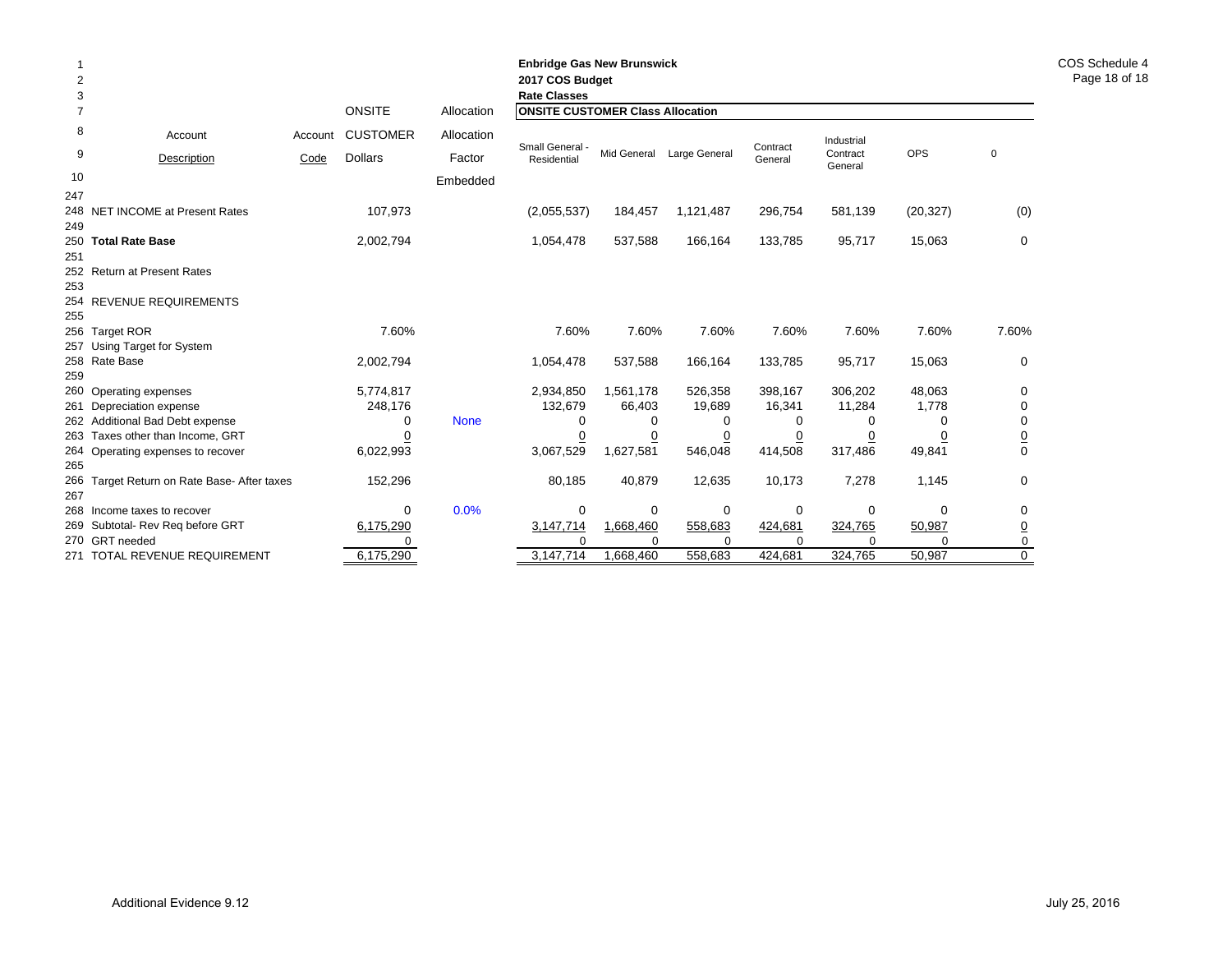## **Enbridge Gas New Brunswick 2017 COS Budget**

**COS Schedule 5Page 1 of 5**

| 3              |                                        |         |                |                          | <b>Rate Classes</b> |                     |           |                    |               |  |
|----------------|----------------------------------------|---------|----------------|--------------------------|---------------------|---------------------|-----------|--------------------|---------------|--|
| $\overline{7}$ |                                        |         |                |                          |                     | <b>DISTRIBUTION</b> |           |                    | <b>ONSITE</b> |  |
| 8              | Account                                |         | Total          | Functional               | Classification      | Demand              | Commodity | Customer           | Customer      |  |
| 9              | Description                            | Account | <b>Dollars</b> | Allocator                | Allocator           | Allocator           | Allocator | Allocator          | Allocator     |  |
| 10             |                                        |         |                |                          |                     |                     |           |                    |               |  |
| 11             |                                        |         |                |                          |                     |                     |           |                    |               |  |
|                | 12 I. GAS PLANT IN SERVICE             |         |                |                          |                     |                     |           |                    |               |  |
|                | 13 Franchises & Consents               | 401     | $\mathbf 0$    |                          |                     |                     |           |                    |               |  |
|                | 14 Other Intangible Plant              | 402     | 0              |                          |                     |                     |           |                    |               |  |
|                |                                        |         | $\mathbf 0$    |                          |                     |                     |           |                    |               |  |
|                | 15 Subtotal - INTANGIBLE ASSETS        | 401-402 |                |                          |                     |                     |           |                    |               |  |
| 16             |                                        |         |                |                          |                     |                     |           |                    |               |  |
|                | 17 B. PRODUCTION PLANT                 |         |                |                          |                     |                     |           |                    |               |  |
|                | 18 Production Plant                    | 403-419 | $\mathbf 0$    |                          |                     |                     |           |                    |               |  |
|                | 19 Subtotal - PRODUCTION PLANT         | 403-419 | $\mathbf 0$    |                          |                     |                     |           |                    |               |  |
| 20             |                                        |         |                |                          |                     |                     |           |                    |               |  |
|                | 21 C. STORAGE PLANT                    |         |                |                          |                     |                     |           |                    |               |  |
|                | 22 Storage Plant                       | 440-459 | 0              |                          |                     |                     |           |                    |               |  |
|                | 23 Subtotal - STORAGE PLANT            | 440-459 | $\mathbf 0$    |                          |                     |                     |           |                    |               |  |
| 24             |                                        |         |                |                          |                     |                     |           |                    |               |  |
|                | 25 D. TRANSMISSION PLANT               | 460-469 | $\mathbf 0$    |                          |                     |                     |           |                    |               |  |
| 26             |                                        |         |                |                          |                     |                     |           |                    |               |  |
|                | 27 E. DISTRIBUTION PLANT               |         |                |                          |                     |                     |           |                    |               |  |
|                | 28 Land and Land Rights                | 470     | 564,250        | <b>DIST</b>              | <b>DEMAND</b>       | Peak                |           |                    |               |  |
|                | 29 Structures and Improvements         | 472     | 0              | $\overline{a}$           |                     |                     |           |                    |               |  |
|                | 30 Services                            | 473     | 68,046,578     | <b>DIST</b>              | <b>CUST</b>         |                     |           | Service_Invest     |               |  |
|                | 31 Regulators and Meter Installations  | 474     | $\mathbf 0$    |                          |                     |                     |           |                    |               |  |
|                | 32 Mains-PL                            | 475     | 80,122,521     | <b>DIST</b>              | <b>MAINS-PL</b>     | MainsDemand-PL      |           | MainsCustomer-PL   |               |  |
|                |                                        |         |                |                          |                     |                     |           |                    |               |  |
|                | 33 Mains-ST                            | 475     | 49,808,843     | <b>DIST</b>              | <b>DEMAND</b>       | MainsDemand         |           |                    |               |  |
|                | 34 Compressor Equipment                | 476     | $\Omega$       | $\overline{\phantom{a}}$ |                     |                     |           |                    |               |  |
|                | 35 Meas. & Reg. Stat. Equip. - General | 477     | 16,372,546     | <b>DIST</b>              | <b>DEMAND</b>       | Peak                |           |                    |               |  |
| 36 Meters      |                                        | 478     | 23,801,511     | <b>DIST</b>              | <b>CUST</b>         |                     |           | Meter_Invest       |               |  |
|                | 37 Other Distribution Equipment        | 479     | 0              |                          |                     |                     |           |                    |               |  |
|                | 38 Development O&M                     | 479     | 114,901,733    | <b>PLANT</b>             | <b>DISTPT</b>       | DISTPT-D            |           | DISTPT-C           |               |  |
|                | 39 Subtotal - DISTRIBUTION PLANT       | 470-479 | 353,617,982    |                          |                     |                     |           |                    |               |  |
| 40             |                                        |         |                |                          |                     |                     |           |                    |               |  |
|                | 41 F. GENERAL PLANT                    |         |                |                          |                     |                     |           |                    |               |  |
|                | 42 Land and Land Rights                | 480     | 0              | $\overline{a}$           |                     |                     |           |                    |               |  |
|                | 43 Structures and Improvements         | 482     | 208.700        | <b>LABOR</b>             | <b>DISTLABOR</b>    | <b>DISTLABOR-D</b>  |           | <b>DISTLABOR-C</b> | ONSITELABOR-C |  |
|                | 44 Office Furniture and Equipment      | 483     | 348,429        | <b>LABOR</b>             | <b>DISTLABOR</b>    | <b>DISTLABOR-D</b>  |           | DISTLABOR-C        | ONSITELABOR-C |  |
|                | 45 Transportation Equipment            | 484     | 1,986,713      | <b>LABOR</b>             | <b>DISTLABOR</b>    | DISTLABOR-D         |           | DISTLABOR-C        | ONSITELABOR-C |  |
|                | 46 Heavy Work Equipment                | 485     | $\mathbf 0$    |                          |                     |                     |           |                    |               |  |
|                | 47 Tools & Work Equipment              | 486     | 2,152,260      | <b>LABOR</b>             | <b>DISTLABOR</b>    | DISTLABOR-D         |           | DISTLABOR-C        | ONSITELABOR-C |  |
|                | 48 Equipment on Customers' Premises    | 487     | $\mathbf 0$    | $\overline{a}$           |                     |                     |           |                    |               |  |
|                | 49 Communication Structures & Equip    | 488     | $\mathbf 0$    |                          |                     |                     |           |                    |               |  |
|                | 50 Computer Hardware & Software        | 490     | 4,494,669      | <b>LABOR</b>             | <b>DISTLABOR</b>    | DISTLABOR-D         |           | DISTLABOR-C        | ONSITELABOR-C |  |
|                |                                        | 489     |                |                          |                     |                     |           |                    |               |  |
|                | 51 Other General Equipment             |         | $\mathbf 0$    |                          |                     |                     |           |                    |               |  |
|                | 52 Subtotal - GENERAL PLANT            | 480-490 | 9,190,772      |                          |                     |                     |           |                    |               |  |
| 53             |                                        |         |                |                          |                     |                     |           |                    |               |  |
|                | 54 TOTAL UTILITY PLANT                 |         |                |                          |                     |                     |           |                    |               |  |
| 55             |                                        |         |                |                          |                     |                     |           |                    |               |  |
|                | 56 II. DEPRECIATION RESERVE            |         |                |                          |                     |                     |           |                    |               |  |
|                | 57 Intangible Plant                    |         | $\mathbf 0$    |                          |                     |                     |           |                    |               |  |
|                | 58 Production Plant                    |         | $\Omega$       |                          |                     |                     |           |                    |               |  |
|                | 59 Local Storage Plant                 |         | 0              |                          |                     |                     |           |                    |               |  |
|                | 60 Transmission Plant                  |         | $\Omega$       |                          |                     |                     |           |                    |               |  |
|                | 61 Mains-PL                            |         | 20,624,498     | <b>DIST</b>              | <b>MAINS-PL</b>     | MainsDemand-PL      |           | MainsCustomer-PL   |               |  |
|                |                                        |         |                |                          |                     |                     |           |                    |               |  |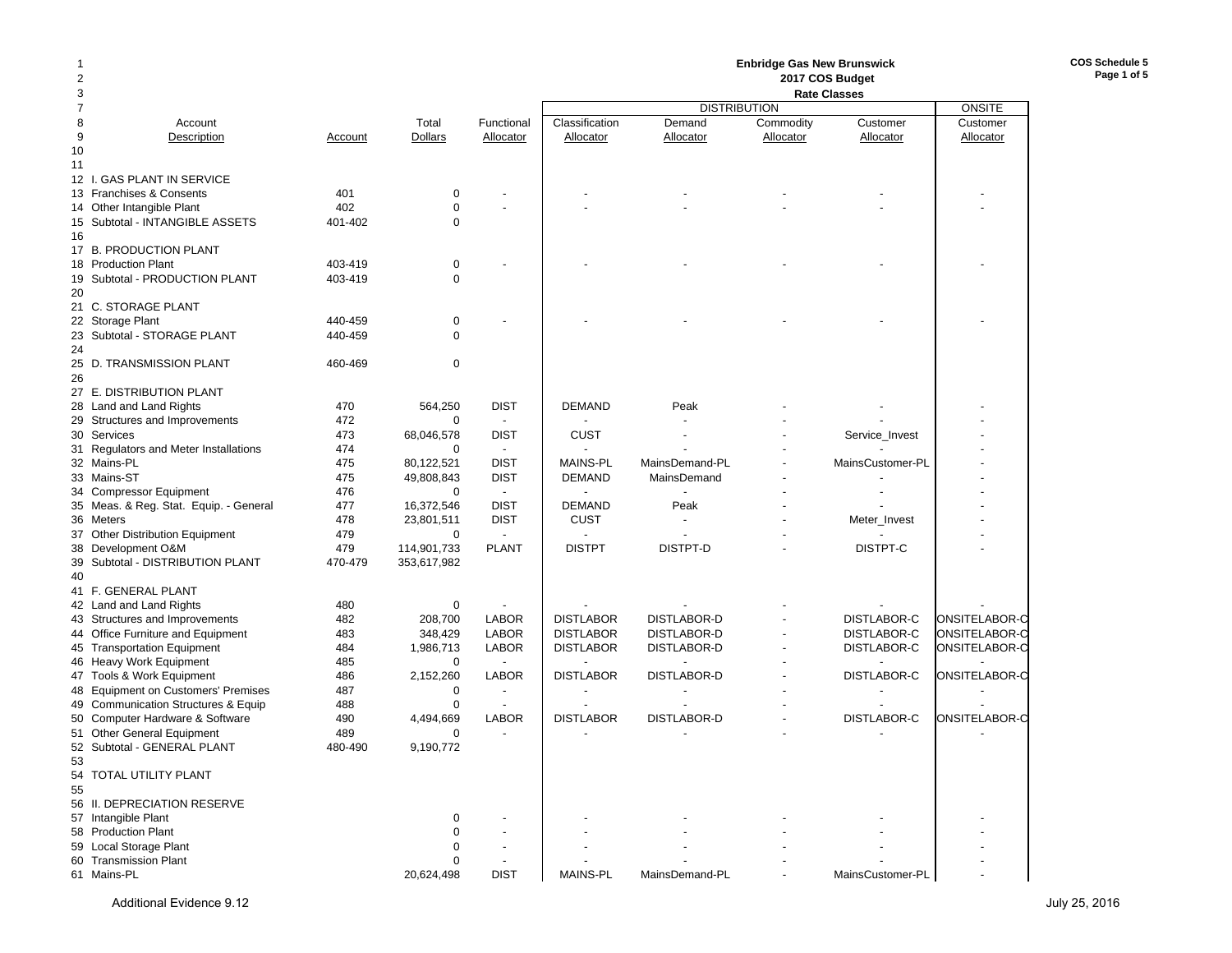|        |                                                                             |                |                        |                               |                                  |                           | <b>Enbridge Gas New Brunswick</b> |                             |               |
|--------|-----------------------------------------------------------------------------|----------------|------------------------|-------------------------------|----------------------------------|---------------------------|-----------------------------------|-----------------------------|---------------|
| 2<br>3 |                                                                             |                |                        |                               |                                  |                           |                                   | 2017 COS Budget             |               |
|        |                                                                             |                |                        |                               |                                  | <b>DISTRIBUTION</b>       |                                   | <b>Rate Classes</b>         | <b>ONSITE</b> |
| 8      | Account                                                                     |                | Total                  | Functional                    | Classification                   | Demand                    | Commodity                         | Customer                    | Customer      |
| 9      | Description                                                                 | Account        | <b>Dollars</b>         | Allocator                     | Allocator                        | Allocator                 | Allocator                         | Allocator                   | Allocator     |
| 10     |                                                                             |                |                        |                               |                                  |                           |                                   |                             |               |
|        | 62 Mains-ST                                                                 |                | 11.391.593             | <b>DIST</b>                   | <b>DEMAND</b>                    | MainsDemand               |                                   |                             |               |
|        | 63 Development O&M                                                          |                | 28,918,588             | <b>PLANT</b>                  | <b>DISTPT</b>                    | DISTPT-D                  |                                   | DISTPT-C                    |               |
|        | 64 Services                                                                 |                | 18,763,461             | <b>DIST</b>                   | <b>CUST</b>                      | ÷                         |                                   | Service_Invest              |               |
|        | 65 Meters<br>66 Distr Other                                                 |                | 5,584,923<br>6,788,579 | <b>DIST</b><br><b>DIST</b>    | <b>CUST</b><br><b>DISTOnlyPT</b> | DISTPT-D                  |                                   | Meter_Invest<br>DISTPT-C    |               |
|        | 67 General Plant                                                            |                | 5,788,882              | <b>LABOR</b>                  | <b>DISTLABOR</b>                 | DISTLABOR-D               |                                   | DISTLABOR-C                 | ONSITELABOR-C |
| 68     | TOTAL - DEPRECIATION RESERVE                                                |                | 97,860,523             |                               |                                  |                           |                                   |                             |               |
| 69     |                                                                             |                |                        |                               |                                  |                           |                                   |                             |               |
|        | 70 III. OTHER RATE BASE ITEMS                                               |                |                        |                               |                                  |                           |                                   |                             |               |
|        | 71 Gas Storage Inventory                                                    |                | 0                      |                               |                                  |                           |                                   |                             |               |
|        | 72 CWIP                                                                     |                | $\mathbf 0$            | $\blacksquare$                |                                  |                           |                                   |                             |               |
|        | 73 Customer Deposits                                                        |                | $\mathbf 0$            | $\overline{\phantom{a}}$      |                                  |                           |                                   |                             |               |
|        | 74 Franchise fee                                                            |                | 125,000                | <b>DIST</b>                   | <b>DISTOnlyPT</b>                | DISTPT-D                  |                                   | DISTPT-C                    |               |
|        | 75 Deferred development costs                                               |                | 0                      |                               |                                  |                           |                                   |                             |               |
|        | 76 Deferred carrying costs                                                  |                | $\mathbf 0$            | $\overline{a}$                |                                  |                           |                                   |                             |               |
|        | 77 Deferred equity offering costs                                           |                | $\Omega$               | $\overline{\phantom{a}}$      |                                  |                           |                                   |                             |               |
|        | 78 Term deposit<br>79 Deferral account                                      |                | 2,969,136<br>$\Omega$  | <b>DIST</b><br>$\blacksquare$ | <b>DISTOnlyPT</b>                | DISTPT-D                  |                                   | DISTPT-C                    |               |
|        | 80 Total - OTHER RATE BASE ITEMS                                            |                | 3,094,136              |                               |                                  |                           |                                   |                             |               |
| 81     |                                                                             |                |                        |                               |                                  |                           |                                   |                             |               |
|        | 82 IV. TOTAL RATE BASE (Excl. Working Ca                                    |                | 268,042,366            |                               |                                  |                           |                                   |                             |               |
|        | 83 Working Capital                                                          | 131            | 1,557,965              | O&MXGAS                       |                                  | DISTO&MXGAS DISTO&MXGAS-D |                                   | DISTO&MXGAS-C NSITEO&MXGAS- |               |
| 84     |                                                                             |                |                        |                               |                                  |                           |                                   |                             |               |
|        | 85 V. TOTAL RATE BASE                                                       |                |                        |                               |                                  |                           |                                   |                             |               |
| 86     |                                                                             |                |                        |                               |                                  |                           |                                   |                             |               |
|        | 87 I. OPERATION & MAINTENANCE EXPEN                                         |                |                        |                               |                                  |                           |                                   |                             |               |
|        | 88 A. PRODUCTION EXPENSES                                                   |                |                        |                               |                                  |                           |                                   |                             |               |
|        | 89 1. Manufactured Gas Production                                           |                |                        |                               |                                  |                           |                                   |                             |               |
|        | 90 Operation Supv and Engineering                                           | 610            | 0                      |                               |                                  |                           |                                   |                             |               |
|        | 91 Gas Wells                                                                | 614            | $\mathbf 0$            |                               |                                  |                           |                                   |                             |               |
| 93     | 92 Other Gas Production<br>Subtotal - Production                            | 619<br>610-619 | 0<br>$\mathbf 0$       |                               |                                  |                           |                                   |                             |               |
|        | 94 Supervision                                                              | 810            | $\pmb{0}$              | $\overline{a}$                |                                  |                           |                                   |                             |               |
|        | 95 Gas Production Maintenance                                               | 814            | $\mathbf 0$            | $\overline{a}$                |                                  |                           |                                   |                             |               |
| 96     | Subtotal - O&M Accounts 617-618                                             | 810-819        | 0                      |                               |                                  |                           |                                   |                             |               |
|        | 97 Subtotal - Manufactured Gas Production                                   | 610-819        | $\mathbf 0$            |                               |                                  |                           |                                   |                             |               |
| 98     |                                                                             |                |                        |                               |                                  |                           |                                   |                             |               |
| 99     | <b>Gas Supply Expenses</b>                                                  |                | $\mathbf 0$            |                               |                                  |                           |                                   |                             |               |
|        | 100 Natural Gas Purchases                                                   | 623            | $\mathbf 0$            |                               |                                  |                           |                                   |                             |               |
| 101    | <b>Gas Supply Operation</b>                                                 | 624            | 140,923                | <b>DIST</b>                   | <b>DISTPT</b>                    | Peak                      |                                   | DISTPT-C                    |               |
|        | 102 Natural Gas W/D from Storage                                            | 627-628        | $\mathbf 0$            | $\overline{\phantom{a}}$      |                                  | $\blacksquare$            |                                   |                             |               |
|        | 103 Gas Used for Other Util Operations                                      | 629            | $\Omega$               |                               |                                  |                           |                                   |                             |               |
|        | 104 Other Gas Supply Expenses                                               |                | 0                      |                               |                                  |                           |                                   |                             |               |
|        | 105 Subtotal - PRODUCTION EXPENSES                                          | 623-629        | 140,923                |                               |                                  |                           |                                   |                             |               |
| 106    |                                                                             |                |                        |                               |                                  |                           |                                   |                             |               |
|        | 107 B. NATURAL GAS STORAGE, TERMINAL<br>108 Storage Operation & Maintenance | 640-859        |                        |                               |                                  |                           |                                   |                             |               |
|        | 109 Subtotal - NATURAL GAS STORAGE                                          | 640-859        | 0<br>0                 |                               |                                  |                           |                                   |                             |               |
| 110    |                                                                             |                |                        |                               |                                  |                           |                                   |                             |               |
|        | 111 C. TRANSMISSION EXPENSES                                                | 660-869        | 1,794,114              |                               |                                  |                           |                                   |                             |               |
| 112    |                                                                             |                |                        |                               |                                  |                           |                                   |                             |               |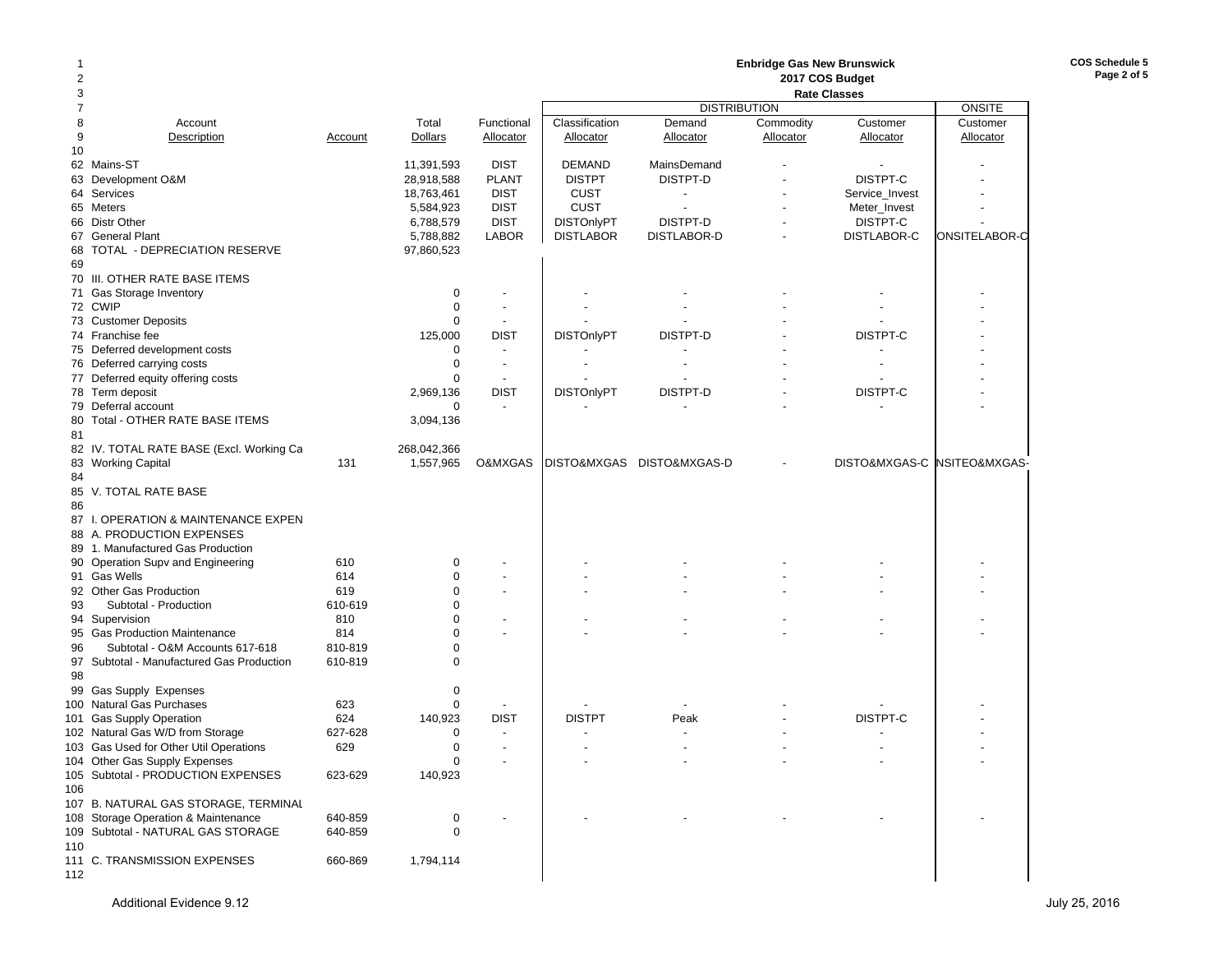| 2              |                                               |         |                  |                          |                   |                                |           |                                |                   |
|----------------|-----------------------------------------------|---------|------------------|--------------------------|-------------------|--------------------------------|-----------|--------------------------------|-------------------|
| 3              |                                               |         |                  |                          |                   |                                |           | <b>Rate Classes</b>            |                   |
| $\overline{7}$ |                                               |         |                  |                          |                   | <b>DISTRIBUTION</b>            |           |                                | <b>ONSITE</b>     |
| 8              | Account                                       |         | Total            | Functional               | Classification    | Demand                         | Commodity | Customer                       | Customer          |
| 9              | Description                                   | Account | Dollars          | Allocator                | Allocator         | Allocator                      | Allocator | Allocator                      | Allocator         |
| 10             |                                               |         |                  |                          |                   |                                |           |                                |                   |
|                | 113 D. DISTRIBUTION EXPENSES                  |         |                  |                          |                   |                                |           |                                |                   |
|                | 114 Supervision                               | 670-870 | 1,065,434        | <b>DIST</b>              | <b>DISTOnlyPT</b> | DISTOnlyPT-D                   |           | DISTOnlyPT-C                   |                   |
|                | 115 Load Dispatching                          | 671     | 0                |                          |                   |                                |           |                                |                   |
|                | 116 Meter and Regulator Work                  | 673-878 | $\mathbf 0$      | $\overline{\phantom{a}}$ |                   |                                |           |                                |                   |
|                | 117 Service Work                              | 674     | $\boldsymbol{0}$ |                          |                   |                                |           |                                |                   |
|                | 118 Mains and Services                        | 675-875 | 148,450          | <b>DIST</b>              |                   | MAIN&SERVICEJISTMAIN-SERVICE-E |           | <b>JISTMAIN-SERVICE</b>        |                   |
|                | 119 Compressor Equipment                      | 676-876 | $\Omega$         | $\blacksquare$           |                   |                                |           |                                |                   |
|                | 120 Measuring and Regulation                  | 677-877 | 1,100,179        | <b>DIST</b>              | <b>DEMAND</b>     | Peak                           |           |                                |                   |
|                | 121 Other Distribution Equipment              | 679-879 | $\mathbf 0$      |                          |                   |                                |           |                                |                   |
|                | 122 Structures and Improvements               | 872     | $\mathbf 0$      |                          |                   |                                |           |                                |                   |
| 123            | <b>General Maintenance</b>                    | 884-889 | 2,925,494        | <b>LABOR</b>             | <b>DISTLABOR</b>  | DISTLABOR-D                    |           | DISTLABOR-C                    | ONSITELABOR-C     |
|                | 124 Subtotal - DISTRIBUTION EXPENSES          | 670-889 | 5,239,557        |                          |                   |                                |           |                                |                   |
|                | 125 Total - OPERATION & MAINTENANCE E>        |         | 7,033,671        |                          |                   |                                |           |                                |                   |
| 126            |                                               |         |                  |                          |                   |                                |           |                                |                   |
|                | 127 II. SALES & MARKETING                     |         |                  |                          |                   |                                |           |                                |                   |
|                | 128 Supervision                               | 700     | 372,351          | <b>ONSITE</b>            |                   |                                |           |                                | <b>TOTALPLANT</b> |
|                | 129 Advertising - Natural Gas Promotion       | 701     | 693,438          | <b>ONSITE</b>            |                   |                                |           |                                | <b>TOTALPLANT</b> |
| 130            | Demonstration and Selling Exp                 | 702     | 229,464          | <b>ONSITE</b>            |                   |                                |           |                                | <b>TOTALPLANT</b> |
|                | 131 Revenue from Merchandising                | 703     | $\mathbf 0$      |                          |                   |                                |           |                                |                   |
|                | 132 Expense of Merchandising                  | 704     | $\Omega$         |                          |                   |                                |           |                                |                   |
|                | 133 Advertising - Other                       | 705     | 40,000           | <b>ONSITE</b>            |                   |                                |           |                                | <b>TOTALPLANT</b> |
|                | 134 Other Sales Promotion                     | 709     | $\mathbf 0$      |                          |                   |                                |           |                                |                   |
|                | 135 Total - CUSTOMER ACCOUNTS EXPENS          |         | 1,335,253        |                          |                   |                                |           |                                |                   |
| 136            |                                               |         |                  |                          |                   |                                |           |                                |                   |
| 137            | <b>III. CUSTOMER SERVICE &amp; INFORMATI(</b> |         |                  |                          |                   |                                |           |                                |                   |
|                | 138 Operatin Supervision                      | 710     | 131,486          | <b>ONSITE</b>            |                   |                                |           |                                | Bills_All         |
|                | 139 Customers' Contracts and Orders           | 711     | $\mathbf 0$      |                          |                   |                                |           |                                |                   |
|                | 140 Meter Reading                             | 712     | 1,200            | <b>ONSITE</b>            |                   |                                |           |                                | MetersRead        |
|                | 141 Customers' Billing and Accounting         | 713     | 1,181,969        | <b>ONSITE</b>            |                   |                                |           |                                | <b>Billing</b>    |
|                | 142 Credit and Collection                     | 714     | 0                |                          |                   |                                |           |                                |                   |
| 143            | Uncollectable Accounts                        | 718     | 277,546          | <b>ONSITE</b>            |                   |                                |           |                                | Write-offs        |
|                | 144 Other Customer Accounting                 | 719     | 0                |                          |                   |                                |           |                                |                   |
|                | 145 Total - CUSTOMER SERVICE & INFORM.        |         | 1,592,201        |                          |                   |                                |           |                                |                   |
| 146            |                                               |         |                  |                          |                   |                                |           |                                |                   |
|                | 147 Total - CUSTOMER ACCOUNTS, SERVIC         |         | 2,927,454        |                          |                   |                                |           |                                |                   |
| 148            |                                               |         |                  |                          |                   |                                |           |                                |                   |
| 149            | IV. ADMINISTRATIVE & GENERAL EXPE             |         |                  |                          |                   |                                |           |                                |                   |
| 150            |                                               |         |                  |                          |                   |                                |           |                                |                   |
| 151            | Administrative & General                      | 721     | 6,000            | <b>LABOR</b>             | <b>DISTLABOR</b>  | <b>DISTLABOR-D</b>             |           | DISTLABOR-C                    | ONSITELABOR-C     |
|                | 152 Special Services                          | 722     | 982,744          | <b>LABOR</b>             | <b>DISTLABOR</b>  | DISTLABOR-D                    |           | DISTLABOR-C                    | ONSITELABOR-C     |
|                | 153 Insurance                                 | 723     | $\Omega$         |                          |                   |                                |           |                                |                   |
|                | 154 Injuries & Damages                        | 724     | 0                |                          |                   |                                |           |                                |                   |
|                | 155 Employee Pensions and Benefits            | 725     | 2,690,813        | <b>LABOR</b>             | <b>DISTLABOR</b>  | DISTLABOR-D                    |           | DISTLABOR-C                    | ONSITELABOR-C     |
|                | 156 Other Admin & Gen Expenses                | 728     | 3,930,202        | <b>LABOR</b>             | <b>DISTLABOR</b>  | <b>DISTLABOR-D</b>             |           | DISTLABOR-C                    | ONSITELABOR-C     |
|                | 157 Admin & Gen Expenses Transferred          | 729     | (3, 416, 844)    | <b>LABOR</b>             | <b>DISTLABOR</b>  | DIST-TRANSFER-D                |           | DIST-TRANSFER-C ISITE-TRANSFER |                   |
|                | 158 Subtotal - O&M Accounts 721-729           |         | 4,192,915        |                          |                   |                                |           |                                |                   |
| 159            |                                               |         |                  |                          |                   |                                |           |                                |                   |
| 160<br>161     | TOTAL - OPERATING EXPENSES (Excl I            |         | 14,154,039       |                          |                   |                                |           |                                |                   |
|                | 162 VI. DEPRECIATION EXPENSE                  |         |                  |                          |                   |                                |           |                                |                   |
|                |                                               | 403     | $\mathbf 0$      |                          |                   |                                |           |                                |                   |
|                | 163 Intangible Plant                          |         |                  |                          |                   |                                |           |                                |                   |

**Enbridge Gas New Brunswick**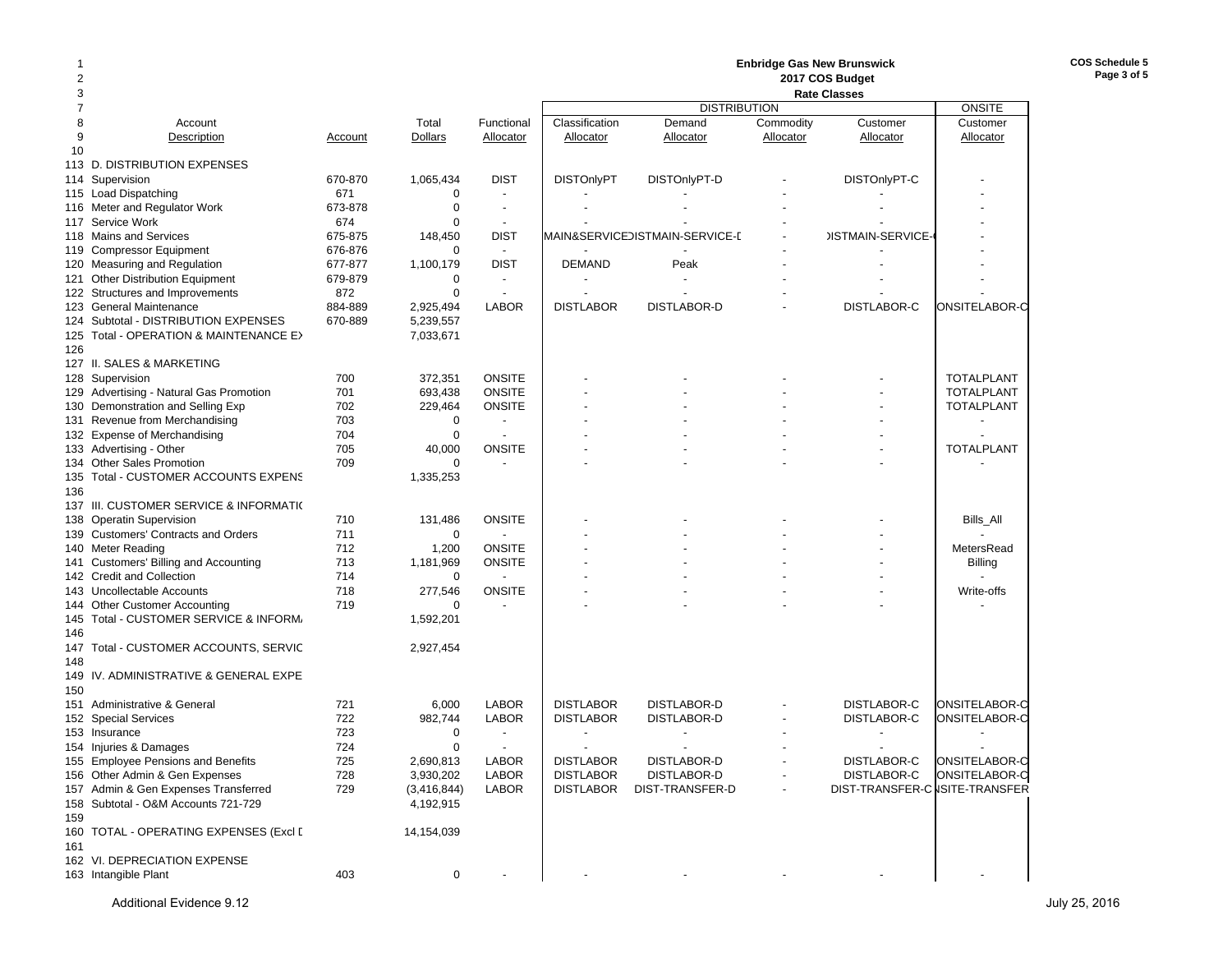| 2<br>3         |                                               |         |                |                          |                  |                            |                | <b>Enbridge Gas New Brunswick</b><br>2017 COS Budget |               |  |
|----------------|-----------------------------------------------|---------|----------------|--------------------------|------------------|----------------------------|----------------|------------------------------------------------------|---------------|--|
| $\overline{7}$ |                                               |         |                |                          |                  | <b>DISTRIBUTION</b>        |                | <b>Rate Classes</b>                                  | <b>ONSITE</b> |  |
| 8              | Account                                       |         | Total          | Functional               | Classification   | Demand                     | Commodity      | Customer                                             | Customer      |  |
| 9              | Description                                   | Account | <b>Dollars</b> | Allocator                | <b>Allocator</b> | Allocator                  | Allocator      | Allocator                                            | Allocator     |  |
| 10             |                                               |         |                |                          |                  |                            |                |                                                      |               |  |
|                | 164 Production Plant                          | 403     | 0              |                          |                  |                            |                |                                                      |               |  |
|                | 165 Local Storage Plant                       | 403     | 0              |                          |                  |                            |                |                                                      |               |  |
|                | 166 Transmission Plant                        | 403     | $\mathbf 0$    | $\overline{\phantom{a}}$ |                  |                            |                |                                                      |               |  |
|                | 167 Mains-PL                                  | 404     | 1,638,447      | <b>DIST</b>              | <b>MAINS-PL</b>  | MainsDemand-PL             |                | MainsCustomer-PL                                     |               |  |
|                | 168 Mains-ST                                  | 404     | 471,747        | <b>DIST</b>              | <b>DEMAND</b>    | MainsDemand                |                |                                                      |               |  |
|                | 169 Development O&M                           | 404     | 2,792,099      | <b>PLANT</b>             | <b>DISTPT</b>    | DISTPT-D                   |                | DISTPT-C                                             |               |  |
|                | 170 Services                                  | 404     | 1,227,723      | <b>DIST</b>              | <b>CUST</b>      | $\overline{\phantom{a}}$   |                | Service_Invest                                       |               |  |
|                | 171 Meters                                    | 404     | 1,843,205      | <b>DIST</b>              | <b>CUST</b>      |                            |                | Meter Invest                                         |               |  |
|                | 172 Distr Other                               | 404     | 461,998        | <b>DIST</b>              | <b>DISTPT</b>    | DISTPT-D                   |                | DISTPT-C                                             |               |  |
|                | 173 General Plant                             | 404     | 620,439        | <b>LABOR</b>             | <b>DISTLABOR</b> | DISTLABOR-D                |                | <b>DISTLABOR-C</b>                                   | ONSITELABOR-C |  |
|                | 174 Amort Ltd-Term Elect/Gas Plant            | 404     | 129,868        | <b>PLANT</b>             | <b>DISTPT</b>    | DISTPT-D                   |                | DISTPT-C                                             |               |  |
|                |                                               |         | $\mathbf 0$    | $\overline{\phantom{a}}$ |                  |                            |                |                                                      |               |  |
|                | 175 Adjustment                                |         |                |                          |                  |                            |                |                                                      |               |  |
|                | 176 Total - DEPRECIATION EXPENSE              | 403-404 | 9,185,527      |                          |                  |                            |                |                                                      |               |  |
| 177            | 178 VII. TAXES OTHER THAN INCOME TAXE         |         |                |                          |                  |                            |                |                                                      |               |  |
|                |                                               |         |                |                          |                  |                            |                |                                                      |               |  |
|                | 179 A. General Taxes                          |         |                |                          |                  |                            |                |                                                      |               |  |
|                | 180 Property Tax- Plant                       |         | 1,240,850      | <b>DIST</b>              | PropertyTax      | PropertyTax-D              |                | PropertyTax-C                                        |               |  |
|                | 181 Distribution Tax                          |         | 0              |                          |                  |                            |                |                                                      |               |  |
|                | 182 Payroll related                           |         | $\mathbf 0$    |                          |                  |                            |                |                                                      |               |  |
|                | 183 Other taxes                               |         | $\mathbf 0$    |                          |                  |                            |                |                                                      |               |  |
|                | 184 Property Tax- Gas                         |         | $\mathbf 0$    |                          |                  |                            |                |                                                      |               |  |
|                | 185 Total Taxes Other Than Income Taxes       | 408     | 1,240,850      |                          |                  |                            |                |                                                      |               |  |
| 186            |                                               |         |                |                          |                  |                            |                |                                                      |               |  |
|                | 187 B. Franchise and Revenue Taxes            |         |                |                          |                  |                            |                |                                                      |               |  |
|                | 188 Gross Receipts Tax                        |         | 0              |                          |                  |                            |                |                                                      |               |  |
|                | 189 GRT- Uncoll Rider                         |         | 0              |                          |                  |                            |                |                                                      |               |  |
|                | 190 Subtotal- Franchise and Gross Receipts Ta |         | 0              |                          |                  |                            |                |                                                      |               |  |
| 191            |                                               |         |                |                          |                  |                            |                |                                                      |               |  |
|                | 192 C. Income Tax Expense                     |         |                |                          |                  |                            |                |                                                      |               |  |
|                | 193 State Income Tax expense                  |         | 0              |                          |                  |                            |                |                                                      |               |  |
|                | 194 Federal Income Tax expense                |         | $\mathbf 0$    |                          |                  |                            |                |                                                      |               |  |
|                | 195 Subtotal- Income tax expense              |         | $\Omega$       |                          |                  |                            |                |                                                      |               |  |
|                | 196 Total- TAX EXPENSE                        |         | 1,240,850      |                          |                  |                            |                |                                                      |               |  |
| 197            |                                               |         |                |                          |                  |                            |                |                                                      |               |  |
|                | 198 TOTAL EXPENSES                            |         |                |                          |                  |                            |                |                                                      |               |  |
| 199            |                                               |         |                |                          |                  |                            |                |                                                      |               |  |
|                | 200 V. REVENUES at Present Rates              |         |                |                          |                  |                            |                |                                                      |               |  |
|                | 201 Retail Revenue                            | 520     | 44,042,769     | <b>RevRegxGas</b>        | RevReq_Dist      | Delivery_Rev               |                | Delivery_Rev                                         | Delivery_Rev  |  |
|                | 202 Commercial Sales                          | 521     | 0              |                          |                  |                            |                |                                                      |               |  |
|                | 203 Industrial Sales                          | 522     | $\mathbf 0$    |                          |                  |                            |                |                                                      |               |  |
|                | 204 Other Sales                               | 529     | 175,513        | <b>RevRegxGas</b>        | RevReq_Dist      | Delivery_Rev               |                | Delivery_Rev                                         | Delivery_Rev  |  |
|                | 205 Late Payment Penalties                    | 560     |                | 303,000 RevRegxGas       |                  | RevReq_Dist PENALTY_CHARGE | $\blacksquare$ | PENALTY_CHARGE ENALTY_CHARGI                         |               |  |
|                | 206 Revenue from Service Work                 | 561     |                | 219,091 RevRegxGas       | RevReq_Dist      | Delivery_Rev               |                | Delivery_Rev                                         | Delivery_Rev  |  |
|                | 207 Transportation Revenue                    | 570     | 0              |                          |                  |                            |                |                                                      |               |  |
|                | 208 Miscellaneous Operating Revenue           | 579     | $\mathbf 0$    |                          |                  |                            |                |                                                      |               |  |
|                | 209 Other Revenue                             |         |                | 17,416 RevReqxGas        | RevReq_Dist      | Delivery_Rev               |                | Delivery_Rev                                         | Delivery_Rev  |  |
|                | 210 Rent from Gas Ppty / Other Rev            |         | 466,936        | DIST_PT                  | <b>DISTPT</b>    | DISTPT-D                   |                | DISTPT-C                                             |               |  |
| 211            | Subtotal Gas Revenues, net                    |         | 45,224,725     |                          |                  |                            |                |                                                      |               |  |
| 212            |                                               |         |                |                          |                  |                            |                |                                                      |               |  |
|                | 213 Non-Operating Income                      |         | 0              |                          |                  |                            |                |                                                      |               |  |
|                | 214 Non-Operating Income                      |         | 0              |                          |                  |                            |                |                                                      |               |  |

**COS Schedule 5Page 4 of 5**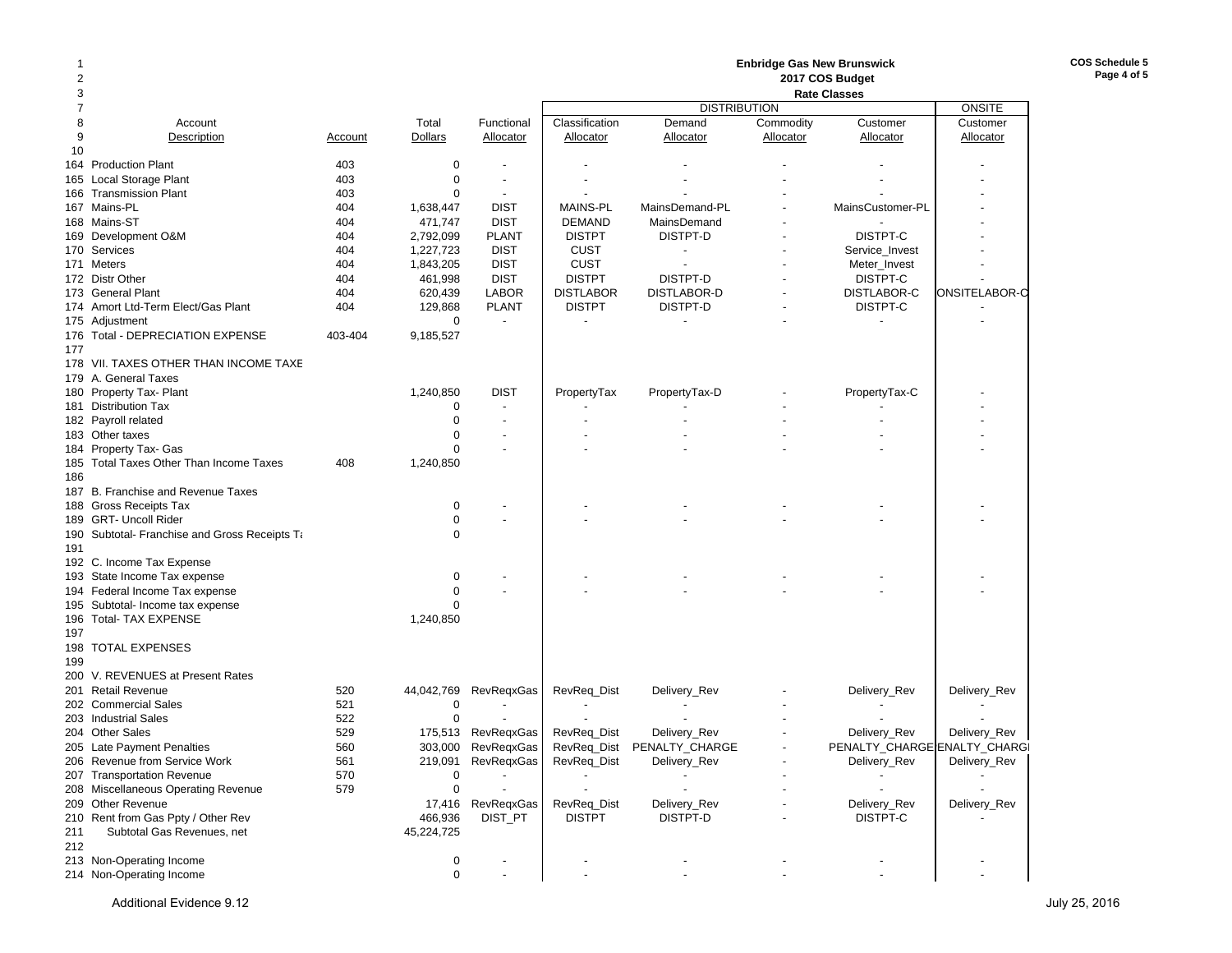|    | <b>Enbridge Gas New Brunswick</b><br>2017 COS Budget |         |         |            |                |           |                     |           |               |
|----|------------------------------------------------------|---------|---------|------------|----------------|-----------|---------------------|-----------|---------------|
|    | <b>Rate Classes</b>                                  |         |         |            |                |           |                     |           |               |
|    |                                                      |         |         |            |                |           | <b>DISTRIBUTION</b> |           | <b>ONSITE</b> |
|    | Account                                              |         | Total   | Functional | Classification | Demand    | Commodity           | Customer  | Customer      |
|    | Description                                          | Account | Dollars | Allocator  | Allocator      | Allocator | Allocator           | Allocator | Allocator     |
| 10 |                                                      |         |         |            |                |           |                     |           |               |
|    | 215 Total Non-Oper Income                            |         |         |            |                |           |                     |           |               |
|    |                                                      |         |         |            |                |           |                     |           |               |

### **COS Schedule 5Page 5 of 5**